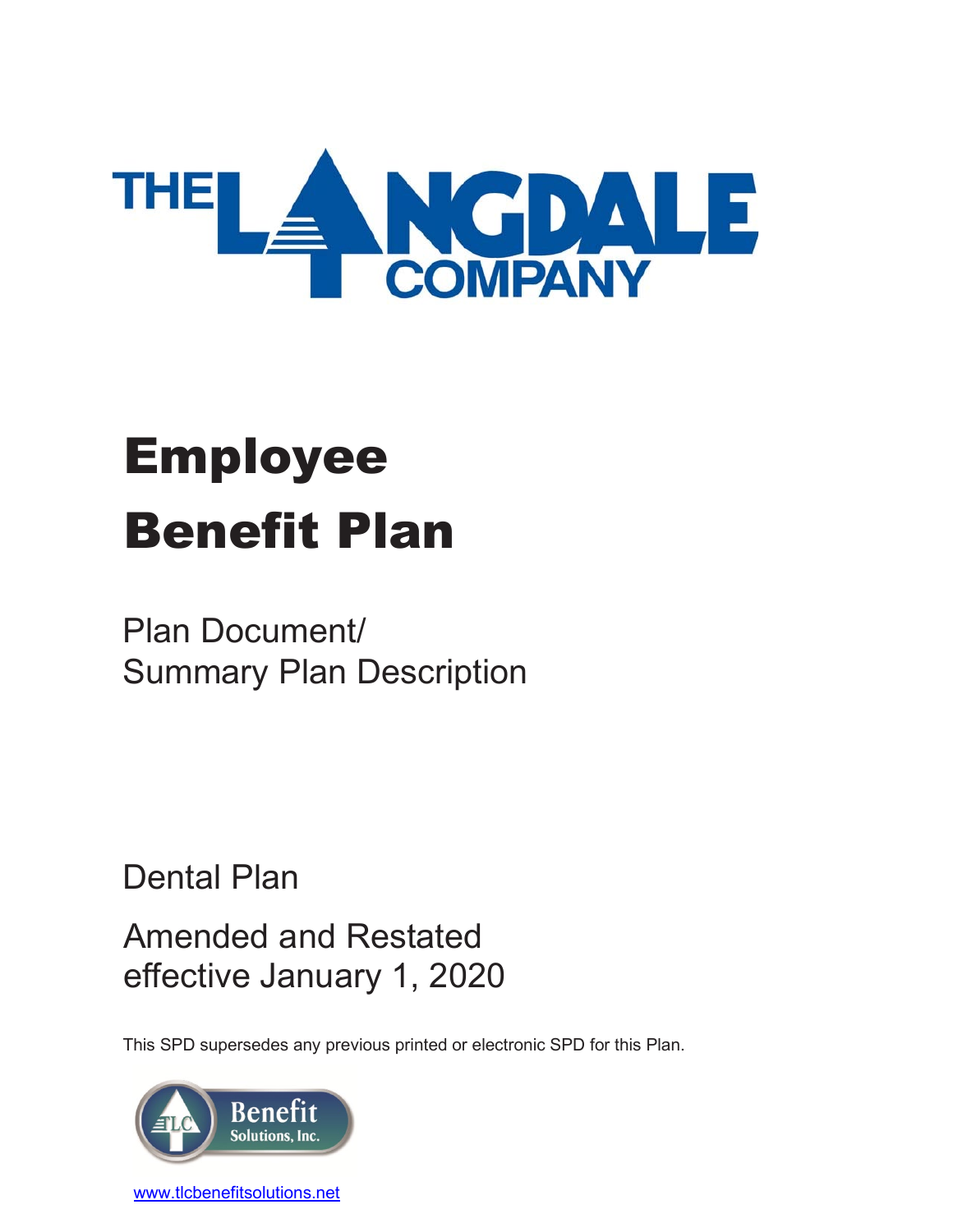# DENTAL PLAN TABLE OF CONTENTS

| 2. ELIGIBILITY, ENROLLMENT, EFFECTIVE DATE AND       |  |
|------------------------------------------------------|--|
| 3. QUALIFIED MEDICAL CHILD SUPPORT ORDERS (QMCSO)3-1 |  |
|                                                      |  |
|                                                      |  |
|                                                      |  |
|                                                      |  |
|                                                      |  |
|                                                      |  |
| 10. THIRD PARTY RECOVERY, SUBROGATION AND            |  |
|                                                      |  |
|                                                      |  |
|                                                      |  |
|                                                      |  |
|                                                      |  |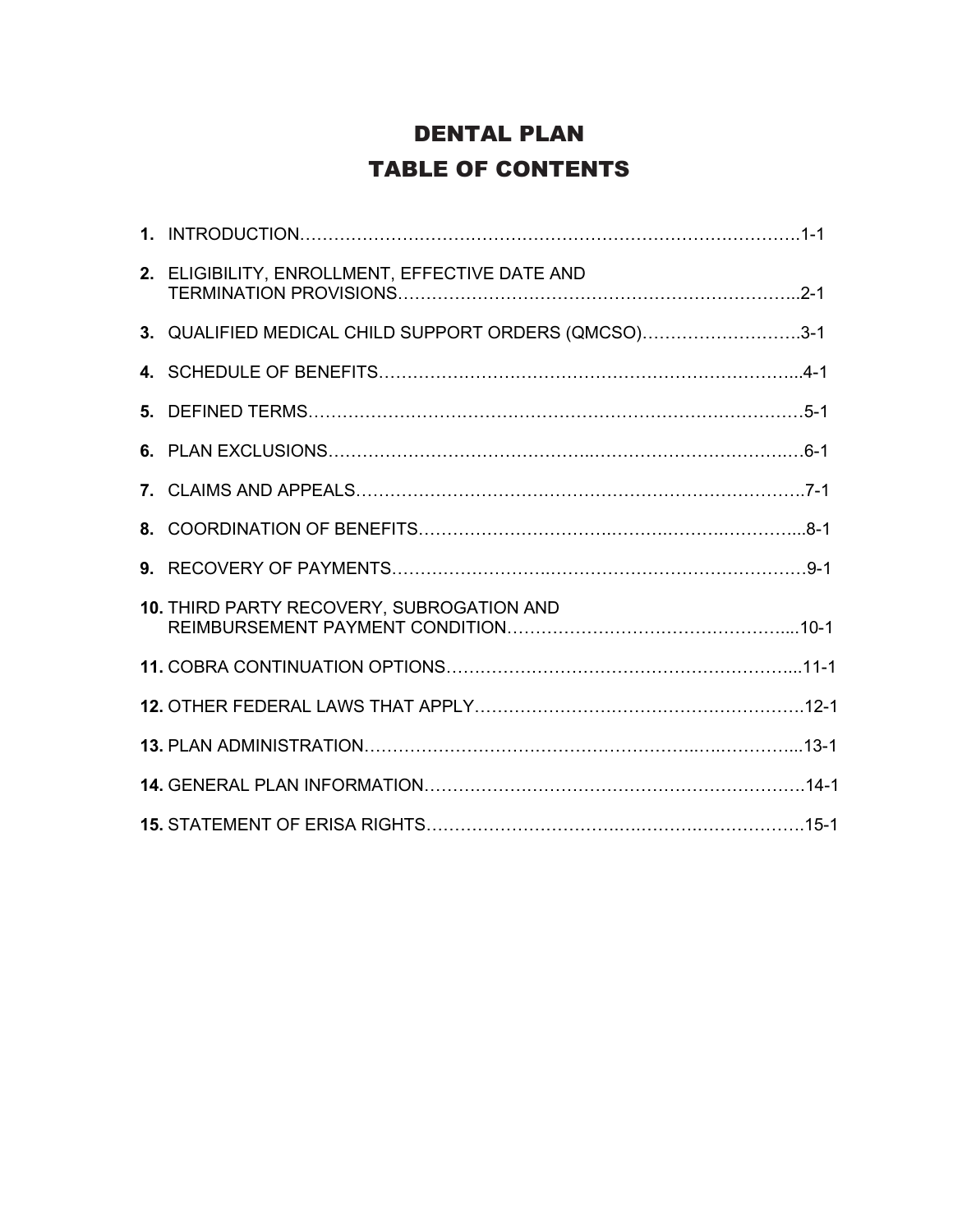# **1. INTRODUCTION**

In this document, capitalized terms have a special meaning. You should refer to the Defined Terms section for the definitions of any capitalized terms.

The Langdale Company is the Plan Sponsor of the Langdale Company Employee Benefit Plan (the Plan). The Plan is a self-funded plan, meaning that a Participating Employer pays claims with its own funds from its general assets.

The Plan provides dental benefits to eligible Employees and their Dependents. The Plan is a welfare benefit plan, as defined under the Employee Retirement Income Security Act of 1974 (ERISA).

#### **How to Use This Document**

The Plan Sponsor is pleased to provide you with this Summary Plan Description/Plan Document (SPD), which describes the benefits available under the Plan. The SPD includes information regarding:

- who is eligible;
- services that are covered;
- services that are not covered;
- how benefits are paid; and
- your rights and responsibilities under the Plan.

This SPD is designed to meet your information needs and the disclosure requirements under federal law. Please take the time to read and understand how the benefits of the Plan affect you. As you read this document, please keep in mind that the written terms will govern whatever benefits you receive under the Plan. No oral interpretations can change this Plan.

If you have questions regarding the Plan, please contact the Plan Administrator: TLC Benefit Solutions, Inc., P.O. Box 947, Valdosta, GA 31603. Phone: (229) 249-0940, Tollfree: (877) 949-0940.

#### **Not an Employment Contract**

The Plan shall not be deemed to constitute an employment contract with any Participating Employer. Participation in the Plan does not guarantee employment or continued employment with a Participating Employer.

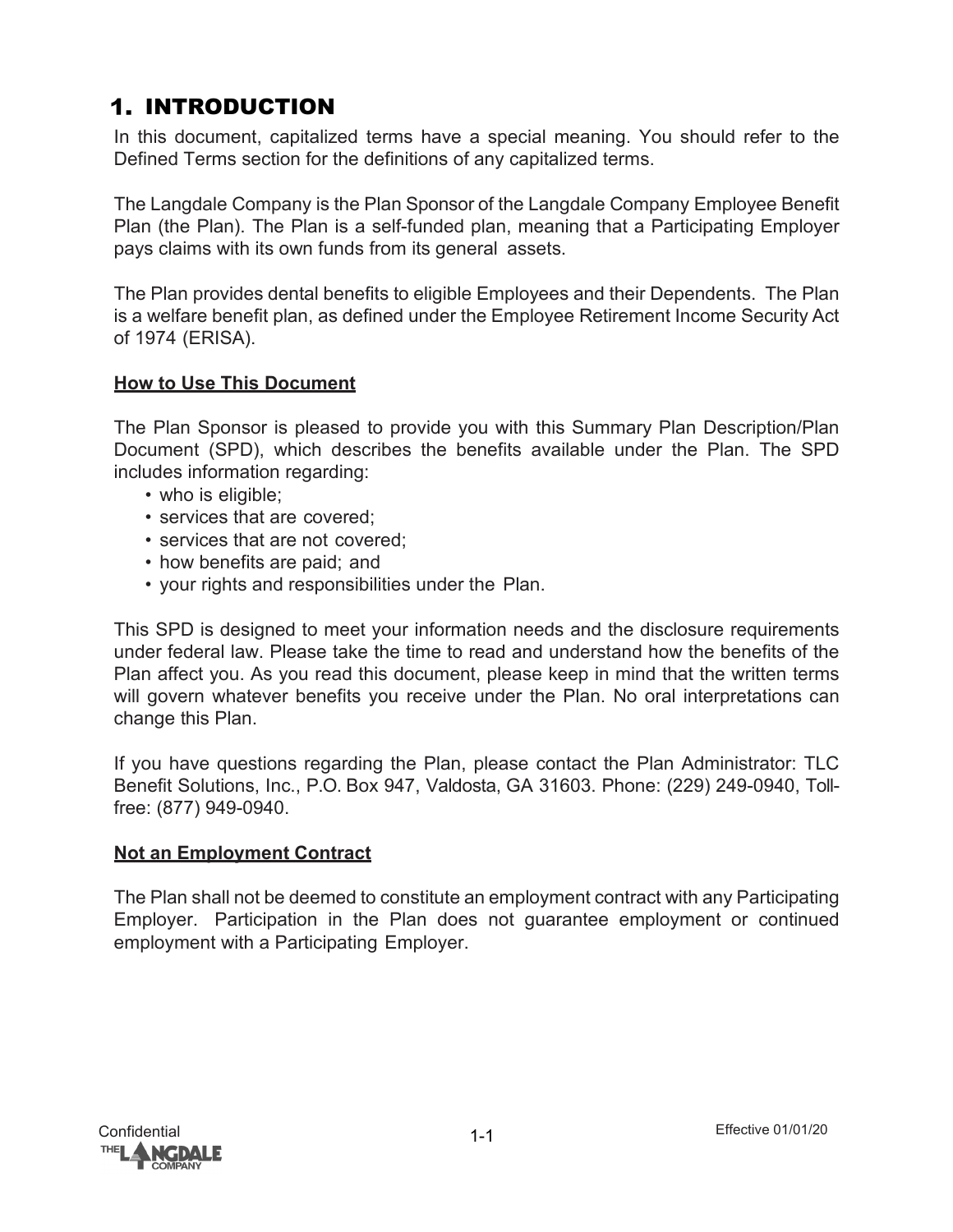# ELIGIBILITY, ENROLLMENT, EFFECTIVE DATE AND TERMINATION PROVISIONS

## A. ELIGIBILITY

**Eligible Class of Employees.** All Full-Time Active Permanent Employees of a Participating Employer. Full-Time Active Permanent refers to an Employee who is regularly scheduled to work at least 30 hours per week. Seasonal Employees, part-time Employees, volunteers, and independent contractors are excluded.

Individuals who are shareholders of the Langdale Company and its subsidiaries are eligible to participate in the Plan.

**Eligibility Requirements for Employee Coverage.** An Employee is initially eligible for Plan coverage from the first day that he or she meets all of the following requirements:

- (1) Is in an Eligible Class of Employees.
- (2) Completes the employment Waiting Period as a member of an Eligible Class of Employees.

**Eligible Classes of Dependents.** An eligible Dependent is any one of the following persons:

- (1) A covered Employee's Spouse
- (2) A covered Employee's Child or covered Spouse's child who is under age 26, including a natural child, stepchild, a legally adopted child, a child placed for adoption, a foster child, or a child for whom you or your Spouse are the legal guardian; or
- (3) An unmarried Child age 26 or over who is or becomes Totally Disabled and dependent upon you. The Plan Administrator may require at reasonable intervals during the two years following the Child's reaching the limiting age, subsequent proof of Total Disability and continuing to meet the definition of Child and other terms of this coverage. After such two-year period, the Plan Administrator may require subsequent proof not more than once each year. The Plan Administrator reserves the right to have such Child examined by a Physician of the Plan Administrator's choice, at the Plan's expense, to determine the existence of Total Disability.
- (4) A child for whom health care coverage is required through a Qualified Medical Child Support Order (QMCSO) or other court or administrative order. Please see the Qualified Medical Child Support Order (QMCSO) section for more details.

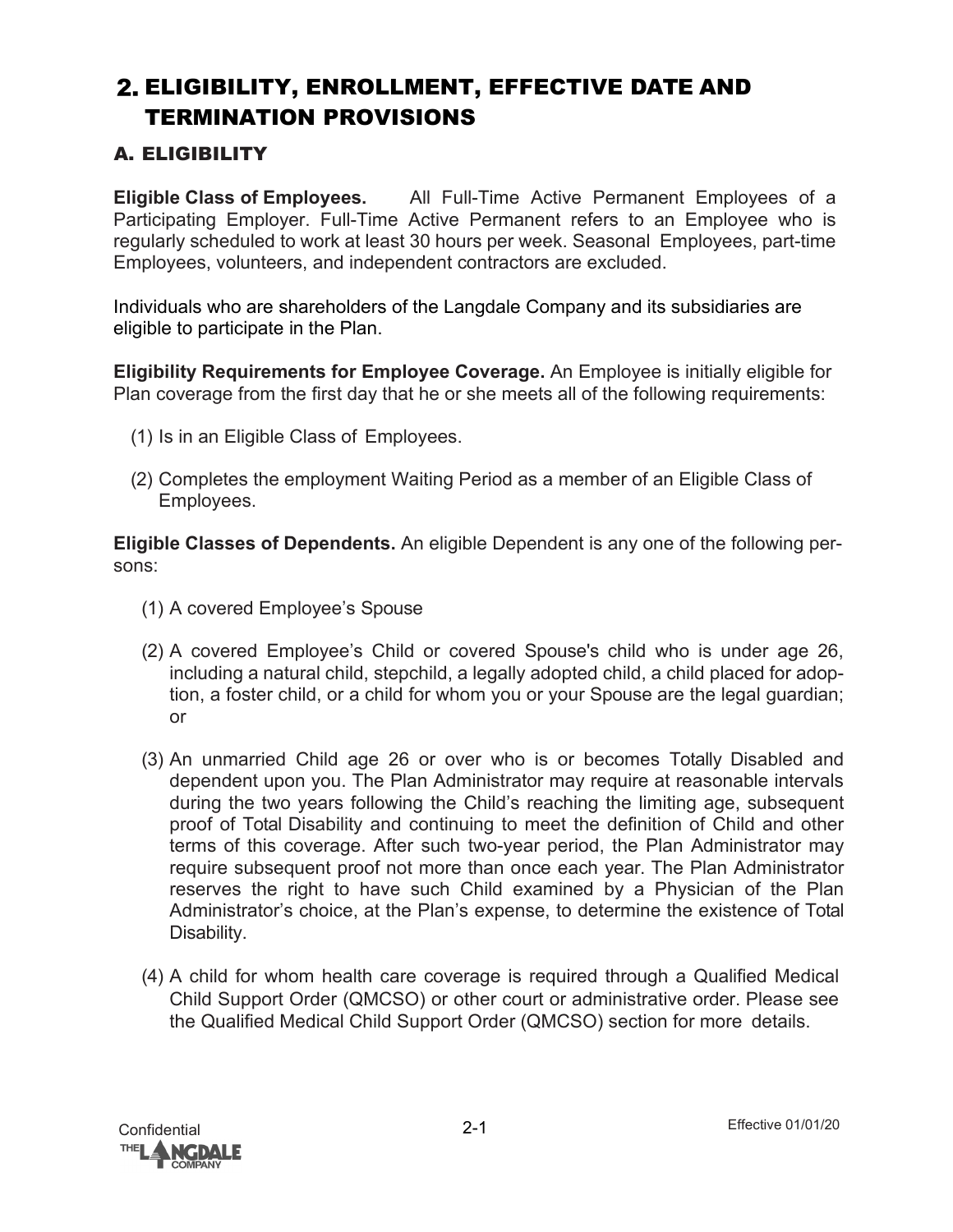#### **Excluded from Eligible Classes of Dependents.**

These persons are excluded as Dependents: other individuals living in the covered Employee's home, but who are not eligible as defined; the legally separated or divorced former Spouse of the Employee; any Child born to a Dependent Child; any person who is on active duty in any military service of any country; any person who is a resident of another country outside the United States; or any person who is covered under the Plan as an Employee.

If a person covered under this Plan changes status from Employee to Dependent or Dependent to Employee, and the person is covered continuously under this Plan before, during and after the change in status, credit will be given for all amounts applied to maximums.

If both husband and wife are Employees, their Children will be covered as Dependents of the husband or wife, but not of both.

#### **Eligibility Requirements for Dependent Coverage.**

An eligible Dependent of an Employee will become eligible for Dependent coverage on the first day that the Employee is eligible for Employee coverage and the eligible Dependent satisfies all requirements for Dependent coverage. Dependent Verification Documentation must be submitted timely.

### B. ENROLLMENT

**Enrollment Requirements.** An eligible Employee must timely enroll for coverage when initially eligible. Enrollment will be "timely" if the completed enrollment application is received by the Plan Administrator no later than 31 days after the person becomes eligible for the coverage. If an eligible Employee elects to cover eligible Dependents, those Dependents are also required to be timely enrolled at that time.

The Plan does not allow for late enrollment. This means that if an eligible Employee or Dependent does not timely enroll when initially eligible, there will be no coverage in the Plan unless enrollment is later allowed due to a HIPAA Enrollment Event, as described below, or the Employee elects coverage during an Open Enrollment period.

#### **Enrollment Rules if Spouse is Also Employed by a Participating Employer.**

If your Spouse is also an employee of a Participating Employer of this Plan, you may each have single coverage or one of you may elect to have family coverage, which will cover your Spouse and any eligible Dependents. You may not have one single coverage and one family coverage or two family coverages.

If you and your Spouse are each enrolled for single coverage, you may change one of the single coverages to a family coverage at any time without restriction, but only those Dependents who were timely enrolled will be covered. The other single coverage will be canceled. If you have family coverage that covers your Spouse and any eligible Dependents, you may transfer the family coverage to your Spouse at any time.

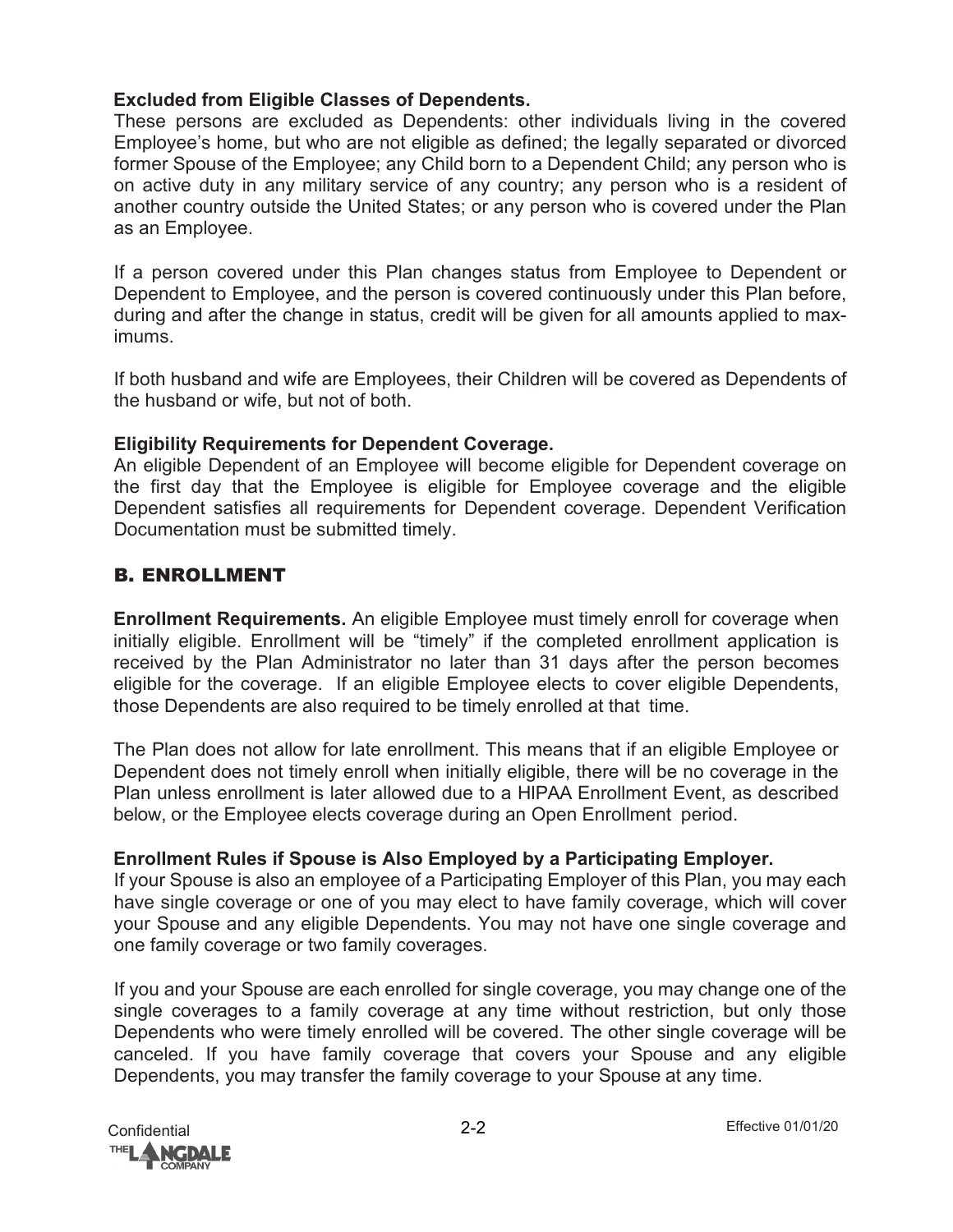If, at the time of marriage, the employees each have family coverage or one has family coverage and the other has single coverage, coverage must be changed to one of the options listed above within 31 days of marriage. Failure to comply with this requirement may result in denial of claims for eligible Dependents.

If two Employees (husband and wife) are covered under the Plan and the employment of the Employee who is covering a Dependent Child terminates, the Dependent coverage may be continued by the other covered Employee with no Waiting Period as long as coverage has been continuous.

**Enrollment Requirements for Newborn Children.** A newborn child of a covered Employee must be timely enrolled in this Plan (i.e., within 31 days after birth) in order to receive coverage. This applies whether the Employee has single coverage or family coverage. Charges for covered nursery care and routine Physician care will be applied toward the Plan of the newborn child. If a newborn child is not enrolled in the Plan on a timely basis, there will be no payment of any kind from the Plan related to the newborn, regardless of whether the baby is well or sick. If the child is not timely enrolled, the Plan will not pay or be responsible for any costs; and the newborn child will not be eligible for mid-year enrollment unless a HIPAA Enrollment Event applies, as described below.

**HIPAA Special Enrollment Events.** Enrollment is typically permitted only during specified times following initial eligibility and at Open Enrollment; however, the Plan will allow Eligible Employees and Dependents, who previously declined Plan coverage, to enroll in the Plan upon experiencing one of the following special enrollment events listed below. Enrollment is requested by filling out, signing, and returning the enrollment application to the Plan Administrator.

**1. Loss of Other Coverage (Excluding Medicaid or a State Children's Health Insurance Program).**

If you declined enrollment for yourself or for an eligible Dependent while other health insurance or group health plan coverage was in effect, you may be able to enroll yourself and your Dependents in this plan if you or your Dependents lose eligibility for that other coverage (or if the employer stops contributing toward your or your Dependents' other coverage). However, you must request enrollment within 31 days after your or your Dependents' other coverage ends (or after the employer stops contributing toward the other coverage). Loss of other coverage due to failure to pay premiums or for cause (such as making a fraudulent claim) does not qualify for special enrollment rights. Coverage will become retroactively effective as of the date of the special enrollment event.

**2. New Dependent by Marriage, Birth, Legal Guardianship, A Foster Child Being Placed With an Employee, Adoption, or Placement for Adoption.** If you have a new Dependent as a result of marriage, birth, legal guardianship, a foster child being placed with an Employee, adoption, or placement for adoption, you may be able to enroll yourself and your new Dependents. However, you must request enrollment within 31 days after the marriage, birth, legal guardianship, a foster child being placed with an Employee, adoption, or placement for adoption.

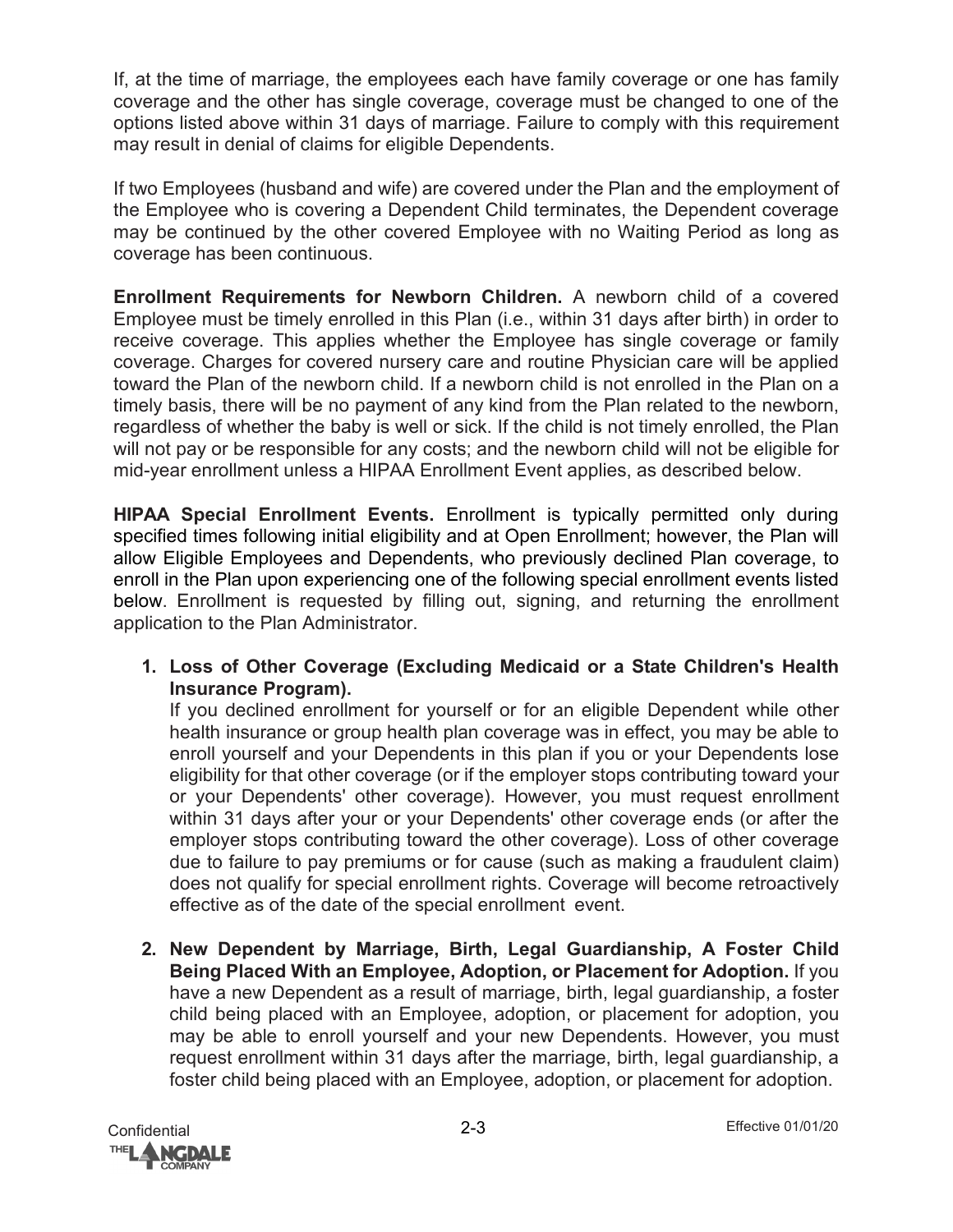If enrollment is timely requested, coverage will become retroactively effective as of the date of the special enrollment event.

#### **3. Loss of Coverage for Medicaid or a State Children's Health Insurance Program.**

If you declined enrollment for yourself or for an eligible Dependent while Medicaid coverage or coverage under a state children's health insurance program was in effect, you may be able to enroll yourself and your Dependents in this plan if you or your Dependents lose eligibility for that other coverage. However, you must request enrollment within 60 days after your or your Dependents' coverage ends under Medicaid or a state children's health insurance program. Coverage will become effective as of the 1st day following the loss of other coverage.

#### **4. Eligibility for Medicaid or a State Children's Health Insurance Program.**

If you or your Dependents become eligible for a state premium assistance subsidy from Medicaid or through a state children's health insurance program with respect to coverage under this Plan, you may be able to enroll yourself and your Dependents in this Plan. However, you must request enrollment within 60 days after your or your dependents' determination of eligibility for such assistance. Coverage will become effective as of the day you or your Dependents become eligible for the state premium assistance.

**Change of Election Under Flexible Benefits Plan.** If a situation occurs that would allow an election change under The Langdale Company Flexible Benefits Plan to begin coverage under a dental plan, then this Plan will allow special enrollment period attributable to and consistent with that authorized change of election, provided all requirements of the Flexible Benefits Plan and this Plan are met. For a copy of the Flexible Benefits Plan, please contact the Plan Administrator.

Special enrollment periods and election changes under this Plan must be timely requested within 31 days of the authorized Flexible Benefits Plan event by filling out, signing, and returning an enrollment application to the Plan Administrator. If such changes are timely requested, coverage will become effective under this Plan as of the day a qualifying event under Flexible Benefits Plan occurs, unless otherwise provided by law.

## C. EFFECTIVE DATE

**Effective Date of Employee Coverage.** An Employee will be covered under this Plan as of the date that the Employee satisfies the

Eligibility requirements and the Enrollment requirements of the Plan. If an Employee enrolls in a HIPAA Enrollment Event, cover- age will become effective as explained above in that Section.

**Effective Date of Dependent Coverage.** A Dependent's coverage will take effect on the day that the Eligibility and Enrollment requirements are met, and the Employee is covered under the Plan. If a Dependent enrolls in a HIPAA Enrollment Event, coverage will

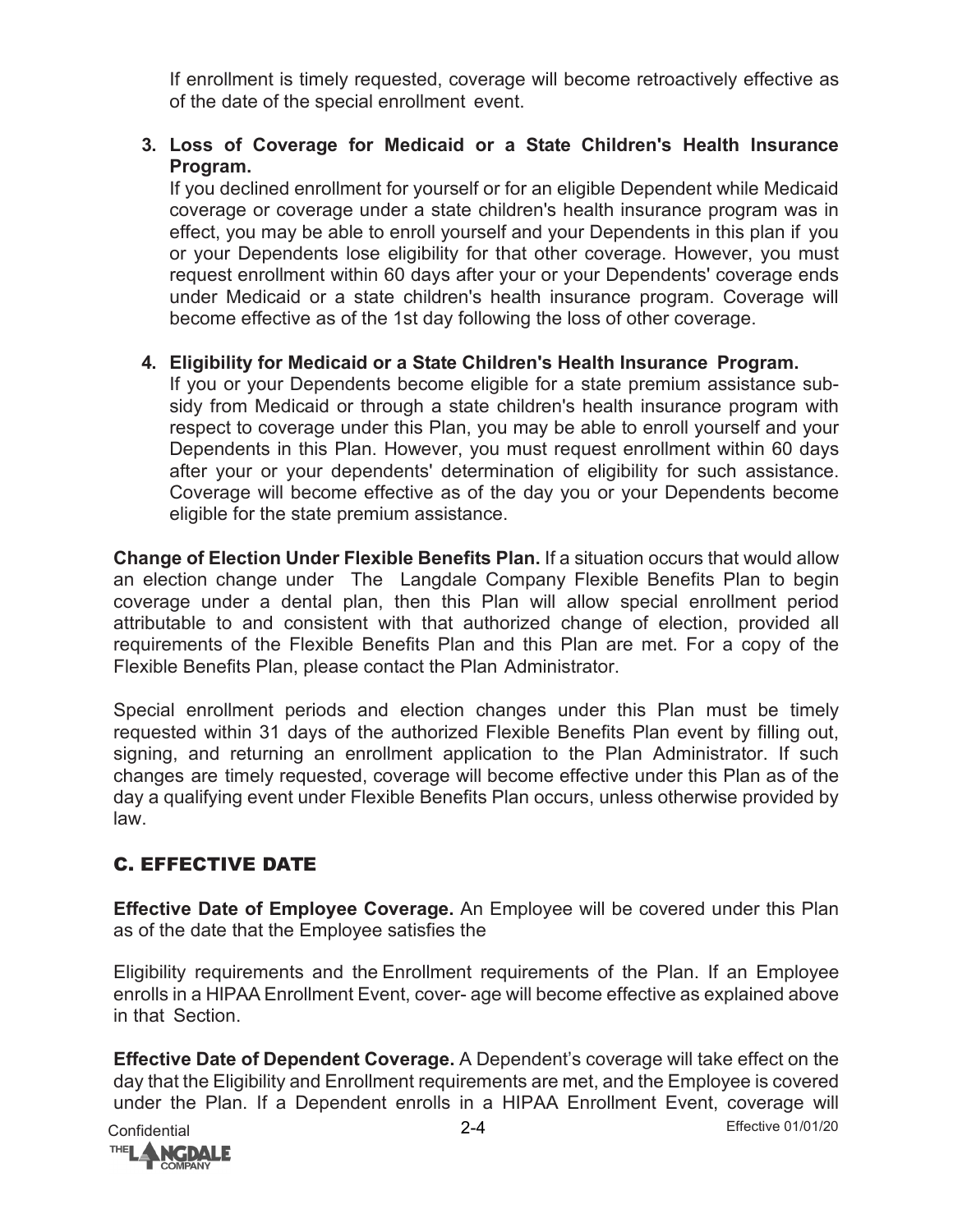become effective as explained above in that Section.

## D. TERMINATION OF COVERAGE

Generally, when your coverage ends, the Plan Administrator will still pay claims for covered services received before coverage ended. However, once coverage ends, claims will not be paid for dental services received after coverage ended, even if theunderlying medical condition occurred before coverage ended.

#### **Employee Coverage will end on the earliest of:**

- the day employment with a Participating Employer ends;
- the date the Plan is terminated;
- the last day of the month for which the required Employee contribution has been paid if the charge for the next period is not paid when due;
- the day an Employee is no longer eligible; or
- the day the Plan Administrator receives notice from a Participating Employer to end coverage, or the date requested in the notice, if later.

### **Coverage for an Employee's eligible Dependents will end on the earliest of:**

- the date the Plan is terminated
- the date Employee coverage ends for any reason;
- the last day of the month for which the required Employee contribution has been paid if the charge for the next period is not paid when due;
- the day the Plan Administrator receives notice from a Participating Employer to end Dependent coverage, or the date requested in the notice, if later; or
- the day the Dependents no longer qualify as Dependents under this Plan; or
- the end of the month in which the Dependent turns 26 years old.

**Other Events Ending Your Coverage.** The Plan will provide prior written notice to you that your coverage will end on the date identified in the notice if you commit an act, practice, or omission that constituted fraud, or an intentional misrepresentation of a material fact including, but not limited to, false information relating to another person's eligibility or status as a Dependent.

**Continuing Coverage Through COBRA.** If an Employee and/or Dependents lose Plan coverage, coverage continuation options may be available under the Consolidated Omnibus Budget Reconciliation Act of 1985 (COBRA). Please see the COBRA Continuation Options section of the SPD.

**Employees on Military Leave.** An Employee who is absent from employment for more than 30 days by reason of service in the Uniformed Services may elect to continue Plan coverage for the Covered Person and the Covered Person's Dependents in accordance with the Uniformed Services Employment and Reemployment Rights Act of 1994, as amended (USERRA). Please see the Other Federal Laws That Apply section in this SPD or ask your Plan Administrator for details.

**Continuation During Employer-Approved Leaves of Absence (Non-FMLA).**  Notwithstanding the above termination date, a covered Employee may remain eligible for

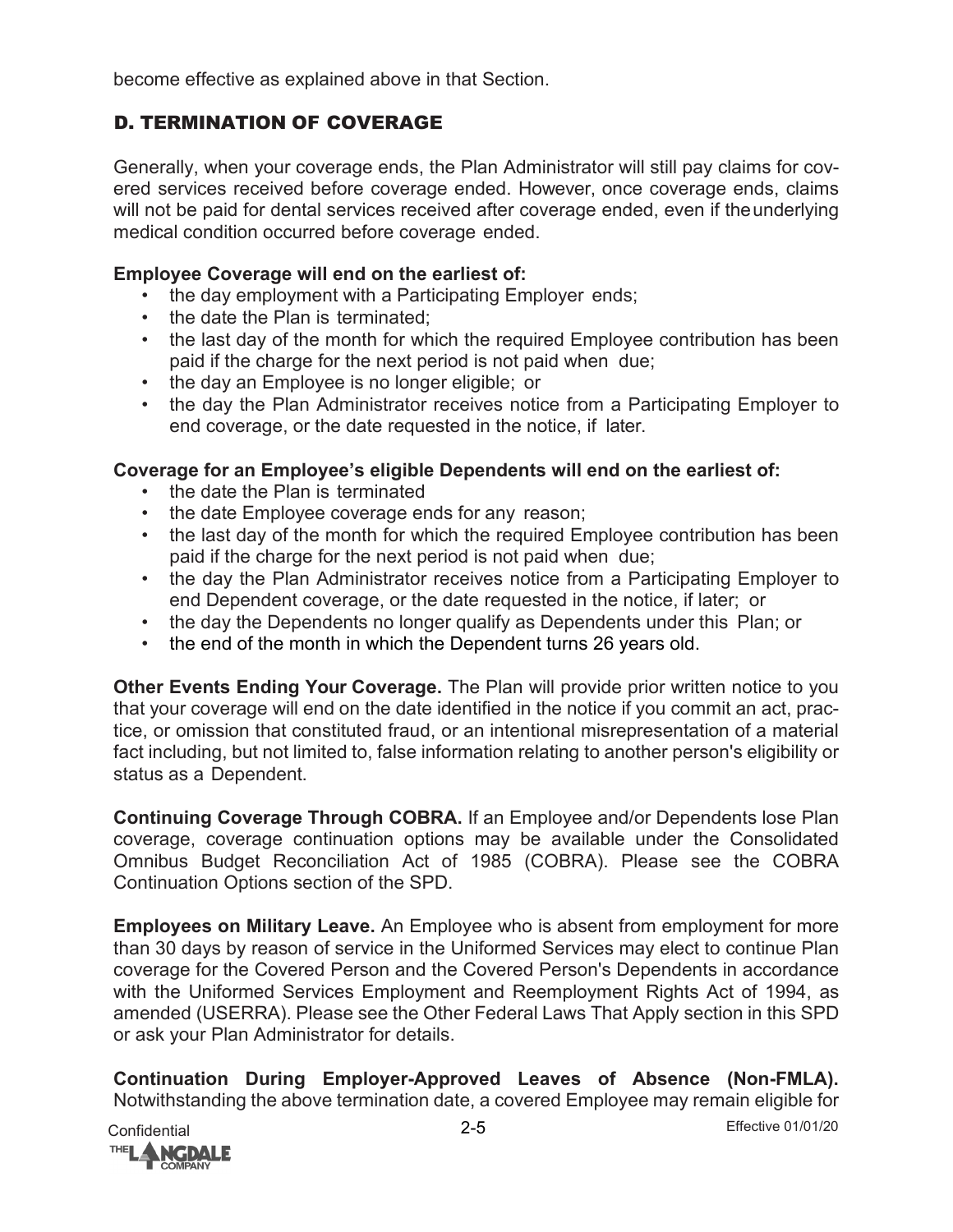a limited time if coverage would otherwise terminate, but the Employee is on an Employer-approved leave of absence and employment has not terminated.

The limited time of continuation is up to 12 weeks provided that the Employee remains on an Employer-approved leave of absence. For coverage to continue, any contribution required of the Employee must continue to be made during this period. It is intended that this limited continuation will run concurrently with any continuation of medical benefits that may be required under the Family and Medical Leave Act. If coverage would terminate earlier than 12 weeks under any other provision of this Plan, then the earlier termination provision of the Plan will take precedence. While coverage is continued, the coverage provided would be the same that was in force on the last day the Employee was actively at work. However, any changes that may be made to the Plan during the period of limited continuation, including any change in the required Employee contribution, will also apply to those who are receiving limited continuation.

**Continuation During Family and Medical Leave.** This Plan shall at all times comply with the Family and Medical Leave Act of 1993 ("FMLA") as promulgated in regulations issued by the Department of Labor, notwithstanding anything to the contrary in the Plan. If the Participating Employer is covered by the FMLA, then during any leave taken under the FMLA, the Employee will be eligible to maintain coverage under this Plan on the same conditions as coverage would have been available if the covered Employee had been actively employed during the FMLA leave period. It is intended that where appropriate, the period of medical coverage required by the FMLA will run concurrently with the limited continuation provided in the preceding section.

If Plan coverage terminated during the period of the FMLA leave (e.g. for Employee's failure to pay premiums while on FMLA leave), coverage will be reinstated for the Employee and his or her covered Dependents if the Employee returns to work in accordance with the terms of the FMLA. Coverage will be reinstated only if the person(s) had coverage under this Plan when the FMLA leave started, and will be reinstated to the same extent that it was in force when that coverage terminated. For example, Waiting Periods will not be imposed unless they were in effect for the Employee and/or his or her covered Dependents when Plan coverage terminated.

It is intended that this section regarding the FMLA shall be interpreted in accordance with the FMLA and not be construed as an expansion or restriction of any of the Employer's or Employee's obligations or rights thereunder.

**Reinstatement of Coverage.** If employment is terminated and the Employee returns to active employment within 13 weeks from the date of termination, the Waiting Period will be waived and coverage will take effect on the first day the Employee returns to active employment.

All coverage reinstatements will be subject to other terms of the Plan.

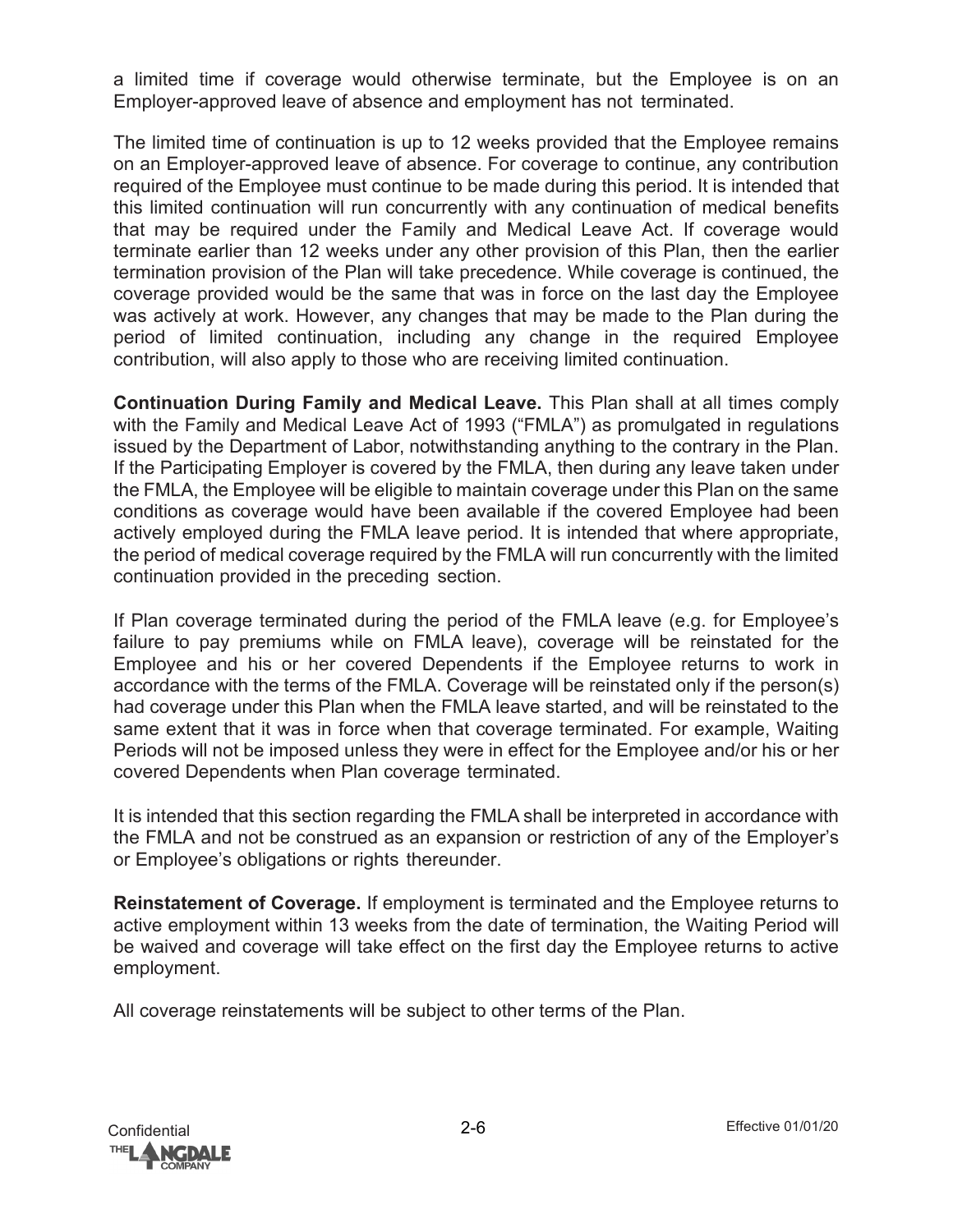# **3. QUALIFIED MEDICAL CHILD SUPPORT ORDERS** (QMCSO)

Pursuant to Section 609 (a) of the Employee Retirement Security Act of 1974 (ERISA), this Plan will honor the terms of a Qualified Medical Child Support Order (QMCSO) to the extent required by law.

A QMCSO is a judgment, decree or order issued by a court or appropriate state agency that requires a child to be covered for medical benefits. Generally, a QMCSO is issued as part of a paternity, divorce, or other child support settlement.

If the Plan receives a medical child support order for a child that instructs the Plan to cover the child, the Plan Administrator will review it to determine if it is "qualified" – i.e. whether it meets the requirements for a QMCSO. If the Plan determines that a medical child support order is qualified, the child will be enrolled in the Plan as your Dependent, and the Plan will be required to pay Plan benefits as directed by the QMCSO. A National Medical Support Notice will be recognized as a QMCSO if it meets the requirements of a QMCSO.

You may obtain, without charge, a copy of the procedures governing QMCSOs, including how to submit a medical child support order to the Plan, from the Plan Administrator by submitting a written request.

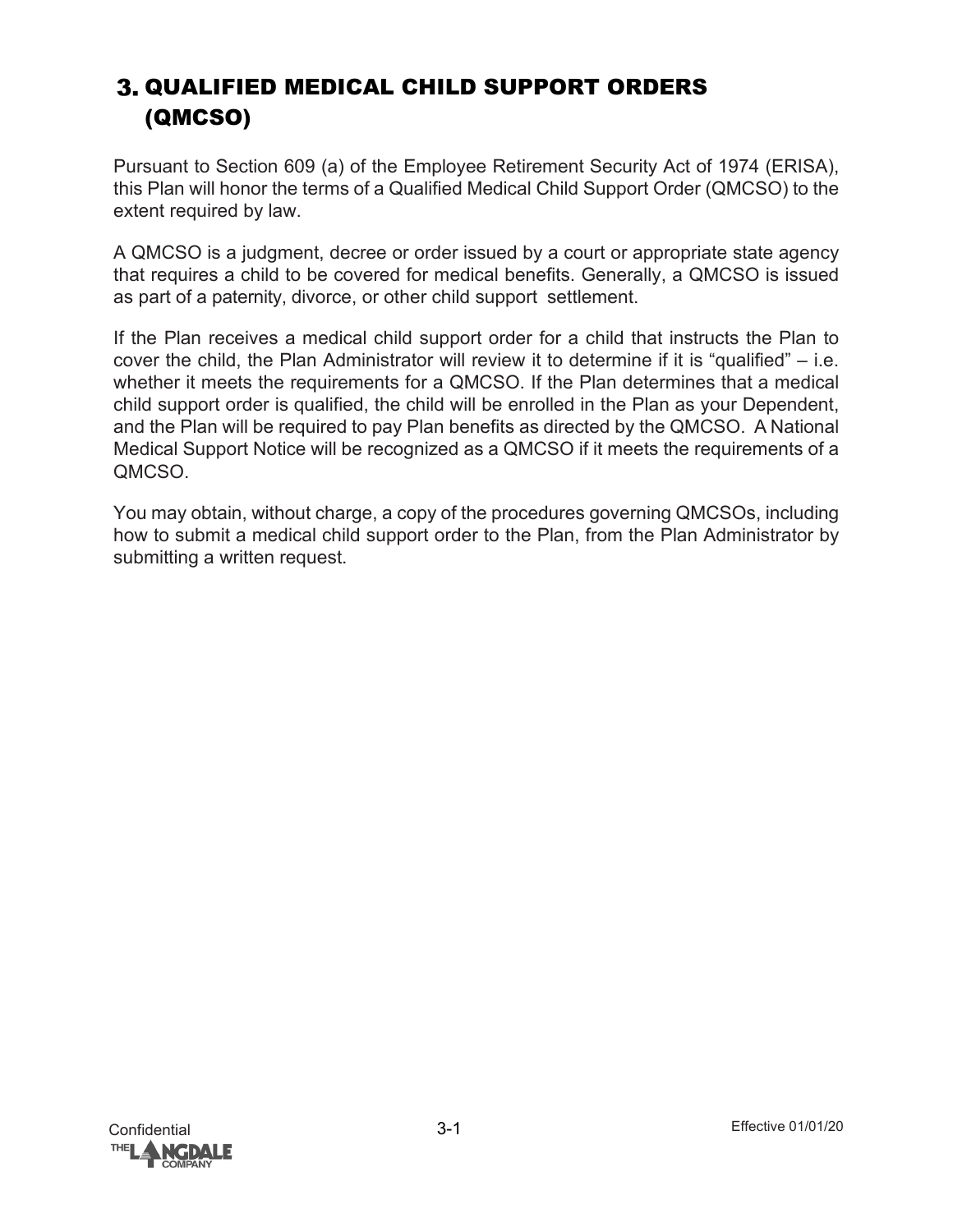# **4. SCHEDULE OF BENEFITS**

## VERIFICATION OF BENEFITS

Call this number *to verify benefits and eligibility* for Plan:

#### TLC Benefit Solutions, Inc. at (229) 249-0940 or toll free at (877) 949-0940.

#### Verification of benefits is not a guarantee of payment.

### DENTAL BENEFITS

#### Insurance Provided

We will pay benefits for covered dental expenses identified in the Plan when incurred by you or your Dependent, while covered under the Plan. We will pay the coinsurance percentage shown in the Schedule after you or your Dependent have satisfied any deductible required for the Plan year, subject to all the terms and conditions of the Plan.

Covered dental expenses will only include Treatment provided to you or your Dependent for which, as outlined in the Listing of Covered Dental Services provision, the date started and the date completed occur while the person is insured under the Plan. No payment will be made for a program of dental Treatment already in progress on the effective date of a person's insurance. No payment will be made for dental Treatment completed after your or your Dependent's insurance under the Plan ends, except as stated in the Limited Extension of Benefits After Insurance Ends provision.

#### **Deductible**

The deductible is the amount shown in the Schedule and will be applied to each type of dental services as indicated in the Schedule. The deductible is the amount of covered dental expenses that you and each Dependent must incur in a policy year before the Plan will pay benefits. When covered dental expenses equal to the deductible amount have been incurred and submitted to us, the deductible will be satisfied. We will not pay benefits for covered dental expenses applied to the deductible.

If the deductible amount is increased during a Policy Year, further covered dental expenses must be incurred after the date of increase to satisfy the additional deductible for that Policy Year.

The deductible will apply to you and each Dependent separately each Plan Year.

#### Policy Year Maximum

The maximum benefit payable to you and each Dependent during a Plan Year is shown in the Schedule. This maximum will apply even if coverage for you or your Dependent ends and starts again within the same Policy Year or if you or your Dependent have been covered both as an Employee and a Dependent.

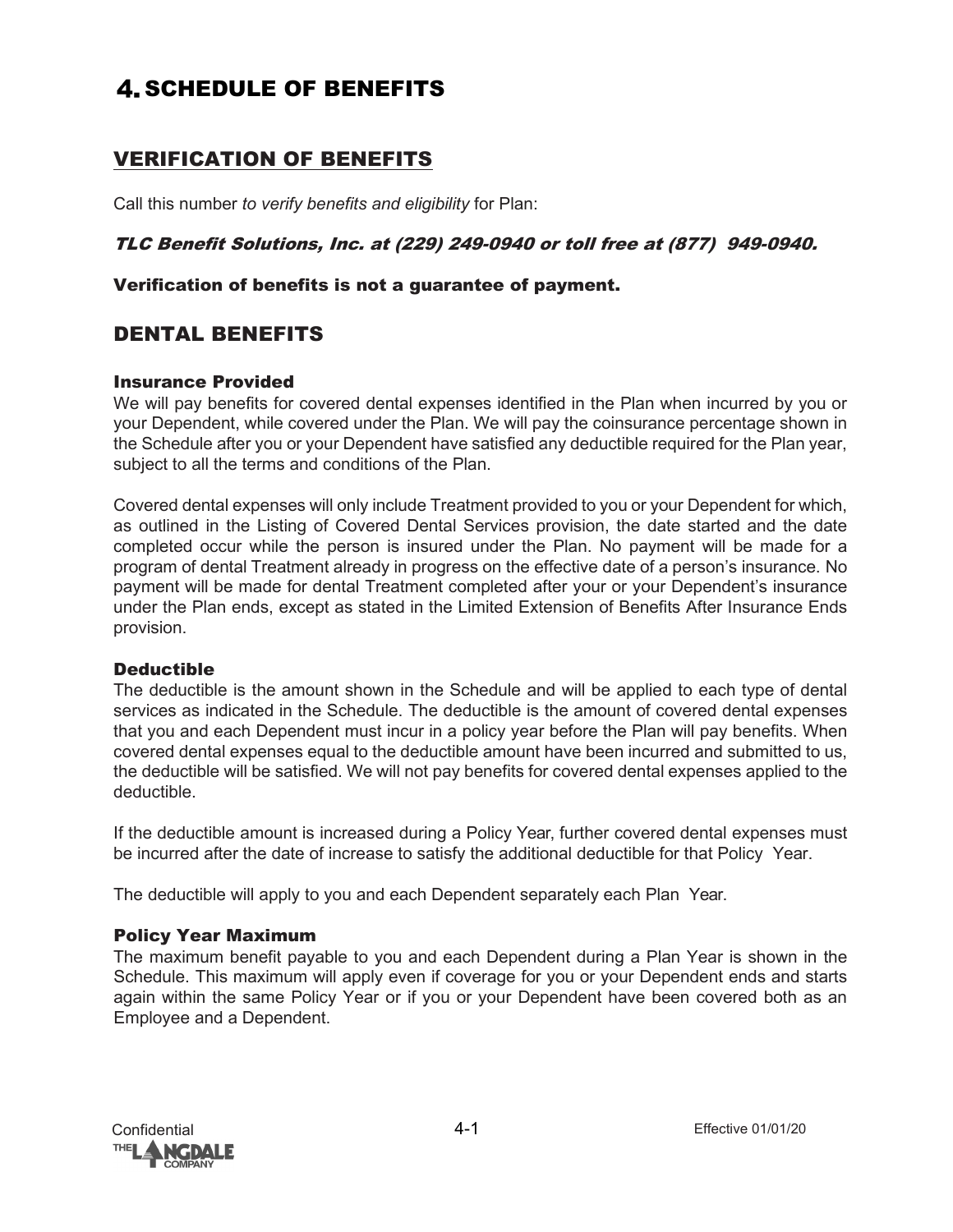#### Date Started and Date Completed

We consider a Dental Treatment to be started as follows:

- $\bullet$  for a full or partial denture, the date the first impression is taken;
- for a fixed bridge, crown, inlay and onlay, the date the teeth are first prepared;
- $\bullet$  for root canal therapy, on the date the pulp chamber is first opened;
- for periodontal surgery, the date the surgery is performed; and
- **•** for all other Treatment, the date Treatment is rendered.

We consider a Dental Treatment to be completed as follows:

- $\bullet$  for a full or partial denture, the date a final completed appliance is first inserted in the mouth;
- for a fixed partial denture, crown, inlay and onlay, the date an appliance is cemented in place; and
- **•** for root canal therapy, the date a canal is permanently filled.

#### Pre-estimate

Whenever the expected cost of a Treatment exceeds \$300, we recommend that a Dental Treatment Plan be submitted to us for review before Treatment begins. The Dental Treatment Plan should be accompanied by supporting preoperative x-rays and any other appropriate diagnostic materials as requested by us. We will notify you and your dentist of the benefits payable based upon the Dental Treatment Plan. In estimating the amount of benefits payable, consideration will be given to the least costly alternative procedures and materials that may accomplish a result that meets broadly accepted standards of professional dental care.

If a Dental Treatment Plan is not completed within six months of the pre-estimate, we may consider it invalid. We may request the submission of a new dental treatment plan.

If you and your Dentist decide on a more costly method of Treatment than that pre-estimated by us, benefits payable for covered dental services for the more costly Treatment will be limited to the benefits that would have been payable for covered dental services for the least costly alternative Treatment. We will not pay the excess amount. Since this may result in significant out- ofpocket expense, we strongly encourage you to receive a pre-estimate for any Dental Treatment Plan that is expected to exceed \$300 in cost.

#### Alternative Benefits

In determining the benefits payable on a claim, we will consider other alternative procedures and materials that can be used to treat a dental problem or disease. The covered dental expense for a covered dental service provided will be limited to the Allowable Charge for the least costly covered dental service that accomplishes a result which meets broadly accepted standards of professional dental care. You and your Dentist may decide on a more costly procedure or material than we have

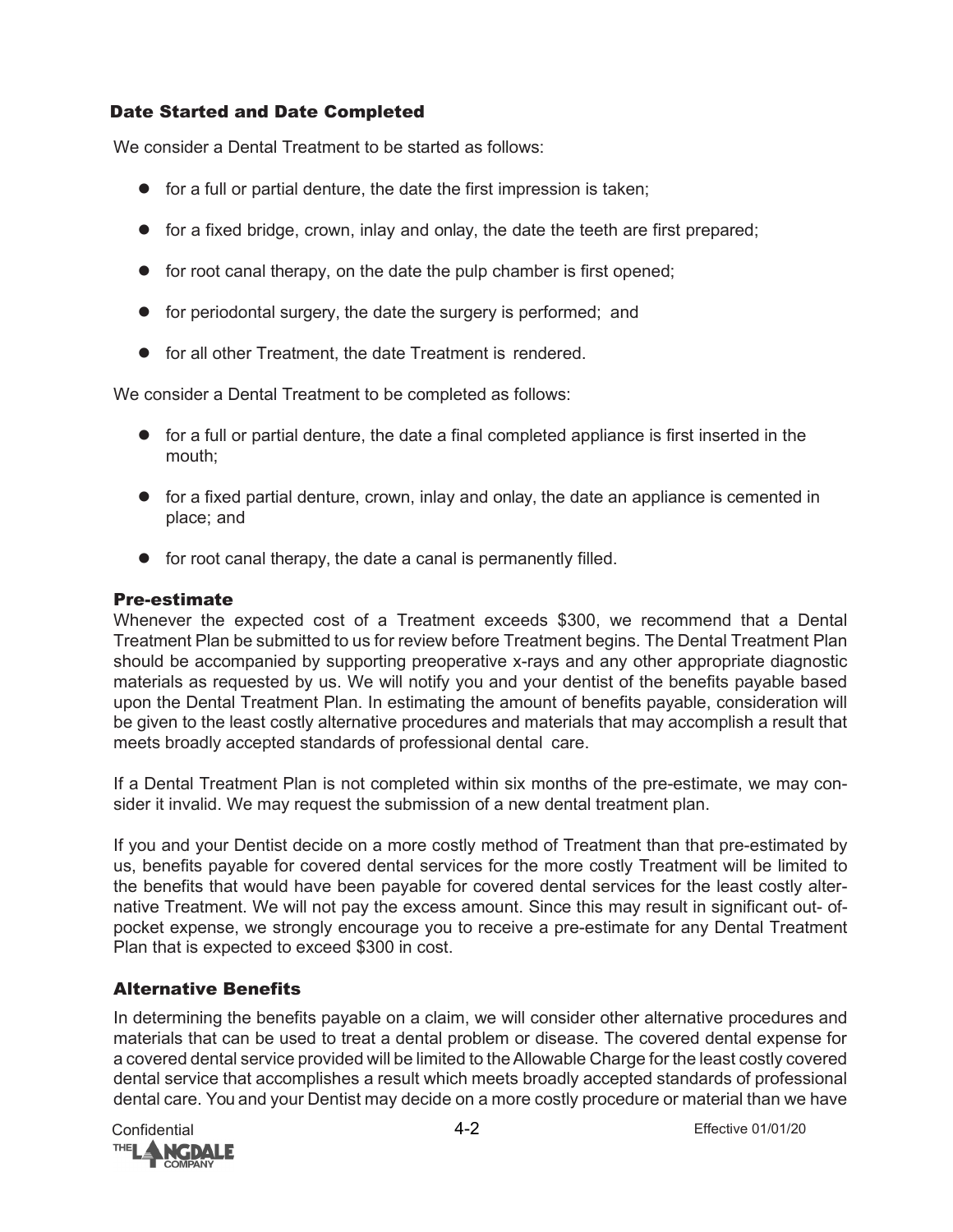determined to be satisfactory for the Treatment of the dental problem or disease. In this event, we will not pay the excess amount. The benefit payable will be limited to the benefit that would have been payable had the least costly covered dental service been provided instead.

#### Covered Dental Expenses

Covered dental expenses include only the lesser of the Dentist's actual charge or the Allowable Charge for expenses incurred by you or your Dependent. The Treatment must be:

- performed by or under the direction of a dentist, or performed by a dental hygienist or denturist;
- Dentally Necessary; and
- started and completed while you or your Covered Dependent are insured, except as otherwise provided in the Limited Extension of Benefits After Insurance Ends provisions.

Expenses submitted to us must identify the Treatment performed in terms of the American Dental Association Uniform Code on Dental Procedures and Nomenclature or by narrative description. We reserve the right to request X-rays, narratives and other diagnostic information, as we see fit, to determine benefits.

We will only pay benefits for covered dental expenses incurred for treatment that, in our opinion, has a reasonably favorable prognosis for the patient.

We consider a temporary Treatment to be an integral part of the final Treatment. The sum of the fees for temporary and final Treatment will be used to determine whether the charges are an Allowable Charge.

The Listing of Covered Dental Services is a complete list of covered dental services. We will not pay benefits for expenses incurred for any service not listed below, unless we agree to accept an unlisted service as a covered dental service. We will not accept any unlisted service which is not similar to, or which does not accomplish a result similar to, a listed service. In any event, the choice of whether or not to accept an unlisted service is solely ours. If we do accept an unlisted service as a covered dental service, benefits will be payable on a basis consistent with benefits for similar covered dental services which would provide the least costly adequate treatment of your or your covered dependents dental condition according to broadly accepted standards of professional dental care.

#### Listing of Covered Dental Services

Maximum frequencies, maximum dollar amounts and other limits are shown here and under Special Limitations and General Exclusions for certain services. Services performed outside these limits are not covered dental services. Covered dental services are based on current dental terminology and are updated periodically. The most current dental terminology may not be reflected in the Listing of Covered Dental Services. However, benefits will be payable based on the most current dental terminology.

#### Type I Dental Services

- Clinical Oral Evaluations
	- No more than 1 time in any 6 months in a row. Benefits are based on the Allowable Charge for periodic oral evaluation.
- Dental Prophylaxis
	- No more than 1 time in any 6 months in a row.

Confidential 4-3 Effective 01/01/20 **THE**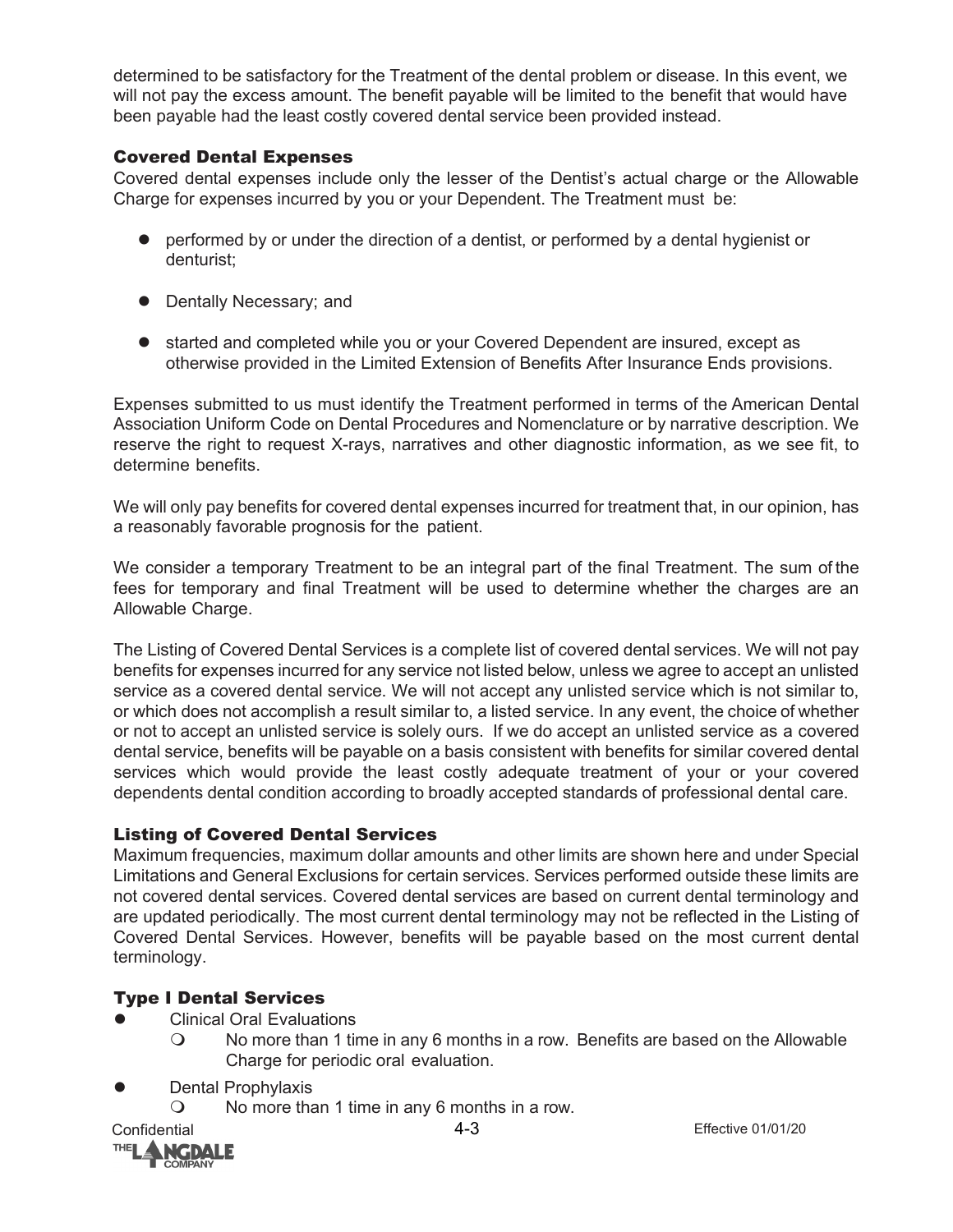- Topical Fluoride Treatment
	- No more than 1 time in any 12 months in a row. Only for children under age 14 years.
- **Sealants** 
	- No more than 1 time per tooth per person. Only for children under age 16 years.
- Space Maintenance (Passive Appliances)
	- Only for children under age 16 years. Service is deemed to include all adjustments made, or recementing done, within 6 months of installation.
- Treatment to Control Harmful Habits
	- Not covered if orthodontic related. Once per person. Only for children under age 16 years.
- Radiographs-Diagnostic Imaging
	- O Bitewings No more than 1 time in any 12 months in a row.

#### Type II Dental Services

- Radiographs-Diagnostic Imaging
	- Complete Series (including Full Mouth or Panoramic Film) No more than 1 time in any 36-month period. A complete series is deemed to include bitewing x-rays and 10 or more periapical x-rays, or a panoramic film.
		- One of either services no more than 1 time in any 36 months in a row. Benefits for a panoramic film may also be payable in connection with the removal of impacted teeth.
	- Periapical No more than 4 X-rays in any 12 months in a row, unless determined to be Dentally Necessary.
	- Occlusal Film No more than 2 films in any 12 months in a row, unless determined to be Dentally Necessary.
	- Extraoral No more than 2 films in any 12 months in a row, unless determined to be Dentally Necessary
	- O Sialography
- Minor Restorations (Fillings)
	- Amalgam and Composite Restorations
		- Replacement of existing minor restoration (filling) is deemed to be a covered dental service only if at least 24 months have passed since existing minor restoration (filling) was placed, unless required by new decay in an additional tooth surface.
		- The service is deemed too include local anesthesia.
			- Multiple restorations on one surface are deemed to be a single restoration.

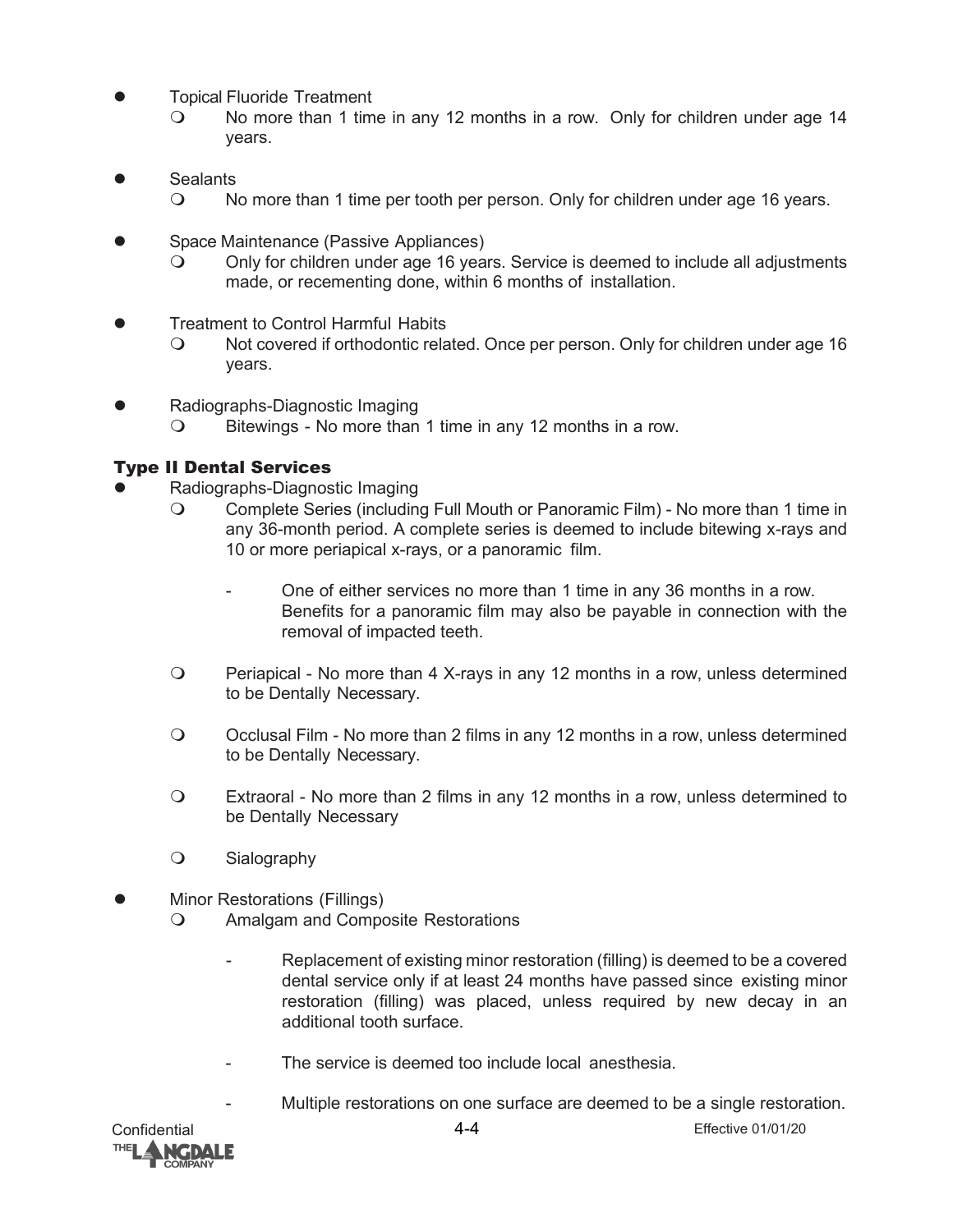- Mesial-lingual, distal-lingual-mesial-facial, and distal-facial resin restorations on anterior teeth are deemed to be single surface restorations.
- Limited Oral Exam
- Other Restorative Services
	- Pin Retention No more than 1 time per restoration. Deemed to be a covered dental service only in conjunction with amalgam or resin restoration.
- Oral Surgery
	- Minor Oral Surgery Each service is deemed to include local anesthesia and routine postoperative care.
		- Simple Extractions (Does not include Surgical Extractions)
		- Surgical Incision and Drainage of Abscess
		- Root Removal Exposed Roots
- Other Type II Services
	- Bacteriologic Studies for Determination of Pathologic Agents
	- Palliative (Emergency) Treatment of Dental Pain Minor Procedure deemed to be a separate covered dental service only if no other service is rendered during the visit, except x-rays.
	- O Therapeutic Drug Injection
	- Histopathologic Examinations

#### Type III Dental Services

- Complex Oral Surgery
	- Surgical Extractions
- Full Mouth Debridement- No more than 1 time in any 12 months in a row
- Other Complex Oral Surgery Procedures
	- O Oroantral Fistula Closure
	- Tooth Reimplantation and/or Stabilization of Accidentally Evulsed or Displaced Tooth and/or Alveolus
	- Tooth Transplantation
	- Surgical Exposure of Impacted or Unerupted Tooth to Aid Eruption
	- Biopsy of Oral Tissue

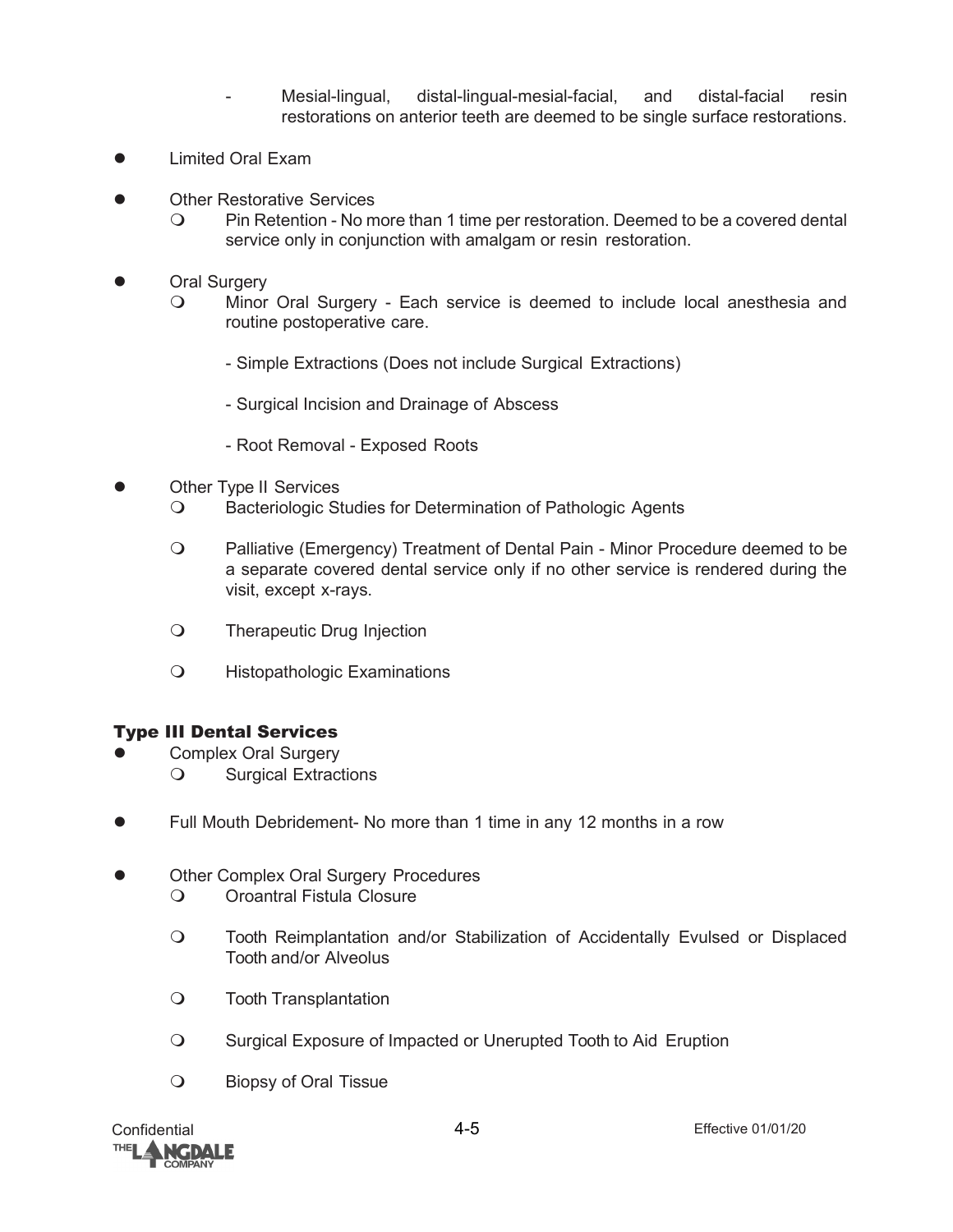- O Transseptal Fiberotomy
- Alveoplasty
- Vestibuloplasty
- Removal of Exostosis
- Removal of Foreign Body, Skin, or Subcutaneous Areolar Tissue
- Removal of Reaction-Producing Foreign Bodies Musculosketal System
- Maxillary Sinusotomy for Removal of Tooth Fragment or Foreign Body
- Frenulectomy (frenectomy or Frenotomy) Separate Procedure
- Excision of Hyperplastic Tissue Per Arch
- **Q** Excision of Pericoronal Gingiva
- Sialolithotomy
- Excision of Salivary Gland
- Sialodochoplasty
- O Closure of Salivary Fistula
	- If more than one complex surgical procedure is performed per area of the mouth, only the most inclusive surgical procedure performed will be con sidered a covered dental expense.
- Adjunctive General Services Each service is deemed a separate covered dental service only when medically required for a complex oral surgery which is itself a covered dental service. Our decision is final for the purposes of determining covered dental services under the policy.
	- Anesthesia
	- O Intravenous Sedation
- Endodontics For applicable procedures, the service is deemed to include all pre-operative, operative, and post-operative X-Rays, local anesthesia, and routine followup care.
	- Pulpotomy Only for Deciduous Teeth
	- Endodontic therapy
	- Endodontic retreatment Service is deemed a covered dental service if at least 24 months have passed since the initial treatment.

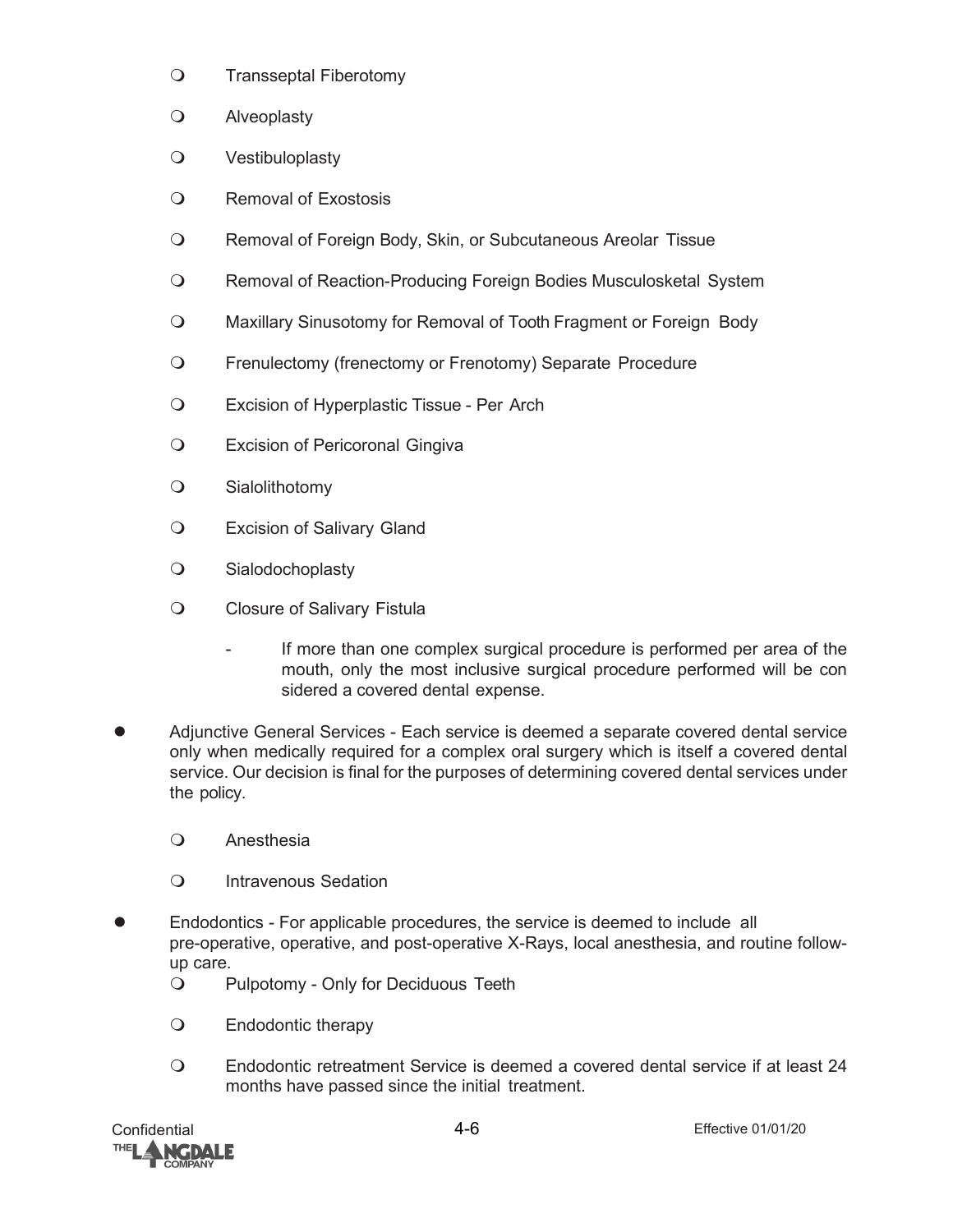- Apexification-Recalcification procedures
- Apicoectomy surgery
- Periradicular services
	- Retrograde Filling
	- Root Amputation
- Other Endodontic Procedures
	- Hemisection (Including any Root Removal), Not including Endodontic Therapy covered dental services do not include fixed partial dentures replacing the extracted part of a hemisected tooth.
- Minor Periodontics
	- Adjunctive periodontal service
		- Provisional Splinting covered dental services do not include inlays, onlays, crowns, or other cast or prepared restorations made for the purpose of splinting.
		- Scaling and Root Planing No more than 1 time per area of the mouth in any 12 months in a row. The benefit for three or more quadrants of scaling and root planing, performed during the same appointment, will be limited to a full mouth scaling and root planing. Benefits for prophylaxis and scaling and root planing, performed during the same appointment, will be based on the allowable charge for a prophylaxis. Benefits for scaling and root planing and
		- Periodontal maintenance, performed during the same appointment, will be based on the Allowable Charge for periodontal maintenance. Antibiotics are covered in connection with treatment for gum disease.
		- Occlusal adjustment No more than 1 full mouth treatment in any 12 months in a row. Only when performed with periodontal surgery (regardless of whether the periodontal surgery itself is a covered dental service.)
- Other Periodontal Services
	- $\circ$  Periodontal Maintenance No more than 1 time in any 3 months in a row for treating gum disease. No more than 1 time in any 6 months in a row when used in place of prophylaxis. Service is deemed to include scaling and root planing, a recall evaluation, charting, polishing of teeth, and oral hygiene instruction. Antibiotics are covered in connection with treatment for gum disease.
- Major Periodontics For applicable procedures, services are deemed to include local anesthesia, temporary restorations and appliances, and one-year follow-up care.
	- Surgical Services If more than one periodontal surgical service is performed per area of the mouth, only the most inclusive surgical service performed will be considered a covered dental expense. The following surgeries are covered only if

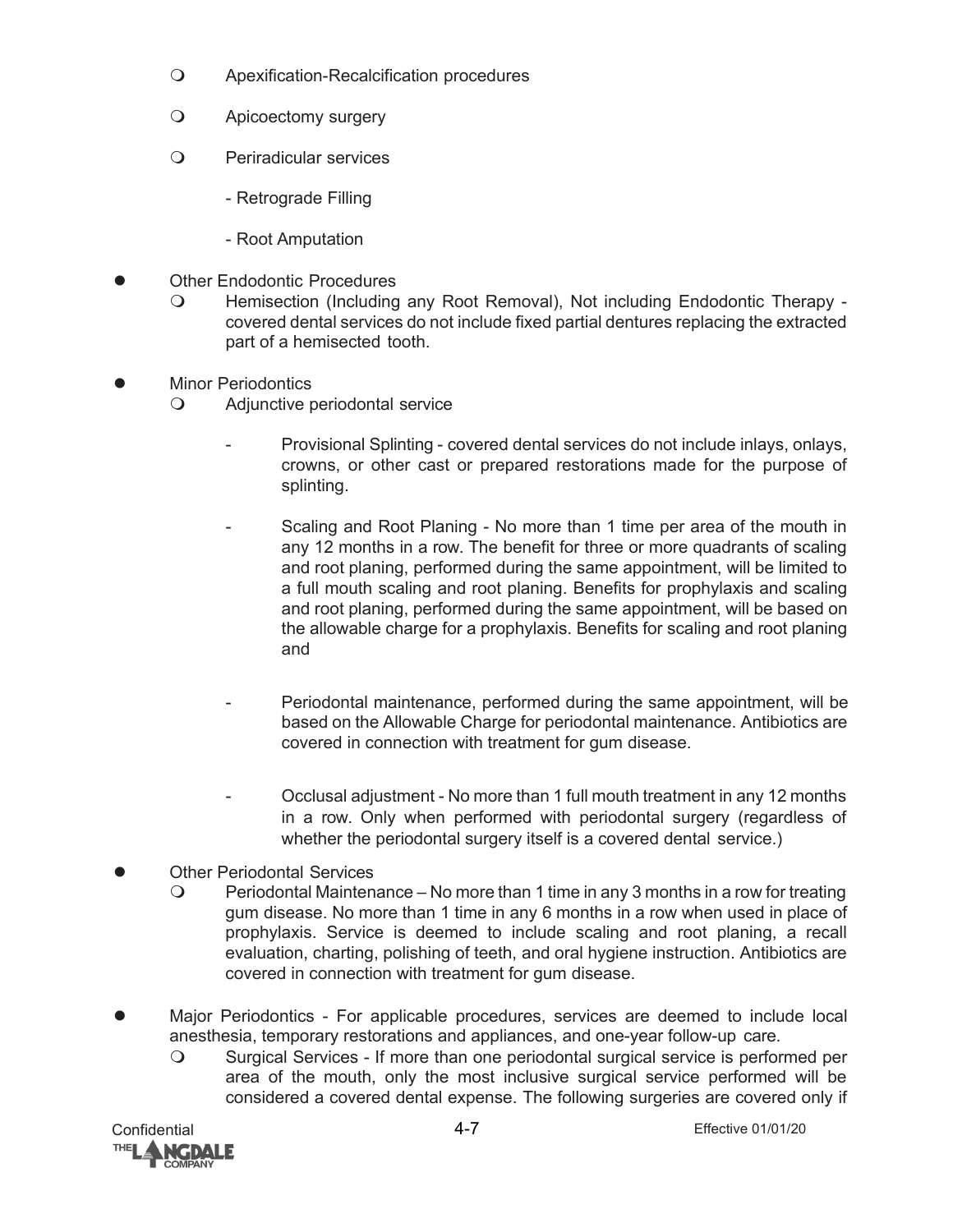more than 36 months have passed since gingivectomy, flap surgery, mucogingival surgery, or osseous surgery was performed in that same area of the mouth.

- Gingivectomy or Gingivoplasty
- Gingival Flap Procedure
- Mucogingival Surgery
- Osseous Surgery
- Clinical Crown Lengthening
- **Q** Guided Tissue Regeneration
- O Soft Tissue Graft
- O Subepithelial Connective Tissue Graft
- O Distal or Proximal Wedge
- Major Restorations Initial (New) or Replacement. For applicable procedures, the service is deemed to include local anesthesia, temporary restorations and appliances, and oneyear follow-up care.
	- O Inlay/Onlay Restorations
		- Benefits are based on the allowable charge of a metallic inlay or onlay.
	- Implants, insertion of implants or related appliances, or surgical removal of implants.
	- O Crowns
		- Benefits are based on the allocable charge for predominantly base metal.
	- For children under age 16 years, covered dental services for crowns on vital teeth are limited to prefabricated stainless steel or prefabricated resin crowns. Labial Veneers (Only for Anterior Teeth)
	- Other Restorative Services Only under unusual circumstances when required for retention and preservation of the tooth. Service is deemed to include pins.
		- Core Build-up, including any pins
		- Cast Post and Core
		- Prefabricated Post and Core
- Complete dentures and partial dentures Service is deemed to include all replacement teeth and all clasps and rests.

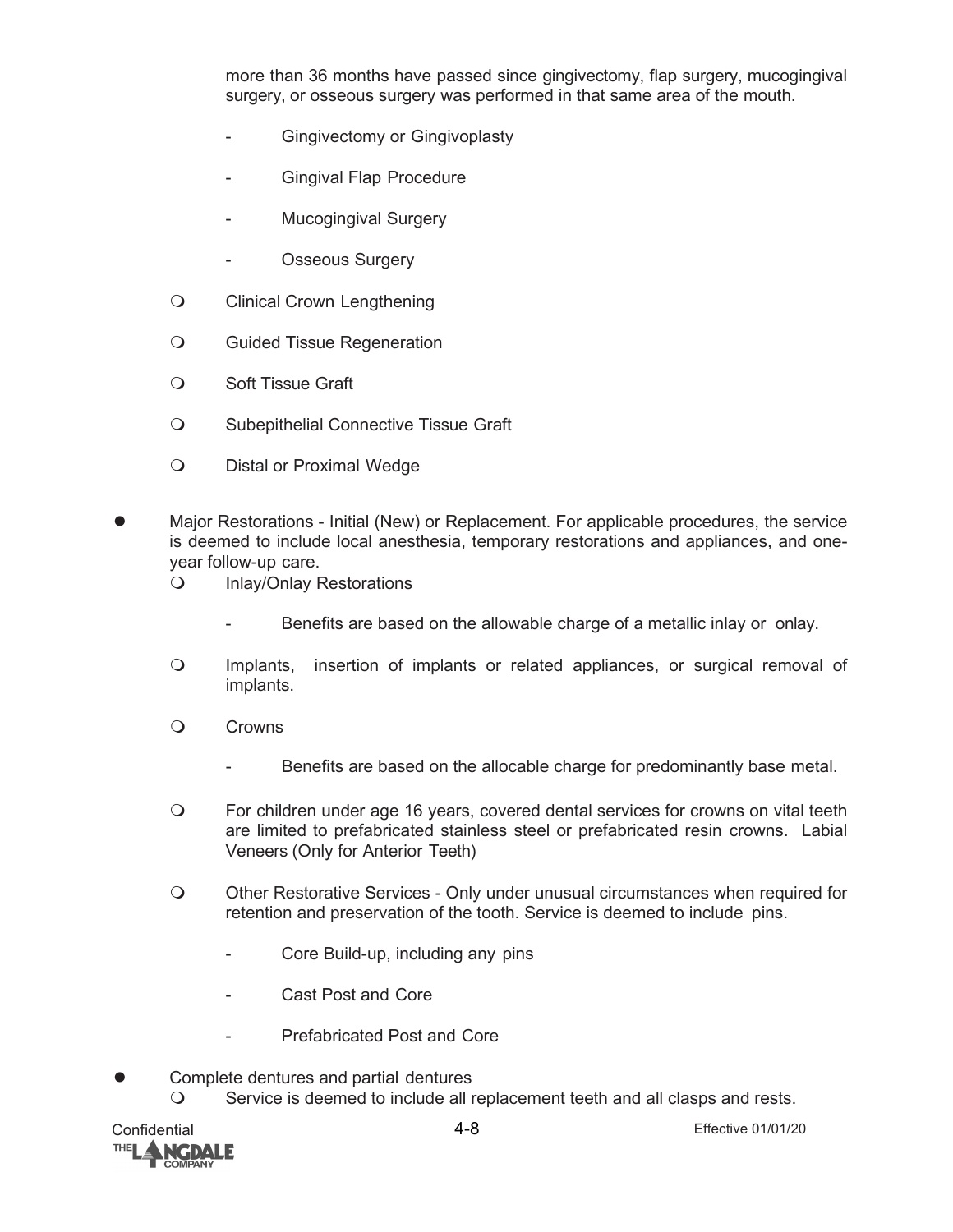- Fixed Partial Denture Pontics
	- Fixed partial denture retainers Inlays/onlays and crowns Benefits based on the allowable charge for predominantly base metal.
		- Two or more contiguous spans of fixed partial denture work, regardless of the number of pontics and abutments involved, are deemed to be a single fixed partial denture with benefits payable based on a single date completed. Benefits for such a fixed partial denture will not be applied to more than one policy year.
- Tissue Conditioning
	- No more than 1 time in any 36 months in a row.
	- Only if at least 12 months have passed since the insertion of a full or partial denture.
- Major Restorations Maintenance For applicable procedures, the service is deemed to include local anesthesia, temporary restorations and appliances, and one year follow-up care. Covered only if more than 6 months have passed since the initial insertion.
	- O Recement inlays
	- Recement Crown
	- Recement Fixed Partial Denture
- Repairs to complete dentures, partial dentures, or fixed partial dentures
	- Only if more than 6 months have passed since the initial insertion.
- Adjustment to dentures
	- No more than 1 time in any 12 months in a row. Only if more than 6 months have passed since the initial insertion.
- Denture rebase procedures
- No more than 1 time in any 36 months in a row. Only if more than 12 months have passed since the initial insertion. Denture reline procedures
	- No more than 1 time in any 36 months in a row. Only if more than 12 months have passed since the initial insertion.
- Other Type III Services
	- Diagnostic casts No more than 1 time in any 36 months in a row. Only if required for extensive bilateral prosthetic dentistry other than dentures. Not a covered dental service if for orthodontic evaluation.

#### SPECIAL LIMITATIONS

#### Major Restorations

Covered Dental Expenses and covered dental services do not include, and we will not pay benefits for, the following:

Inlays, onlays, crowns, cast restorations, veneers or other laboratory prepared

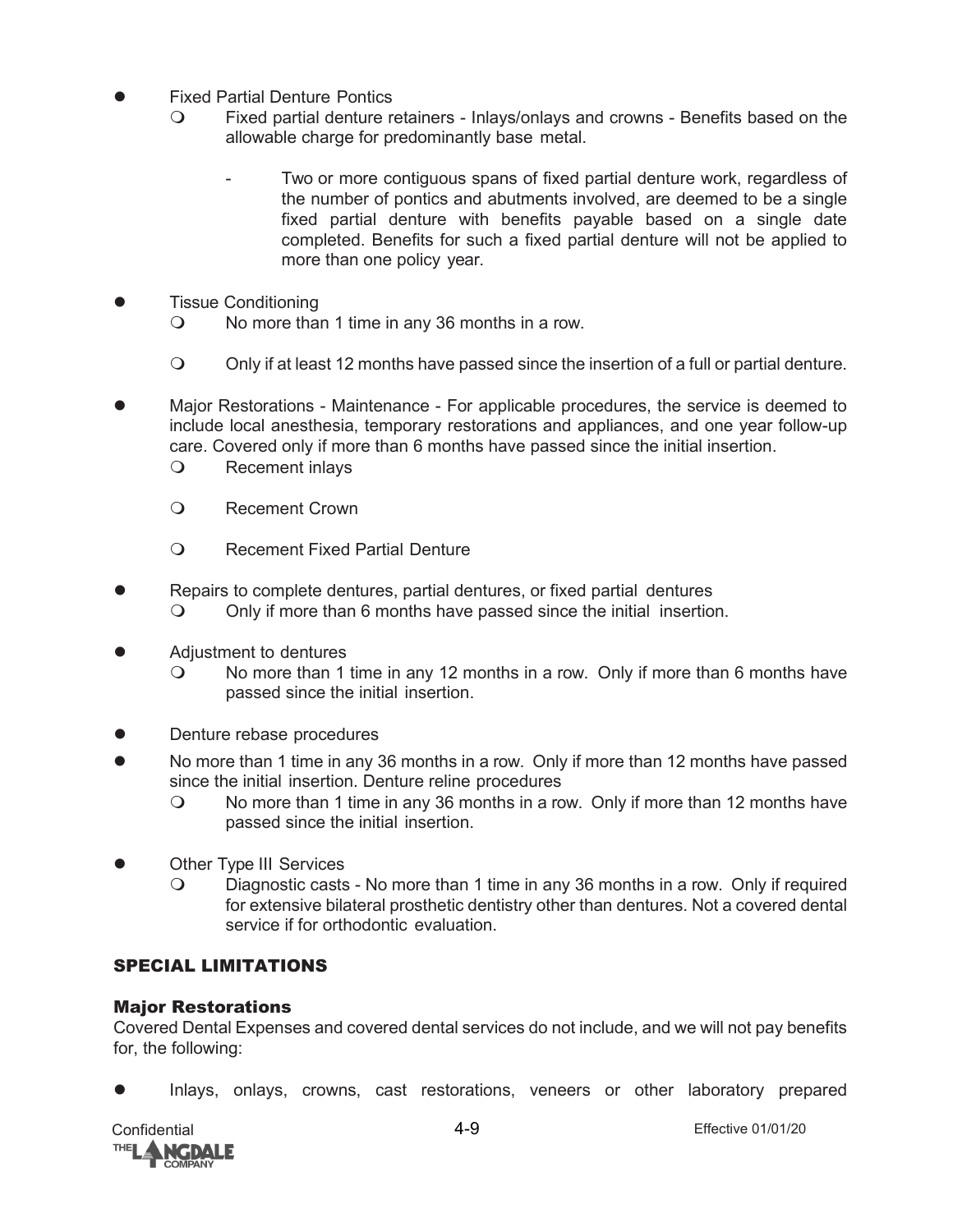restorations:

- on teeth which may be restored with a direct placement filling material;
- in the absence of extensive decay or fracture;
- for loss of tooth structure due to attrition or abrasion; or
- for children under age 16 years, except for prefabricated stainless steel or prefabricated resin crowns on deciduous or primary teeth.
- The initial placement of a complete or partial denture unless:
	- it includes the replacement of a functioning natural tooth extracted while you or your Dependent are insured under the policy; and
	- $\circ$  that tooth cannot be added to an existing partial denture. We will not pay benefits for the initial placement of a complete or partial denture which replaces only those natural teeth missing on the date your or your dependents' insurance begins.
- The initial placement of a fixed partial denture unless:
	- it includes the replacement of a functioning natural tooth extracted while insured under the policy; and
	- $\Omega$  that tooth was not an abutment to an existing fixed partial denture that is less than 7 years old (5 years old if a cast metal, resin bonded fixed retainer). Benefits for such initial placement are limited to benefits for the replacement of those functioning natural teeth which were extracted while you or your Dependent are insured under the policy and were not abutments to an existing fixed partial denture less than 7 years old (5 years if a cast metal, resin bonded fixed retainer). We will not pay benefits to replace natural teeth missing on the date that your or your Dependent's insurance begins.
- The replacement of inlays, onlays, crowns, core build-ups, cast restorations, or other laboratory prepared restorations unless:
	- at least 7 years have passed since the last placement (5 years for labial veneers, 3 years for prefabricated stainless steel or prefabricated resin crowns); and
	- O they are not serviceable and cannot be restored to function.
- The replacement of a complete or partial denture, or the addition of teeth to a partial denture, unless:
	- replacement occurs at least 5 years after the initial date of insertion of the existing denture, provided the existing denture is not serviceable and cannot be restored to function; or
	- $\circ$  the addition of a tooth to a partial denture is required due to the dentally necessary extraction of a functioning natural tooth while you or your Dependent are insured under the policy; or
	- the replacement is made Dentally Necessary by an accidental non-chewing injury to a sound natural tooth, provided the replacement is completed within 12 months of the injury.

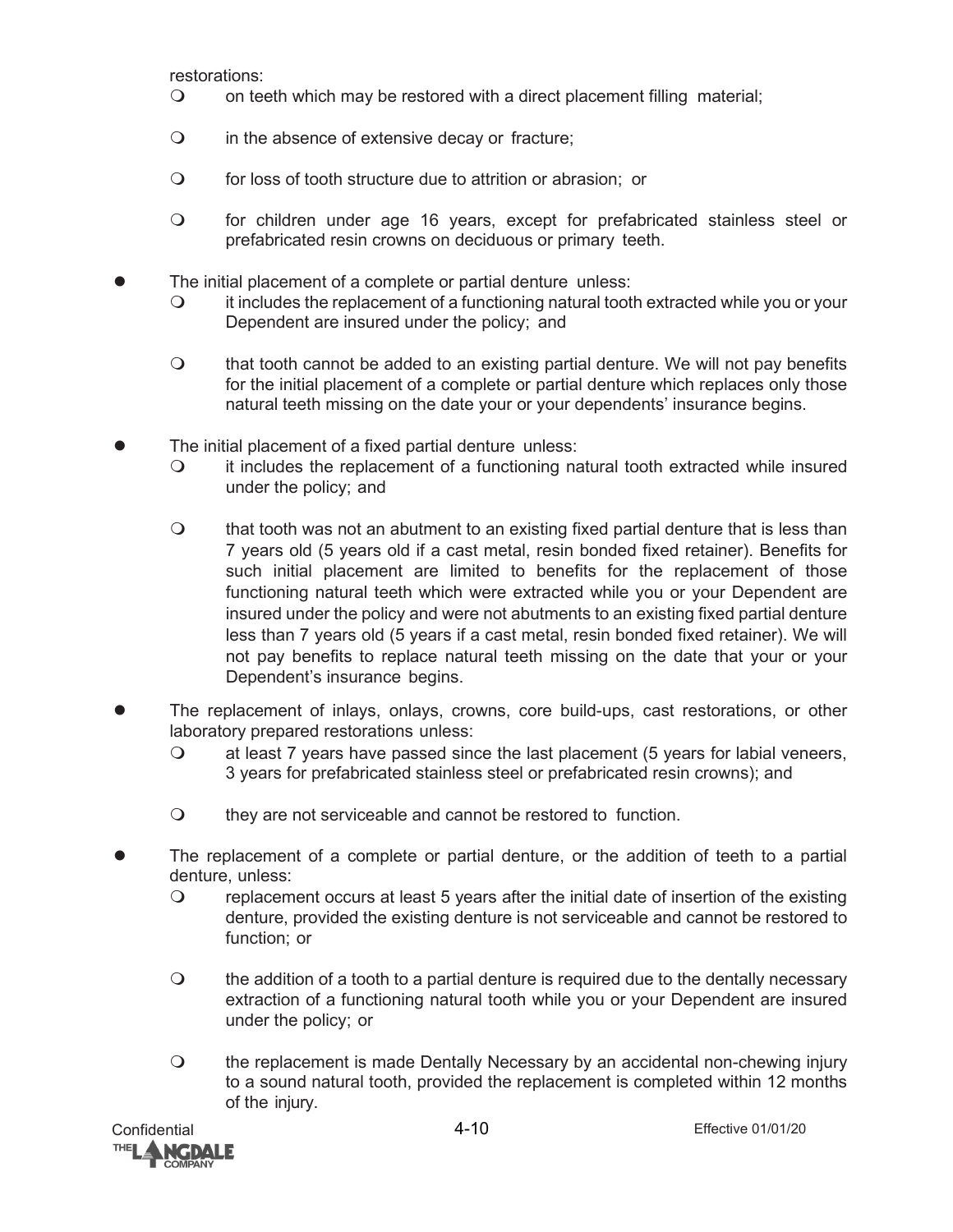- The replacement of a fixed partial denture unless:
	- replacement occurs at least 7 years (5 years for a cast metal, resin bonded fixed retainer) after the initial date of insertion of the existing fixed partial denture, provided the exiting fixed partial denture is not serviceable and cannot be restored to function; or
	- replacement is required due to the Dentally Necessary extraction of a functioning natural tooth while you or your Dependent are insured under the policy, provided that the extracted tooth was not serving as an abutment to the existing fixed partial denture; or
	- replacement is made, provided the replacement Dentally Necessary by an accidental non-chewing injury to a sound natural tooth, is completed within 12 months of the injury.
- The replacement of an existing partial denture with fixed partial denture work unless upgrading to fixed partial denture work is essential to the correction of your or your Dependent's dental condition.

#### Coverage Under the Group's Medical Plan

If benefits for any covered dental expenses are provided under your employer's medical plan (if any), benefits otherwise payable for those expenses under the Policy will be reduced by the amount of benefits payable for those expenses under your employer's medical plan.

#### General Exclusions

Covered dental expenses and covered dental services do not include, and we will not pay benefits for, the following:

- The replacement of teeth beyond the normal complement.
- Appliances, inlays, onlays, crowns, or other cast or laboratory prepared restorations used primarily for the purpose of splinting.
- Facings on crowns or fixed partial dentures on molar teeth (which are always considered cosmetic under the Plan).
- Treatment which:
	- is not included in the list of covered dental services; or
	- has a date started before your or your Dependent's insurance begins; or
	- has a date started before any applicable waiting period has been served; or
	- has a date completed after your or your Dependent's insurance ends, except as may be specifically provided under Limited Extension of Benefits After Insurance Ends.
- Any Treatment, the sole or primary purpose of which relates to:
	- O the charge or maintenance of vertical dimension; or

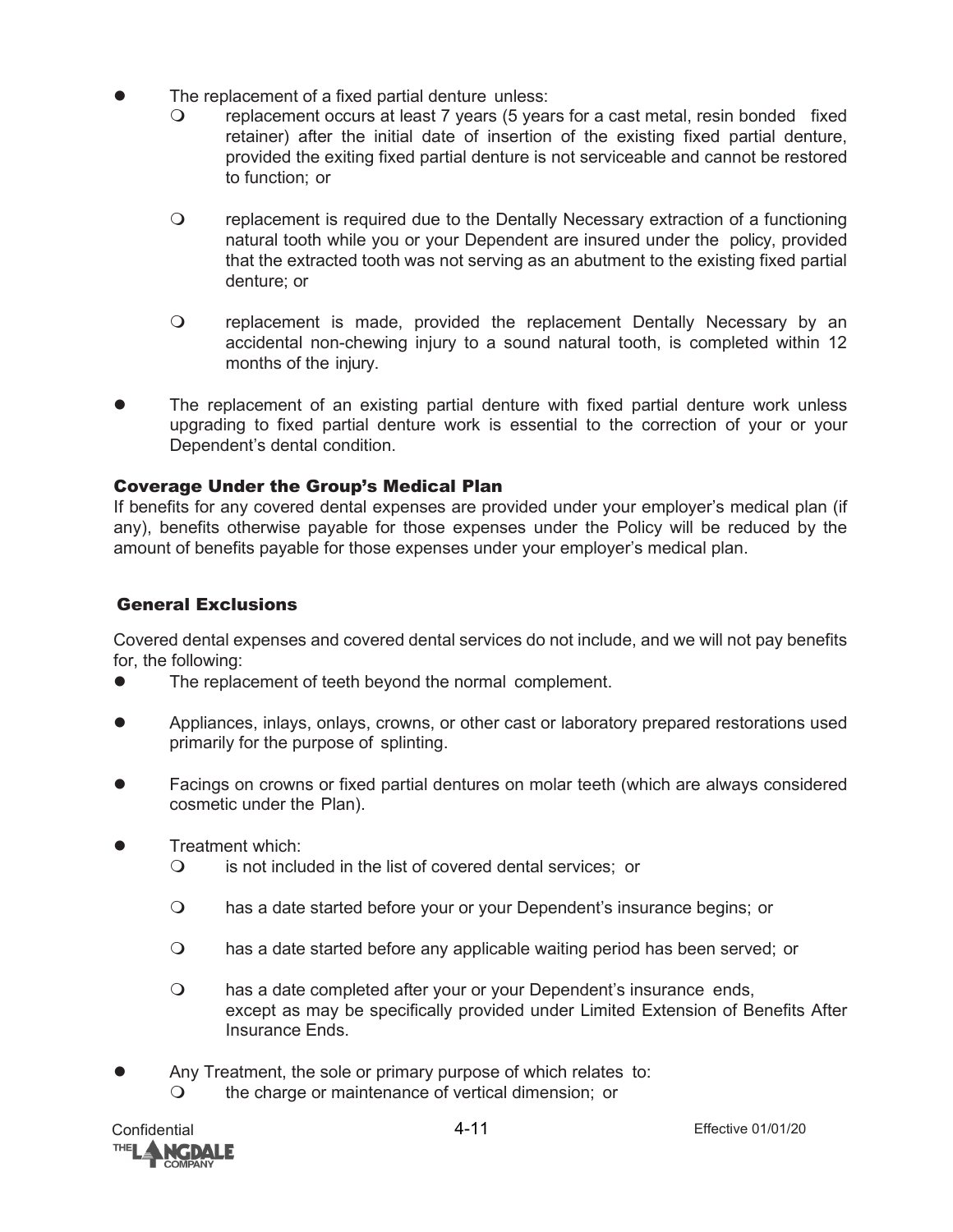- the alteration or restoration of occlusion except for occlusal adjustment in conjunction with periodontal surgery (regardless of whether the periodontal surgery itself is a covered dental service); or
- bite registration; or
- bite analysis.
- Any Treatment required directly or indirectly to diagnose or treat a muscular, neural, or skeletal disorder, dysfunction, or disease of the temporomandibular joints or its associated structures.
- Athletic mouthguards; replacement of lost or stolen appliances; myofunctional therapy; infection control; oral hygiene instruction; separate charges for acid etch; Treatment of jaw fractures; orthognathic surgery; personal supplies; broken appointments; completion of claim forms; exams required by a third party; travel time; transportation costs; professional advice given on the phone.
- Treatment which:
	- is not Dentally Necessary; or
	- does not have uniform professional endorsement; or
	- is experimental or investigational in nature.
- **Treatment which does not have a reasonably favorable prognosis.**
- Treatment provided primarily for cosmetic purposes.
- Treatment received as a result of disease, defect, or Injury due to war or an act of war (declared or undeclared), taking part in a riot or insurrection, or committing or attempting to commit an assault or felony.
- Treatment of Injury arising out of, or in the course of, doing any work for pay, profit, or gain, whether on your or your Dependent's job or any other job.
- **•** Treatment of an intentionally self-inflicted Injury.
- Treatment performed outside of the United States of America, other than Emergency Dental Treatment. However, for such Emergency Dental Treatment, the benefits payable shall not exceed the Allowable Charge for the Treatment at your employer's principal address (shown in the application for insurance) in the USA.
- Treatment rendered by a dental clinic or similar clinic that is operated by your or your Spouse's employer, labor union, or similar group.
- **•** Treatment of a provider who is a member of your or your Spouse's Immediate Family.
- Treatment for which a charge would not have been made in the absence of insurance.

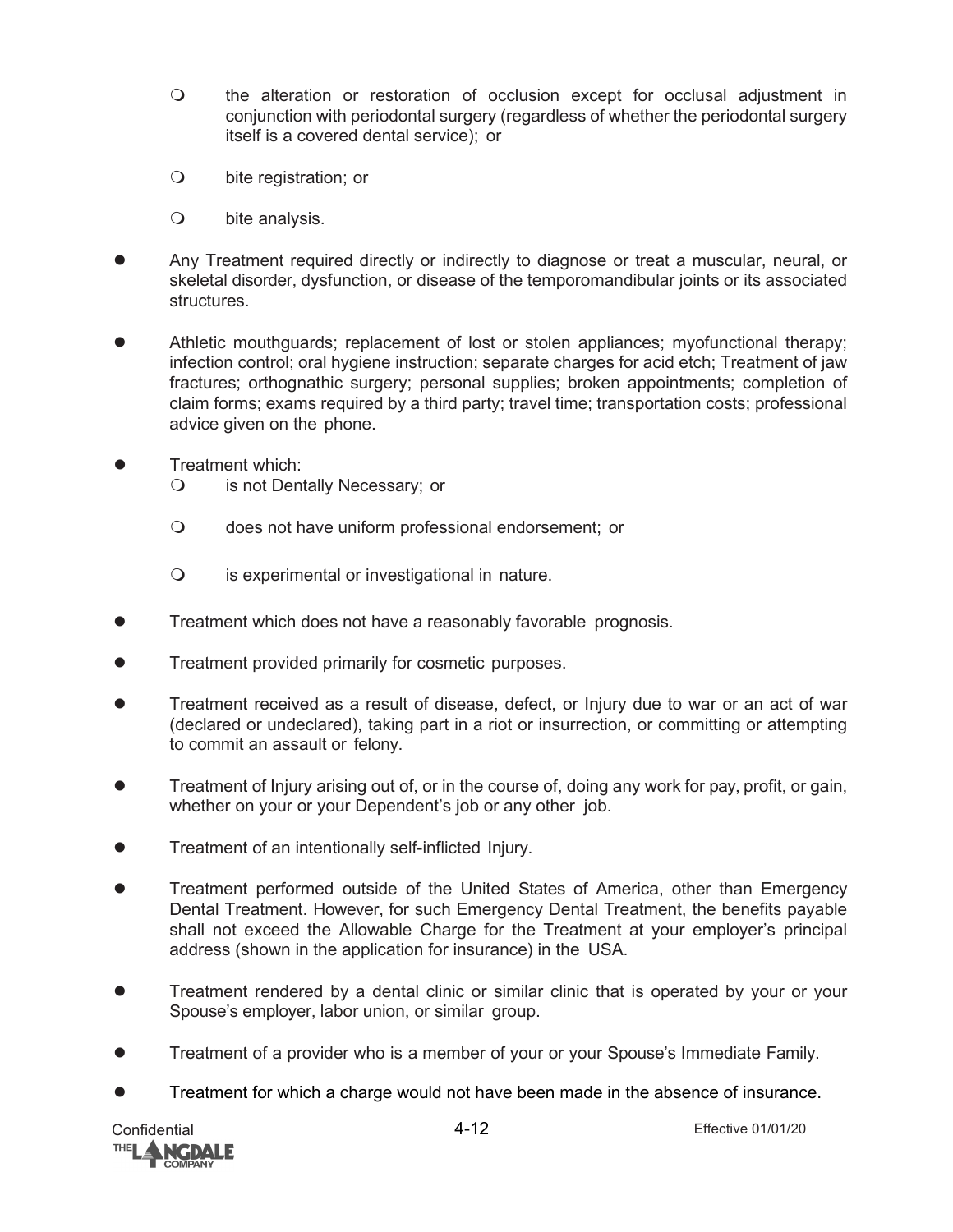- Treatment for which you or your Covered Dependent do not have to pay, except when payment of such benefits is required by law and only to the extent required by law.
- Treatment that has not been both delivered to and accepted by you or your Covered Dependent.
- Orthodontic Treatment, unless such insurance is provided under the list of covered dental services.

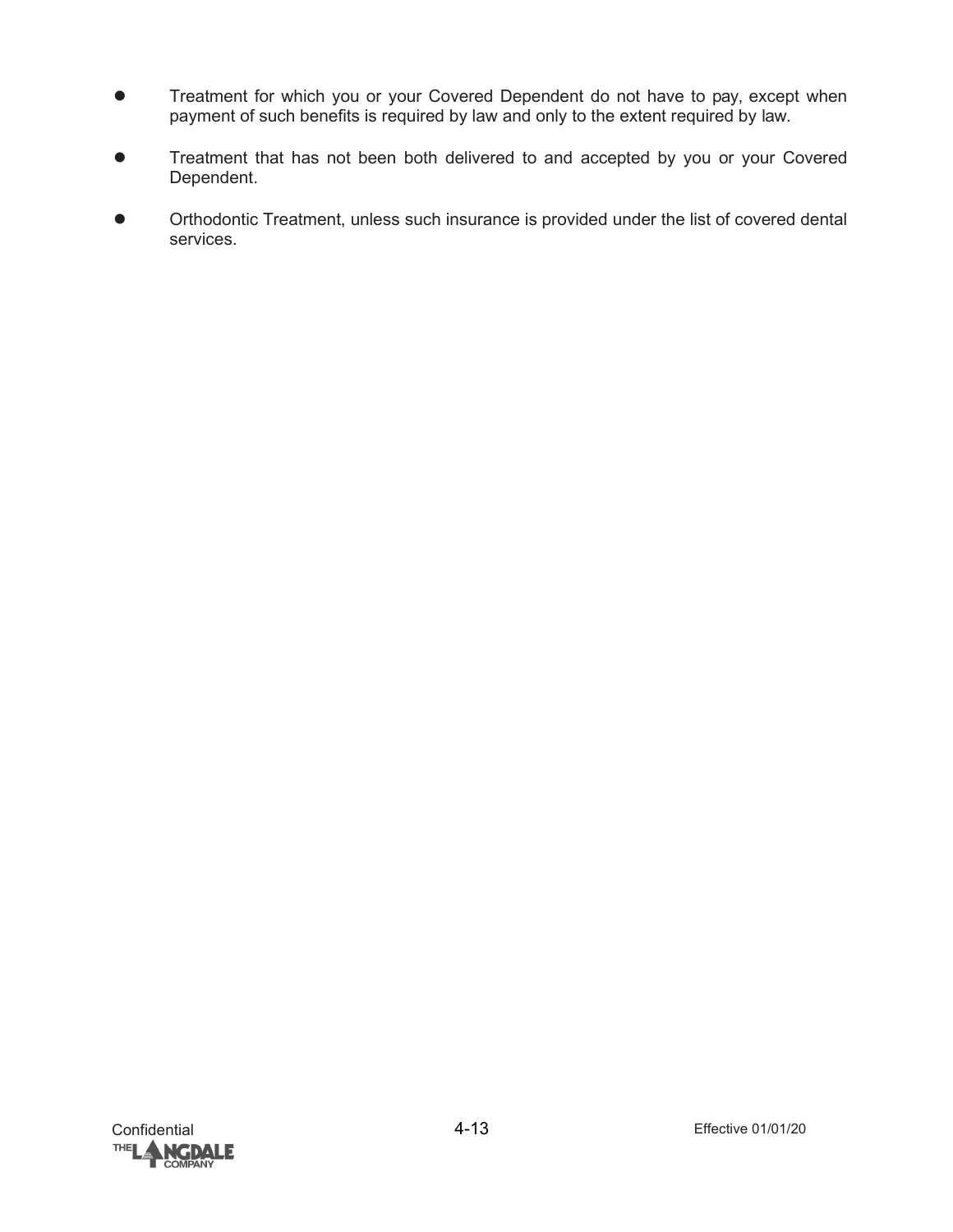# SCHEDULE OF BENEFITS

### Dental Insurance

#### Annual Deductible

| Individual Deductible amount per Plan Year | \$50 |
|--------------------------------------------|------|
|--------------------------------------------|------|

The Individual Deductible does not apply to Type I Dental Services

#### Coinsurance Percentages

|                                                                  | DENTAL SERVICES |                    |                 |  |
|------------------------------------------------------------------|-----------------|--------------------|-----------------|--|
|                                                                  | <b>TYPE I</b>   | <b>TYPE II</b>     | <b>TYPE III</b> |  |
| COINSURANCE PERCENTAGE PER<br>PERSON PER INDIVIDUAL BENEFIT YEAR | 100%            | 80%                | 50%             |  |
| <b>Benefit Maximums:</b>                                         |                 |                    |                 |  |
| <b>Policy Year Maximum</b>                                       | \$1500          |                    |                 |  |
| <b>DENTAL SERVICES</b>                                           |                 |                    |                 |  |
| All Services under Type I                                        |                 | No Waiting Periods |                 |  |
| All Services under Type II                                       |                 | No Waiting Periods |                 |  |
| All Services under Type III                                      |                 | No Waiting Periods |                 |  |

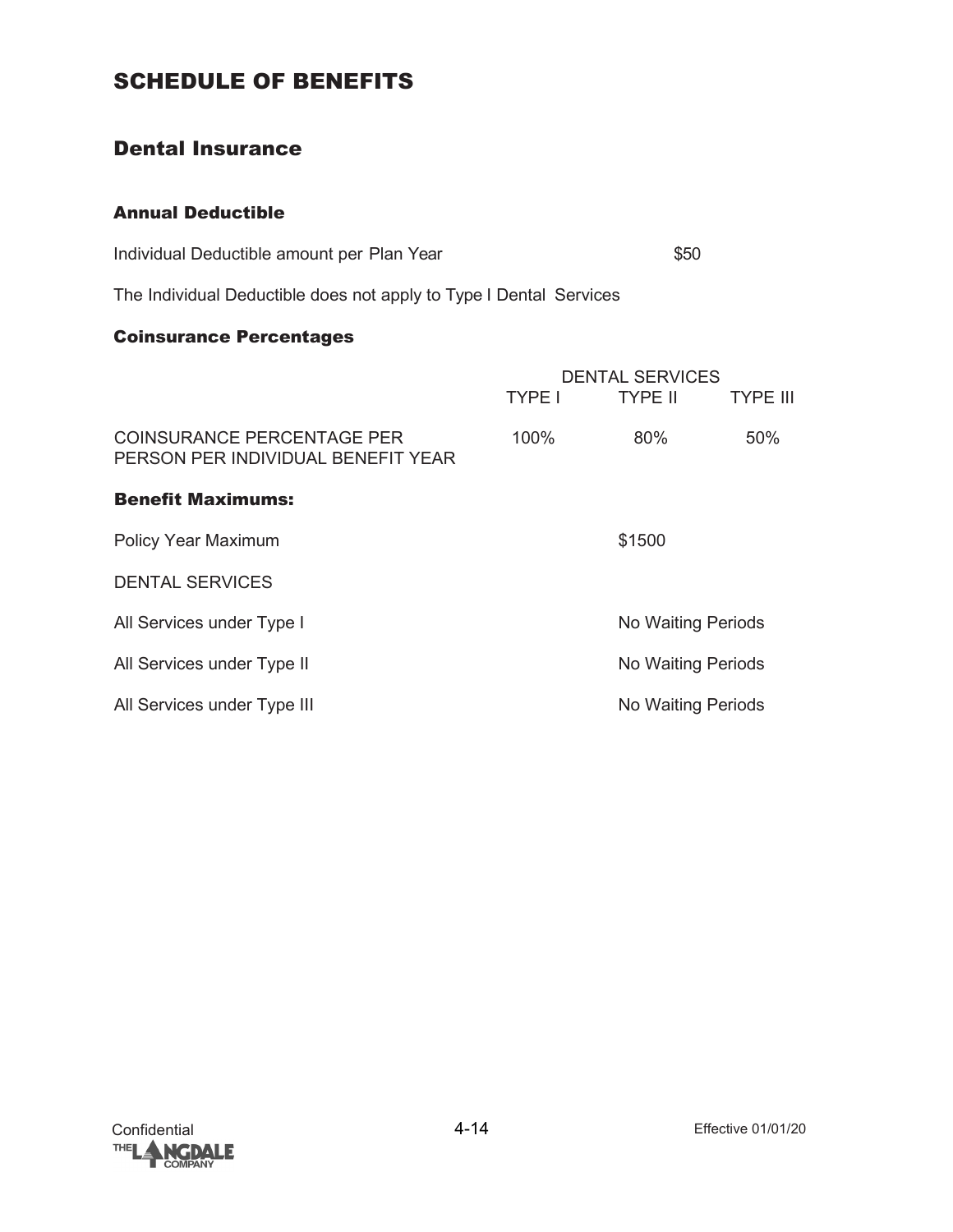# **5. DEFINED TERMS**

The following terms have special meanings and when used in this Plan will be capitalized.

**Accidental Non-Chewing Injury** shall mean an Injury (other than a chewing injury) sustained while insured under the Policy, which is caused solely and exclusively by an accident which could not be predicted in advanced, and which could not be avoided. A chewing injury is an Injury which occurs during the act of biting or chewing, regardless of whether the Injury is caused by biting or chewing food, biting on a foreign object not expected to be a normal constituent of food, parafunctional or abnormal habits such as (but not limited to) chewing on eyeglass frames or pencils, biting down on a suddenly dislodged or loose dental appliance, or biting or chewing on any other object for any other reason.

Allowable Expense(s) shall mean the Maximum Allowable Charge for any Medically Necessary, eligible item of expense, at least a portion of which is covered under this Plan. When some Other Plan pays first in accordance with the Application to Benefit Determinations provision in the Coordination of Benefits section, this Plan's Allowable Expenses shall in no event exceed the Other Plan's Allowable Expenses.

When some "Other Plan" provides benefits in the form of services (rather than cash payments), the Plan Administrator shall assess the value of said benefit(s) and determine the reasonable cash value of the service or services rendered, by determining the amount that would be payable in accordance with the terms of the Plan. Benefits payable under any Other Plan include the benefits that would have been payable had the claim been duly made therefore, whether or not it is actually made.

**Appeal** shall mean a formal review process requested after a claim for benefits is partially or completely denied.

**Assignment of Benefits** shall mean an arrangement whereby the Covered Person, at the discretion of the Plan Administrator, assigns their right to seek and receive payment of eligible Plan benefits, less Deductibles, co-payments and the coinsurance percentage that is not paid by the Plan, in strict accordance with the terms of this Plan Document, to a Provider. If a Provider accepts said arrangement, Providers' rights to receive Plan benefits are equal to those of a Covered Person, and are limited by the terms of this Plan Document. A Provider that accepts this arrangement indicates acceptance of an "Assignment of Benefits" and Deductibles, copayments and the coinsurance percentage that is the responsibility of the Covered Person, as consideration in full for services, supplies, and/or treatment rendered. The Plan Administrator may revoke or disregard an Assignment of Benefits at its discretion and continue to treat the Covered Person as the sole beneficiary.

**Brand Name Drugs** shall mean a drug that is manufactured and marketed under a trademark or name by a specific drug manufacturer.

**Calendar Year** shall mean January 1st through December 31st of the same year.

**Child(ren)** shall mean a covered Employee's or covered Spouse's natural child, stepchild, a legally adopted child, a child placed for adoption, a foster child, a child for whom the covered Employee or covered Spouse is the legal guardian, or a child for whom health care coverage is

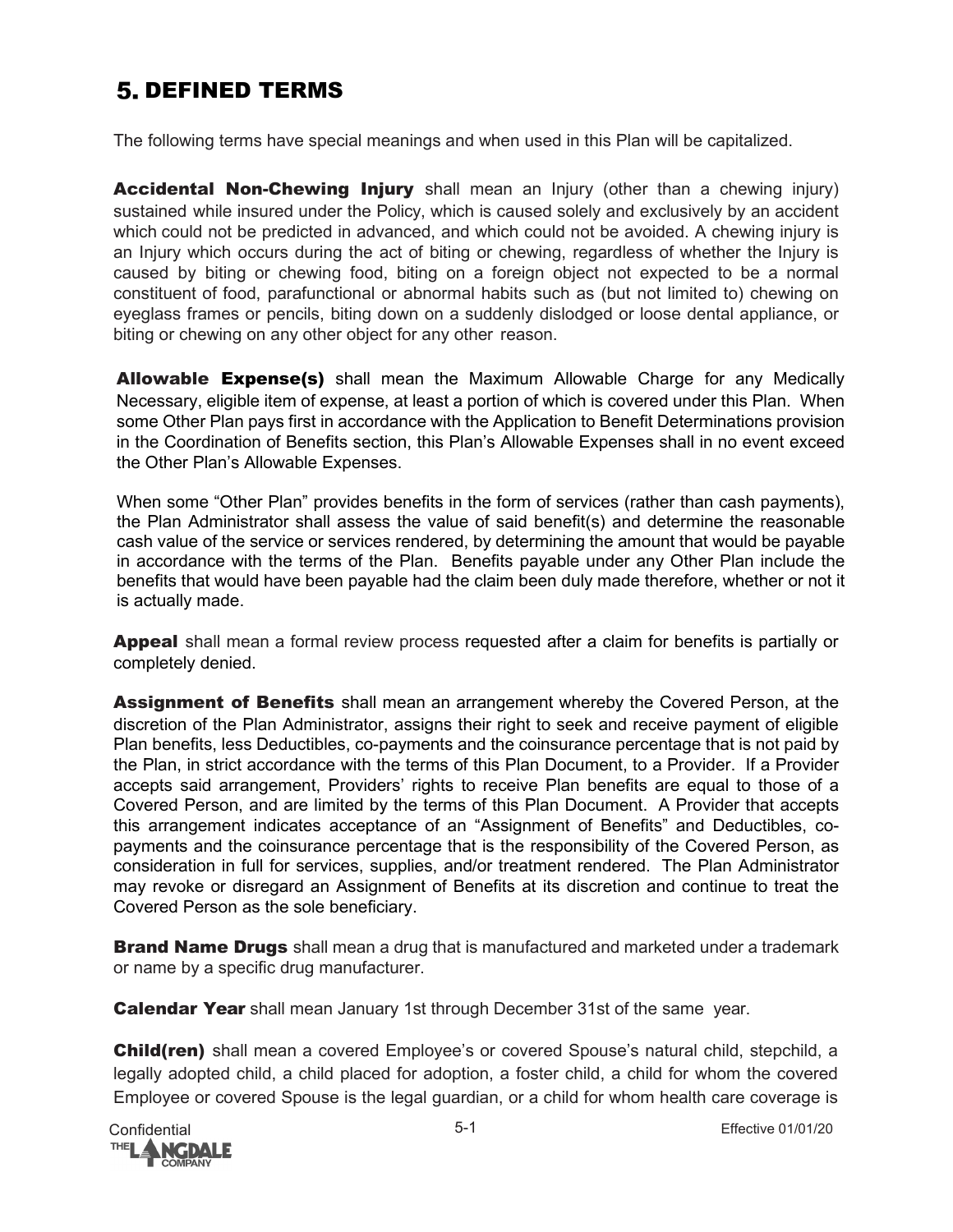required through a Qualified Medical Child Support Order (QMCSO) or other court or administrative order.

Adult Children shall mean Children 19 years old through the limiting age of 26. The children and spouses of covered Adult Children are not eligible for coverage with the Plan.

**Clean Claim** shall mean a claim that can be processed in accordance with the terms of this document without obtaining additional information from the service Provider or a third party. It is a claim which has no defect or impropriety. A defect or impropriety shall include a lack of required sustaining documentation as set forth and in accordance with this document, or a particular circumstance requiring special treatment which prevents timely payment as set forth in this document, and only as permitted by this document, from being made. A Clean Claim does not include claims under investigation for fraud and abuse or claims under review for Medical Necessity and Reasonableness, or fees under review for Usual and Customariness, or any other matter that may prevent the charge(s) from being Covered Expenses in accordance with the terms of this document.

Filing a Clean Claim. A Provider submits a Clean Claim by providing the required data elements on the standard claim forms, along with any attachments and additional elements or revisions to data elements, attachments and additional elements, of which the Provider has knowledge. The Plan Administrator may require attachments or other information in addition to these standard forms (as noted elsewhere in this document and at other times prior to claim submittal) to ensure charges constitute Covered Expenses as defined by and in accordance with the terms of this document. The paper claim form or electronic file record must include all required data elements and must be complete, legible, and accurate. A claim will not be considered to be a Clean Claim if the Covered Person has failed to submit required forms or additional information to the Plan as well.

**Co-Payment** (Co-pay) shall mean a cost-sharing arrangement in which the Covered Person pays a specified flat amount for a specific service. It does not vary with the cost of the service.

**Cosmetic Dentistry** shall mean dentally unnecessary Surgical Procedures, usually but not limited to, plastic Surgery directed toward enhancing dental attractiveness.

**Cosmetic or Cosmetic Surgery** shall mean any Surgery, service, drug or supply designed to improve the appearance of an individual by alteration of a physical characteristic which is within the broad range of normal but which may be considered unpleasing or unsightly, except when necessitated by an Injury.

**Covered Expense(s)** shall mean a service or supply provided in accordance with the terms of this document, whose applicable charge amount does not exceed the Maximum Allowable Charge for an eligible Medically Necessary service, treatment or supply, meant to improve a condition or Covered Person's health, which is eligible for coverage in accordance with this Plan. When more than one treatment option is available, and one option is no more effective than another, the Covered Expense is the least costly option that is no less effective than any other option.

All treatment is subject to benefit payment maximums shown in the Summary of Benefits and as set forth elsewhere in this document.

**Covered Person** shall mean an Employee or Dependent who is covered by this Plan. A

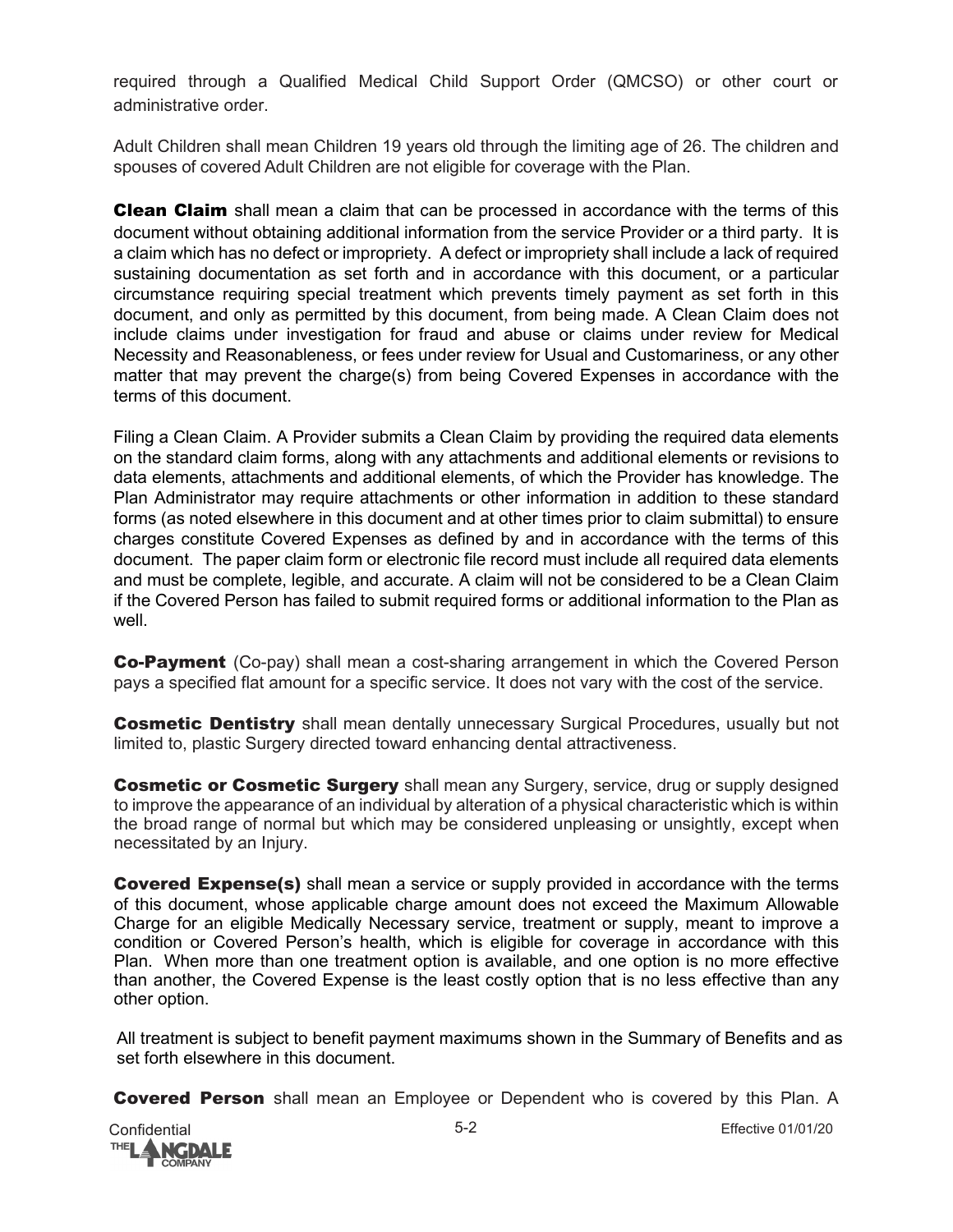Covered Employee may also be referred to as a participant. A Covered Dependent may also be referred to as a beneficiary.

**Deductible** shall mean the amount a Covered Person must pay each calendar year under the Plan, before benefits become payable. The amounts you pay toward your Annual Deductible accumulate over the course of the calendar year.

**Dental Hygienist** shall mean an individual who is licensed to practice dental hygiene and acting under the supervision of a Dentist within the scope of that license in treating the dental condition.

**Dental Insurance** shall mean the group dental insurance under the policy issued by us to the Policyholder.

Dentally Necessary and Dental Necessity shall mean a service or Treatment which is appropriate with the diagnosis and which is in accordance with accepted dental standards. The service or treatment must be essential for the care of the teeth and supporting tissues.

**Dental Treatment Plan** shall mean the Dentist's report of recommended Treatment which contains:

- a list of the charges and dental procedures required for the Dentally Necessary care;
- any supporting pre-operative x-rays; and
- any other appropriate diagnostic materials required by us.

**Dentist** shall mean a person who is properly trained and licensed to practice Dentistry and who is practicing within the scope of such license.

**Denturist** shall mean an individual who is licensed to make dentures and acting within the scope of that license in treating the dental condition.

**Emergency Dental Treatment** shall mean any Dentally Necessary service, procedure, or supply which is rendered as the direct result of unforeseen events or circumstances which require prompt attention.

**Employee** shall mean a person who the Participating Employer considers to be a common-law Employee and who is on the regular payroll of the Participating Employer for work performed, receiving W-2 wages. The term does not include individuals who perform services for the Employer through a leasing organization or entity/person who provides workers to others, leased Employees within the meaning of Section 414(n) of the Internal Revenue Code, individuals considered to be contract Employees, independent contractors or any other individual not receiving such W-2 wages and not considered to be a common-law Employee of a Participating Employer.

**Employee Director** shall mean a person who receives a percentage of their W-2 wages from a covered participating employer and a percentage of their W-2 wages from an appointed or designated eligible 501(c)(3) organization. Employee Directors are eligible to participate in the Plan with the same benefits and rights as Employees.

**Enrollment Date** shall mean the first day coverage is effective under the Plan. If coverage ends and later resumes, a new Enrollment Date begins. If the individual is eligible to enroll and

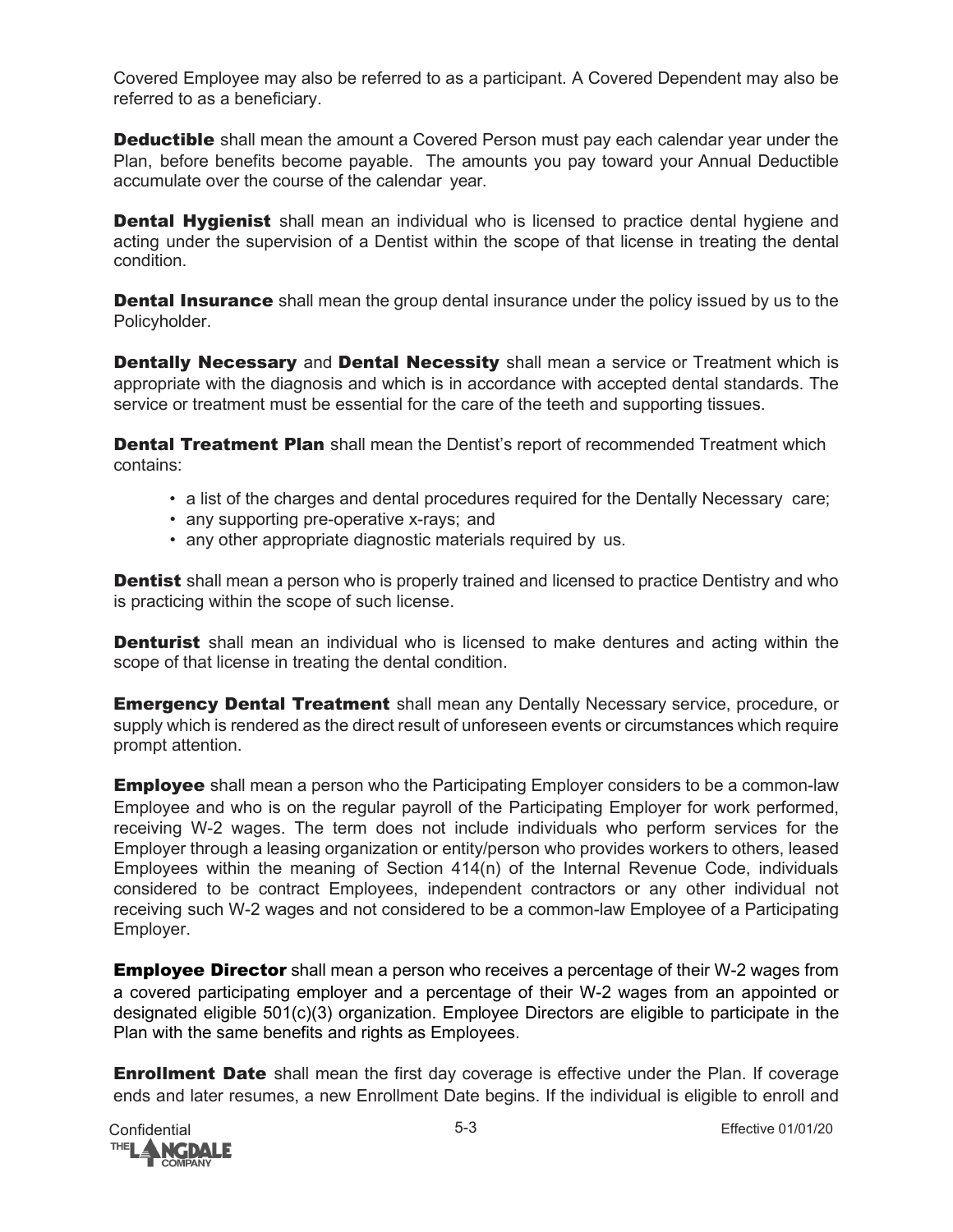timely enrolls for coverage when eligible after initially satisfying the Employer's Waiting Period, the Enrollment Date is the first day of the Waiting Period.

**ERISA** shall mean the Employee Retirement Income Security Act of 1974, as amended.

**Experimental and/or Investigational ("Experimental")** shall mean services or treatments that are not widely used or accepted by most practitioners or lack credible evidence to support positive short or long-term outcomes from those services or treatments; these services are not included under or as Medicare reimbursable procedures, and include services, supplies, care, procedures, treatments or courses of treatment which:

- 1. Do not constitute accepted medical practice under the standards of the care and by the standards of a reasonable segment of the medical community or government oversight agencies at the time rendered; or
- 2. Are rendered on a research basis as determined by the United States Food and Drug Administration and the AMA's Council on Medical Specialty Societies.

A drug, device, or medical treatment or procedure is Experimental:

- 1. If the drug or device cannot be lawfully marketed without approval of the U.S. Food and Drug Administration and approval for marketing has not been given at the time the drug or device is furnished;
- 2. If reliable evidence shows that the drug, device or medical treatment or procedure is the subject of ongoing Phase I, II, or III clinical trials or under study to determine its:
	- a) maximum tolerated dose;
	- b) toxicity;
	- c) safety;
	- d) efficacy; and
	- e) efficacy as compared with the standard means of treatment or diagnosis; or
- 3. If reliable evidence shows that the consensus among experts regarding the drug, device, or medical treatment or procedure is that further studies or clinical trials are necessary to determine its:
	- a) maximum tolerated dose;
	- b) toxicity;
	- c) safety;
	- d) efficacy; and
	- e) efficacy as compared with the standard means of treatment or diagnosis.

Reliable evidence shall mean:

- 1. Only published reports and articles in the authoritative medical and scientific literature;
- 2. The written protocol or protocols used by the treating facility or the protocol(s) of another facility studying substantially the same drug, device, or medical treatment or procedure; or
- 3. The written informed consent used by the treating facility or by another facility studying substantially the same drug, device, or medical treatment or procedure.

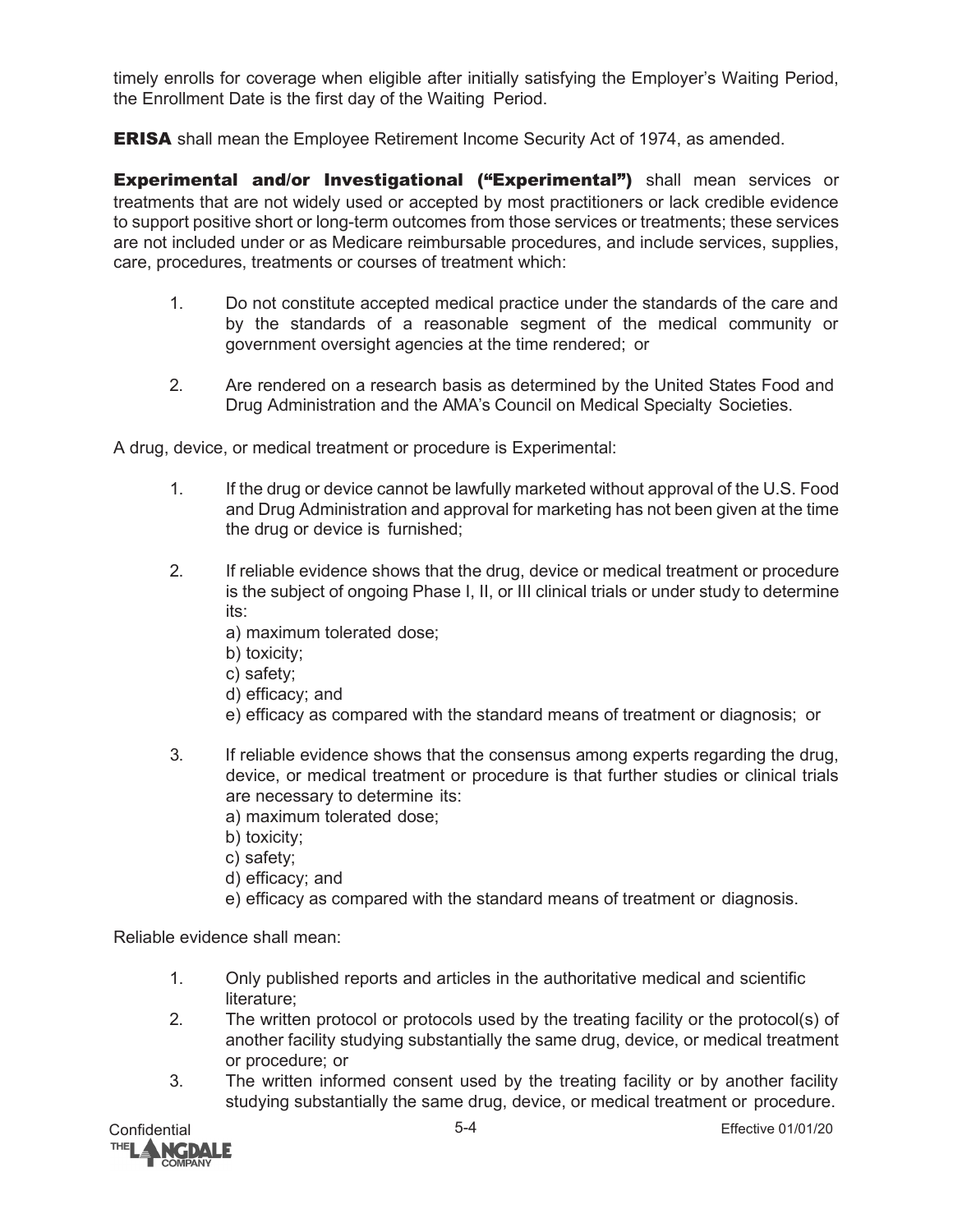Subject to a medical opinion, if no other FDA approved treatment is feasible and as a result the Covered Person faces a life or death medical condition, the Plan Administrator retains discretionary authority to cover the services or treatment.

The Plan Administrator retains maximum legal authority and discretion to determine what is Experimental.

**Experimental Drugs** shall mean drugs that are not commercially available for purchase and/or they are not approved by the U. S. Food and Drug Administration for general use.

**Functioning Natural Tooth** shall mean a Natural Tooth which is performing its normal role in the chewing process in the person's upper or lower arch and which is opposed in the person's other arch by another Natural Tooth or prosthetic replacement.

**Family Unit** shall mean the covered Employee and his/her family members who are covered as Dependents under the Plan.

**Foster Child(ren)** shall mean a Child for whom an Employee has assumed a legal obligation to support and care, provided:

- 1. Such Child normally lives with the Employee in a parent-child relationship; and
- 2. The Employee has a legal right to claim such Child as a Dependent on his Federal income tax return if the Child resides with the Employee for a period of six (6) months or longer.

**Full-Time Active Permanent** shall mean an Employee who is regularly scheduled to work at least 30 hours per week. Such term does not include seasonal, part-time Employees, volunteers, or independent contractors.

**Generic Drug** shall mean a Prescription Drug which has the equivalency of the brand name drug with the same use and metabolic disintegration. This Plan will consider as a Generic Drug any Food and Drug Administration-approved generic pharmaceutical dispensed according to the professional standards of a licensed pharmacist and clearly designated by the pharmacists as being generic.

**Genetic Information** shall mean information about genes, gene products and inherited characteristics that may derive from an individual or a family member. This includes information regarding carrier status and information derived from laboratory test that identify mutations in specific genes or chromosomes, physical medical examinations, family histories and direct analysis of genes or chromosomes.

Hospital shall mean an institution which is engaged primarily in providing medical care and treatment of sick and injured persons on an inpatient basis at the patient's expense and which fully meets these tests: it is accredited as a Hospital by the Joint Commission on Accreditation of Healthcare Organizations; it is approved by Medicare as a Hospital; it maintains diagnostic and therapeutic facilities on the premises for surgical and medical diagnosis and treatment of sick and injured persons by or under the supervision of a staff of Physicians; it continuously provides on the premises 24-hour-a-day nursing services by or under the supervision of registered nurses (R.N.s); and it is operated continuously with organized facilities for operative Surgery on the premises.

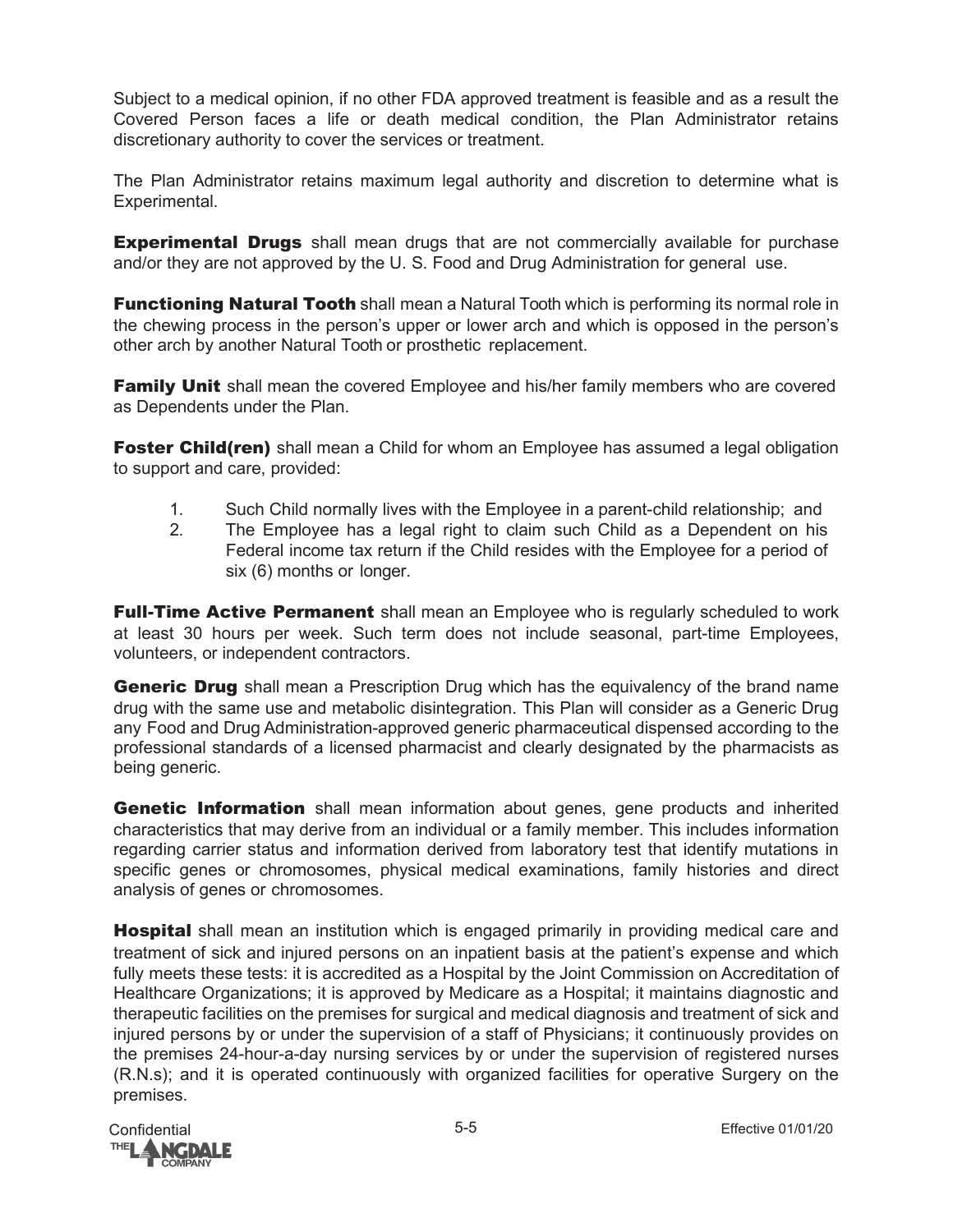The definition of "Hospital" shall be expanded to include the following:

- A facility operating legally as a psychiatric Hospital or residential treatment facility for mental health and licensed as such by the state in which the facility operates.
- A facility operating primarily for the treatment of Substance Abuse if it meets these tests: maintains permanent and full-time facilities for bed care and full-time confinement of at least 15 resident patients; has a Physician in regular attendance; continuously provides 24-hour a day nursing service by a registered nurse (R.N.); has a full-time psychiatrist or psychologist on the staff; and is primarily engaged in providing diagnostic and therapeutic services and facilities for treatment of Substance Abuse.

**Incurred** shall mean the date the service is rendered or the supply is obtained. With respect to a course of treatment or procedure which includes several steps or phases of treatment, expenses are incurred for the various steps or phases as the services related to each step are rendered and not when services relating to the initial step or phase are rendered. More specifically, covered expenses for the entire procedure or course of treatment are not incurred upon commencement of the first stage of the procedure or course of treatment.

**Injury** shall mean an accidental physical Injury to the body caused by unexpected external means.

Legal Guardian shall mean a person recognized by a court of law as having the duty of taking care of the person of and managing the property and rights of a minor child.

**Maximum Allowable Charge** shall mean the benefit payable for a specific coverage item or benefit under this Plan. The Maximum Allowable Charge will be a negotiated rate, if one exists.

With respect to Non-Network Emergency Services, the Plan allowance is the greater of:

- The negotiated amount for In-Network Providers (the median amount if more than one amount to In-Network Providers).
- The Plan's normal Non-Network payable amount after consideration of the criteria described below (reduced for cost-sharing).
- The amount that Medicare Parts A or B would pay (reduced for cost-sharing).

If and only if there is no negotiated rate for a given claim, the Plan Administrator will exercise its discretion to determine the Maximum Allowable Charge based on any of the following: Medicare reimbursement rates, Medicare cost data, amounts actually collected by providers in the area for similar services, or average wholesale price (AWP) or manufacturer's retail pricing (MRP). These ancillary factors will take into account generally-accepted billing standards and practices.

When more than one treatment option is available, and one option is no more effective than another, the least costly option that is no less effective than any other option will be considered within the Maximum Allowable Charge. The Maximum Allowable Charge will be limited to an amount which, in the Plan Administrator's discretion, is charged for services or supplies that are not unreasonably caused by the treating Provider, including errors in medical care that are clearly identifiable, preventable, and serious in their consequence for patients. A finding of Provider

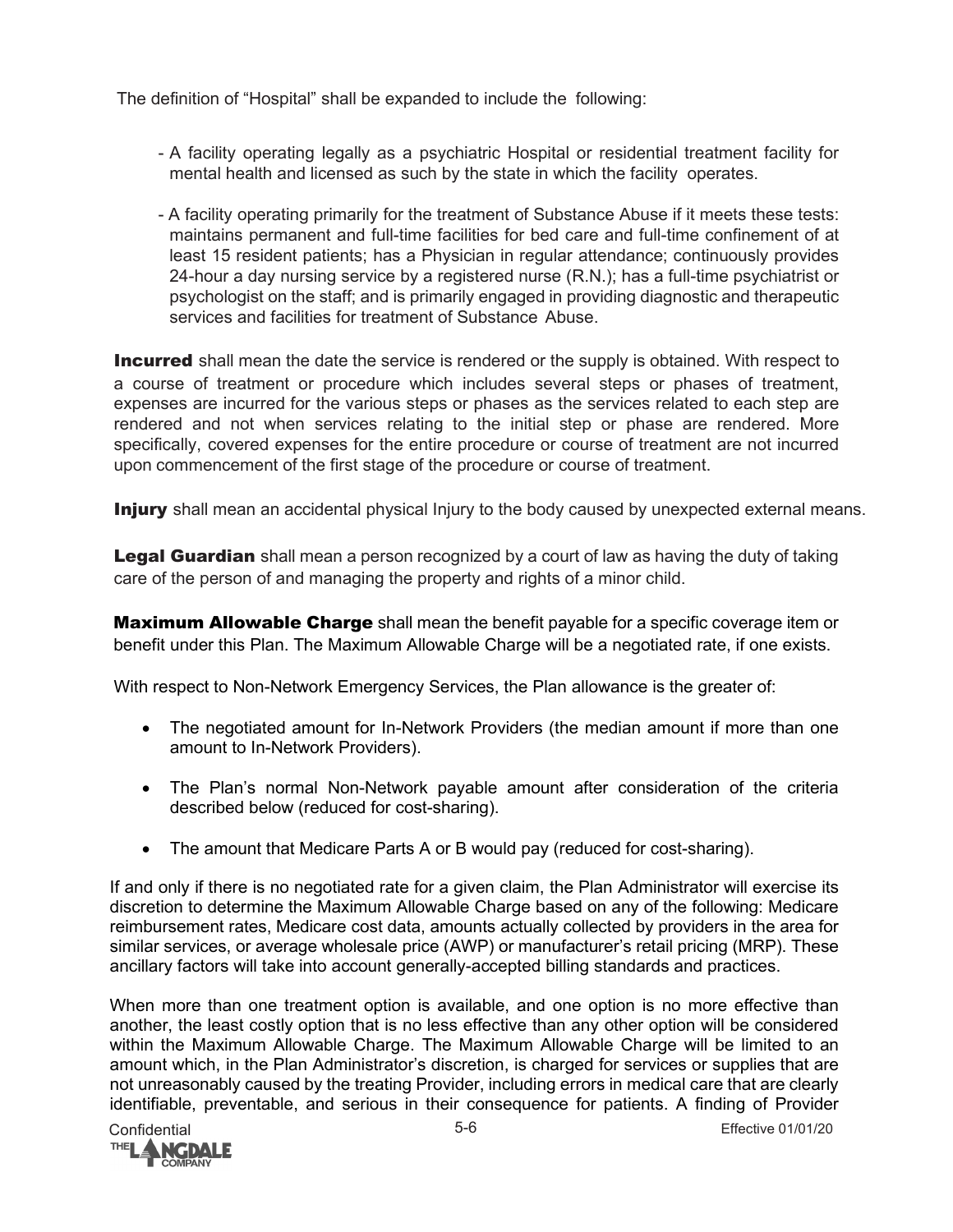negligence or malpractice is not required for services or fees to be considered ineligible pursuant to this provision.

**Medical Care Facility** shall mean a Hospital, a facility that treats one or more specific ailments or any type of skilled Nursing/Extended Care Facility.

**Medical Emergency** shall mean a sudden onset of a condition with acute symptoms requiring immediate medical care and includes, but is not limited to, such conditions as heart attacks, cardiovascular accidents, poisonings, loss of consciousness, shortness of breath, convulsions or other such acute medical conditions.

Medical Care Necessity, Medically Necessary, Medical Necessity and similar language shall mean health care services ordered by a Physician exercising prudent clinical judgment provided to a Covered Person for the purposes of evaluation, diagnosis or treatment of that Covered Person's Sickness or Injury. Such services, to be considered Medically Necessary, must be clinically appropriate in terms of type, frequency, extent, site and duration for the diagnosis or treatment of the Covered Person's Sickness or Injury. The Medically Necessary setting and level of service is that setting and level of service which, considering the Covered Person's medical symptoms and conditions, cannot be provided in a less intensive medical setting. Such services, to be considered Medically Necessary must be no more costly than alternative interventions, including no intervention and are at least as likely to produce equivalent therapeutic or diagnostic results as to the diagnosis or treatment of the Covered Person's Sickness or Injury without adversely affecting the Covered Person's medical condition.

- 1. It must not be maintenance therapy or maintenance treatment;
- 2. Its purpose must be to restore health;
- 3. It must not be primarily custodial in nature;
- 4. It must not be a listed item or treatment not allowed for reimbursement by CMS (Medicare); and
- 5. The Plan reserves the right to incorporate CMS (Medicare) guidelines in effect on the date of treatment as additional criteria for determination of Medical Necessity and/or an Allowable Expense.

For Hospital stays, this means that acute care as an Inpatient is necessary due to the kind of services the Covered Person is receiving or the severity of the Covered Person's condition and that safe and adequate care cannot be received as an outpatient or in a less intensified medical setting. The mere fact that the service is furnished, prescribed or approved by a Physician does not mean that it is "Medically Necessary." In addition, the fact that certain services are excluded from coverage under this Plan because they are not "Medically Necessary" does not mean that any other services are deemed to be "Medically Necessary".

To be Medically Necessary, all of these criteria must be met. Merely because a Physician or Dentist recommends, approves, or orders certain care does not mean that it is Medically Necessary. The determination of whether a service, supply, or treatment is or is not Medically Necessary may include findings of the American Medical Association and the Plan Administrator's own medical advisors. The Plan Administrator has the discretionary authority to decide whether care or treatment is Medically Necessary.

**Natural Tooth** shall mean any tooth or part of a tooth that is organic and formed by the natural development of the body. Organic portions of the tooth include the crown enamel and dentin, the root cementum and dentin, and the enclosed pulp.

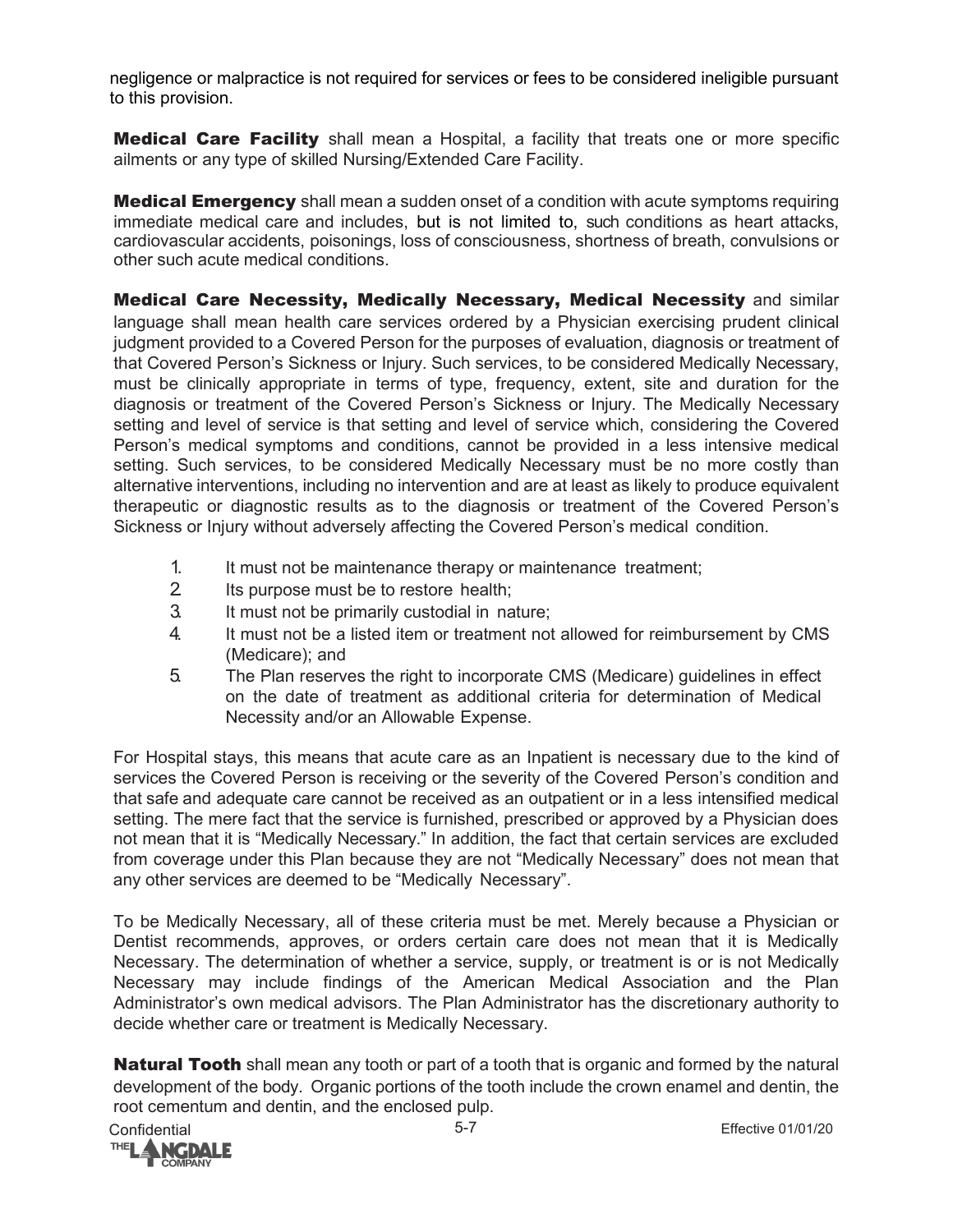#### **Other Group Dental Expense Coverage shall mean:**

- Any other group Policy providing benefits for dental expenses; or
- Any plan providing dental expense benefits (whether through a dental services organization or other party providing prepaid health or related services) which is arranged through any employer or through direct contact with persons eligible for that plan.

**Out-of-Pocket** shall mean the cost borne directly by Covered Person without the benefit of insurance, or additional out-of-pocket expenses, such as Deductibles, Co-payments, and Coinsurance.

Pharmacy shall mean a licensed establishment where covered Prescription Drugs are filled and dispensed by a pharmacist licensed under the laws of the state where he or she practices.

**Participating Employer** shall mean each Employer whose Employees are eligible to be covered under the Plan.

**Plan** shall mean The Langdale Company Employee Benefit Plan, which is a welfare benefits Plan under ERISA for certain Employees of The Langdale Company and affiliated Participating Employers. The Plan is described in this document.

**Plan Year** shall mean the 12-month period on which the Plan's records are kept  $-$  i.e. January 1 through December 31.

**Prescription Drug** shall mean any of the following: Food and Drug Administration approved drug or medicine which, under Federal law, is required to bear the legend: "Caution: Federal law prohibits dispensing without prescription"; injectable insulin; hypodermic needles or syringes, but only when dispensed upon a written prescription of a licensed Physician. Such drug must be Medically Necessary in the treatment of Sickness or Injury.

**Prior to Effective Date or After Termination Date** shall mean dates occurring before a Covered Person gains eligibility from the Plan, or dates occurring after a Covered Person loses eligibility from the Plan, as well as charges incurred prior to the effective date of coverage under the Plan or after coverage is terminated, unless Extension of Benefits applies.

Sound Tooth shall mean a Natural Tooth that is fully restored to function, does not have any decay, is not more susceptible to injury than a virgin tooth, and is without periodontal disease.

**Special Enrollee** shall mean a Covered Person who timely enrolls under the Plan during a HIPAA Special Enrollment or Change in Status Event as discussed under the Enrollment provisions of the Plan.

**Spouse** shall mean a person of the opposite sex to whom the Employee is married, and whose marriage has been licensed in accordance with the law of the jurisdiction in which the marriage occurred. The term "Spouse" will not include a person who asserts a spousal relationship pursuant to a common-law marriage. The Plan Administrator may require documentation providing such licensed relationship.

**Subrogation** shall mean the assumption by a third party (as a second creditor or an insurance company) of another's legal right to collect a debt or damages.

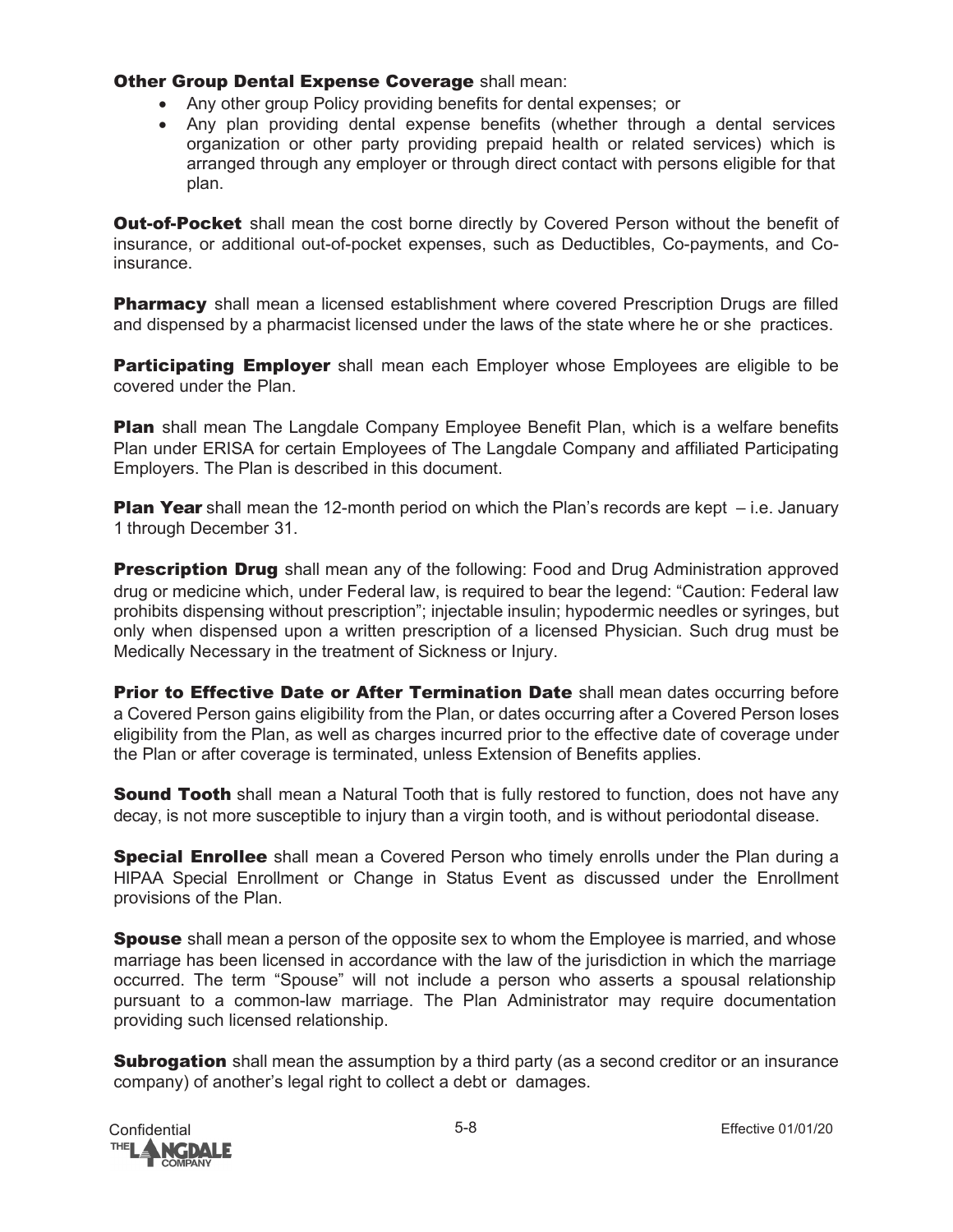**Substance Abuse** shall mean any use of alcohol, any Drug (whether obtained legally or illegally), any narcotic, or any hallucinogenic or other illegal substance, which produces a pattern of pathological use, causing impairment in social or occupational functioning, or which produces physiological dependency evidenced by physical tolerance or withdrawal. It is the excessive use of a substance, especially alcohol or a drug. The Diagnostic and Statistical Manual of Mental Disorders (DSM) definition is applied as follows:

- A. A maladaptive pattern of substance use leading to clinically significant impairment or distress, as manifested by one (or more) of the following, occurring within a 12-month period:
	- 1. Recurrent substance use resulting in a failure to fulfill major role obligations at work, school or home (e.g., repeated absences or poor work performance related to substance use; substance-related absences, suspensions or expulsions from school; neglect children or household);
	- 2. Recurrent substance use in situations in which it is physically hazardous (e.g., driving an automobile or operating a machine when impaired by substance use);
	- 3. Craving or a strong desire or urge to use a substance;
	- 4. Continued substance use despite having persistent or recurrent social or interpersonal problems caused or exacerbated by the effects of the substance (e.g., arguments with Spouse about consequences of intoxication, physical fights);
- B. The symptoms have never met the criteria for Substance Dependence for this class of substance.

Surgical Procedures (or Surgery) shall mean any of the following:

- the incision, excision, debridement or cauterization of any organ or part of the body, and the suturing of a wound;
- the manipulative reduction of a fracture or dislocation or the manipulation of a joint, including application of cast or traction;
- the removal by endoscopic means of a stone or other foreign object from any part of the body, or the diagnostic examination by endoscopic means of any part of the body;
- arthrodesis, paracentesis, arthrocentesis and all injections into the joints or bursa;
- obstetrical delivery and dilation and curettage;
- biopsy.

Temporomandibular Joint Syndrome (TMJ) shall mean the treatment of jaw joint disorders including conditions of structures linking the jaw bone and skull and the complex muscles, nerves and other tissues related to the temporomandibular joint. Care and treatment shall include, but are not limited to the orthodontics, crowns, inlays, physical therapy and any appliance that is attached to or rests on the teeth.

Total Disability (Totally Disabled) shall mean: In the case of a Dependent Child, the complete inability as a result of Injury or Sickness to perform the normal activities of a person of like age and sex in good health.

**Treatment** shall mean any dental consultation, service, supply, or procedure that is needed for the care of the teeth and supporting tissues.

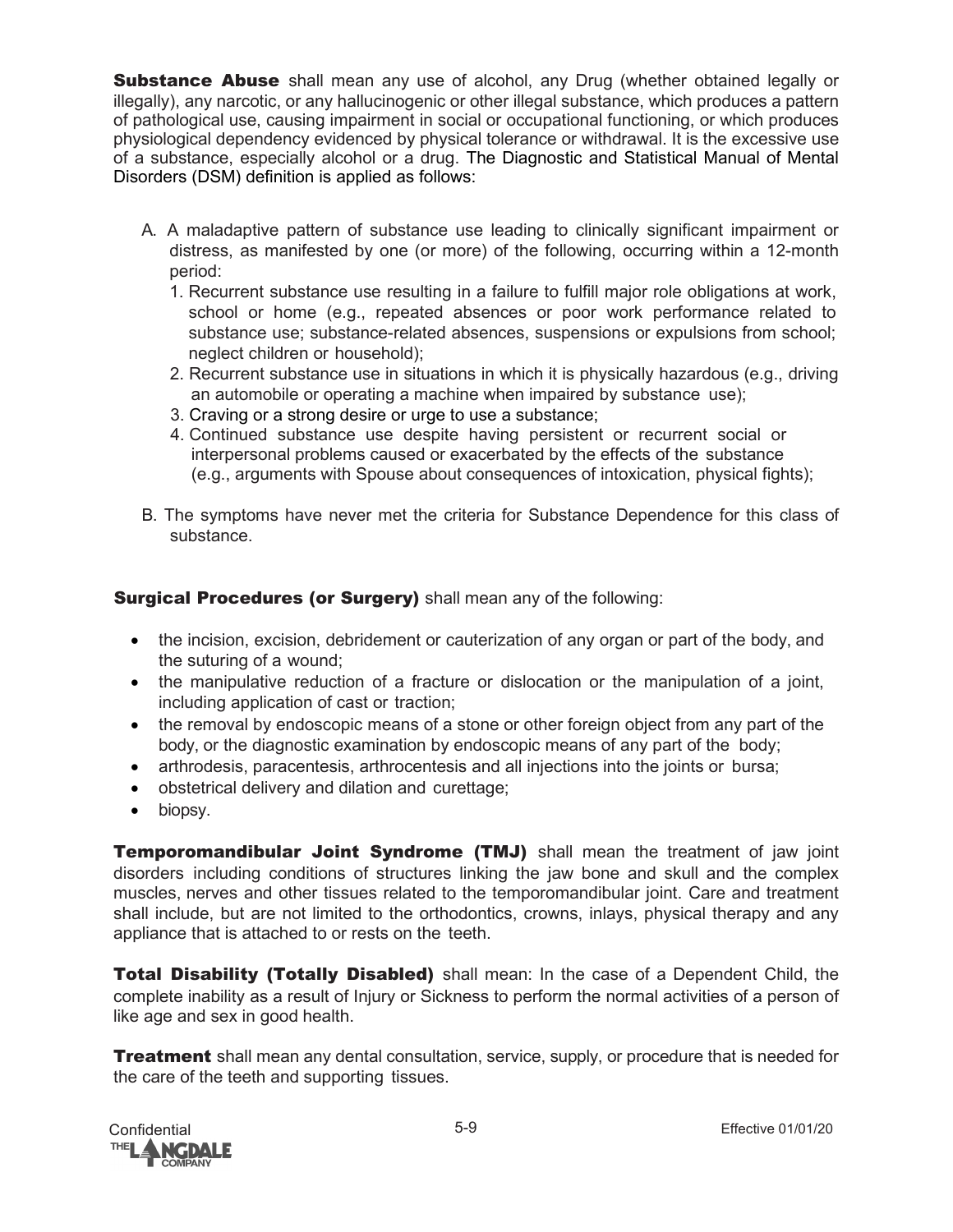Waiting Period shall mean that period of time that an Employee must be employed in an Eligible Class of Employees prior to initial eligibility for coverage under the Plan. Each Participating Employer may establish their own separate Waiting Period for Eligible Class(es) of Employees and notify them accordingly.

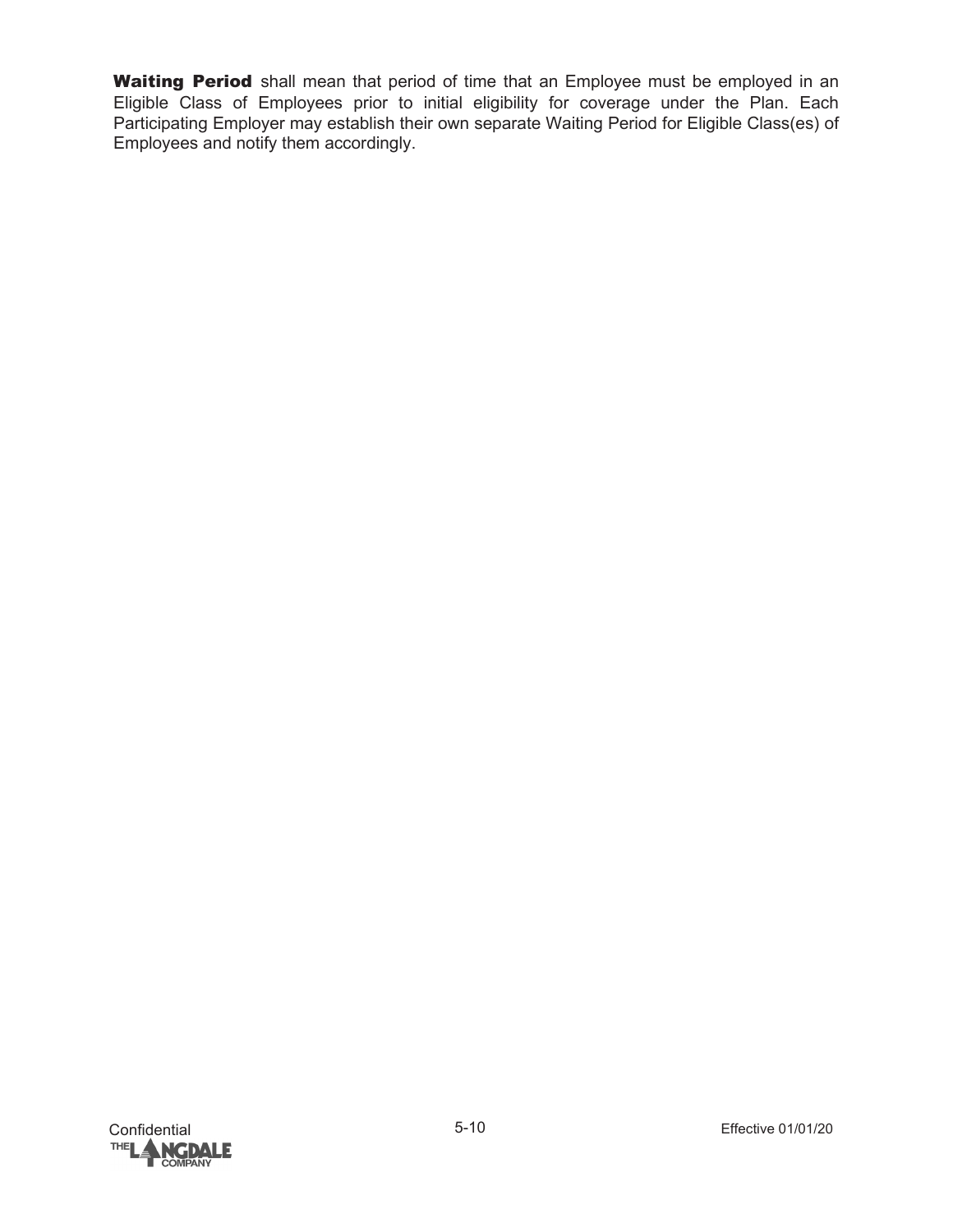# **6. PLAN EXCLUSIONS**

Covered dental expenses and dental services do not include, and we will not pay benefits for, the following:

- Additional Exclusions. Replacement of mouth guards, replacement of lost or stolen appliances; myofunctional therapy; infection control; oral hygiene instruction; separate charges for acid etch; Treatment of jaw fractures; orthognathic surgery; personal supplies; broken appointments; completion of claim forms; exams required by a third party; travel time; transportation costs; professional advice given on the phone.
- **Alcohol.** Involving a Covered Person who has taken part in any activity made illegal either due to the use of alcohol or a state of intoxication, even if the cause of the Illness or Injury is not related to the use of alcohol. It is not necessary that an arrest occur, criminal charges be filed, or, if filed, that a conviction result. Proof beyond a reasonable doubt is not required to be deemed an activity made illegal due to the use of alcohol or a state of intoxication. Expenses will be covered for Injured Covered Persons other than the person partaking in an activity made illegal due to the use of alcohol or a state of intoxication, and expenses may be covered for Substance Abuse treatment as specified in this Plan, if applicable. This Exclusion does not apply if the Injury (a) resulted from being the victim of an act of domestic violence, or (b) resulted from a documented medical condition (including both physical and mental health conditions).
- Any Treatment, the sole or primary purpose of which relates to:
	- the change or maintenance of vertical dimension; or
	- the alteration or restoration of occlusion except for occlusal adjustment in conjunction with periodontal surgery (regardless of whether the periodontal surgery (regardless of whether the periodontal surgery itself is a covered dental service); or
	- bite registration; or
	- bite analysis
- Cosmetic Treatment. Treatment provided primarily for cosmetic purposes.
- Dental Necessity. Treatment which is not Dentally Necessary and/or does not have uniform professional endorsement.
- Experimental and/or Investigational Treatment. Treatment of an experimental or investigational nature.
- Favorable Prognosis. Treatment which does not have a reasonably favorable prognosis.
- Government Coverage. Care, treatment or supplies furnished by a program or agency funded by any government, or provided for by reason of the past or present services of any person in the armed forces of a government. This does not apply to Medicaid or when otherwise prohibited by Federal law.

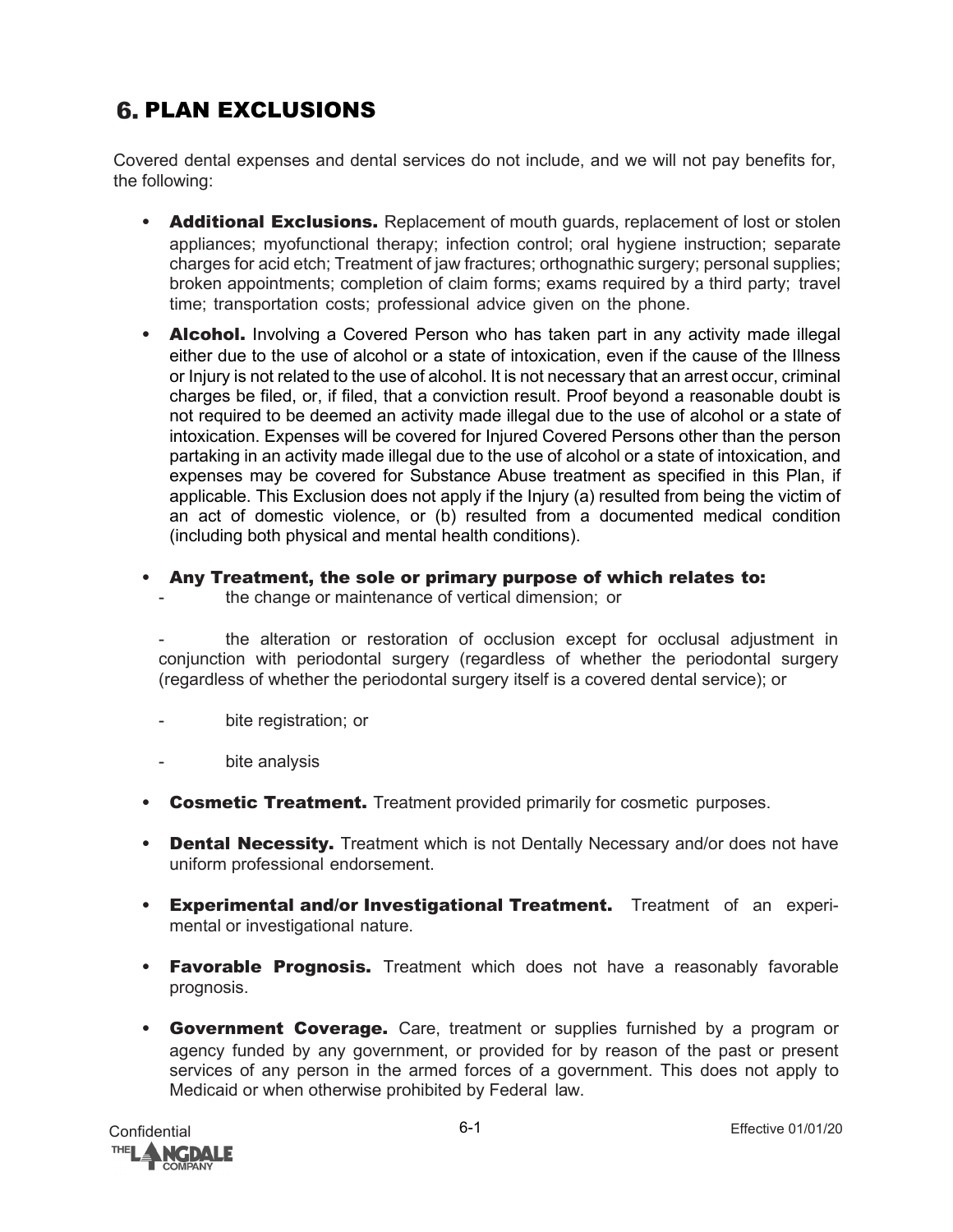- Gratis Treatment. Treatment for which you or your Covered Dependent do not have to pay, except when payment of such benefits is required by law and only to the extent required by law.
- **Illegal Acts.** That are for any Injury or Sickness which is Incurred while taking part or attempting to take part in an illegal activity, including but not limited to misdemeanors and felonies, even if the cause of the Illness or Injury is not related to the commission of the illegal act. It is not necessary that an arrest occur, criminal charges be filed, or, if filed, that a conviction result. Proof beyond a reasonable doubt is not required to be deemed an illegal act. This exclusion does not apply if the Injury (a) resulted from being the victim of an act of domestic violence, or (b) resulted from a documented medical condition (including both physical and mental health conditions).
- No Legal Obligation. That are for services provided to a Covered Person for which the Provider of a service does not and/or would not customarily render a direct charge, or charges Incurred for which the Covered Person or Plan has no legal obligation to pay, or for which no charges would be made in the absence of this coverage, including but not limited to charges for services not actually rendered, fees, care, supplies, or services for which a person, company or any other entity except the Covered Person or the Plan, may be liable for necessitating the fees, care, supplies, or services.
- No Dentist Recommendation. Care, treatment, services or supplies not recommended and approved by a Dentist; or treatment, services, supplies when the Covered Person is not under the regular care of a Dentist. Regular care means ongoing dental supervision or treatment which is appropriate care for the Injury or Sickness.
- Non-Specified Services. Services, treatments and supplies which are not specified as covered under this Plan.
- Occupational. For any condition, Illness, Injury or complication thereof arising out of or in the course of employment, including self-employment, or an activity for wage or profit; If you are covered as a Dependent under this Plan and you are self-employed or employed by an employer that does not provide health benefits, make sure that you have other medical benefits to provide for your medical care in the event that you are hurt on the job. In most cases workers compensation insurance will cover your costs, but if you do not have such coverage you may end up with no coverage at all.
- Orthodontic Treatment. Orthodontic Treatment unless such insurance is provided under the list of covered dental services.
- Pain Control Devices. Charges for implanted devices for control of pain in excess of one device, internal battery replacement and/or implantation per Calendar Year.
- Plan Design Excludes. Charges excluded by the Plan design as mentioned in this document.
- Postage, Shipping, Handling Charges, Etc. That are for any postage, shipping or handling charges which may occur in the transmittal of information to the Third Party Administrator; including interest or financing charges.

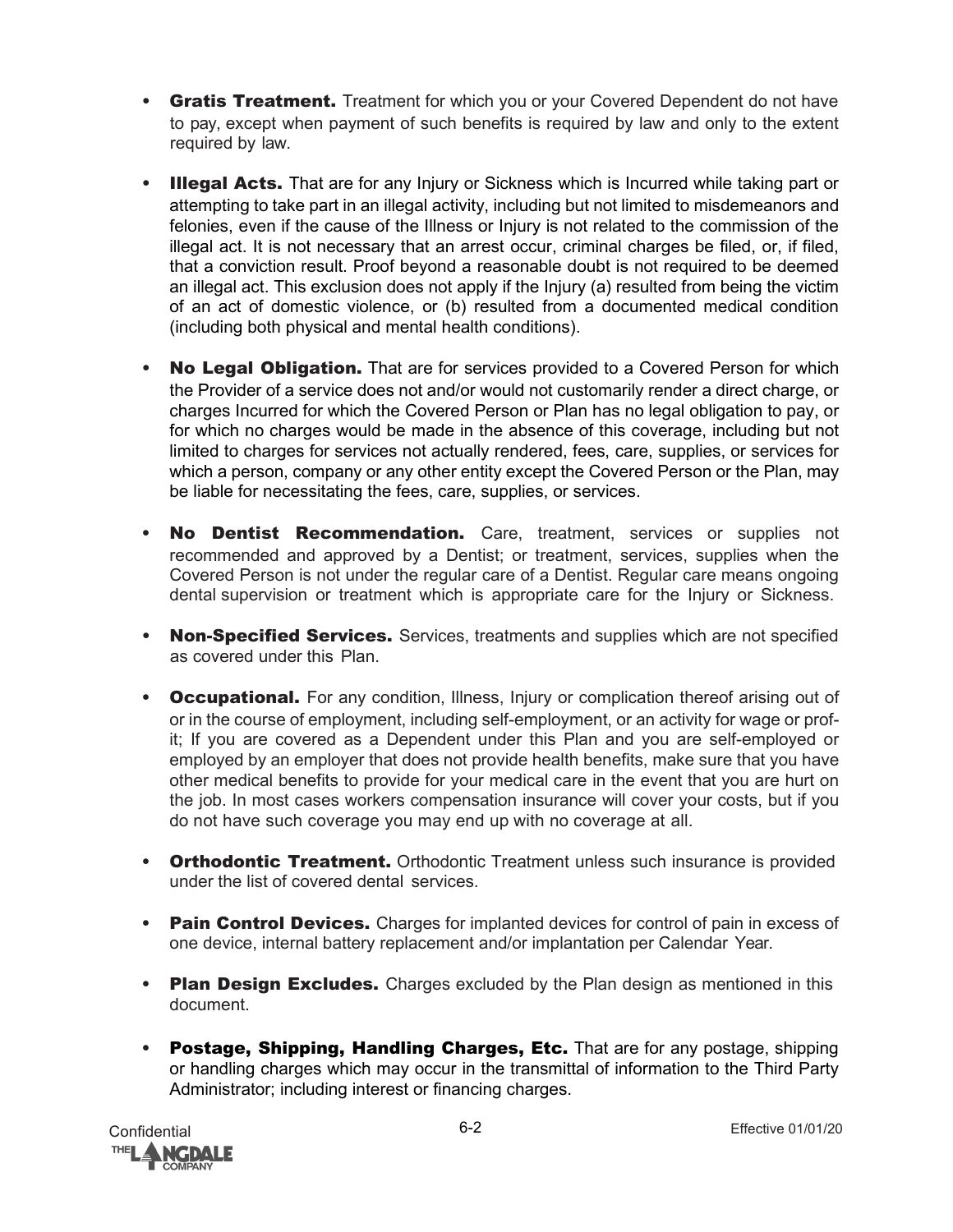- Prior to Coverage. This Plan does not cover any charge for care, supplies, treatment, and/or services that are rendered or received prior to or after any period of coverage hereunder, except as specifically provided herein.
- Professional (and Semi-Professional) Athletics (Injury/Illness). That are in connection with any Injury or Illness arising out of or in the course of any employment for wage or profit; or related to professional or semi-professional athletics, including practice.
- Prohibited by Law. To the extent that payment under this Plan is prohibited by law, such services are not covered.
- Provider Error. That are required as a result of unreasonable Provider error.
- Provider Negligence. No benefits are payable in connection with expenses resulting from or associated with: (a) the unintended retention of a foreign object in a patient following an invasive procedure, (b) errors involving the use/administration of medications, gases, intravenous fluids and/or biological drugs, including the use of contaminated or expired substances, (c) a hemolytic reaction due to the administration of ABO/HLA-incompatible blood or blood products or tissue, (d) injuries acquired following admission to a health care facility, unless resulting entirely from the patient's own negligence or while intending to do harm to himself/herself, (e) surgery performed on the wrong patient or body part, or performance of the wrong surgical procedure, (f) burns or Stage 3 or 4 pressure ulcers acquired following admission to a health care facility, (g) expenses relating to the repair or replacement of a defective implant/device, or (h) intravascular air embolism or blockage, catheter-associated urinary tract infection or vascular catheter-associated infection.
- Relative Giving Services**.** Professional services performed by a person who ordinarily resides in the Covered Person's home or is related to the Covered Person as a Spouse, parent, child, brother or sister, whether the relationship is by blood or exists in law.
- **Self-Inflicted Injury.** Any treatment of an intentionally self-inflicted Injury. This exclusion does not apply (a) if the injury resulted from being the victim of an act of domestic violence, or (b) resulted from a medical condition (including both physical and mental health conditions). However, if a member is participating in a high risk activity, the Plan may exclude benefits.
- Services Before or After Coverage. Care, treatment or supplies for which a charge was incurred before a person was covered under this Plan or after coverage ceased under this Plan.
- Subrogation, Reimbursement, and/or Third Party Responsibility. ThisPlan does not cover any charge for care, supplies, treatment, and/or services that of an Injury or Sickness not payable by virtue of the Plan's subrogation, reimbursement, and/or third party responsibility provisions.
- **TMJ.** Any Treatment required directly or indirectly to diagnose or treat a muscular, neural, or skeletal disorder, dysfunction, or disease of the temporomandibular joint or its associated structures.

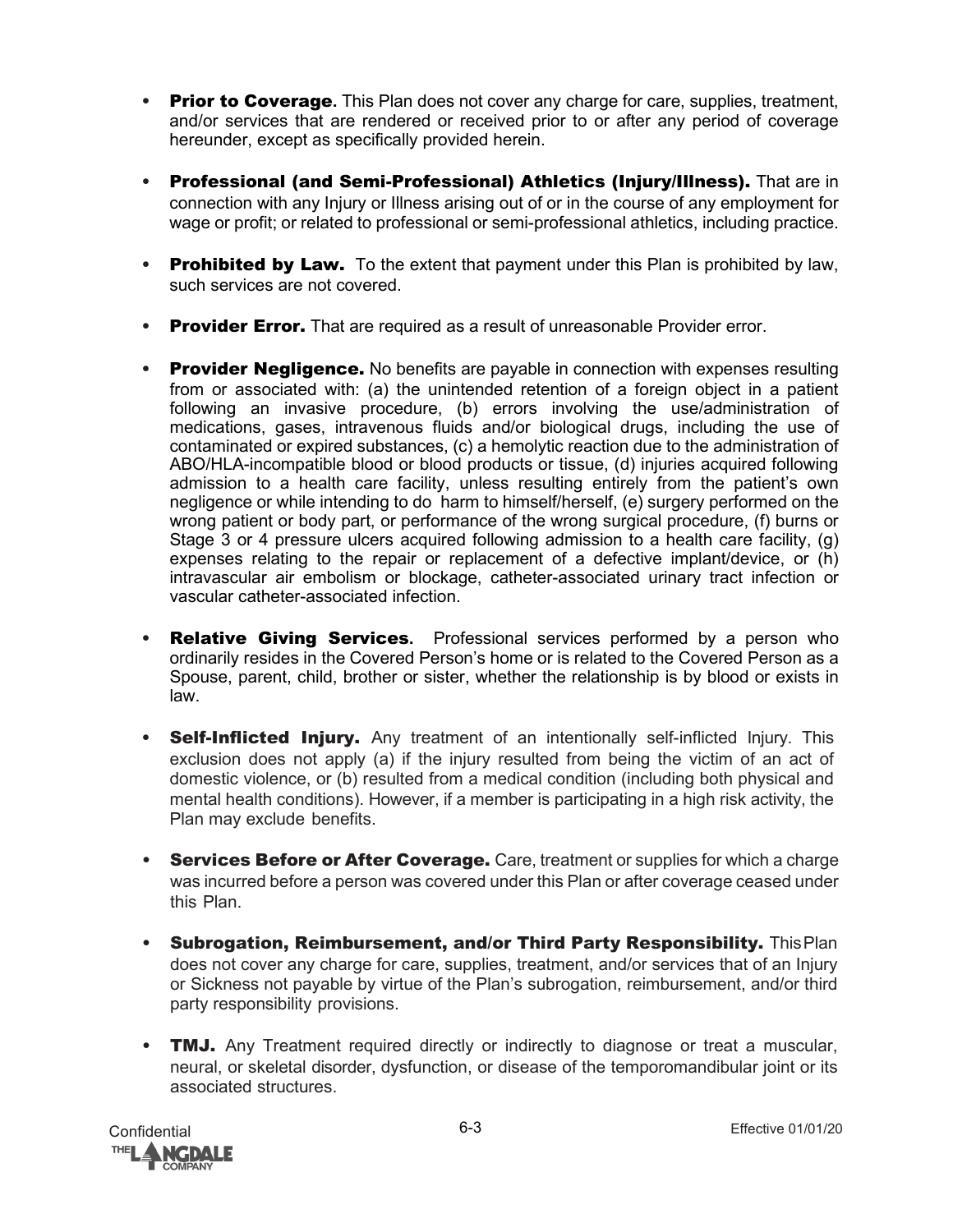- Travel or Accommodations. Charges for travel or for travel outside the United States or its territories or accommodations, for services or supplies, whether or not recommended by a Physician. Travel by ambulance is covered as stated in this Plan within the United States. Accommodations in select U.S. areas are covered under the Plan with prior approval from the Plan Administrator.
- Treatment rendered by a dental clinic or similar clinic that is operated by your or your Spouse's employer, labor union, or similar group.
- Treatment for which a charge would not have been made in the absence of insurance.
- Treatment Outside United States. Any treatment performed outside of the United States of America, other than Emergency Dental Treatment. However, for such Emergency Dental Treatment, the benefits payable shall not exceed the Allowable Charge for the Treatment at your employer's principal address (shown in the application for insurance) in the USA.
- Undelivered Treatment. Treatment that has not been both delivered to and accepted by you or your Dependent.
- War/Riot. That incurred as a result of war or any act of war, whether declared or undeclared, or any act of aggression by any country, including rebellion or riot, when the Covered Person is a member of the armed forces of any country, or during service by a Covered Person in the armed forces of any country, or voluntary participation in a riot. This exclusion does not apply to any Covered Person who is not a member of the armed forces, and does not apply to victims of any act of war or aggression.

The exclusions listed above, as well as all the terms of the Plan, shall be interpreted in accordance with the laws that govern the Plan. With respect to any Injury which is otherwise covered by the Plan, the Plan will not deny benefits provided for treatment of the Injury if the Injury results from an act of domestic violence or a medical condition (including both physical and mental health conditions).

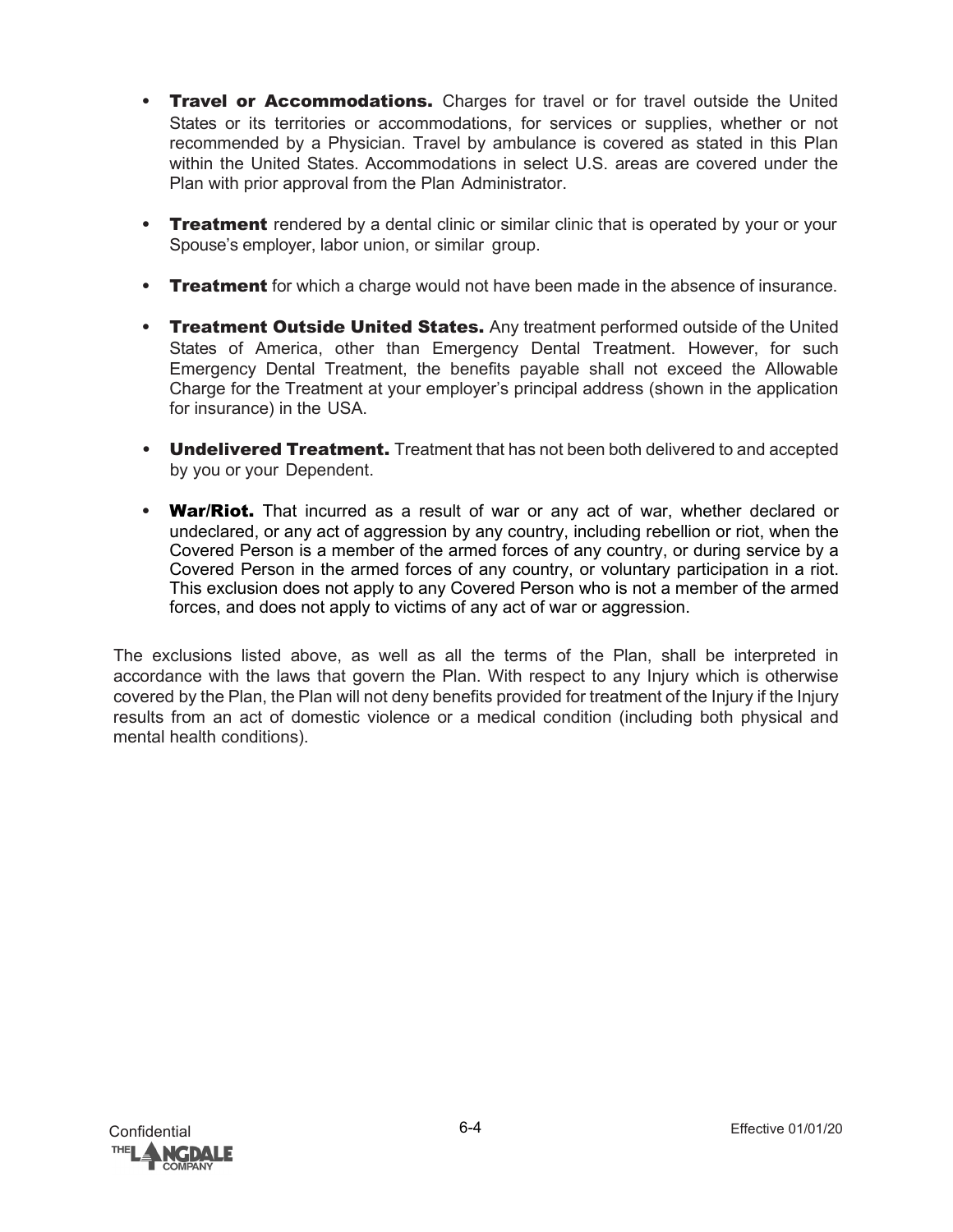# **7. CLAIMS AND APPEALS**

A Covered Person becomes a "claimant" when he or she makes a request for a Plan benefit(s) in accordance with these claims procedures. These procedures describe how benefit claims and appeals are made and decided under the Plan, and applicable timelines. All claims must be received by the Plan Administrator within 120 days from date of service.

# **CLAIMS FOR BENEFITS**

#### **Three Claim Types**

As described below, there are three categories of claims that can be made under the Plan, each with somewhat different claim and appeal rules. The DOL regulations set different requirements based on the type of claim involved. The primary difference is the timeframe within which claims and appeals must be determined. It is very important to follow the requirements that apply to your particular type of claim. If you have any questions regarding what type of claim and/or what claims procedure to follow, please contact the Plan Administrator.

Under the Plan, there are three types of claims:

- Pre-service Non-urgent
- Concurrent Care
- Post-service

#### Pre-service Non-urgent Care Claims

A "Pre-service Non-urgent Care Claim" is a claim for a benefit under the Plan where the Plan conditions receipt of the benefit, in whole or in part, on receiving approval of the benefit in advance of obtaining dental care. This claim does not involve urgent care because there is not a serious jeopardy to the life or health of the claimant, and severe pain is not involved. (See definition of "'Urgent Care Claim" below.)

An "Urgent Care Claim" is any claim for dental care or treatment with respect to which the application of the time periods for making non-urgent care determinations could seriously jeopardize the life or health of the claimant or the claimant's ability to regain maximum function, or, in the opinion of a Physician with knowledge of the claimant's medical condition, would subject the claimant to severe pain that cannot be adequately managed without the care or treatment that is the subject of the claim. **It is important to remember that, if a claimant needs dental care for a condition which could seriously jeopardize his/her life, there is no need to contact the Plan for prior approval. The claimant should obtain such care without delay.**

Further, since the Plan does not require the claimant to obtain approval of a dental service prior to getting treatment in an urgent care situation, there are no Pre-service Urgent Care Claims under the Plan. The claimant simply follows the Plan's procedures with respect to any notice which may be required after receipt of treatment, and files the claim as a Post-service Claim.

#### Concurrent Claims

A "Concurrent Claim" arises when the Plan approves an ongoing course of treatment to be provided over a period of time or for a specified number of treatments. There are two types of concurrent care claims: (a) the Plan determines that the course of treatment should be reduced or terminated, or (b) the claimant requests extension of the course of treatment beyond that which the Plan has approved.

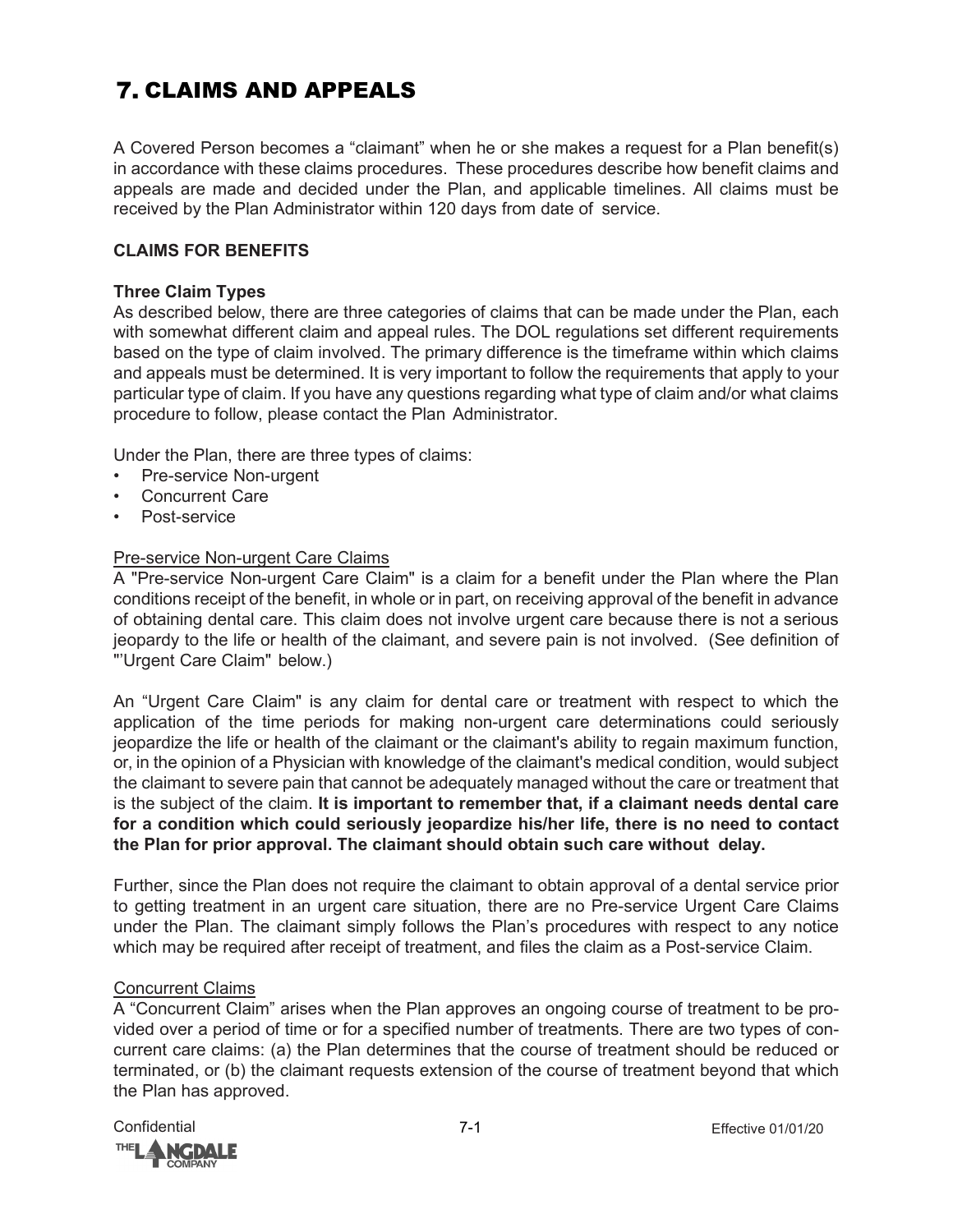If the Plan does not require the claimant to obtain approval of a dental service prior to getting treatment, then there is no need to contact the Plan Administrator to request an extension of a course of treatment. The claimant simply follows the Plan's procedures with respect to any notice which may be required after receipt of treatment, and files the claim as a Post-service Claim.

#### Post-service Claims

A "Post-service Claim" is a claim for a benefit under the Plan after the services have been rendered.

#### **How To File A Claim**

A Pre-service Non-Urgent Care Claim (including a Concurrent Claim that also is a Pre-service Non-Urgent Care Claim) is considered to be filed when the request for approval of treatment or services is made and received by the Plan Administrator.

A Post-service Claim is considered to be filed when the information required of claims (listed below) is received in writing by the Plan Administrator.

For Plan reimbursements, submit bills for service rendered.

ALL BILLS AND CLAIMS MUST BE RECEIVED BY THE PLAN ADMINISTRATOR **WITHIN 120 DAYS** FROM DATE OF SERVICE.

ALL BILLS AND CLAIMS MUST SHOW:

- Name of Plan
- Group number of Plan
- Employee's name
- Name of claimant
- Name, address, telephone number and Tax ID of the provider of care
- Diagnosis
- Type of services rendered, with diagnosis and/or procedure codes
- Date of service
- Charges

Send the above via U.S. Postal Service to the Plan Administrator, within 120 days from date of service to this address:

TLC Benefits Solutions, Inc. (Plan Administrator) P.O. Box 947 Valdosta, GA 31603-0947 229-249-0940 or 877-949-0940

Upon receipt of this information, the claim will be deemed to be filed with the Plan. All questions about how to file a claim should be directed to the Plan Administrator.

# **Incorrectly Filed Claims**

These claims procedures do not apply to any request for benefits that is not made in accordance with these claims procedures, except that (a) in the case of an incorrectly filed Pre-service Nonurgent Claim, the claimant shall be notified as soon as possible but no later than 5 days following receipt by the Plan of the incorrectly filed claim. The notice will describe the proper procedures for

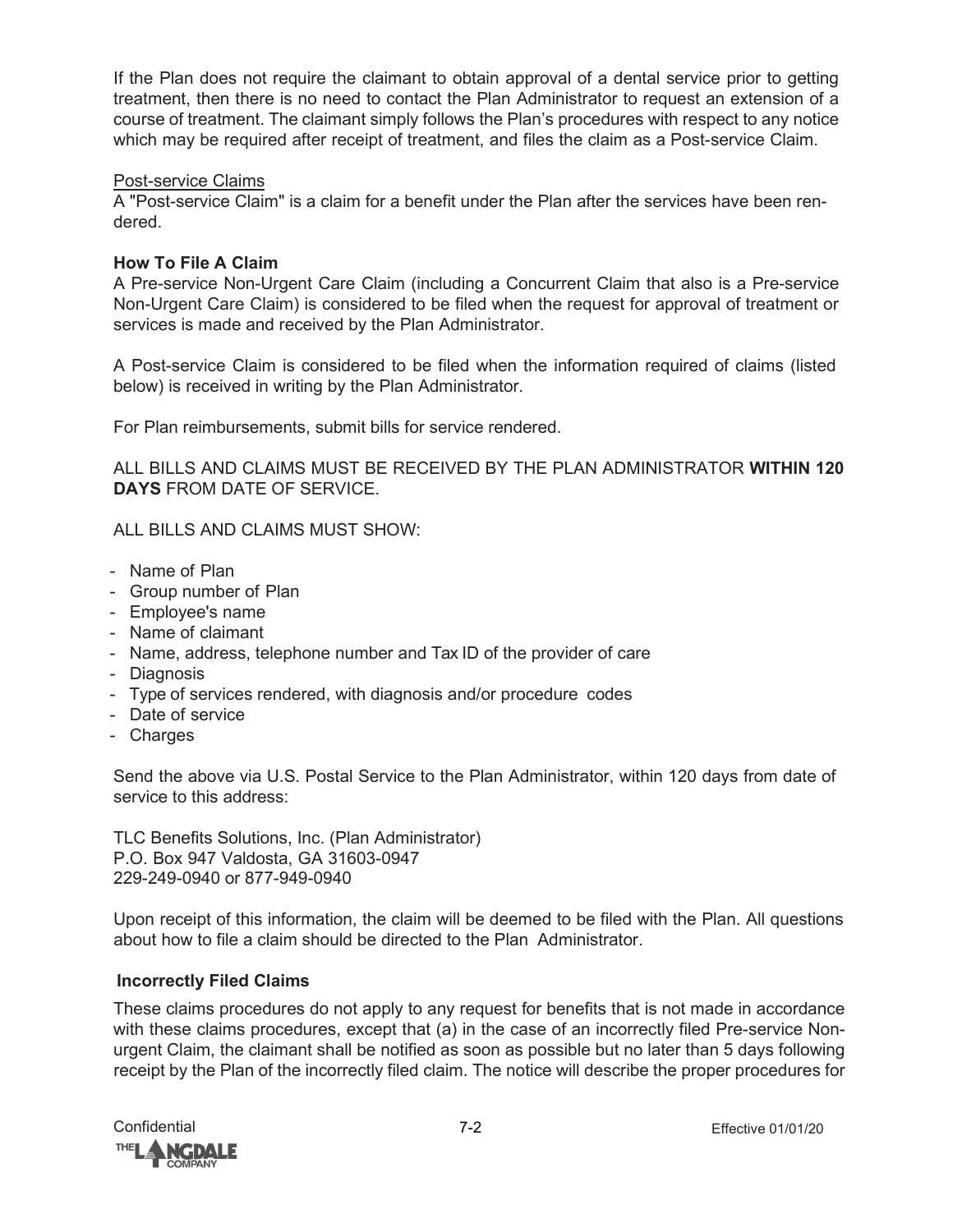filing a claim. This notice may be given verbally unless written notice is specifically requested by the claimant.

# **Appointment of Authorized Representative**

A claimant is permitted to appoint an authorized representative to act on his or her behalf with respect to a benefit claim or appeal of a denial. An assignment of benefits by a claimant to a provider will not constitute appointment of that provider as an authorized representative. To appoint such a representative, the claimant must complete a form which can be obtained from the Plan Administrator. In the event a claimant designates an authorized representative, all future communications from the Plan will be with the representative, rather than the claimant, unless the claimant directs the Plan Administrator, in writing, to the contrary.

# **Timing of Claim Decisions**

Pre-service Non-urgent Care Claims

• A determination will be made in a reasonable period of time appropriate to the circumstances, but not later than 15 days after receipt of the claim.

# Concurrent Claims

- Plan Notice of Reduction or Termination. If the Plan has determined that an initially approved course of treatment should be reduced or terminated (other than by Plan amendment or Plan termination), this will be treated as an adverse benefit determination, and the claimant will be notified sufficiently in advance to allow the claimant to appeal the decision before the care is reduced or terminated.
- Request by Claimant Involving Non-urgent Care. If the claimant has requested that the Plan extend an initially approved course of treatment beyond the period of time or number of treatments that has been approved, the request will be treated as a new benefit claim and decided within the timeframe appropriate to the type of claim (either as a Pre-service Nonurgent Claim or a Post-service Claim).

# Post-service Claims

• A determination will be made within a reasonable period of time, but not later than 30 days after receipt of the claim.

# Extensions of Time

Despite the specified timeframes, nothing prevents the claimant from voluntarily agreeing to extend the above timeframes.

In addition, if the Plan is not able to decide a pre-service or post-service claim within the above timeframes due to matters beyond its control, one 15-day extension of the applicable timeframe is permitted, provided that the claimant is notified in writing prior to the expiration of the initial timeframe applicable to the Claim. The extension notice shall include a description of the matters beyond the Plan's control that justify the extension and the date by which a decision is expected.

If an extension is necessary due to a failure of the claimant to submit the information necessary to decide the claim, the notice of extension will specifically describe the required information, and the claimant will be given 45 days from receipt of the notice within which to provide the information requested. The period of time for deciding the claim will be tolled from the date on which the notification of the extension is sent to the claimant, until the date on which the claimant timely responds to the request for information. If the requested information is not provided, the claim may be decided without that information.

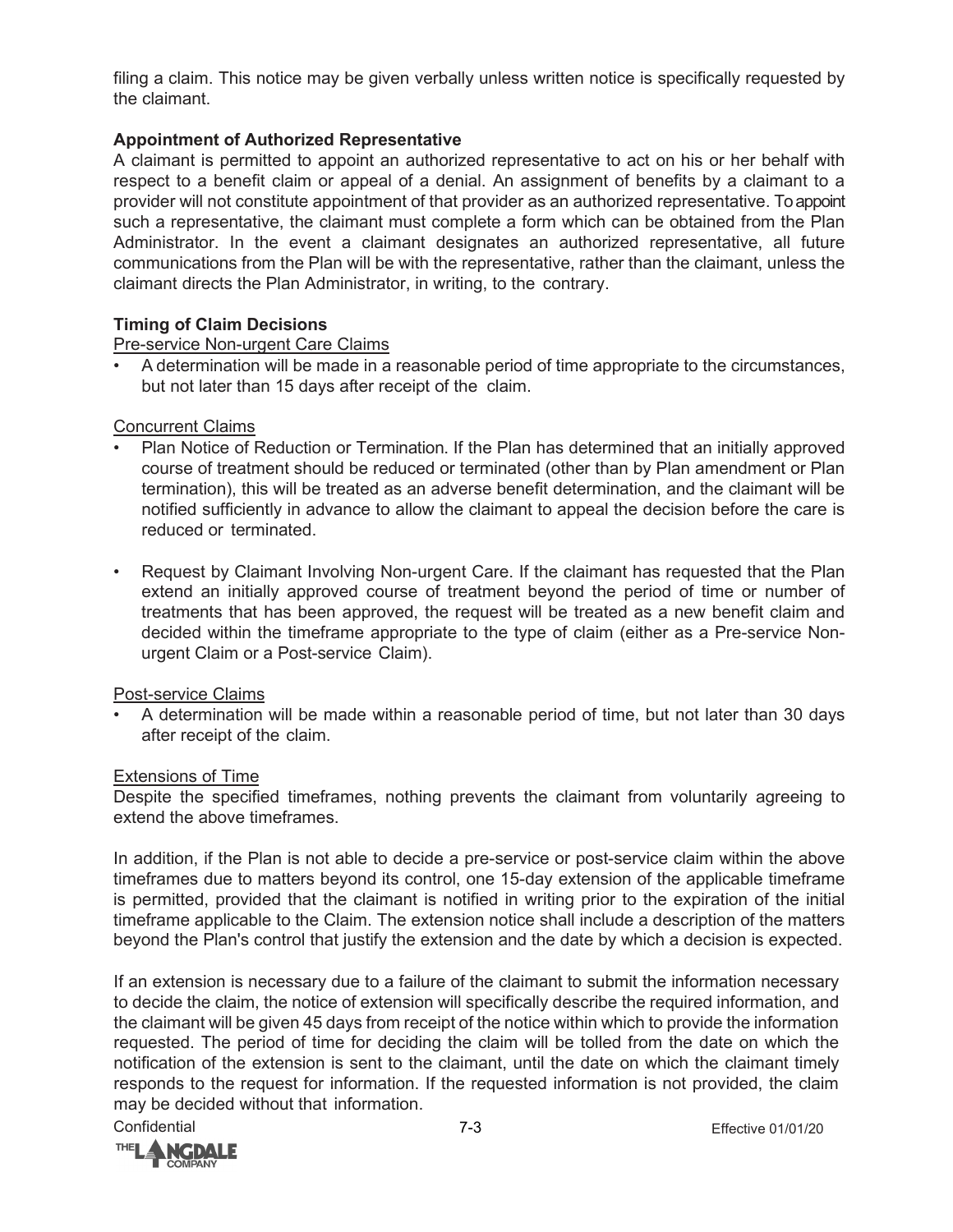# Calculating Time Periods

The period of time within which a benefit determination will be made shall begin at the time a claim is deemed to be filed in accordance with the procedures of the Plan.

# **Adverse Benefit Determination**

An "adverse benefit determination" is defined as a denial, reduction, or termination of, or a failure to provide or make a payment (in whole or in part) for a benefit, including any such denial, reduction, termination, or failure to provide or make a payment for a claim that is based on:

- A determination of an individual's eligibility to participate in a plan or health insurance coverage;
- A determination that a benefit is not a covered benefit;
- The imposition of a source-of-injury exclusion, PPO provider network exclusion, or other limitation on otherwise covered benefits; or
- A determination that a benefit is experimental, investigational, or not Dentally Necessary or appropriate.

Although it is not a claim for benefits, the definition of an adverse benefit determination also includes a rescission of coverage under the Plan. A "rescission of coverage" is defined as a cancellation or discontinuance of coverage that has retroactive effect, except to the extent it is attributable to a failure to timely pay required premiums or contributions towards the cost of coverage. Notice of an adverse benefit determination for a rescission will be sent 30 days in advance of the retroactive termination of coverage.

# **Notification of an Adverse Benefit Determination**

The Plan Administrator shall provide a claimant with a notice, either in writing or electronically, containing the following information:

- 1. A reference to the specific portion(s) of the Plan Document and Summary Plan Description upon which a denial is based;
- 2. The date of service, the dental provider, the claim amount (if applicable), denial code and its corresponding meaning, and a statement describing the availability, upon request, of the diagnosis code and its corresponding meaning, and the treatment code and its corresponding meaning;
- 3. A description of any additional information necessary for the claimant to perfect the claim and an explanation of why such information is necessary;
- 4. A description of the Plan's review procedures and the time limits applicable to the procedures, including a statement of the claimant's right to bring a civil action under Section 502(a) of ERISA following an adverse benefit determination on final review;
- 5. Any internal rule, guideline, protocol or similar criterion that was relied upon in making the determination (or a statement that it was relied upon and that a copy will be provided to the claimant, free of charge, upon request); and
- 6. In the case of denials based upon a medical judgment (such as whether the treatment is Dentally Necessary or experimental), either an explanation of the scientific or clinical judgment for the determination, applying the terms of the Plan to the claimant's dental circumstances, or a statement that such explanation will be provided to the claimant, free of charge, upon request.
- 7. The contact information for the Department of Labor's Employee Benefits Security Administration and any applicable state consumer assistance program.

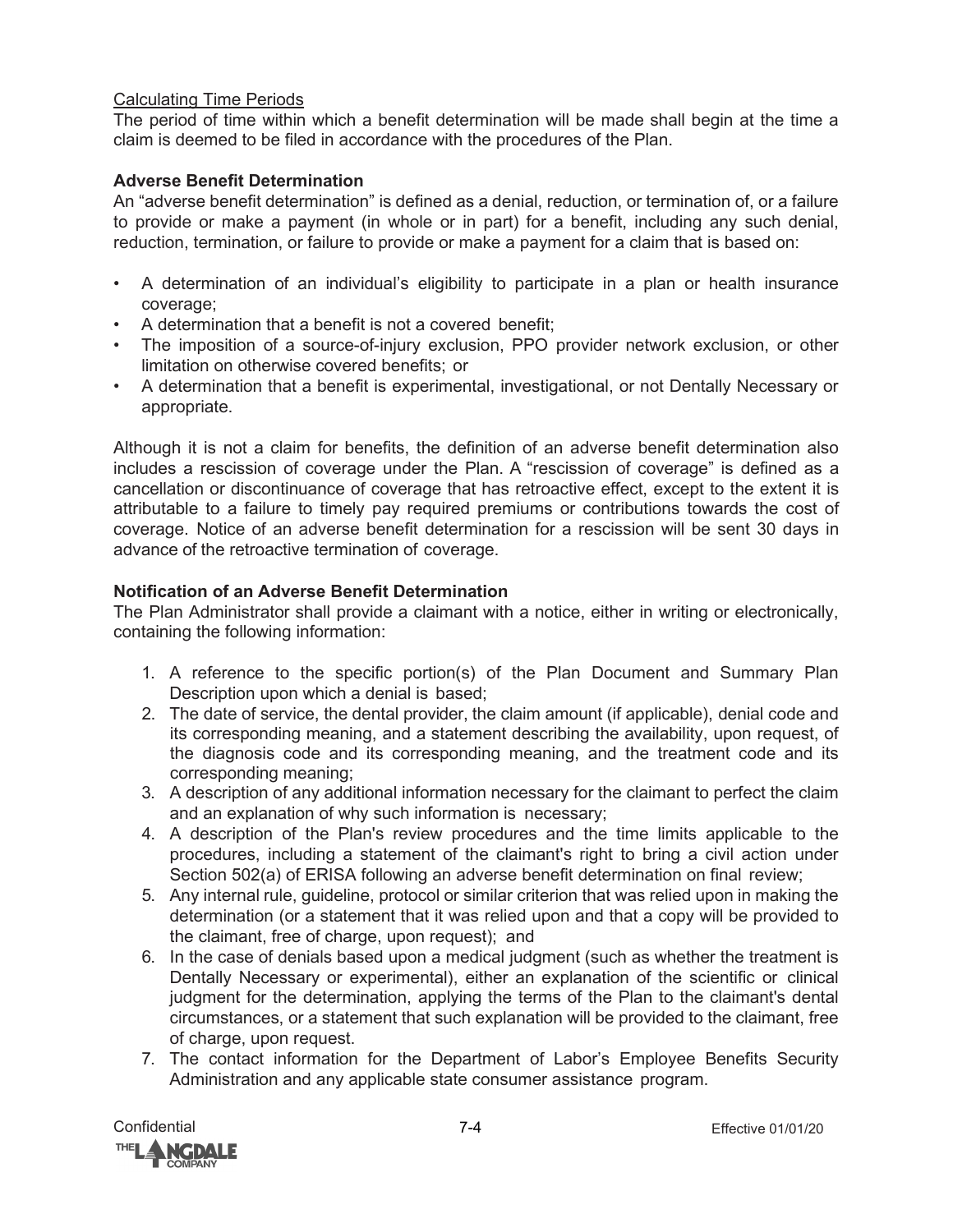# **INTERNAL APPEALS OF ADVERSE BENEFIT DETERMINATIONS**

# **Full and Fair Review of All Claims**

Pursuant to the Department of Labor (DOL) regulations, the Plan's claims and appeals procedures provide a claimant with a reasonable opportunity for a full and fair review of a claim and adverse benefit determination.

# **First Internal Appeal Level**

# Requirements for First Appeal

The claimant must file the first appeal in writing within 180 days following receipt of the notice of an adverse benefit determination. (The 180-day period is reduced to 30 days if appealing the Plan's decision to reduce or terminate a previously approved ongoing course of treatment before the end of the approved period of time or number of treatments.) To file an appeal in writing, the claimant's appeal must be addressed to the Plan Administrator and mailed as follows:

TLC Benefits Solutions, Inc. P. O. Box 947 Valdosta, GA 31603-0947 229-249-0940 or 877-949-0940

It shall be the responsibility of the claimant to submit proof that the claim for benefits is covered and payable under the provisions of the Plan. Any appeal must include:

- 1. The name of the claimant;
- 2. The claimant's address and telephone number
- 3. The group name or group identification number;
- 4. All facts, theories, and documents supporting the claim for benefits. Failure to include any facts, theories, or supporting documentation in the written appeal will result in their being deemed waived. In other words, the claimant will lose the right to raise arguments which support his claim if he fails to include them in the written appeal;
- 5. A statement in clear and concise terms of why the claimant disagrees with the reason(s) given for denying the claim or with the prior handling of the claim; and
- 6. Any material or information that the claimant has which indicates that the claimant is entitled to benefits under the Plan.

# **Review of Adverse Benefit Determination on First Appeal**

The first appeal of an adverse benefit determination will be reviewed and decided by the Plan Administrator. The person who reviews and decides an appeal will be a different individual than the person who made the initial benefit decision and will not be a subordinate of the person who made the initial benefit decision. The review by the Plan Administrator will take into account all information submitted by the claimant, whether or not presented or available at the initial benefit decision. The Plan Administrator will give no deference to the initial benefit decision.

# **Consultation With Expert**

In the case of a claim denied on the grounds of a medical judgment, the Plan Administrator will consult with a health professional with appropriate training and experience. The health care professional who is consulted on appeal will not be the same individual who was consulted, if any, regarding the initial benefit decision or a subordinate of that individual.

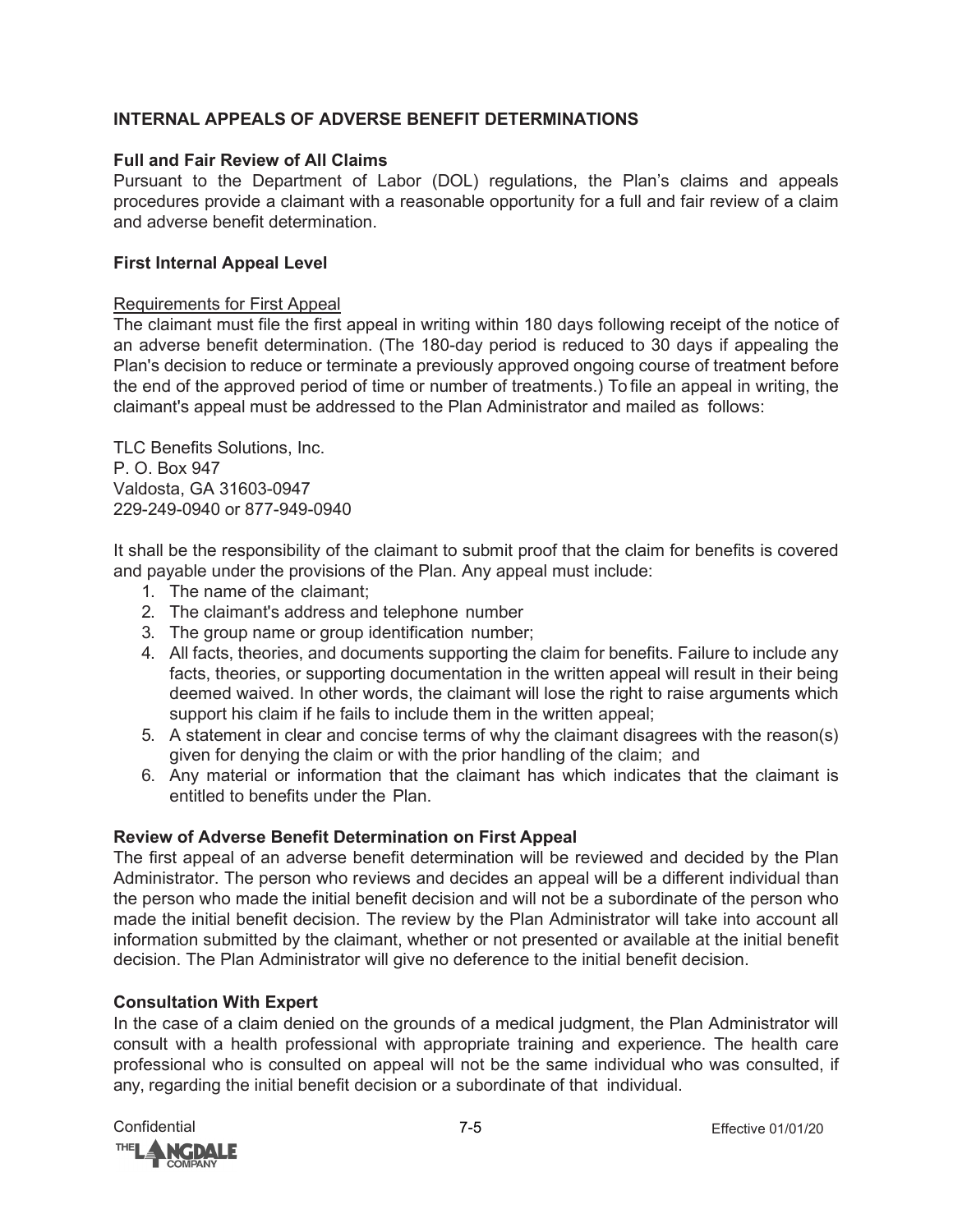# **Access to Relevant Information and Rationale**

A claimant shall, on request and free of charge, be given reasonable access to, and copies of, all documents, records, and other information relevant to the claimant's claim for benefits. If the advice of a dental or vocational expert was obtained in connection with the initial benefit decision, the names of each such expert shall be provided on request by the claimant, regardless of whether the advice was relied on by the Plan. Before issuing a final decision on appeal that is based on a rationale that was not included in the initial determination, the Plan will provide the claimant, free of charge, with the rationale as soon as possible and sufficiently in advance ofthe final internal adverse benefit determination to give the claimant a reasonable opportunity to respond.

## **Timing of Notification of Benefit Determination on First Appeal**

The Plan Administrator shall notify the claimant of the Plan's benefit determination on review within the following timeframes:

**Pre-service Non-urgent Care Claims.** Within a reasonable period of time appropriate to the dental circumstances, but not later than 15 days after receipt of the appeal.

**Concurrent Claims.** The response will be made in the appropriate time period based upon the type of claim - Pre-service Non-urgent or Post-service.

**Post-service Claims.** Within a reasonable period of time, but not later than 30 days after receipt of the appeal.

**Calculating Time Periods.** The period of time within which the Plan's determination is required to be made shall begin at the time an appeal is filed in accordance with the procedures of this Plan, without regard to whether all information necessary to make the determination accompanies the filing.

**Manner and Content of Notification of Adverse Benefit Determination on First Appeal.** The Plan Administrator shall provide a claimant with notification, with respect to all types of claims, in writing or electronically, of a Plan's adverse benefit determination on review, setting forth:

- 1. The date of service, the healthcare provider, the claim amount (if applicable), denial code and its corresponding meaning, and a statement describing the availability, upon request, of the diagnosis code and its corresponding meaning, and the treatment code and its corresponding meaning;
- 2. Reference to the specific portion(s) of the Plan Document and Summary Plan Description on which the denial is based;
- 3. The identity of any dental or vocational experts consulted in connection with the claim, even if the Plan did not rely upon their advice;
- 4. A statement that the claimant is entitled to receive, upon request and free of charge, reasonable access to, and copies of, all documents, records, and other information relevant to the claimant's claim for benefits;
- 5. If an internal rule, guideline, protocol, or other similar criterion was relied upon in making the adverse determination, a statement that such rule, guideline, protocol, or other similar criterion was relied upon in making the adverse determination and that a copy of the rule, guideline, protocol, or other similar criterion will be provided free of charge to the claimant upon request;
- 6. If the adverse benefit determination is based upon a medical judgment, a statement that an explanation of the scientific or clinical judgment for the determination, applying

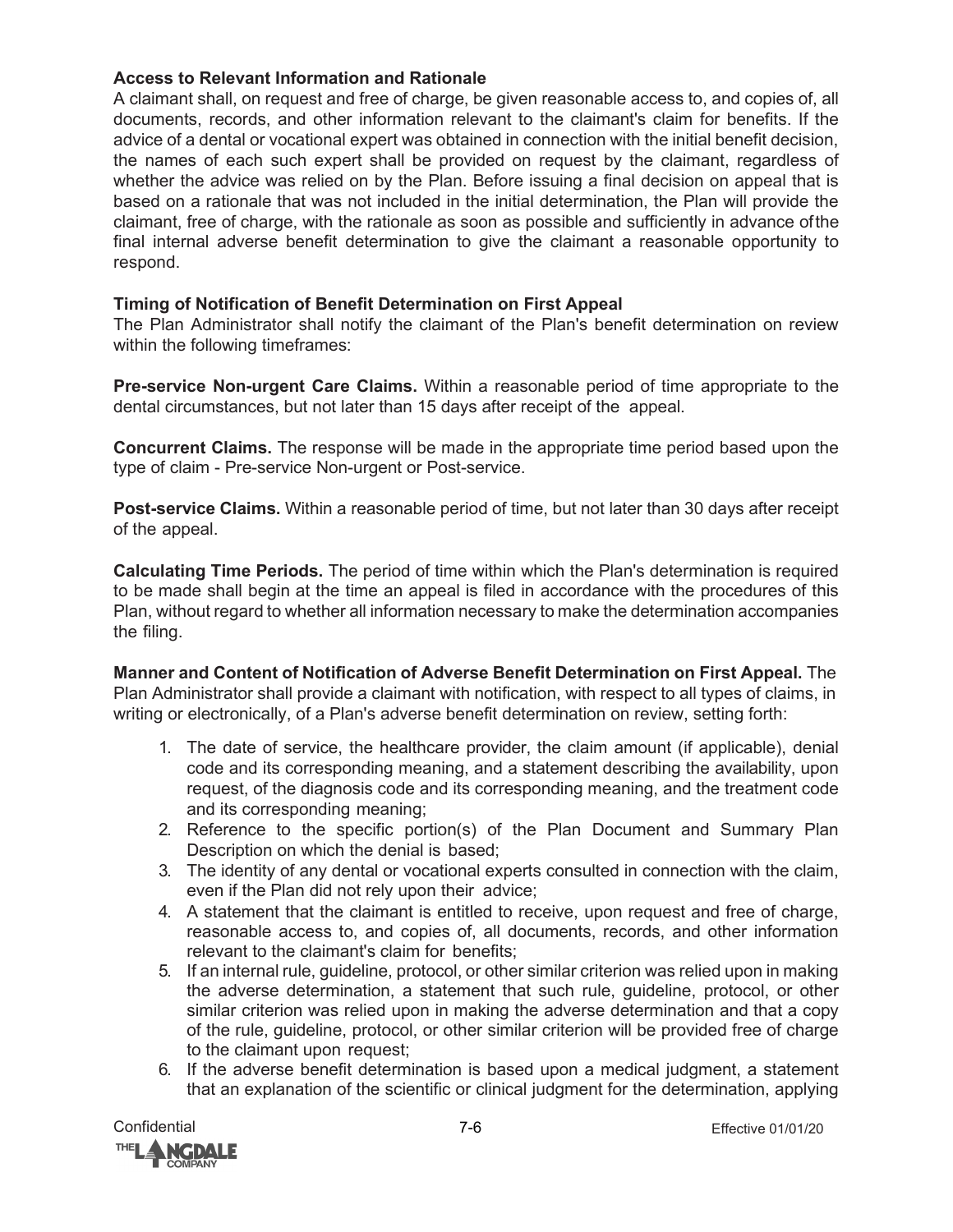the terms of the Plan to the claimant's dental circumstances, will be provided free of charge upon request:

- 7. A description of any additional information necessary for the claimant to perfect the claim and an explanation of why such information is necessary;
- 8. A description of the Plan's review procedures and the time limits applicable to the procedures;
- 9. A description of available internal appeals processes;
- 10. The contact information for any applicable health insurance consumer assistance or ombudsman;
- 11. A statement of the claimant's right to bring an action under section 502(a) of ERISA, following an adverse benefit determination on final review; and
- 12. The following statement: "You and your Plan may have other voluntary alternative dispute resolution options, such as mediation. One way to find out what may be available is to contact your local U.S. Department of Labor Office and your state insurance regulatory agency."

# **SECOND AND FINAL INTERNAL APPEAL LEVEL**

# **Adverse Decision on First Internal Appeal; Requirements for Second and Final Internal Appeal**

Upon receipt of notice of the Plan's adverse decision regarding the first appeal, the claimant has 60 days to file a second appeal of the denial of benefits. The claimant again is entitled to a "full and fair review" of any denial made at the first appeal, which means the claimant has the same rights during the second appeal as he or she had during the first appeal. As with the first appeal, the claimant's second appeal must be in writing and must include all of the items set forth in the section entitled "Requirements for First Appeal." Second appeals must be sent to the Plan Administrator:

TLC Benefit Solutions, Inc. P. O. Box 947 Valdosta, GA 31603-0947

The second appeal of an adverse benefit determination will be reviewed and decided by the Plan Administrator.

# **Timing of Notification of Benefit Determination on Second and Final Internal Appeal**

The Plan Administrator shall notify the claimant of the Plan's benefit determination on review within the following timeframes:

**Pre-service Non-urgent Care Claims.** Within a reasonable period of time appropriate to the dental circumstances, but not later than 15 days after receipt of the second appeal.

**Concurrent Claims.** The response will be made in the appropriate time period based upon the type of claim - Pre-service Non-urgent or Post-service.

**Post-service Claims.** Within a reasonable period of time, but not later than 30 days after receipt of the second appeal.

**Calculating Time Periods.** The period of time within which the Plan's determination is required to be made shall begin at the time the second appeal is filed in accordance with the procedures of this Plan, without regard to whether all information necessary to make the determination accompanies the filing.

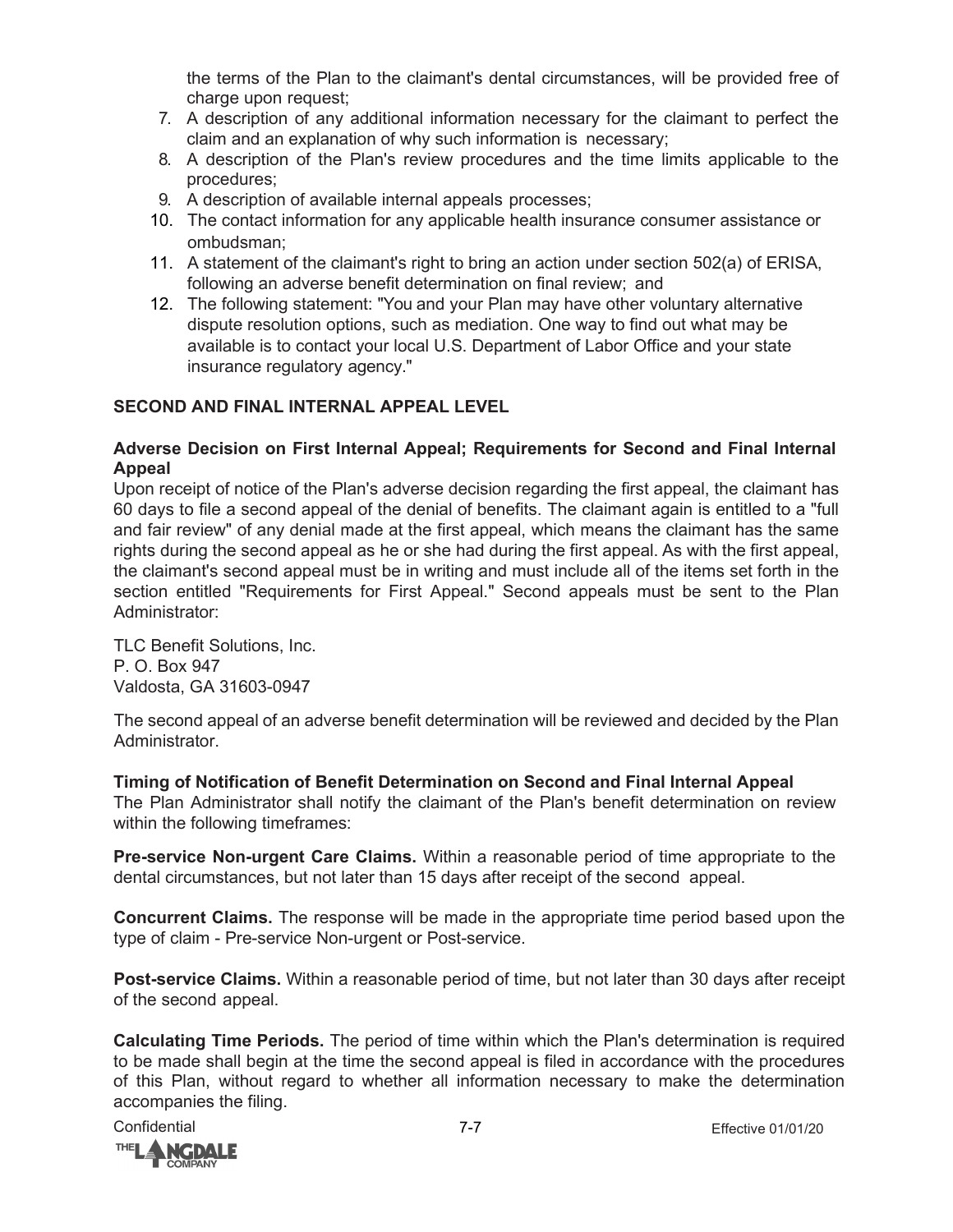# **Manner and Content of Notification of Final Internal Adverse Benefit Determination on Second Appeal**

The same information must be included in the Plan's response to a second appeal as a first appeal, except for (i) a description of any additional information necessary for the claimant to perfect the claim and an explanation of why such information is needed; and (ii) a description of the Plan's review procedures and the time limits applicable to the procedures. See the section entitled "Manner and Content of Notification of Adverse Benefit Determination on First Appeal." The Plan must include a discussion of the reason(s) for the final internal adverse benefit determination.

# **Furnishing Documents in the Event of an Adverse Determination**

In the case of an adverse benefit determination on the second appeal, the Plan Administrator shall provide such access to, and copies of, documents, records, and other information described in items 3 through 7 of the section relating to "Manner and Content of Notification of Adverse Benefit Determination on First Appeal" as is appropriate.

The Plan must provide, free of charge, any new or additional evidence considered, relied upon, or generated in connection with a claim sufficiently in advance of a final internal adverse benefit determination to give the claimant opportunity to respond prior to the deadline. In addition, before the Plan can base a final internal adverse benefit determination on new or additional rationale, it must provide the claimant with such rationale sufficiently in advance of deadline to allow the enrollee an opportunity to respond.

# **Decision on Second and Final Internal Appeal**

If, for any reason, the claimant does not receive a written response to the appeal within the appropriate time period set forth above, the claimant may assume that the appeal has been denied. The decision on second and final internal appeal is final, except to the extent that other remedies are available under State and or Federal law.

# **CONTINUED COVERAGE PENDING APPEAL**

The claimant's coverage will continue pending the outcome of an appeal, except when appeal is pursuant to a rescission of coverage.

# **PROVIDER OF SERVICE APPEAL RIGHTS**

Covered Person may appoint the provider of service as the Authorized Representative with full authority to act on his or her behalf in the appeal of a denied claim. An assignment of benefits by a Covered Person to a provider of service will not constitute appointment of that provider as an Authorized Representative. However, in an effort to ensure a full and fair review of the denied claim, and as a courtesy to a provider of service that is not an Authorized Representative, the Plan will consider an internal appeal received from the provider in the same manner as a claimant's internal appeal and will respond to the provider and the claimant with the results of the internal review accordingly. Any such appeal from a provider of service must be made with- in the time limits and under the conditions for filing an internal appeal specified under Section 7: Claims and Appeals, above. Providers requesting such appeal rights under the Plan must agree to pursue reimbursement for covered dental expenses directly from the Plan, waiving any right to recover such expenses from the claimant, and comply with the conditions of the section, "Requirements for Appeal", above.

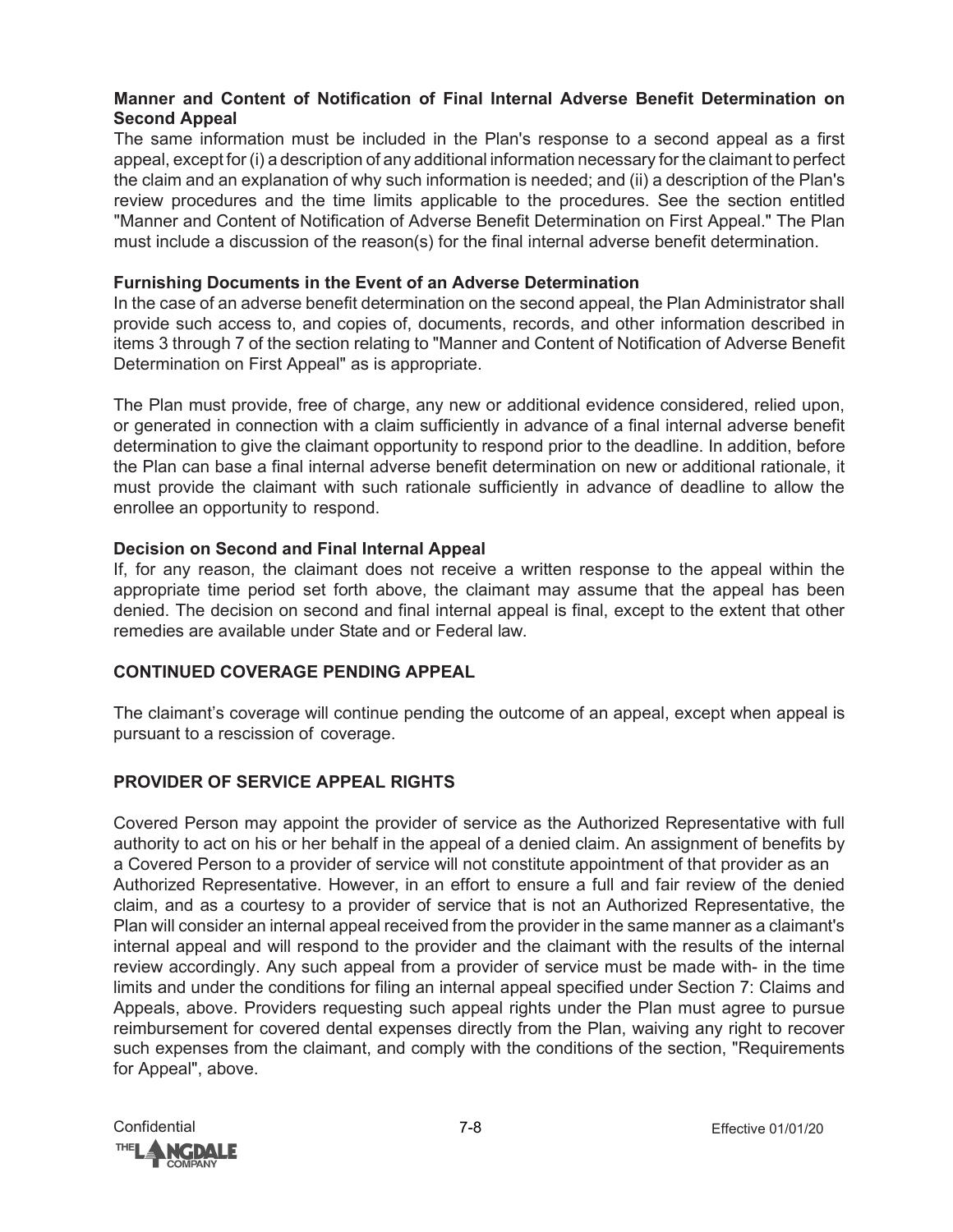Also, for purposes of this section, if a provider indicates on a ADA Dental Form (or similar claim form) that the provider has an assignment of benefits, then the Plan will require no further evidence that benefits are legally assigned to that provider.

Contact the Plan Administrator for additional information regarding provider of service appeals.

# **LIMITATION OF ACTION**

You must exhaust the appeals process before bringing a lawsuit for judicial review. Further, any legal action for judicial review must be brought within three years of the date you are notified of the final decision on your appeal or you lose any rights to bring such an action.

# **ASSIGNMENTS**

Assignment by a Claimant to the Provider of the Claimant's right to submit claims for payment to the Plan, and receive payment from the Plan, may be achieved via an Assignment of Benefits, if and only if the Provider accepts said Assignment of Benefits as consideration in full for services rendered. If benefits are paid, however, directly to the Claimant – despite there being an Assignment of Benefits – the Plan shall be deemed to have fulfilled its obligations with respect to such payment, and it shall be the Claimant's responsibility to compensate the applicable Provider(s). The Plan will not be responsible for determining whether an Assignment of Benefits is valid; and the Claimant shall retain final authority to revoke such Assignment of Benefits if a Provider subsequently demonstrates an intent not to accept it as payment in full for services rendered. As such, payment of benefits will be made directly to the assignee unless a written request not to honor the assignment, signed by the Claimant, has been received.

No Claimant shall at any time, either during the time in which he or she is a Claimant in the Plan, or following his or her termination as a Claimant, in any manner, have any right to assign his or her right to sue to recover benefits under the Plan, to enforce rights due under the Plan or to any other causes of action which he or she may have against the Plan or its fiduciaries.

A Provider which accepts an Assignment of Benefits, in accordance with this Plan as consideration in full for services rendered, is bound by the rules and provisions set forth within the terms of this document.

Benefits due to any Network Provider will be considered "assigned" to such Provider and will be paid directly to such Provider, whether or not a written Assignment of Benefits was executed. Notwithstanding any assignment or non-Assignment of Benefits to the contrary, upon payment of the benefits due under the Plan, the Plan is deemed to have fulfilled its obligations with respect to such benefits, whether or not payment is made in accordance with any assignment or request.

Providers and any other person or entity accepting payment from the Plan or to whom a right to benefits has been assigned, in consideration of services rendered, agrees to be bound by the terms of this Plan and agrees to submit claims for reimbursement in strict accordance with applicable law, ICD, and/or CPT standards, Medicare guidelines, HCPCS standards, or other standards approved by the Plan Administrator or insurer.

# **Non U.S. Providers**

Confidential 7-9 Effective 01/01/20 A Provider of medical care, supplies, or services, whose primary facility, principal place of business or address for payment is located outside the United States shall be deemed to be a "Non U.S. Provider." Claims for medical care, supplies, or services provided by a Non U.S. Provider and/or that are rendered outside the United States of America, may be deemed to be

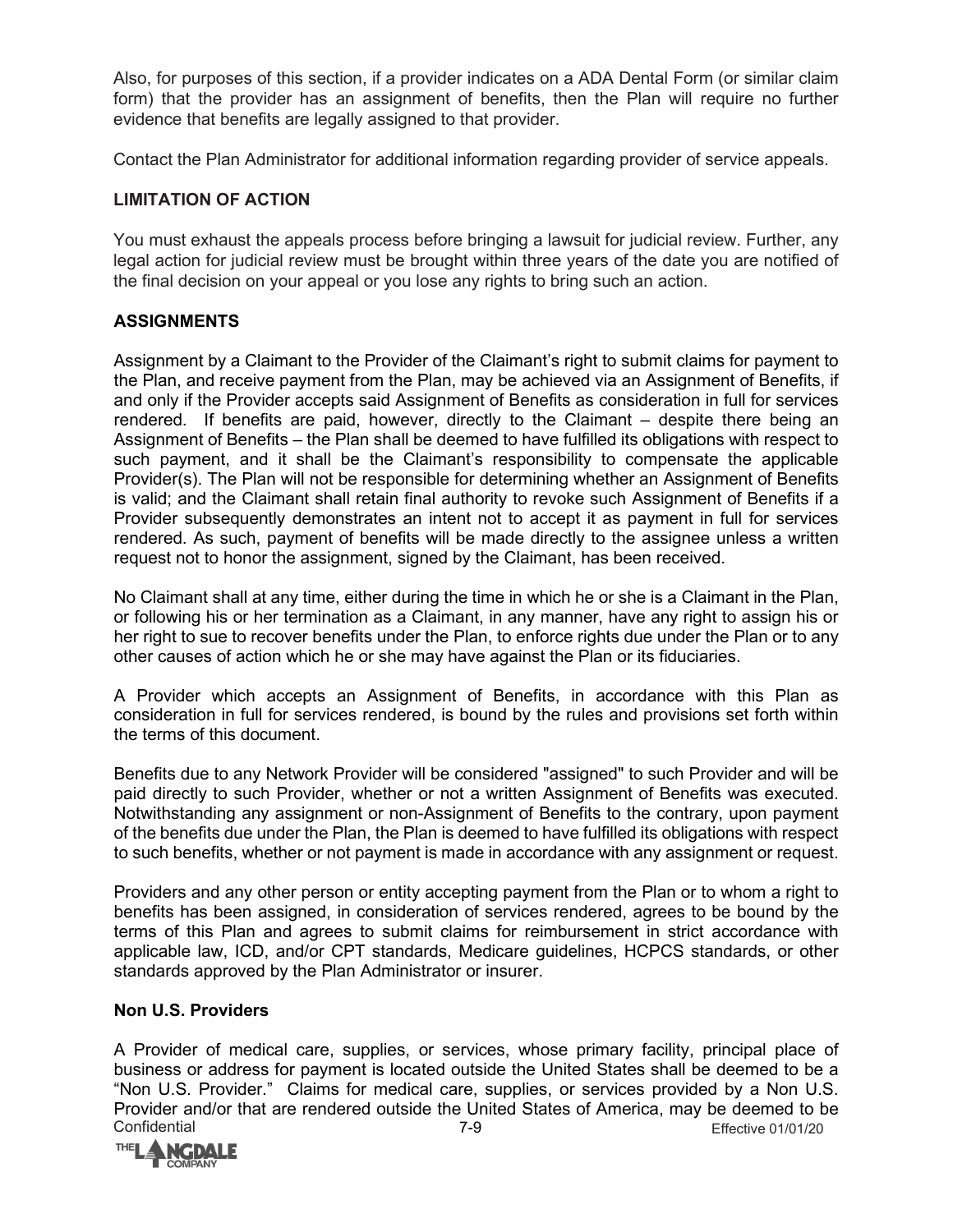payable under the Plan by the Plan Administrator, subject to all Plan exclusions, limitations, maximums and other provisions. Assignment of Benefits to a Non U.S. Provider is prohibited absent an explicit written waiver executed by the Plan Administrator. If Assignment of Benefits is not authorized, the Claimant is responsible for making all payments to Non U.S. Providers, and is solely responsible for subsequent submission of proof of payment to the Plan. Only upon receipt of such proof of payment, and any other documentation needed by the Plan Administrator to process the claims in accordance with the terms of the Plan, shall reimbursement by the Plan to the Claimant be made. If payment was made by the Claimant in U.S. currency (American dollars), the maximum reimbursable amount by the Plan to the Claimant shall be that amount. If payment was made by the Claimant using any currency other than U.S. currency (American dollars), the Plan shall utilize an exchange rate in effect on the Incurred date as established by a recognized and licensed entity authorized to so establish said exchange rates. The Non U.S. Provider shall be subject to, and shall act in compliance with, all U.S. and other applicable licensing requirements; and claims for benefits must be submitted to the Plan in English.

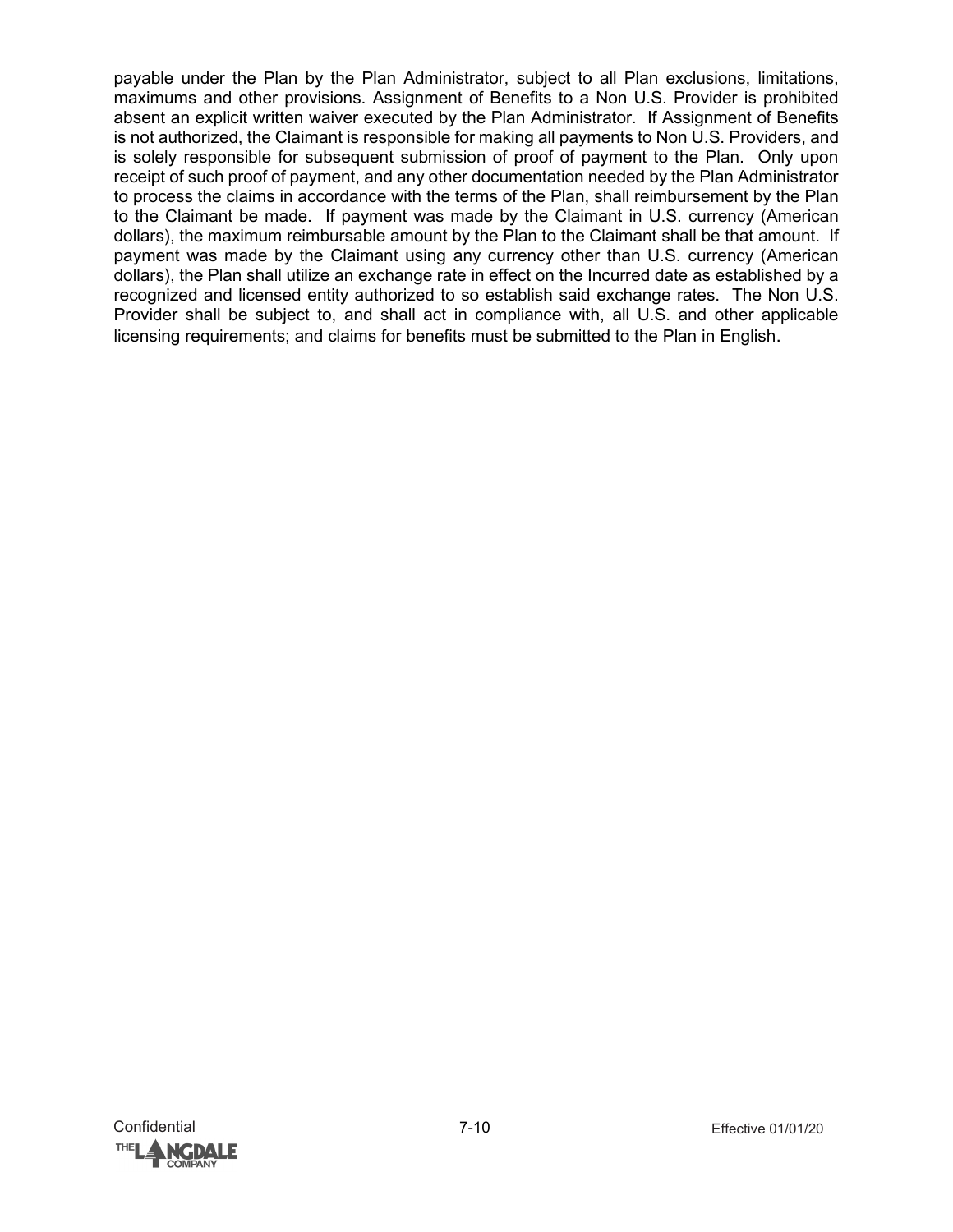# **8. COORDINATION OF BENEFITS**

Coordination of benefits sets out rules for the order of payment of Allowable Expenses when two or more plans – including Medicare – cover an individual. When a Covered Person is covered by this Plan and one or more other plans, the plans will coordinate benefits when a claim is received.

The plan that pays first according to the rules will pay as if there were no other plan involved. The secondary and subsequent plans will coordinate coverage (i.e. may be entitled to reduce benefits payable under the secondary/subsequent plans by the amount paid by the primary plan(s)).

# **WHEN THIS PLAN IS SECONDARY COVERAGE**

This Plan contains a non-profit provision integrating it with other similar plans under which an individual may be covered so that the total benefits available during the Calendar Year will not exceed the benefits of this Plan that would have been provided in the absence of Coordination of Benefits.

If, in the integration method of determining the benefits of this Plan with those of another plan, the rules set forth in the following Benefit Plan Payment Order paragraph would require this Plan to be the secondary payer, then the Plan shall determine its Allowable Expense without regard to the existence of other coverage; however, the Plan shall pay the lesser of (1) the Plan's Allowable Expense minus the amount paid by the primary plan and (2) the primary plan's allowable expense minus the amount paid by the primary plan.

Covered Persons for whom the Plan is secondary coverage under these rules, not primary coverage, must file all dental expenses with the primary payer initially, and then provide an Explanation of Benefits (EOB) to the Plan Administrator.

# **BENEFIT PLAN**

This provision will coordinate dental benefits of a benefit plan. The term benefit plan means this Plan or any one of the following plans.

- (1) Group or group-type plans, including franchise or blanket benefit plans, whether or not insured.
- (2) Blue Cross and Blue Shield group plans.
- (3) Group or group-type coverage through HMOs, and other prepayment, group practice and individual practice plans.
- (4) Federal government plans or programs. This includes Medicare.
- (5) Other plans required or provided by law. This does not include Medicaid or any benefit plan that, by its terms, does not allow coordination.
- (6) The dental benefits coverage in group, group-type, and individual no fault auto insurance, uninsured coverage, and underinsured motorist coverage, by whatever names they are called.

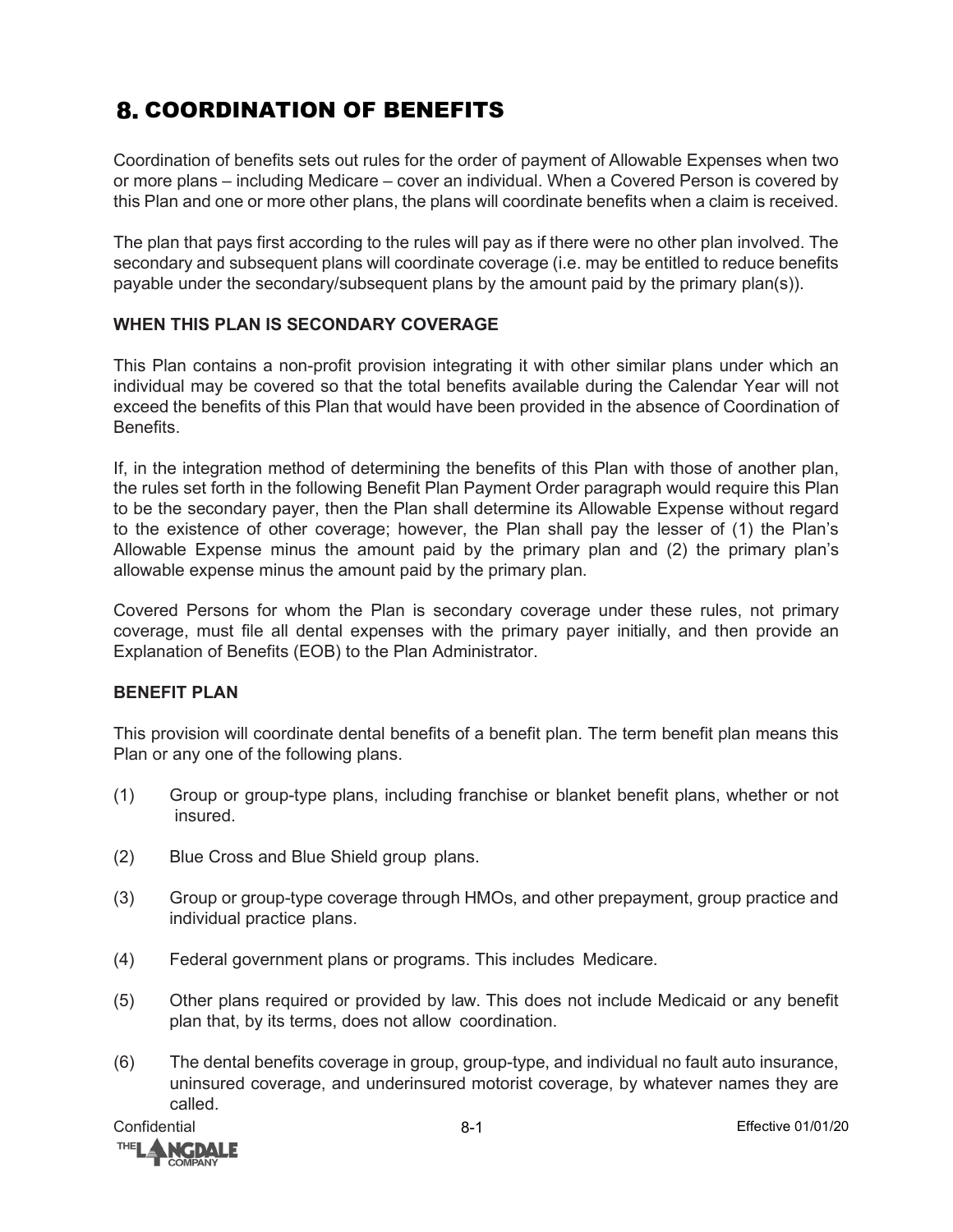# **EXCESS INSURANCE**

If at the time of injury, sickness, disease or disability there is available, or potentially available any coverage (including but not limited to coverage resulting from a judgment at law or settlements), the benefits under this Plan shall apply only as an excess over such other sources of coverage.

The Plan's benefits will be excess to, whenever possible:

- a) any primary payer besides the Plan;
- b) any first party insurance through dental payment coverage, personal injury protection, nofault coverage, uninsured or underinsured motorist coverage;
- c) any policy of insurance from any insurance company or guarantor of a third party;
- d) worker's compensation or other liability insurance company; or
- e) any other source, including but not limited to any crime victim restitution funds, medical, dental, disability or other benefit payments, and school insurance coverage.

#### **VEHICLE LIMITATION**

When medical/dental payments are available under any vehicle insurance (including no-fault automobile insurance, uninsured motorist coverage, or underinsured motorist coverage), the Plan shall pay excess benefits only, without reimbursement for vehicle plan and/or policy deductibles. This Plan shall always be considered secondary to such plans and/or policies. This applies to all forms of dental payments under vehicle plans and/or policies regardless of its name, title or classification.

#### **ALLOWABLE EXPENSE(S)**

Shall mean the Maximum Allowable Charge for any Medically Necessary, eligible item of expense, at least a portion of which is covered under this Plan. When some Other Plan pays first in accordance with the Application to Benefit Determinations provision in the Coordination of Benefits section, this Plan's Allowable Expenses shall in no event exceed the Other Plan's Allowable Expenses.

When some "Other Plan" provides benefits in the form of services (rather than cash payments), the Plan Administrator shall assess the value of said benefit(s) and determine the reasonable cash value of the service or services rendered, by determining the amount that would be payable in accordance with the terms of the Plan. Benefits payable under any Other Plan include the benefits that would have been payable had the claim been duly made therefore, whether or not it is actually made.

# **BENEFIT PLAN PAYMENT ORDER**

When two or more plans provide benefits for the same Allowable Expense, benefit payment will follow these rules:

(1) Plans that do not have a coordination provision, or one like it, will pay first. Plans with such a provision will be considered after those without one.

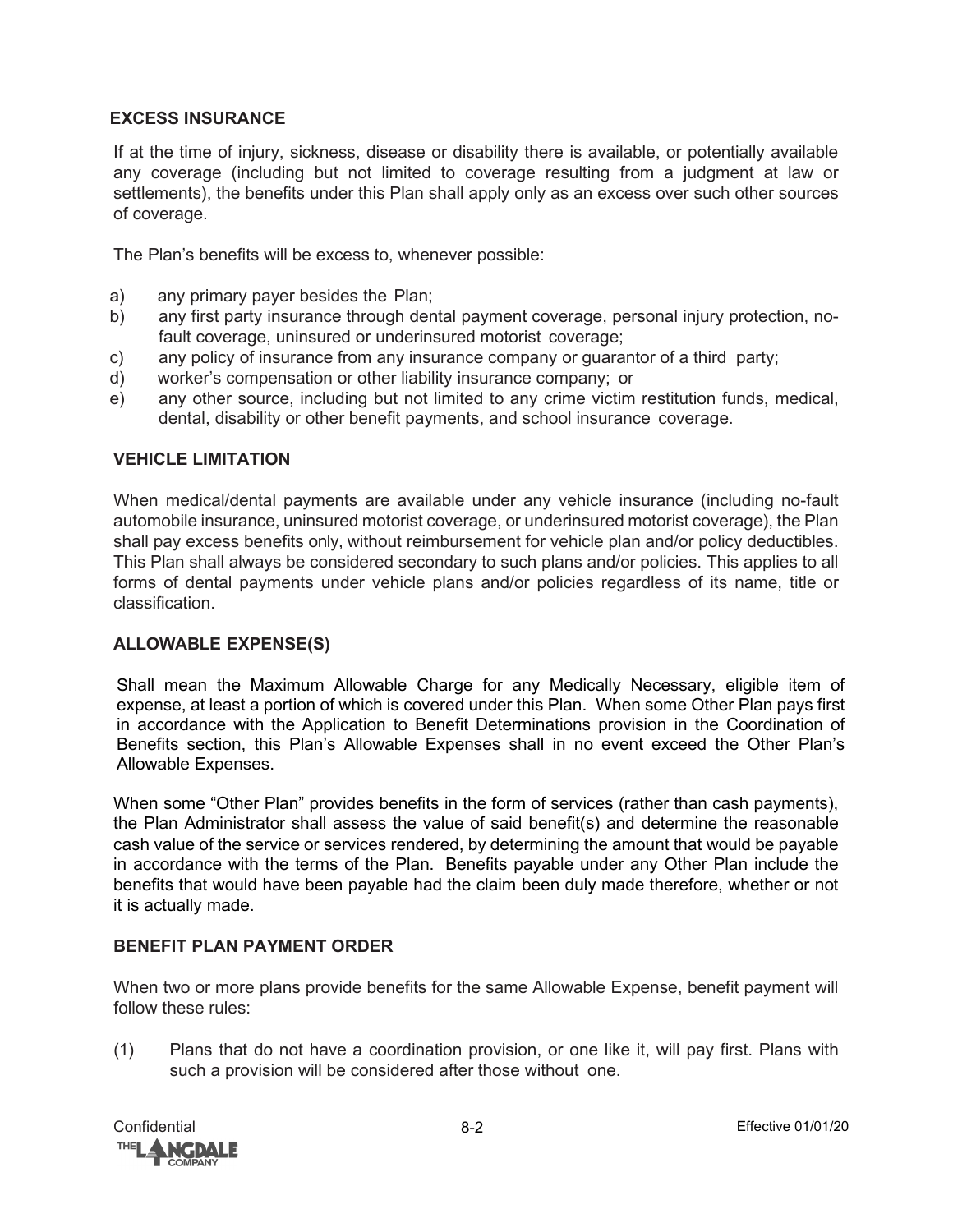- (2) Plans with a coordination provision will pay their benefits by the following rules, up to the Allowable Expense:
	- (a) The benefits of the plan which covers the person directly (that is, as an Employee, member, subscriber, or retiree) ("Plan A") are determined before those of the plan which covers the person as a Dependent ("Plan B").

Special Rule: If: (i) the person covered directly is a Medicare beneficiary, and (ii) Medicare is secondary to Plan B, and (iii) Medicare is primary to Plan A (for example, if the person is retired), THEN Plan B will pay before Plan A.

- (b) The benefits of a plan which covers a person as an Employee who is neither laid off nor retired are determined before those of a benefit plan which covers that person as a laid-off or retired Employee. The benefits of a benefit plan which covers a person as a Dependent of an Employee who is neither laid off nor retired are determined before those of a benefit plan which covers a person as a Dependent of a laid off or retired Employee. If the other benefit plan does not have this rule, and if, as a result, the plans do not agree on the order of benefits, this rule does not apply.
- (c) If a person whose coverage is provided under a right of continuation pursuant to federal or state law also is covered under another plan, the plan providing noncontinuation coverage is primary and the plan providing continuation coverage is secondary.
- (d) When a child is covered as a Dependent and the parents are not separated (whether or not they have ever been married) or divorced, these rules will apply:
	- (i) The benefits of the plan of the parent whose birthday falls earlier in a year are determined before those of the benefit plan of the parent whose birthday falls later in that year;
	- (ii) If both parents have the same birthday, the benefits of the plan which has covered the parent for the longer time are determined before those of the benefit plan which covers the other parent.
- (e) When a child's parents are divorced, not married, or legally separated (whether or not they were ever married), these rules will apply:
	- (i) The plan of the parent with custody will be considered first
	- (ii) The plan of the Spouse of the parent with the custody of the child will be considered second.
	- (iii) The plan of the parent not having custody of the child will be considered third.
	- (iv) The plan of the Spouse of the parent without custody will be considered next.
	- (v) This rule will be in place of items (i) through (iv) above when it applies. A court decree may state which parent is primarily responsible for dental benefits of the child. In this case, and if the plan of that parent has

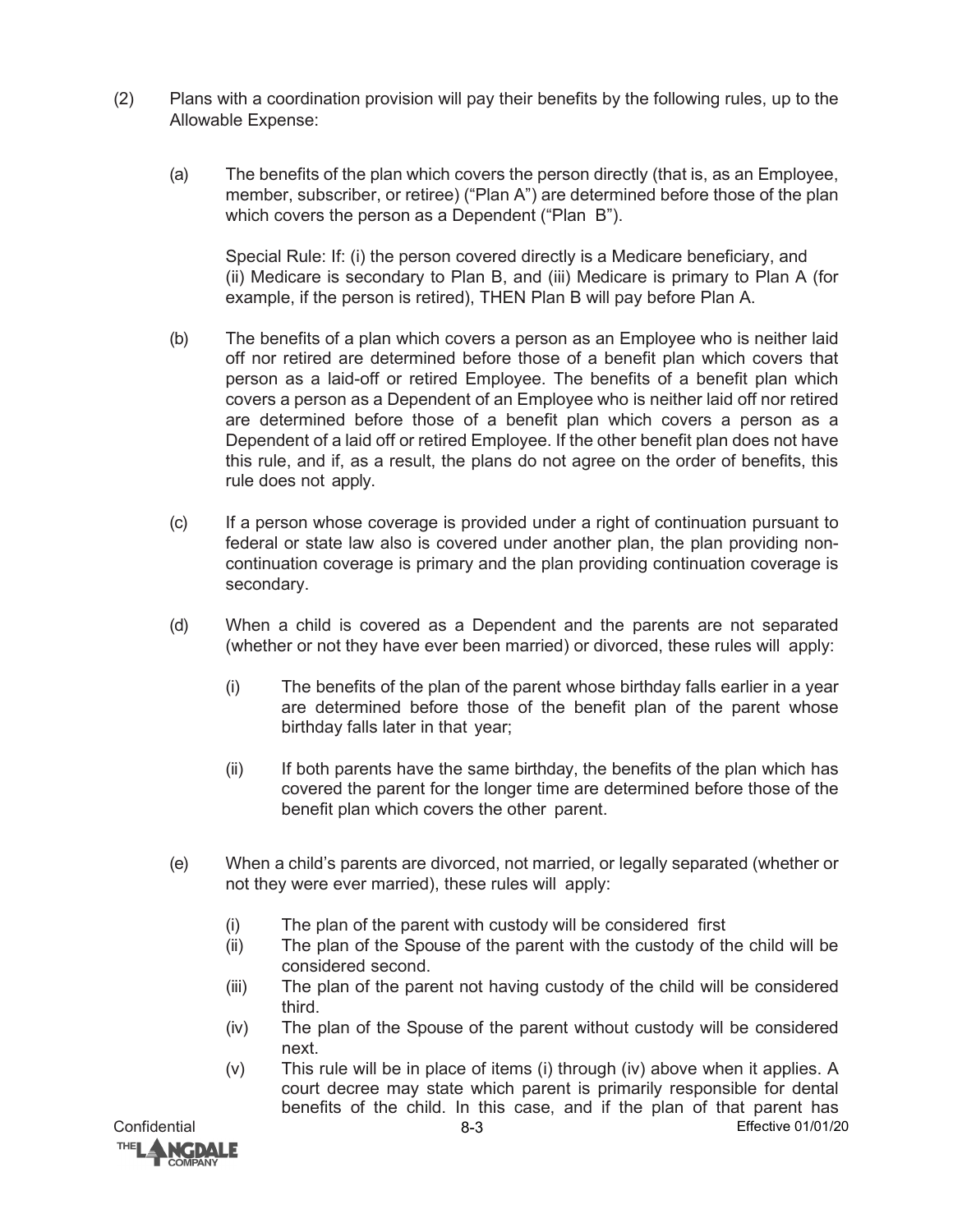knowledge of the terms of the decree, the plan of that parent will be determined first. The plan of the other parent shall be the secondary plan. This paragraph does not apply with respect to any claim determination period during which any benefits are actually paid or provided before the entity has that actual knowledge.

- (vi) If the specific terms of the court decree state that the parents shall share joint custody, without stating that one of the parents is responsible for the health care expenses of the child, the plans covering the child shall follow the order of benefit determination rules outlined above when a child is covered as a Dependent and the parents are not separated and divorced.
- (f) If none of the above rules determines the order of benefits, the benefits of the plan which covered the person for the longer period of time is primary.
- (3) Medicare will pay primary, secondary or last to the extent stated in Federal law. When Medicare is to be the primary payer, this Plan will base its payment upon benefits that would have been paid by Medicare under Parts A and B, regardless of whether or not the person was enrolled under both of these parts. The Plan reserves the right to coordinate benefits with respect to Medicare Part D. The Plan Administrator will make this determination based on information available through CMS.

This Plan will be primary to Medicare as may be required, if the Medicare eligibility is based solely upon the diagnosis of End Stage Renal Disease (ESRD). Afterwards, Medicare will become the primary payer of benefits.

This Plan will pay primary to Medicare only as required by the Medicare Secondary Payer rules. Nothing herein shall be construed as providing for a longer period during which this Plan will be primary.

(4) If a Covered Person is under a disability extension from a previous benefit plan, that benefit plan will pay first and this Plan will pay second.

# **CLAIMS DETERMINATION PERIOD**

Benefits will be coordinated on a Plan year basis (i.e. January 1 through December 31). This is called the claim determination period.

# **RIGHT TO RECEIVE OR RELEASE NECESSARY INFORMATION**

To make this provision work, this Plan may give or obtain needed information from another insurer or any other organization or person. This information may be given or obtained without the consent of or notice to any other person. A Covered Person will give this Plan the information it asks for about other plans and their payment of Allowable Expenses.

# **FACILITY OF PAYMENT**

This Plan may repay other plans for benefits paid that the Plan Administrator determines it should have paid. That repayment will count as a valid payment under this Plan, and the Plan will not pay that amount again.

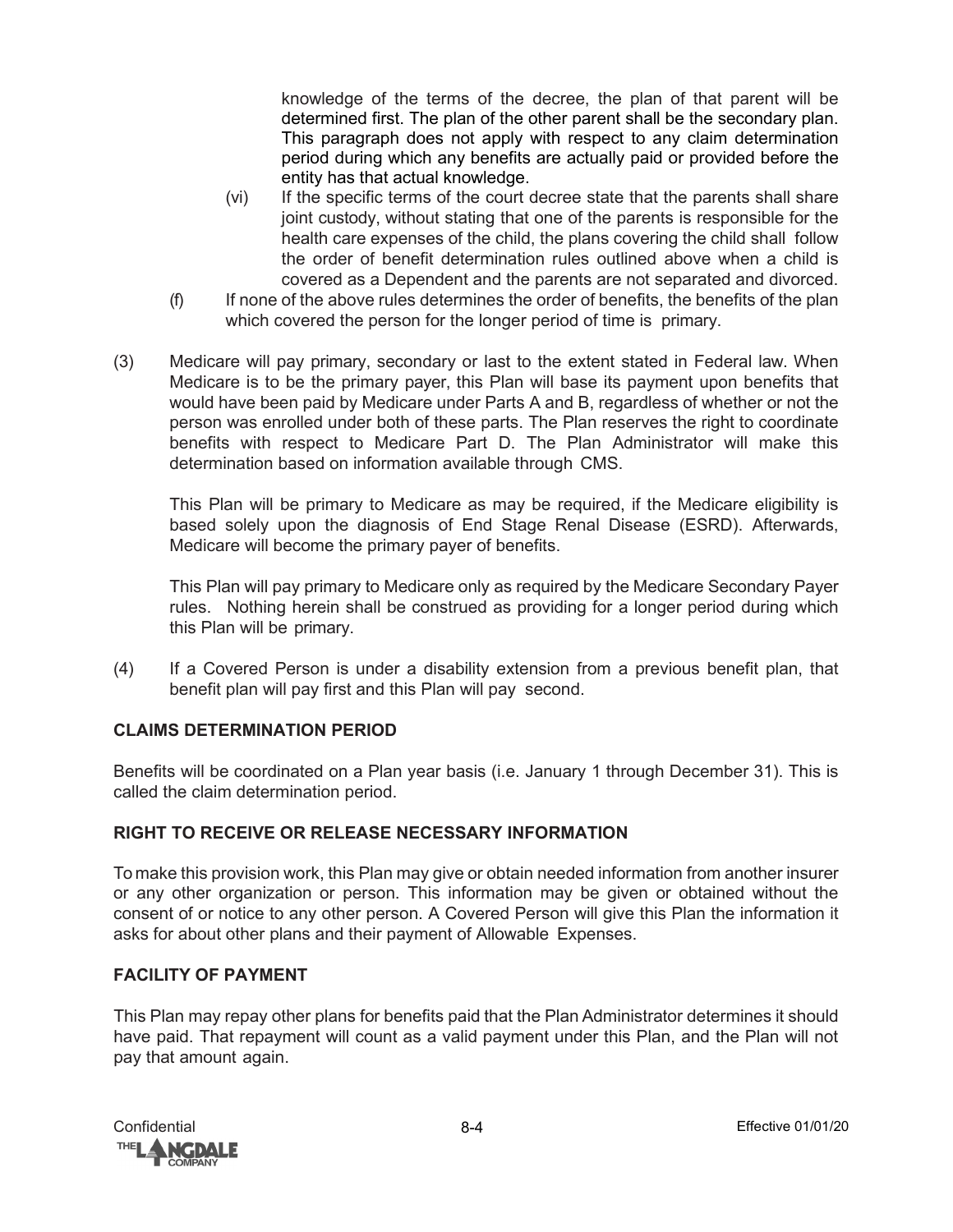# **RIGHT OF RECOVERY**

In accordance with Section 16: Recovery of Payments of this SPD, whenever payments have been made by this Plan with respect to Allowable Expenses in a total amount, at any time, in excess of the maximum amount of payment necessary at that time to satisfy the Coordination of Benefits section, the Plan shall have the right to recover such payments, to the extent of such excess. Please see Section 9: Recovery of Payments for more details.

# **MEDICAID COVERAGE**

A Covered Person's eligibility for any State Medicaid benefits will not be taken into account in determining or making any payments for benefits to or on behalf of such Covered Person. Any such benefit payments will be subject to the State's right to reimbursement for benefits it has paid on behalf of the Covered Person, as required by the State Medicaid program; and the Plan will honor any subrogation rights the State may have with respect to benefits which are payable under the Plan.

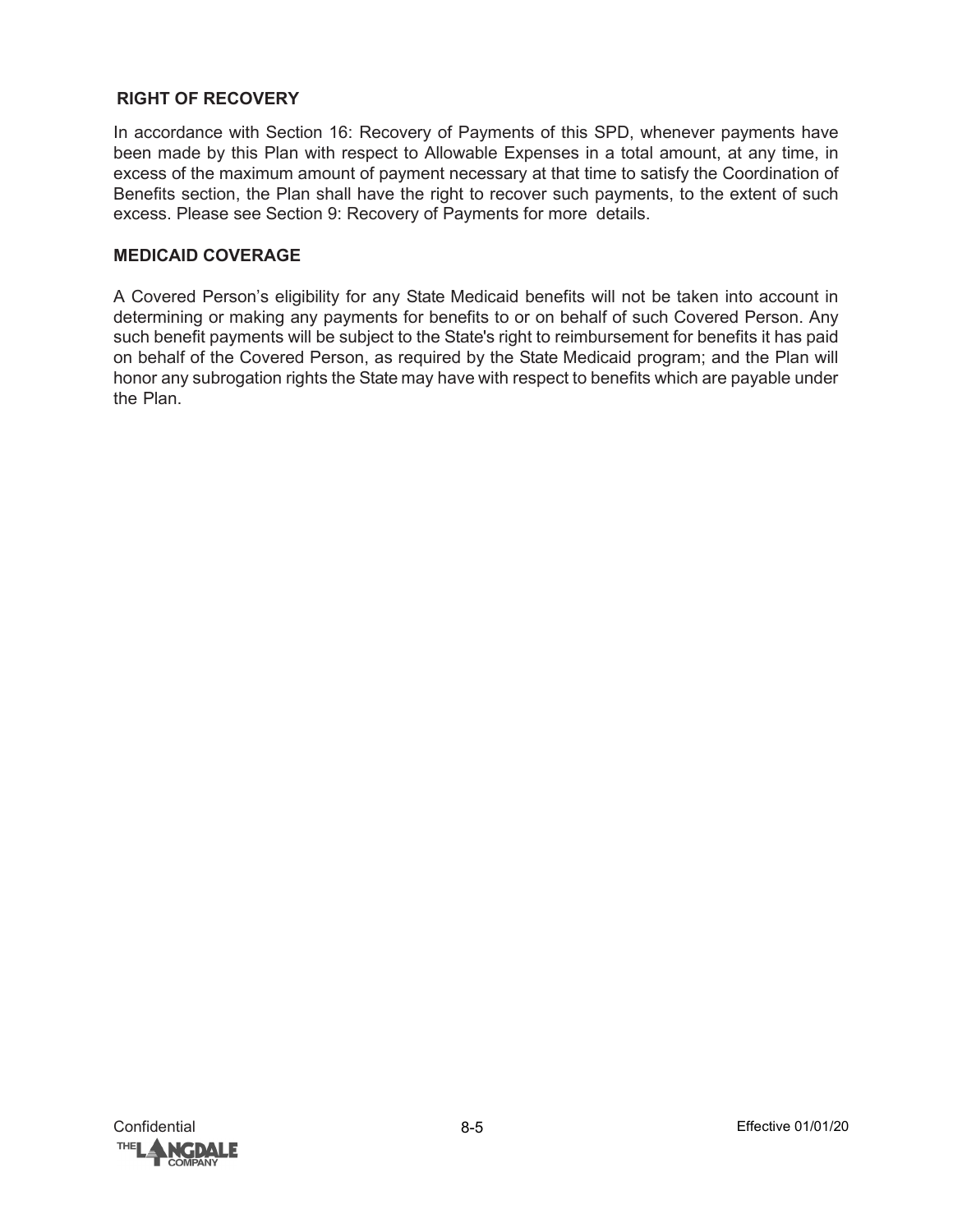# **9. RECOVERY OF PAYMENTS**

Occasionally, benefits are paid more than once, are paid based upon improper billing or a misstatement in a proof of loss or enrollment information, are not paid according to the Plan's terms, conditions, limitations or exclusions, or should otherwise not have been paid by the Plan ("Erroneous Payments"). As a result, the Plan may pay benefits that are later found to be greater than the Maximum Allowed Amount.

In such cases, the Plan has the right to recover the amount of any Erroneous Payment directly from the person or entity who received such payment, from other payers, and/or from the Employee or Dependent on whose behalf such payment was made.

The Plan has the right to recover benefits it has paid on an Employee's or Dependent's behalf that were:

- a. made in error;
- b. due to a mistake or misstatement in fact;
- c. due to fraud or misrepresentation;
- d. in anticipation of obtaining a recovery if a Covered Person fails to comply with the Plan's Third Party Recovery, Subrogation and Reimbursement provisions;
- e. pursuant to a claim for which benefits are recoverable under any policy or act of law providing for coverage for occupational Injury or disease to the extent that such benefits are recovered. This provision (6) shall not be deemed to require the Plan to pay benefits under this Plan in any such instance.

Recipients of Erroneous Payments shall return or refund the amount of such Erroneous Payment to the Plan within 30 days of discovery or demand. Recipients include a covered Employee, Dependent, dental provider, another benefit plan, insurer or any other person or entity who receives an Erroneous Payment exceeding the amount of benefits payable under the terms of the Plan.

The person or entity receiving an Erroneous Payment may not apply such payment to another expense. The Plan Administrator shall have no obligation to secure paymentfor the expense for which the Erroneous Payment was made or to which it was applied.

The Plan Administrator shall have the sole discretion to choose who will repay the Plan for an Erroneous Payment and whether such payment shall be reimbursed in a lump sum. When a Covered Person or other entity does not comply with the provisions of this section, the Plan Administrator shall have the authority, in its sole discretion, to deny payment of any claims for benefits by the Covered Person and to deny or reduce future benefits payable (including payment of future benefits for other injuries or illnesses) under the Plan by the amount due as reimbursement to the Plan. The Plan Administrator may also, in its sole discretion, deny or reduce future benefits (including future benefits for other injuries or illnesses) under any other group benefits plan maintained by the Plan Sponsor, to the extent permitted by law. The reductions will equal the amount of the required reimbursement.

Providers and any other person or entity accepting payment from the Plan or to whom a right to benefits has been assigned, in consideration of services rendered, payments and/or rights, agrees to be bound by the terms of this Plan and agree to submit claims for reimbursement in strict accordance with their State's health care practice acts, ADA standards, Medicare guidelines,

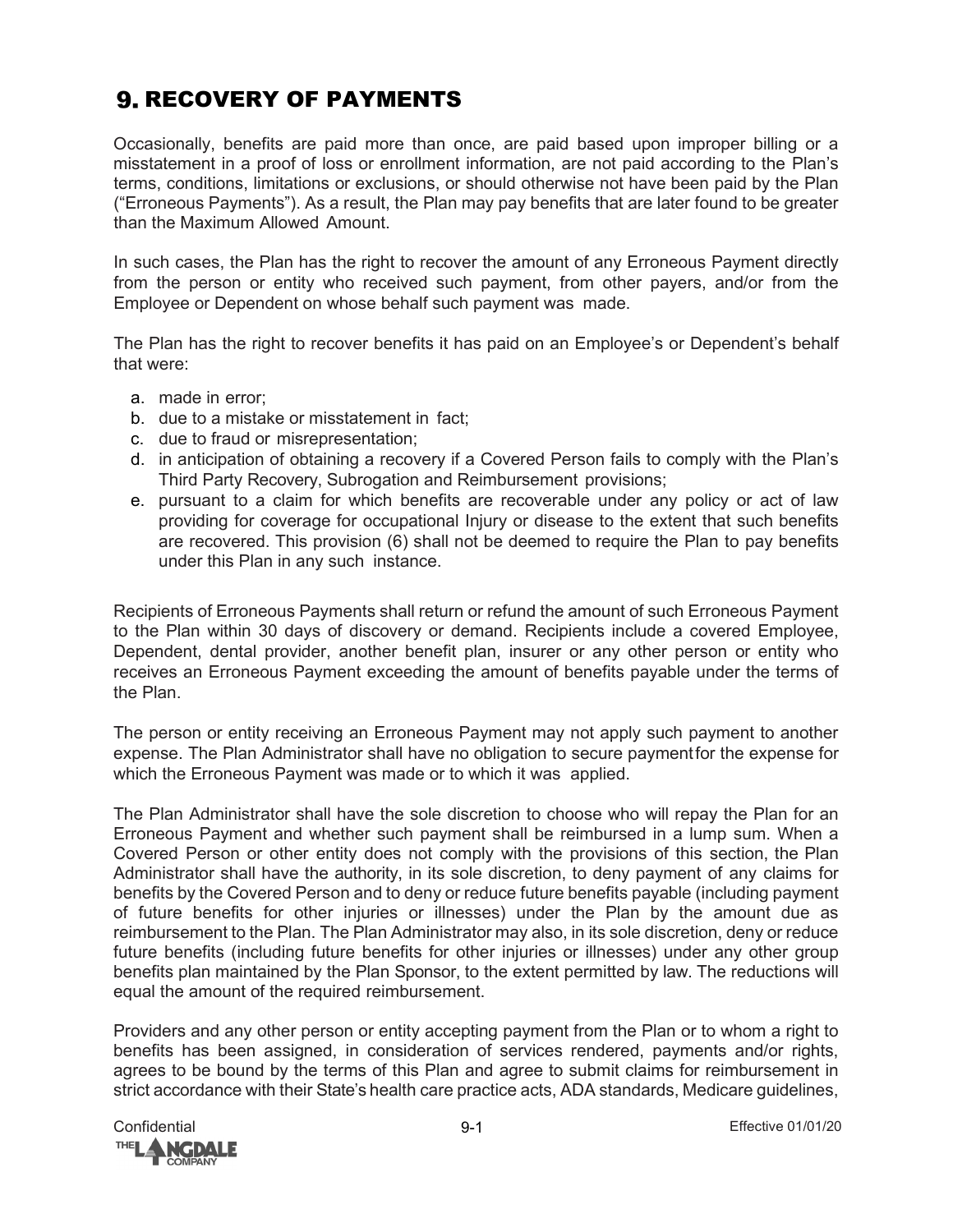or other standards approved by the Plan Administrator or insurer. Any payments made on claims for reimbursement not in accordance with the above provisions shall be repaid to the Plan within 30 days of discovery or demand. Any Erroneous Payments not repaid within 30 days of discovery or demand shall incur pre- judgment interest of 1.5% per month.

If the Plan seeks to recoup funds from a provider, due to a claim being made in error, a claim being fraudulent on the part of the provider, and/or the claim that is the result of the provider's misstatement, said provider shall, as part of its assignment to benefits from the Plan, abstain from billing the Covered Person for any outstanding amount(s).

Further, Employees, Dependents, and/or their beneficiaries, estate, heirs, guardian, personal representative, or assigns shall assign or be deemed to have assigned to the Plan their right to recover said payments made by the Plan, from any other party and/or recovery for which the Covered Person(s) are entitled, for or in relation to facility-acquired condition(s), provider error(s), or damages arising from another party's act or omission for which the Plan has not already been refunded.

If the Plan must bring an action against an Employee, Dependent, provider or other per- son or entity to enforce the provisions of this section, then that, provider or other person or entity agrees to pay the Plan's attorneys' fees and costs, regardless of the action's outcome.

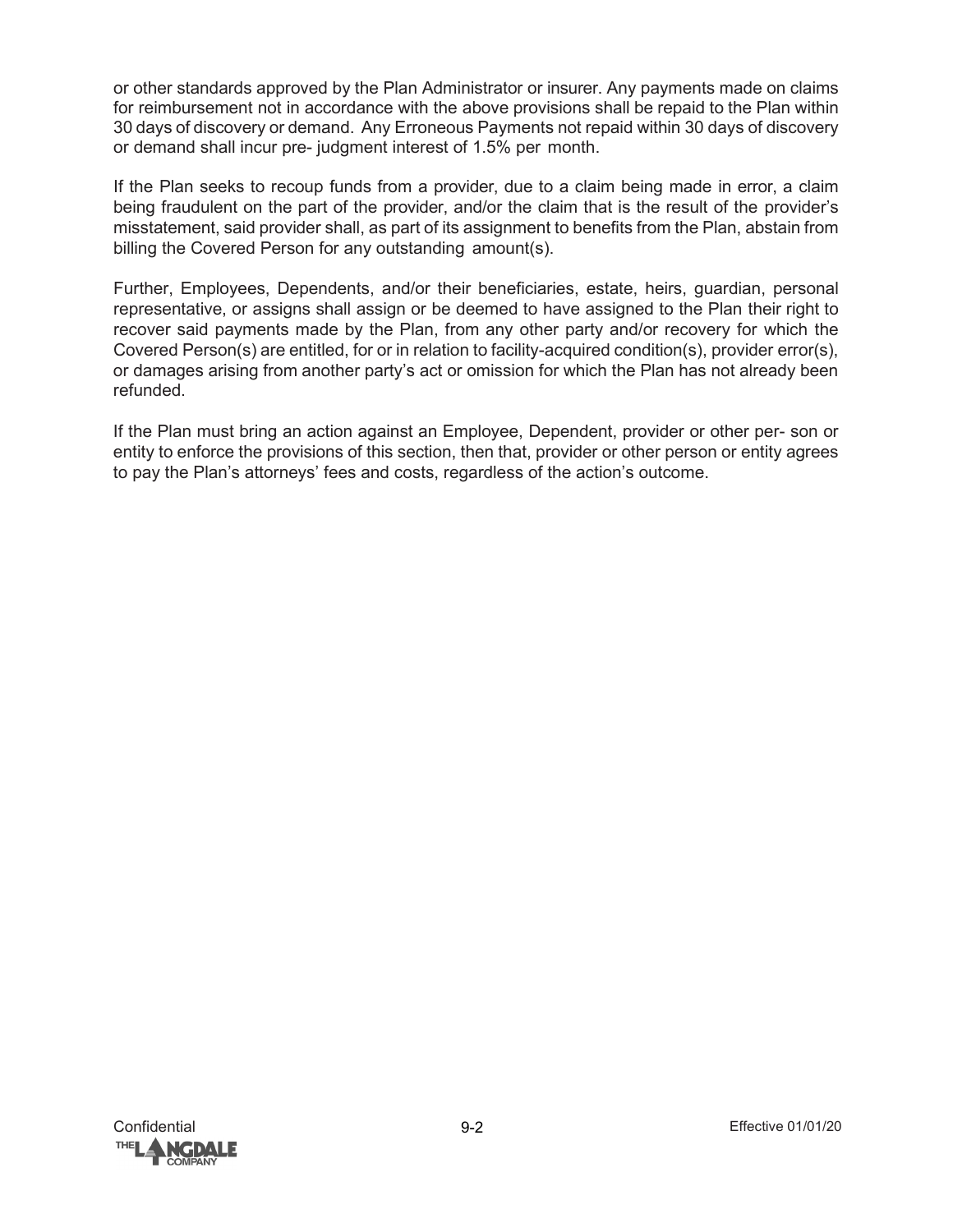# **10. THIRD PARTY RECOVERY, SUBROGATION AND** REIMBURSEMENT PAYMENT CONDITION

This section explains how your benefits are impacted if you suffer a Sickness or Injury that is caused by and/or payable by a third party other than the Plan.

For example, if a third party is responsible for payment for a Sickness or Injury for which you receive a settlement, judgment, insurance proceeds, or other recovery from any third party, you must use those proceeds to fully return to the Plan 100% of any benefits you received for that Sickness or Injury. You must reimburse the Plan even if you have not been "made whole" for your Sickness or Injury.

Please contact the Plan Administrator if you have any questions regarding this section.

# **A. CONDITIONAL PAYMENT OF BENEFITS**

- 1. The Plan, in its sole discretion, may elect to conditionally advance payment of benefits in those situations where an Injury, Sickness, Disease or disability is caused in whole or in part by, or results from the acts or omissions of Covered Persons, and/or their Dependents, beneficiaries, estate, heirs, guardian, personal representative, or assigns (collectively referred to hereinafter in this section as "Covered Person(s)") or a third party, where any party besides the Plan may be responsible for expenses arising from an incident, and/or other funds are available, including but not limited to no-fault, uninsured motorist, underinsured motorist, medical payment provisions, third party assets, third party insurance, and/or guarantor(s) of a third party (collectively "Coverage").
- 2. Covered Person(s), his or her attorney, and/or legal guardian of a minor or incapacitated individual agrees that acceptance of the Plan's conditional payment of medical benefits is constructive notice of these provisions in their entirety and agrees to maintain 100% of the Plan's conditional payment of benefits or the full extent of payment from anyone or combination of first and third party sources in trust, without disruption except for reimbursement to the Plan or the Plan's assignee. The Plan shall have an equitable lien on any funds received by the Covered Person(s) and/or their attorney from any source and said funds shall be held in trust until such time as the obligations under this provision are fully satisfied. The Covered Person(s) agrees to include the Plan's name as a co-payee on any and all settlement drafts. Further, by accepting benefits the Covered Person(s) understands that any recovery obtained pursuant to this section is an asset of the Plan to the extent of the amount of benefits paid by the Plan and that the Covered Person shall be a trustee over those Plan assets.
- 3. In the event a Covered Person(s) settles, recovers, or is reimbursed by any Coverage, the Covered Person(s) agrees to reimburse the Plan for all benefits paid or that will be paid by the Plan on behalf of the Covered Person(s). When such a recovery does not include payment for future treatment, the Plan's right to reimbursement extends to all benefits paid or that will be paid by the Plan on behalf of the Covered Person(s) for charges incurred up to the date such Coverage or third party is fully released from liability, including any such charges not yet submitted to the Plan. If the Covered Person(s) fails to reimburse the Plan

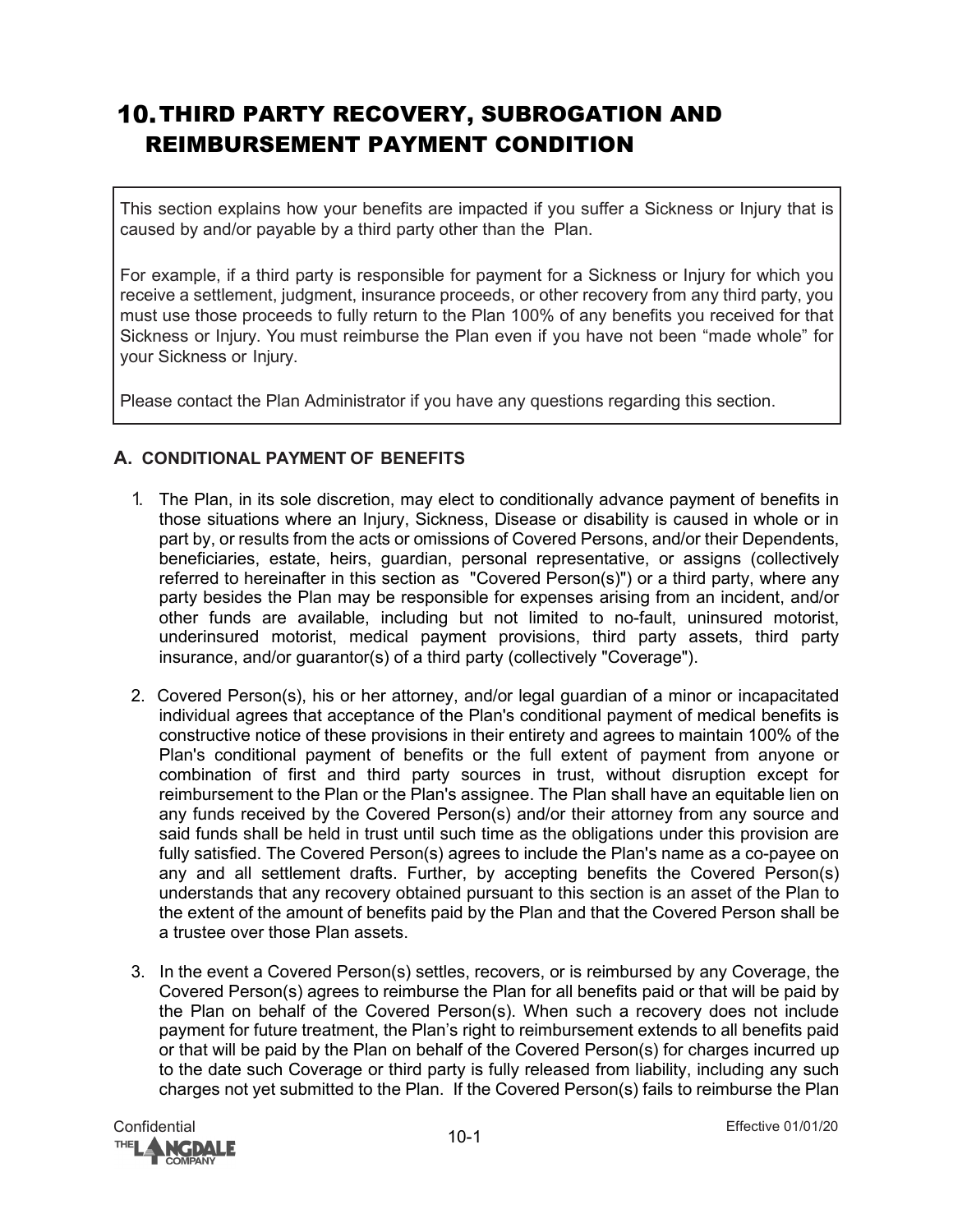out of any judgment or settlement received, the Covered Person(s) will be responsible for any and all expenses (fees and costs) associated with the Plan's attempt to recover such money. Nothing herein shall be construed as prohibiting the Plan from claiming reimbursement for charges Incurred after the date of settlement if such recovery provides for consideration of future medical expenses.

4. If there is more than one party responsible for charges paid by the Plan, or may be responsible for charges paid by the Plan, the Plan will not be required to select a particular party from whom reimbursement is due. Furthermore, unallocated settlement funds meant to compensate multiple injured parties of which the Covered Person(s) is/are only one or a few, that unallocated settlement fund is considered designated as an "identifiable" fund from which the plan may seek reimbursement.

# **B. SUBROGATION**

- 1. As a condition to participating in and receiving benefits under this Plan, the Covered Person(s) agrees to assign to the Plan the right to subrogate and pursue any and all claims, causes of action or rights that may arise against any person, corporation and/or entity and to any Coverage to which the Covered Person(s) is entitled, regardless of how classified or characterized, at the Plan's discretion, if the Covered Person(s) fails to so pursue said rights and/or action.
- 2. If a Covered Person(s) receives or becomes entitled to receive benefits, an automatic equitable lien attaches in favor of the Plan to any claim, which any Covered Person(s) may have against any Coverage and/or party causing the Sickness or Injury to the extent of such conditional payment by the Plan plus reasonable costs of collection. The Covered Person is obligated to notify the Plan or it authorized representative of any settlement prior to finalization of the settlement, execution of a release, or receipt of applicable funds. The Covered Person is also obligated to hold any and all funds so received in trust on the Plan's behalf and function as a trustee as it applies to those funds until the Plan's rights described herein are honored and the Plan is reimbursed.
- 3. The Plan may, at its discretion, in its own name or in the name of the Covered Person(s) commence a proceeding or pursue a claim against any party or Coverage for the recovery of all damages to the full extent of the value of any such benefits or conditional payments advanced by the Plan.
- 4. If the Covered Person(s) fails to file a claim or pursue damages against:
	- a. The responsible party, its insurer, or any other source on behalf of that party,
	- b. Any first party insurance through medical payment coverage, personal injury protection, no-fault coverage, uninsured or underinsured motorist coverage,
	- c. Any policy of insurance from any insurance company or guarantor of a third party,
	- d. Workers ' compensation or other liability insurance company,
	- e. Any other source, including but not limited to crime victim restitution funds, any medical, disability or other benefit payments, and school insurance coverage,

then the Covered Person(s) authorizes the Plan to pursue, sue, compromise and/or settle any such claims in the Covered Person(s)' and/or the Plan's name and agrees to fully cooperate with the Plan in the prosecution of any such claims. The Covered Person(s)

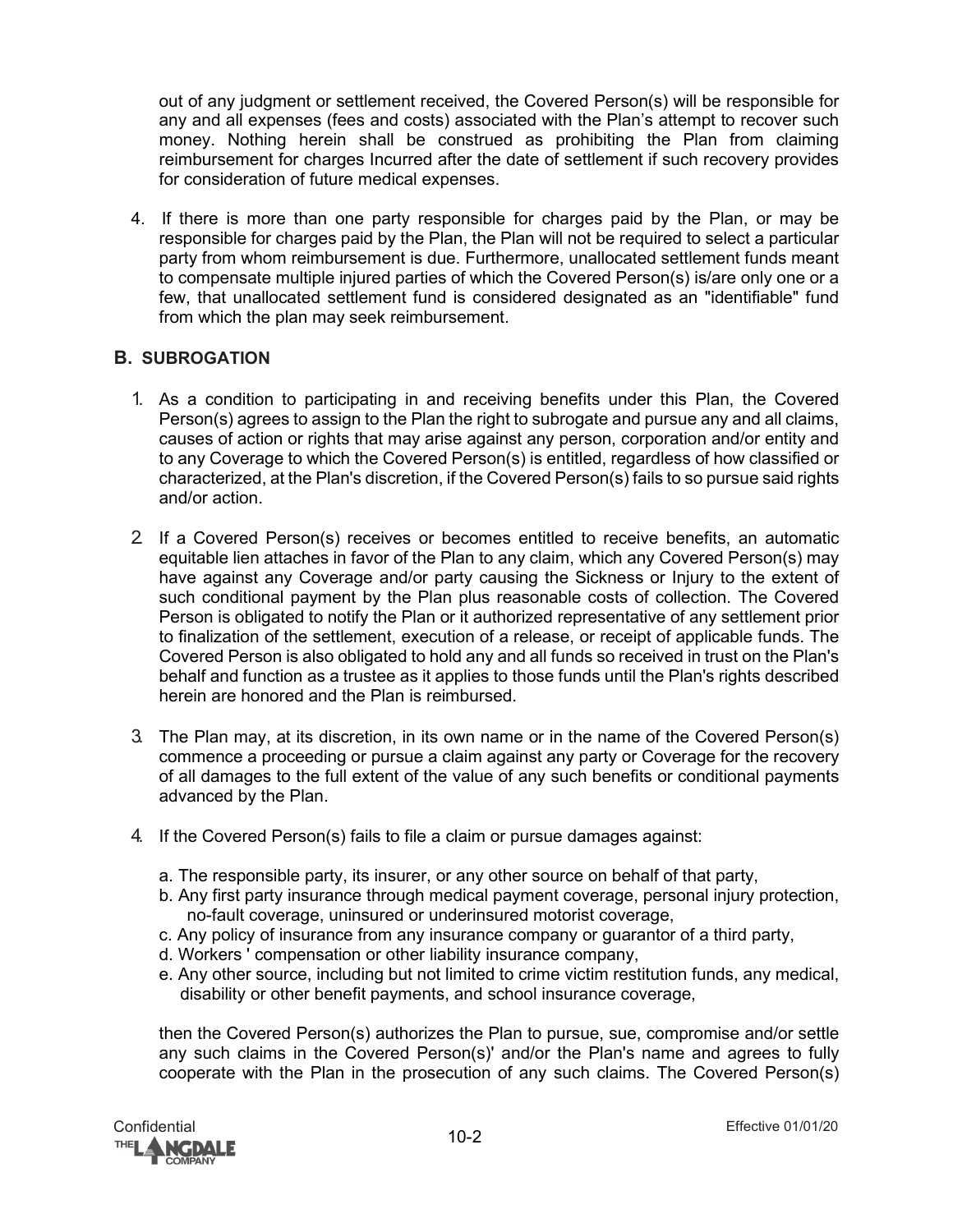assigns all rights to the Plan or its assignee to pursue a claim and the recovery of all expenses from any and all sources listed above.

# **C. RIGHT OF REIMBURSEMENT**

- 1. The Plan shall be entitled to recover 100% of the benefits paid or payable benefits Incurred, that have been paid and/or will be paid by the Plan, or were otherwise Incurred by the Covered Person(s) prior to and until the release from liability of the liable entity, as applicable, without deduction for attorneys' fees and costs or application of the common fund doctrine, made whole doctrine, or any other similar legal or equitable theory, and without regard to whether the Covered Person(s) is fully compensated by his or her recovery from all sources. The Plan shall have an equitable lien which supersedes all common law or statutory rules, doctrines, and laws of any State prohibiting assignment of rights which interferes with or compromises in any way the Plan's equitable lien and right to reimbursement. The obligation to reimburse the Plan in full exists regardless of how the judgment or settlement is classified and whether or not the judgment or settlement specifically designates the recovery or a portion of it as including medical, disability, or other expenses and extends until the date upon which the liable party is released from liability. If the Covered Person(s)' recovery is less than the benefits paid, then the Plan is entitled to be paid all of the recovery achieved. Any funds received by the Covered Person are deemed held in constructive trust and should not be dissipated or disbursed until such time as the Covered Person(s) obligation to reimburse the Plan has been satisfied in accordance with these provisions. The Covered Person is also obligated to hold any and all funds so received in trust on the Plan's behalf and function as a trustee as it applies to those funds until the Plan's rights described herein are honored and the Plan is reimbursed.
- 2. No court costs, experts' fees, attorneys' fees, filing fees, or other costs or expenses of litigation may be deducted from the Plan's recovery without the prior, express written consent of the Plan.
- 3. The Plan's right of subrogation and reimbursement will not be reduced or affected as a result of any fault or claim on the part of the Covered Person(s), whether under the doctrines of causation, comparative fault or contributory negligence, or other similar doctrine in law. Accordingly, any lien reduction statutes, which attempt to apply such laws and reduce a subrogating Plan's recovery will not be applicable to the Plan and will not reduce the Plan's reimbursement rights.
- 4. These rights of subrogation and reimbursement shall apply without regard to whether any separate written acknowledgment of these rights is required by the Plan and signed by the Covered Person(s).
- 5. This provision shall not limit any other remedies of the Plan provided by law. These rights of subrogation and reimbursement shall apply without regard to the location of the event that led to or caused the applicable Sickness, Injury, Disease or disability.

# **D. COVERED PERSON IS A TRUSTEE OVER PLAN ASSETS**

1. Any Covered Person who receives benefits and is therefore subject to the terms of this section is hereby deemed a recipient and holder of Plan assets and is therefore deemed a trustee of the Plan solely as it relates to possession of any funds which may be owed to the Plan as a result of any settlement, judgment or recovery through any other means arising

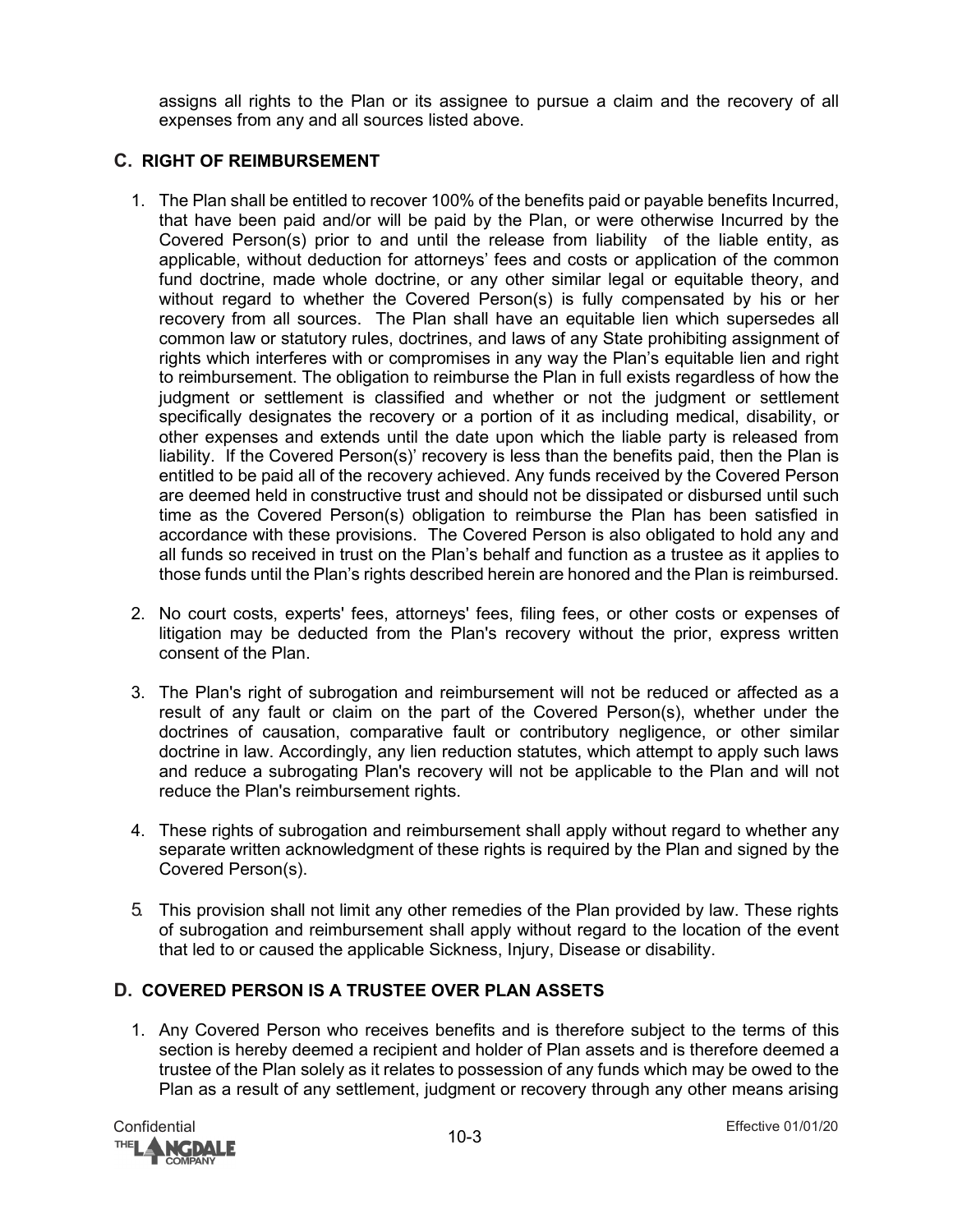from any injury or accident. By virtue of this status, the Covered Person understands that he/she is required to:

- a. notify the Plan or it authorized representative of any settlement prior to finalization of the settlement, execution of a release, or receipt of applicable funds;
- b. instruct his/her attorney to ensure that the Plan and/or its authorized representative is included as a payee on all settlement drafts;
- c. in circumstances where the Covered Person is not represented by an attorney, instruct the insurance company or any third party from whom the Covered Person obtains a settlement, judgment or other source of Coverage to include the Plan or its authorized representative as a payee on the settlement draft; and,
- d. Hold any and all funds so received in trust, on the Plan's behalf, and function as a trustee as it applies to those funds, until the Plan's rights described herein are honored and the Plan is reimbursed.
- 2. To the extent the Covered Person disputes this obligation to the Plan under this section, the Covered Person or any of its agents or representatives is also required to hold any/all settlement funds, including the entire settlement if the settlement is less than the Plan's interests, and without reduction in consideration of attorney's fees, for which he/she exercises control, in an account segregated from their general accounts or general assets until such time as the dispute is resolved.
- 3. No Covered Person, beneficiary, or the agents or representatives thereof, exercising control over plan assets and incurring trustee responsibility in accordance with this section will have any authority to accept any reduction of the Plan's interest on the Plan's behalf.

# **E. RELEASE OF LIABILITY**

The Plan's right to reimbursement extends to any incident related care that is received by the Covered Person(s) ("Incurred") prior to the liable party being released from liability. The Covered Person's/Covered Persons' obligation to reimburse the Plan is therefore tethered to the date upon which the claims were Incurred, not the date upon which the payment is made by the Plan. In the case of a settlement, the Covered Person has an obligation to review the "lien" provided by the Plan and reflecting claims paid by the Plan for which it seeks reimbursement, prior to settlement and/or executing a release of any liable or potentially liable third party, and is also obligated to advise the Plan of any incident related care incurred prior to the proposed date of settlement and/or release, which is not listed but has been or will be incurred, and for which the Plan will be asked to pay.

# **F. EXCESS INSURANCE**

If at the time of Injury, Sickness, Disease or disability there is available, or potentially available any Coverage (including but not limited to Coverage resulting from a judgment at law or settlements), the benefits under this Plan shall apply only as an excess over such other sources of Coverage, except as otherwise provided for under the Plan's *Coordination of Benefits* section. The Plan's benefits shall be excess to any of the following:

- 1. The responsible party, its insurer, or any other source on behalf of that party;
- 2. Any first party insurance through medical payment coverage, personal injury protection, no-fault coverage, uninsured or underinsured motorist coverage;
- 3. Any policy of insurance from any insurance company or guarantor of a third party;
- 4. Worker's compensation or other liability insurance company; or

Confidential Effective 01/01/20<br>™ELLEN LARENALE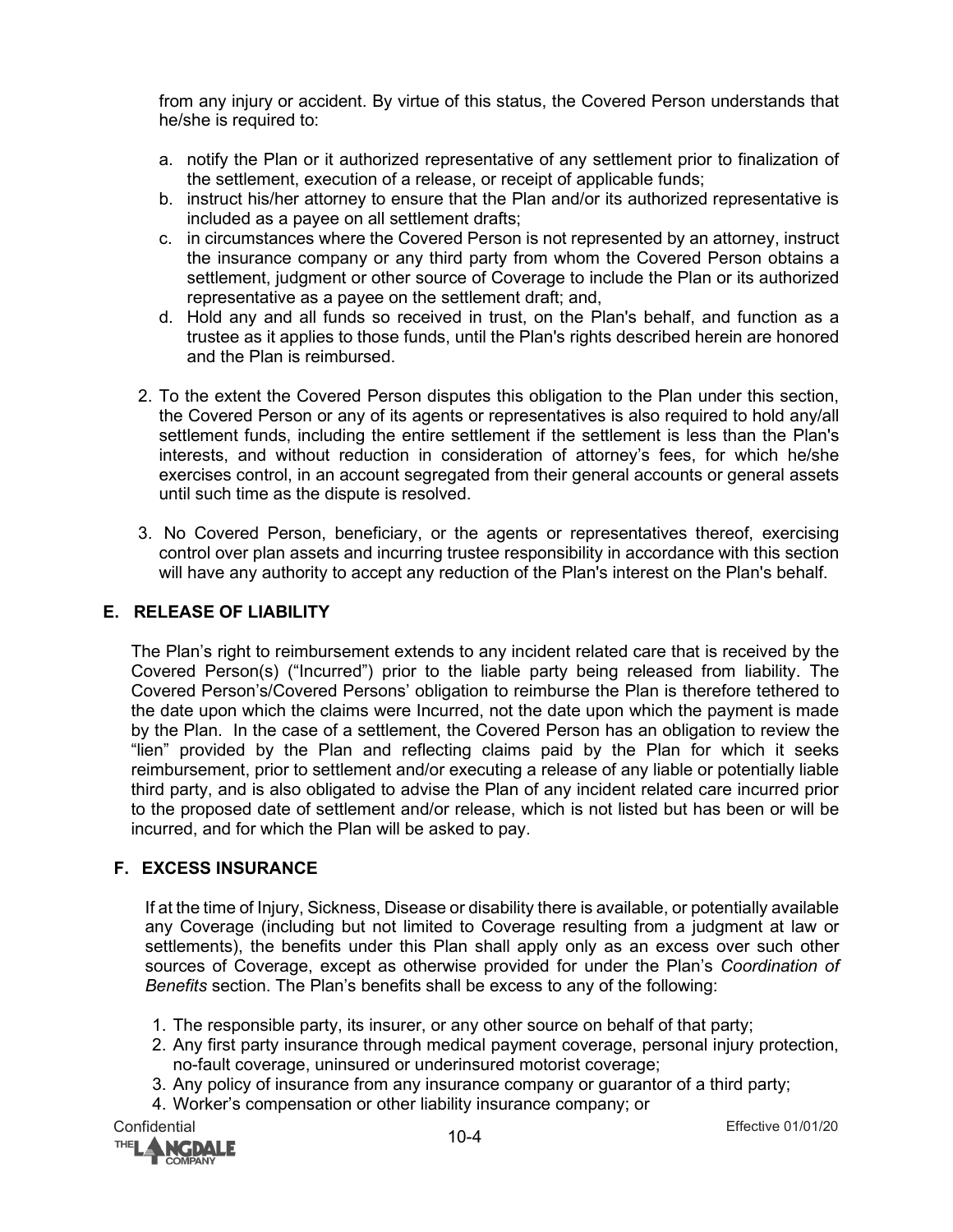5. Any other source, including but not limited to crime victim restitution funds, any medical, disability or other benefit payments, and school insurance coverage.

# **G. SEPARATION OF FUNDS**

Benefits paid by the Plan, funds recovered by the Covered Person(s), and funds held in trust over which the Plan has an equitable lien exist separately from the property and estate of the Covered Person(s), such that the death of the Covered Person(s), or filing of bankruptcy by the Covered Person(s), will not affect the Plan's equitable lien, the funds over which the Plan has a lien, or the Plan's right to subrogation and reimbursement.

# **H. WRONGFUL DEATH**

In the event that the Covered Person(s) dies as a result of his or her Injuries and a wrongful death or survivor claim is asserted against a third party or any Coverage, the Plan's subrogation and reimbursement rights shall still apply, and the entity pursuing said claim shall honor and enforce these Plan rights and terms by which benefits are paid on behalf of the Covered Person(s) and all others that benefit from such payment.

# **I. OBLIGATIONS**

- 1. It is the Covered Person(s)' obligation at all times, both prior to and after payment of medical benefits by the Plan:
	- a) To cooperate with the Plan, or any representatives of the Plan, in protecting its rights, including discovery, attending depositions, and/or cooperating in trial to preserve the Plan's rights.
	- b) To provide the Plan with pertinent information regarding the Sickness, Disease, disability, or Injury, including accident reports, settlement information and any other requested additional information.
	- c) To take such action and execute such documents as the Plan may require to facilitate enforcement of its subrogation and reimbursement rights.
	- d) To do nothing to prejudice the Plan's rights of subrogation and reimbursement.
	- e) To promptly reimburse the Plan when a recovery through settlement, judgment, award or other payment is received.
	- f) To notify the Plan or its authorized representative of any incident related claims or care which may be not identified within the lien (but has been Incurred) and/or reimbursement request submitted by or on behalf of the Plan.
	- g) To notify the Plan or its authorized representative of any settlement prior to finalization of the settlement.
	- h) To not settle or release, without the prior consent of the Plan, any claim to the extent that the Covered Person may have against any responsible party or Coverage.
	- i) To instruct his/her attorney to ensure that the Plan and/or its authorized representative is included as a payee on any settlement draft.

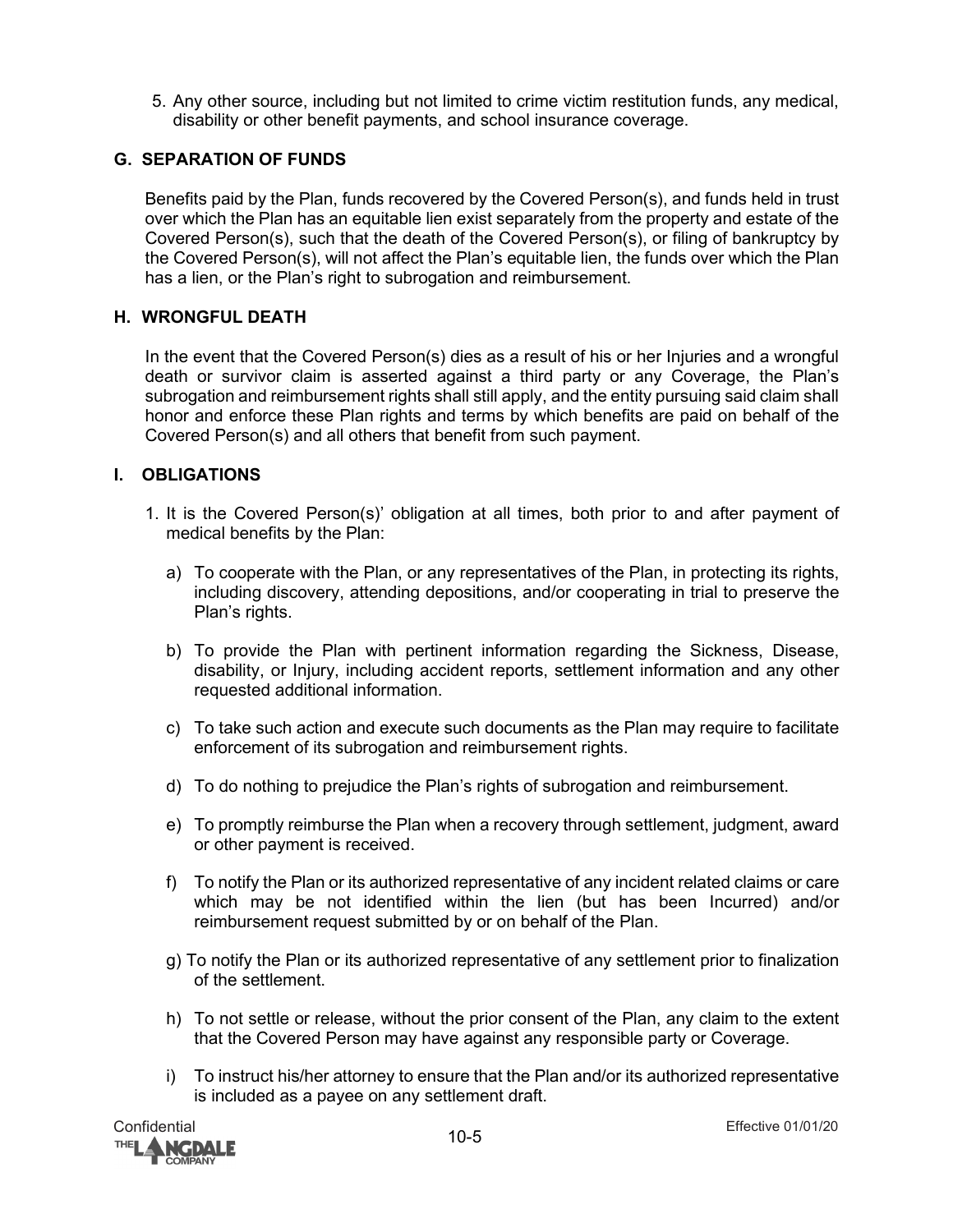- j) In circumstances where the Covered Person is not represented by an attorney, instruct the insurance company or any third party from whom the Covered Person obtains a settlement to include the Plan or its authorized representative as a payee on the settlement draft.
- k) To make good faith efforts to prevent disbursement of settlement funds until such time as any dispute between the Plan and Covered Person over settlement funds is resolved.
- 2. If the Covered Person(s) and/or his or her attorney fails to reimburse the Plan for all benefits paid or to be paid, as a result of said Injury or condition, out of any proceeds, judgment or settlement received, the Covered Person(s) will be responsible for any and all expenses, including any attorney's fees incurred, associated with the Plan's attempt to recover such money from the Covered Person(s).
- 3. The Plan's rights to reimbursement and/or subrogation are in no way dependent upon the Covered Person(s)' cooperation or adherence to these terms.

# **J. OFFSET**

If timely repayment is not made, or the Covered Person and/or his/her attorney fails to comply with any of the requirements of the Plan, the Plan has the right, in addition to any other lawful means of recovery, to deduct the value of the Covered Person's amount owed to the Plan. To do this, the Plan may refuse payment of any future medical benefits and any funds or payments due under this Plan on behalf of the Covered Person(s) in an amount equivalent to any outstanding amounts owed by the Covered Person to the Plan. This provision applies even if the Covered Person has disbursed settlement funds.

#### **K. MINOR STATUS**

- 1. In the event the Covered Person(s) is a minor as that term is defined by applicable law, the minor's parents or court-appointed guardian shall cooperate in any and all actions by the Plan to seek and obtain requisite court approval to bind the minor and his or her estate insofar as these subrogation and reimbursement provisions are concerned.
- 2. If the minor's parents or court-appointed guardian fail to take such action, the Plan shall have no obligation to advance payment of medical benefits on behalf of the minor. Any court costs or legal fees associated with obtaining such approval shall be paid by the minor's parents or court-appointed guardian.

# **L. LANGUAGE INTERPRETATION**

The Plan Administrator retains sole, full and final discretionary authority to construe and interpret the language of this provision, to determine all questions of fact and law arising under this provision, and to administer the Plan's subrogation and reimbursement rights. The Plan Administrator may amend the Plan at any time without notice.

#### **M. SEVERABILITY**

In the event that any section of this provision is considered invalid or illegal for any reason, said invalidity or illegality shall not affect the remaining sections of this provision and Plan. The section shall be fully severable. The Plan shall be construed and enforced as if such invalid or illegal sections had never been inserted in the Plan.

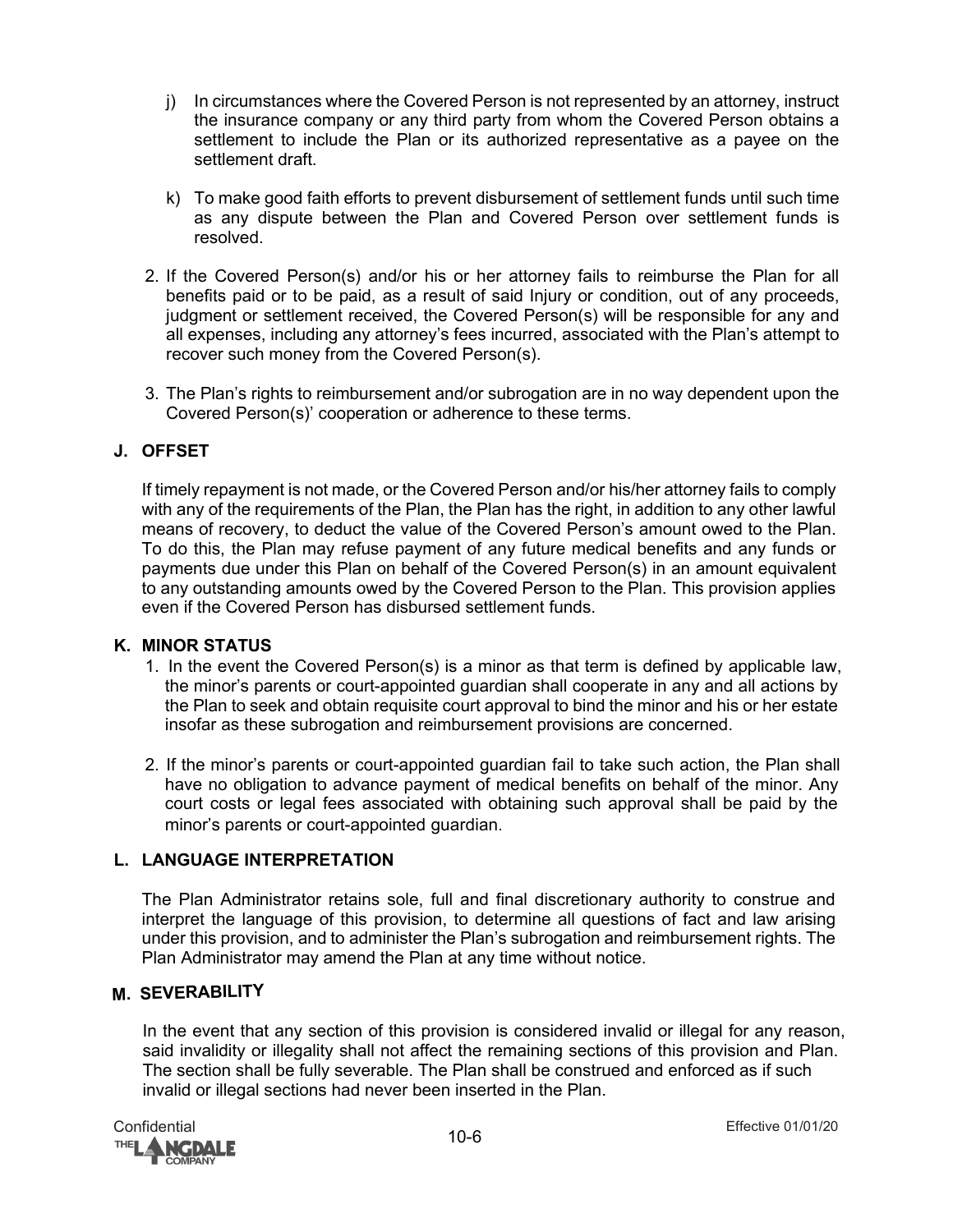# **11. COBRA CONTINUATION OPTIONS**

# **INTRODUCTION**

If you lose your Plan coverage, you may have the right to temporarily extend it under the federal law Consolidated Budget Reconciliation Act of 1985 (COBRA).

This section generally explains COBRA continuation coverage, when COBRA coverage may become available to you and your family, and what you need to do to protect the right to receive it. Please read this information carefully. The Plan offers no greater COBRA rights than what the COBRA statute requires. You should contact your Plan Administrator if you have questions about your right to continue coverage.

Instead of enrolling in COBRA continuation coverage, there may be other more affordable coverage options for you and your family through the Health Insurance Marketplace, Medicaid, or other group health plan coverage options (such as a spouse's plan) through what is called a "special enrollment period." Some of these options may cost less than COBRA continuation coverage.

You should compare your other coverage options with COBRA continuation coverage and choose the coverage that is best for you. For example, if you move to other coverage you may pay more out of pocket than you would under COBRA because the new coverage may impose a new deductible.

When you lose job-based health coverage, it's important that you choose carefully between COBRA continuation coverage and other coverage options, because once you've made your choice, it can be difficult or impossible to switch to another coverage option.

# **WHAT IS COBRA COVERAGE?**

COBRA coverage is a continuation of Plan coverage when that coverage would otherwise end because of certain events called "qualifying events." Specific qualifying events are listed below. After a qualifying event occurs and any required notice of that event is properly given, COBRA coverage must be offered to each person who is a "qualified beneficiary." You, your spouse, and your dependent children could become qualified beneficiaries if coverage under the Plan is lost because of the qualifying event.

The word "you" below generally refers to each person covered by the Plan who is or may become a qualified beneficiary.

Under the Plan, qualified beneficiaries who elect COBRA continuation coverage must pay for COBRA continuation coverage.

# **WHAT ARE QUALIFYING EVENTS?**

If you are an employee, you will become a qualified beneficiary if you lose coverage under the Plan because of one of the following qualifying events:

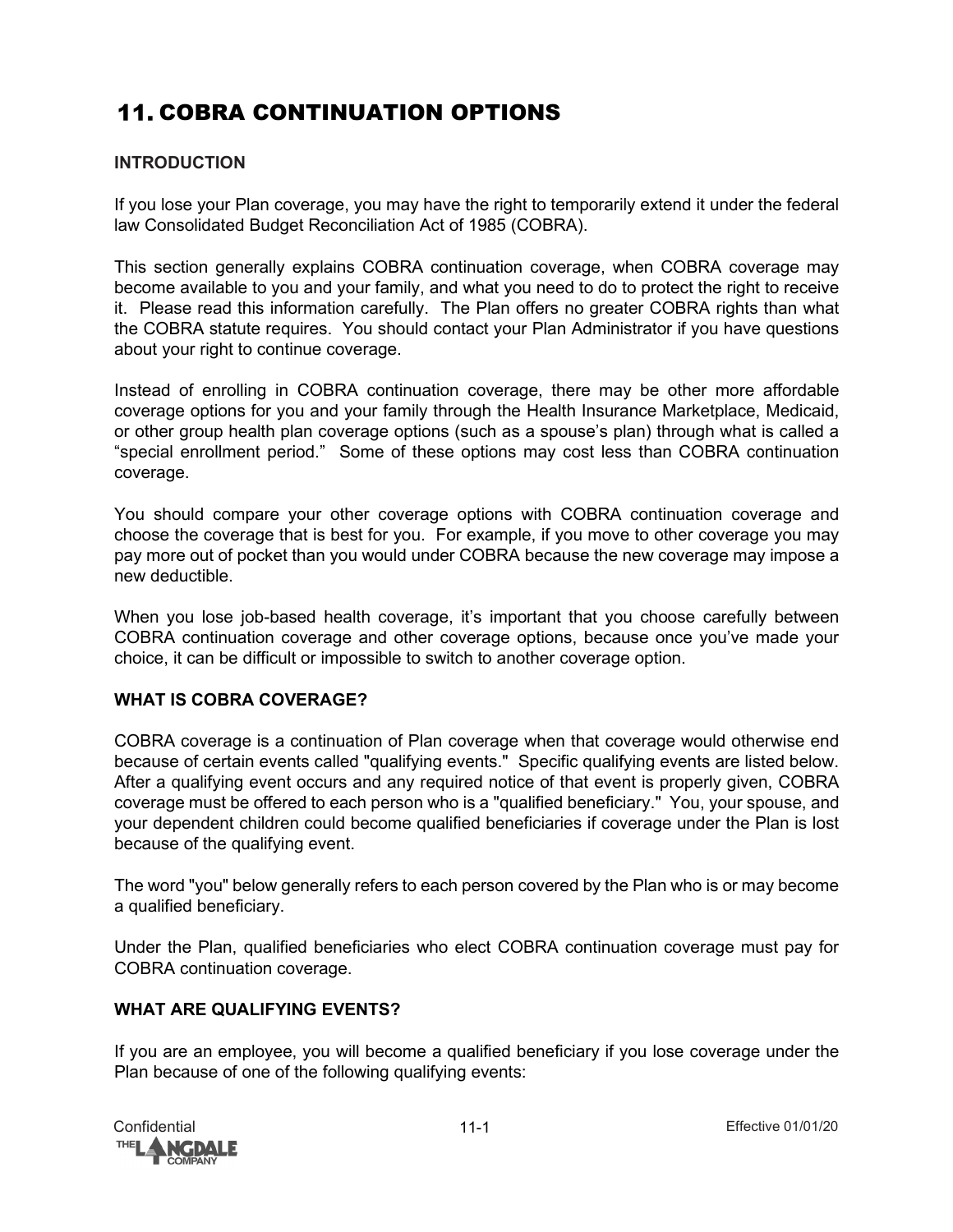- (1) Your hours of employment are reduced; or
- (2) Your employment ends for any reason (other than your gross misconduct).

If you are the spouse of an employee, you will become a qualified beneficiary if you lose coverage under the Plan because of any of the following qualifying events:

- (1) Your spouse dies;
- (2) Your spouse's hours of employment are reduced;
- (3) Your spouse's employment ends for any reason (other than for gross misconduct); or
- (4) You become divorced or legally separated from your spouse; or
- (5) Your spouse becomes entitled to Medicare benefits (under Part A, Part B, or both).

If you are the dependent child of an employee, you will become a qualified beneficiary if you lose coverage under the Plan because of any of the following qualifying events:

- (1) Your parent-employee dies;
- (2) Your parent-employee's hours of employment are reduced;
- (3) Your parent-employee's employment ends for any reason (other than for gross misconduct);
- (4) Your parent-employee becomes entitled to Medicare benefits (under Part A, Part B, or both);
- (5) Your parents become divorced or legally separated; or
- (6) You no longer meet the Plan's definition of a dependent child and are therefore no longer eligible.

# **WHEN IS COBRA COVERAGE AVAILABLE?**

The Plan will offer COBRA coverage to qualified beneficiaries only after the Plan Administrator has received proper notice that a qualifying event has occurred. When the qualifying event is the end of employment , the reduction of hours of employment, the death of the employee, or the employee's becoming entitled to Medicare benefits (under Part A, Part B, or both), your employer will give the required notice to the Plan Administrator.

# **You Must Give Notice of Some Qualifying Events**

For the other qualifying events (divorce or legal separation of the employee and spouse, or a dependent child's losing eligibility for coverage as a dependent child), you must notify the Plan Administrator **in writing within 60 days** after the later of the qualifying event at the following address:

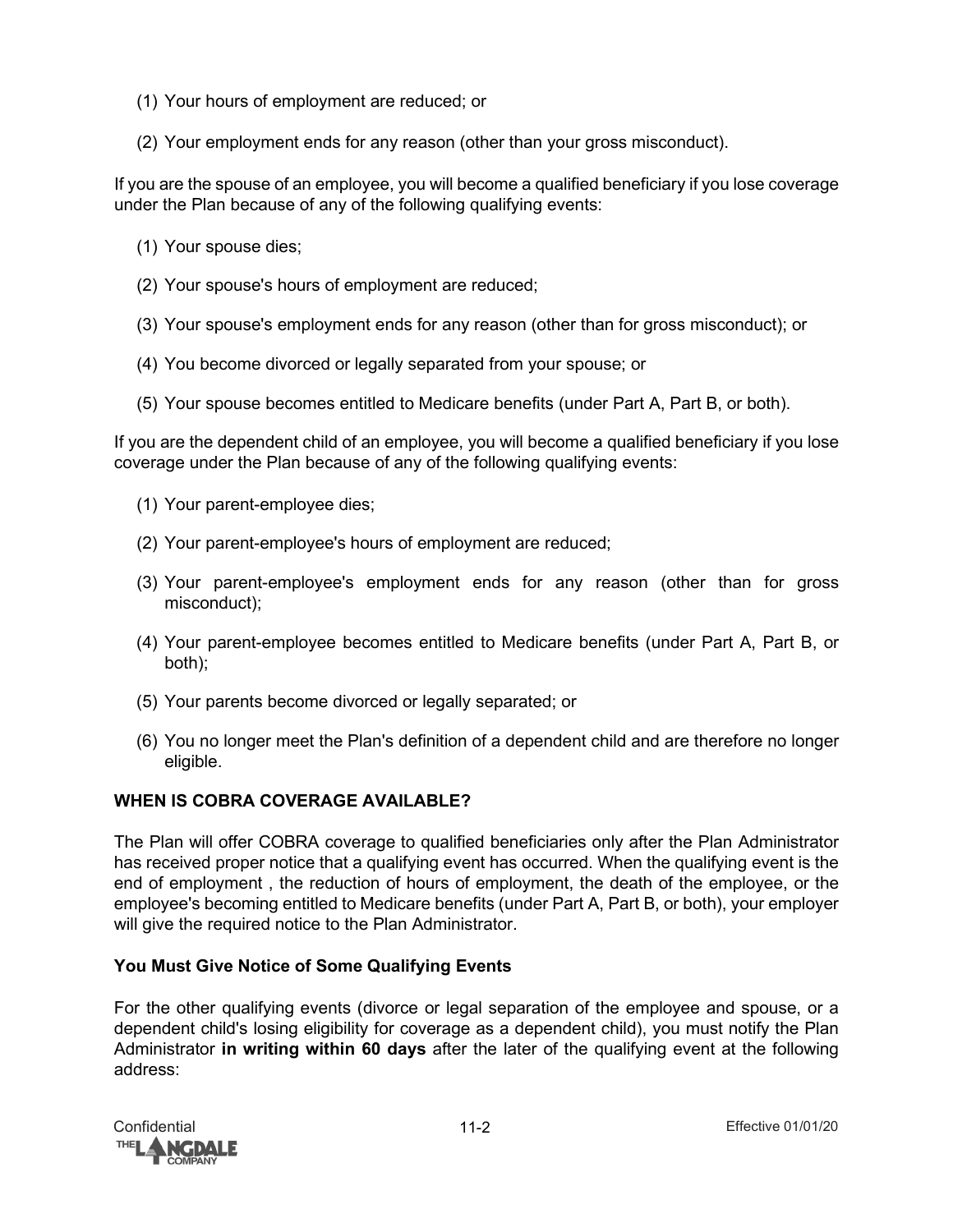Plan Administrator - TLC Benefit Solutions, Inc. P. O. Box 947 Valdosta, GA 31603 Tel: (229) 249-0940 Toll Free: (877) 949-0940

You will need to provide a copy of court orders or any other paperwork that is needed in order to determine COBRA eligibility.

Notice can be given by the covered employee, by a qualified beneficiary, or by a representative of either.

If you send a notice through the mail, the notice must be post-marked within the 60-day period described above. **If your notice is not properly and timely given, you will lose your right to elect COBRA.** 

# **ELECTING COBRA COVERAGE**

Once the Plan Administrator receives notice and satisfactory proof that a qualifying event has occurred, COBRA coverage will be offered to each qualified beneficiary. At that time, you will receive information about the cost of COBRA coverage, and how to elect and pay for COBRA. **To elect COBRA, you must complete the election form that will be provided to you and timely return the form within a 60-day election period.** 

Each qualified beneficiary will have an independent right to elect COBRA continuation coverage. Covered employees may elect COBRA continuation coverage on behalf of their spouses, and parents may elect COBRA continuation coverage on behalf of their children.

# **ELECTING COBRA AFTER LEAVE UNDER THE FAMILY AND MEDICAL LEAVE ACT (FMLA)**

Under special rules that apply if an employee does not return to work at the end of an FMLA leave, some individuals may be entitled to elect COBRA even if they were not covered under the Plan during the leave. Contact the Plan Administrator for more information about these special rules.

# **SPECIAL RULES FOR FEDERAL TRADE ADJUSTMENT ASSISTANCE**

The Trade Adjustment Assistance Act of 2002 amended COBRA to provide certain trade affected workers with a second opportunity to elect COBRA continuation coverage. Individuals who are eligible for trade adjustment assistance (TAA) or alternative trade adjustment assistance (ATAA) and who did not elect COBRA during the general election period may get a second election period. This additional, second election period is measured 60 days from the first day of the month in which an individual is determined TAA-eligible.

For example, if an individual's general election period runs out and he or she is determined TAAeligible 61 days after separating from employment, at the beginning of the month, he or she would have approximately 60 more days to elect COBRA. However, if this same individual is not

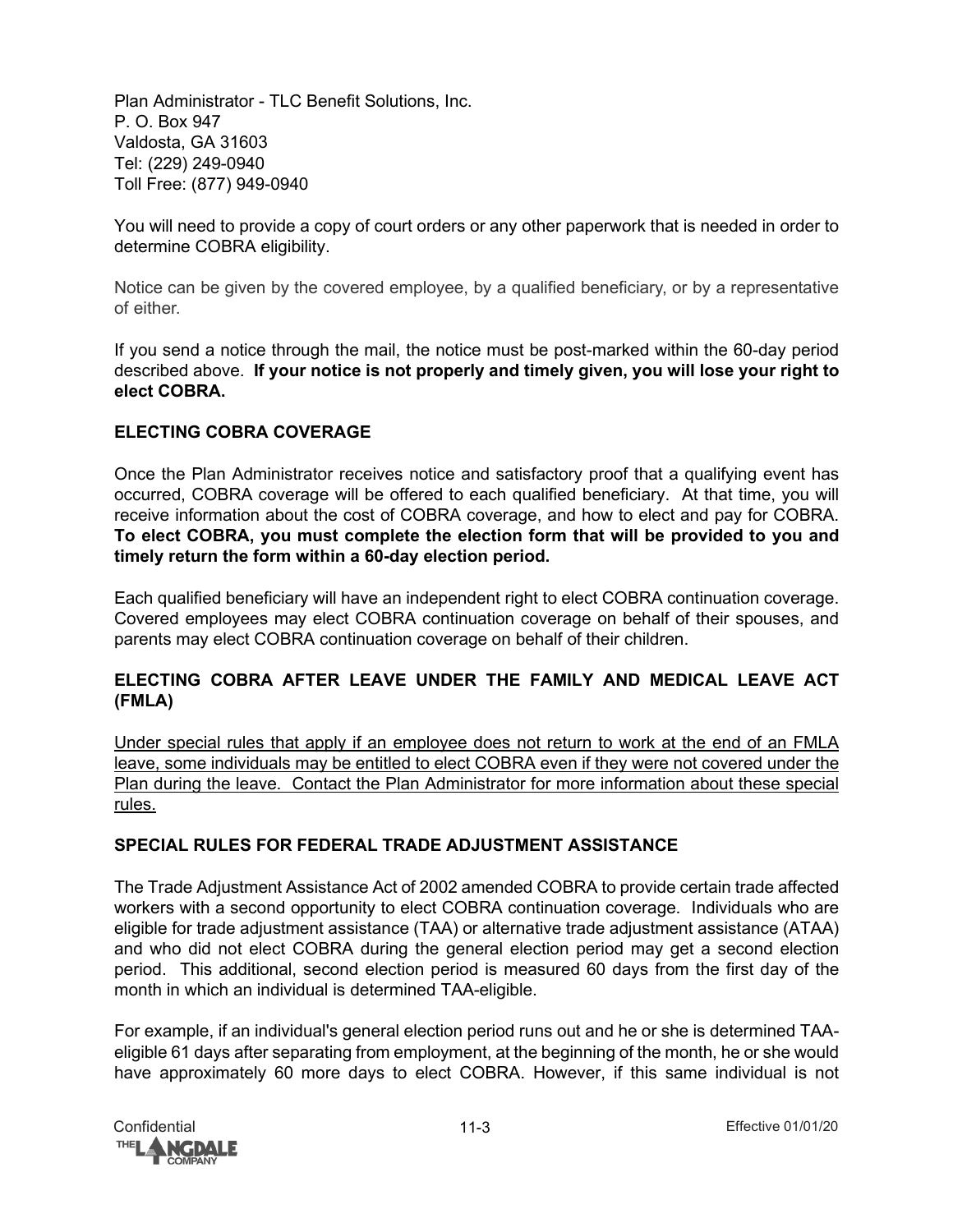determined TAA-eligible until the end of the month, the 60 days are still measured from the first of the month, in effect giving the individual about 30 days.

Additionally, the Trade Act of 2002 added another limit on the second election period. A COBRA election must be made not later than 6 months after the date of the TAA-related loss of coverage. COBRA coverage chosen during the second election period typically begins on the first day of that period.

More information about the Trade Act is available at www.doleta.gov/tradeact.

# **COST OF COBRA COVERAGE**

Each qualified beneficiary is required to pay for the entire cost of COBRA coverage, plus an administrative fee. The amount may not exceed 102 percent (or, in the case of an extension of COBRA coverage due to disability, 150 percent) of the cost of the Plan (including both employer and employee contributions) for coverage of a similarly situated Covered Person or beneficiary who is not receiving COBRA coverage. You will be notified of the cost in your COBRA election materials. The amount of your COBRA premiums may change from time to time as the law allows and will most likely increase over time.

# **PAYING FOR COBRA COVERAGE**

You must make your first payment for COBRA coverage no later than 45 days after the date you elect COBRA. Your first payment must cover the cost of COBRA coverage from the time your coverage under the Plan would have otherwise terminated through the time you make the first payment. **If you do not make your first payment for COBRA coverage in full within 45 days after the date of your COBRA election, you will lose all COBRA rights under the Plan.**

Monthly payments for each subsequent month of coverage are due on the first day of the month for that month's COBRA coverage, subject to a 30-day grace period. **If you do not make a monthly payment before the end of the grace period for that month, you will lose all rights to COBRA coverage.**

If you have questions regarding paying for COBRA coverage, please contact the Plan Administrator.

# **HOW LONG DOES COBRA COVERAGE LAST?**

As explained above, COBRA coverage is a temporary continuation of Plan coverage. When the qualifying event is the death of the employee, the employee's becoming entitled to Medicare benefits (under Part A, Part B, or both), your divorce or legal separation, or a dependent child's losing eligibility as a dependent child, COBRA continuation coverage lasts for up to a total of 36 months.

When the qualifying event is the end of employment or reduction of the employee's hours of employment, and the employee became entitled to Medicare benefits less than 18 months before the qualifying event, COBRA continuation coverage for qualified beneficiaries other than the employee lasts until 36 months after the date of Medicare entitlement. For example, if a covered employee becomes entitled to Medicare 8 months before the date on which his employment

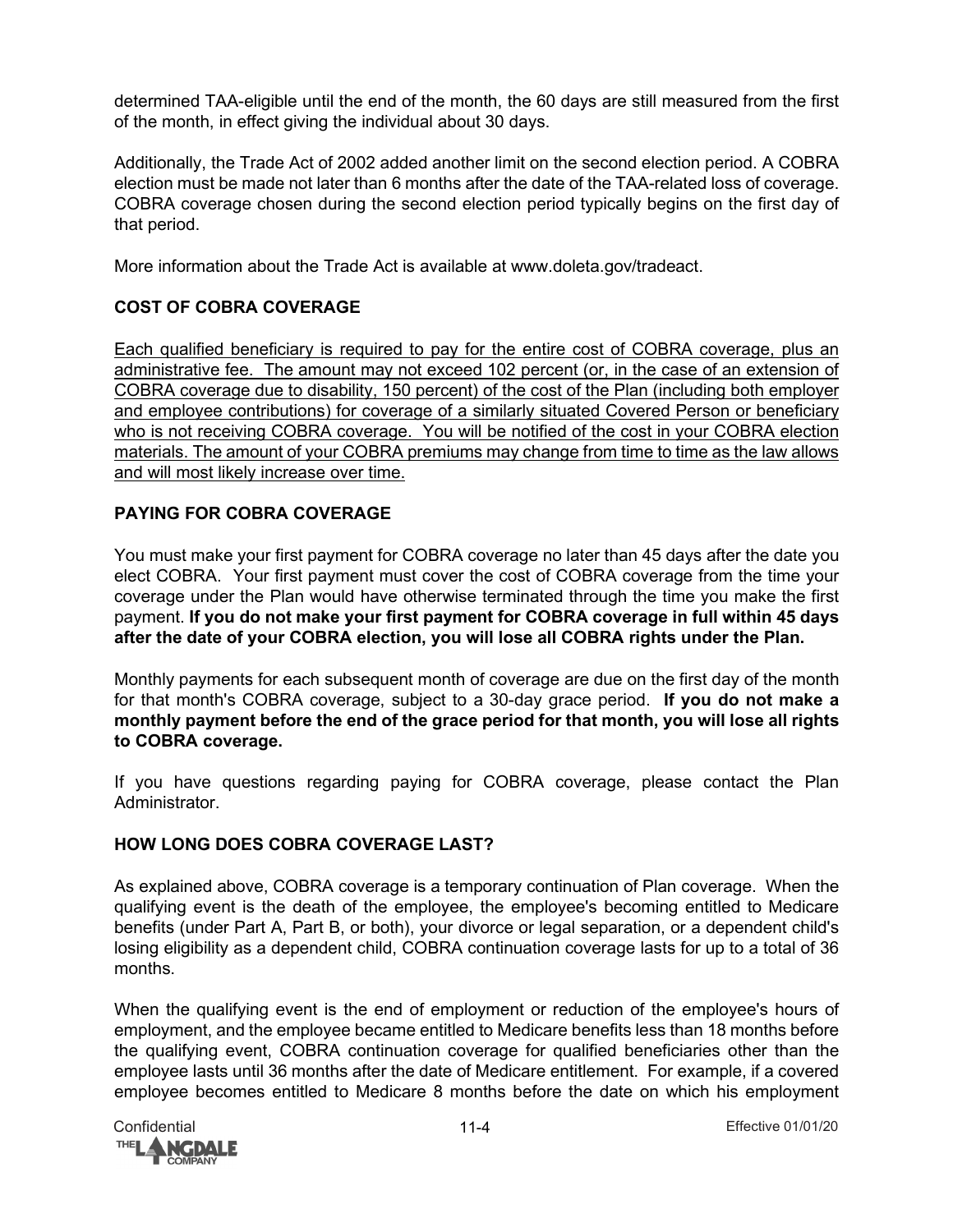terminates, COBRA continuation coverage for his spouse and children can last up to 36 months after the date of Medicare entitlement, which is equal to 28 months after the date of the qualifying event (36 months minus 8 months).

Otherwise, when the qualifying event is the end of employment or reduction of the employee's hours of employment, COBRA continuation coverage generally lasts for only up to a total of 18 months.

There are two ways in which this 18-month period of COBRA continuation coverage can be extended. Please contact the Plan Administrator for Plan procedures and applicable deadlines governing requests for COBRA extensions.

# *Disability extension of 18-month period of continuation coverage*

If you or anyone in your family covered under the Plan is determined by the Social Security Administration to be disabled and you provide timely written notice to the Plan Administrator, you and your entire family may be entitled to receive up to an additional 11 months of COBRA continuation coverage, for a total maximum of 29 months. The disability would have to have started at some time before the 60th day of COBRA continuation coverage and must last at least until the end of the 18-month period of continuation coverage.

# *Second qualifying event extension of 18-month period of continuation coverage*

If your family experiences another qualifying event while receiving 18 months of COBRA continuation coverage, the spouse and dependent children in your family can get up to 18 additional months of COBRA continuation coverage, for a maximum of 36 months, if you provide timely written notice to the Plan Administrator within 60 days of the second qualifying event. This extension may be available to the spouse and any dependent children receiving continuation coverage if the employee or former employee dies, becomes entitled to Medicare benefits (under Part A, Part B, or both), or gets divorced or legally separated, or if the dependent child stops being eligible under the Plan as a dependent child, but only if the event would have caused the spouse or dependent child to lose coverage under the Plan had the first qualifying event not occurred.

# **OTHER INDIVIDUALS WHO MAY BE QUALIFIED BENEFICIARIES**

A child who is born to, adopted by, or placed for adoption with a covered employee during a period of COBRA coverage is considered to be a qualified beneficiary if the covered employee has elected COBRA coverage for himself or herself. Continuation coverage may be elected for the child, provided the child satisfies the otherwise applicable plan eligibility and enrollment requirements, and provided that timely notice of the birth or adoption is given under the applicable terms of the Plan. If timely notice is not given, the child cannot be added to COBRA continuation coverage. The child's COBRA coverage begins when the child begins participation in the Plan, and it lasts for as long as COBRA lasts for other similarly situated qualified beneficiaries in the family.

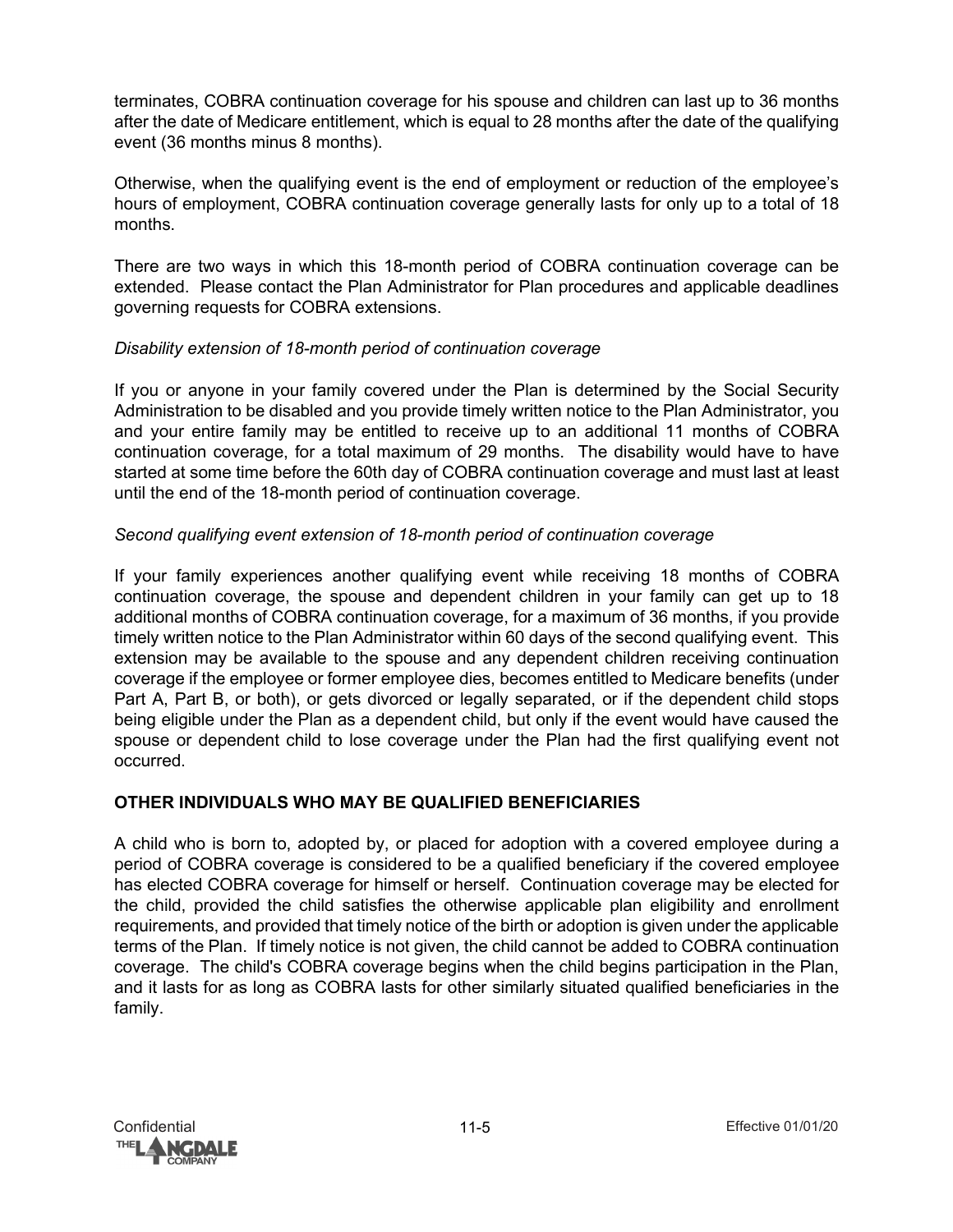## **TERMINATION OF COBRA COVERAGE BEFORE THE END OF THE MAXIMUM COVERAGE PERIOD**

The coverage periods described above are maximum coverage periods. COBRA coverage will terminate before the end of the maximum coverage if:

- (1) Any required premium is not paid in full and on time;
- (2) The qualified beneficiary becomes entitled to Medicare benefits (under Part A, Part B, or both), after electing COBRA (you should provide notice if Medicare entitlement occurs);
- (3) The employer ceases to provide any group health plan for its employees; or
- (4) In the case of a disability extension, the disabled qualified beneficiary is determined by the Social Security Administration to no longer be disabled (you should provide notice if the Social Security Administration makes this determination).

Continuation coverage may also be terminated for any reason the Plan would terminate coverage of a Covered Person or beneficiary not receiving continuation coverage (such as fraud).

# **COVERAGE OPTIONS OTHER THAN COBRA**

There may be coverage options other than COBRA for you and your family. Under PPACA, health coverage is available through the Health Insurance Marketplace. In the Marketplace, you may be eligible for a new kind of tax credit that lowers your monthly premiums right away, and you can see what your premium, deductibles, and out-of-pocket costs will be before you make a decision to enroll. Being eligible for COBRA does not limit your eligibility for coverage for a tax credit through the Marketplace.

# **IF YOU HAVE QUESTIONS**

Questions about your rights under COBRA, and other questions about the Plan, can be addressed to the Plan Administrator. For more information about your rights under ERISA, including COBRA, the Health Insurance Portability and Accountability Act (HIPAA), and other laws affecting group health plans, contact the nearest Regional or District Office of the U.S. Department of Labor's Employee Benefits Security Administration (EBSA) or visit the EBSA website at www.dol.gov/ebsa. Addresses and phone numbers of regional and district EBSA offices are available through EBSA's website.

# **KEEP THE PLAN INFORMED OF ADDRESS CHANGES**

In order to protect your and your family's rights, you should update any changes in your address and the addresses of family members. Updates should be provided to the Plan Administrator. You should also keep for your records a copy of any notices and other communications you send to the Plan Administrator regarding COBRA.

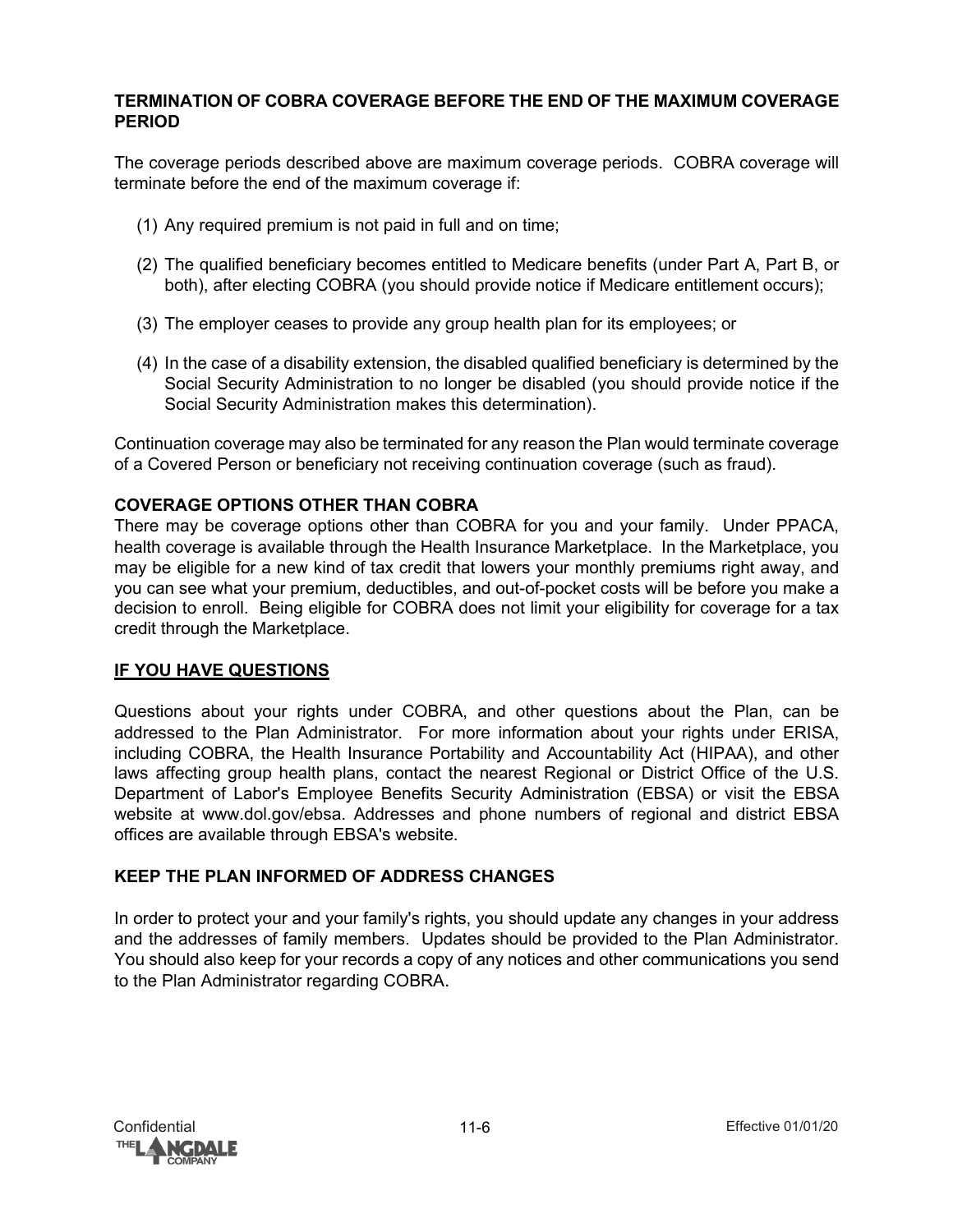# **12. OTHER FEDERAL LAWS THAT APPLY**

The Plan is a welfare benefit plan governed by the Employee Retirement Income Security Act of 1974 (ERISA). The Plan is also a non-grandfathered health plan subject to the requirements of the Patient Protection and Affordable Care Act (PPACA). Other federal laws also govern the Plan, which are briefly summarized below. For more information, please contact the Plan Administrator.

# HIPAA Privacy & Security

The Health Insurance Portability and Accountability Act of 1996 (HIPAA) is a federal law that, in part, requires group health plans to protect the privacy and security of your protected health information.

The Langdale Company Employee Benefit Plan (the "Plan") will not use or discloseyour protected health information without your authorization, except for purposes of treatment, payment, health care operations, Plan administration, or as required or permitted by law.

A description of the Plan's uses and disclosures of your protected health information and your rights and protections under the HIPAA privacy rules is set forth in the Plan's Notice of Privacy Practices ("Privacy Notice"), which is furnished to all Covered Persons at the time of enrollment, is available upon written request, and can also be accessed on the Plan's internet site at: **[www.tlcbenefitsolutions.net](http://www.tlcbenefitsolutions.net/)**.

# **Privacy Officer And Contact Person**

The HIPAA Privacy and Security Officer for the Plan, whose responsibility is the development and implementation of policies and procedures to ensure compliance with HIPAA, shall be the individual whose job title is "Privacy Officer." The contact person or office responsible for receiving complaints regarding health information privacy, and who is able to give further information concerning matters covered by the Privacy Notice, is the Privacy Officer.

# Genetic Information Nondiscrimination Act of 2008 (GINA)

The Genetic Information Nondiscrimination Act of 2008 (GINA) prohibits the Plan from:

- Requesting or requiring individuals or their family members to undergo genetic testing.
- Using genetic information to determine eligibility for coverage or to impose preexisting condition exclusions.
- Collecting genetic information for underwriting purposes or with respect to any individual prior to enrollment or coverage.
- Adjusting group premium or contribution amounts on the basis of genetic information.

The Plan will not discriminate in individual eligibility, benefits or premiums based on any genetic information. The Plan will not require genetic testing of Covered Persons or intentionally gather genetic information (including family medical history) prior to or in connection with enrollment, or for underwriting purposes.

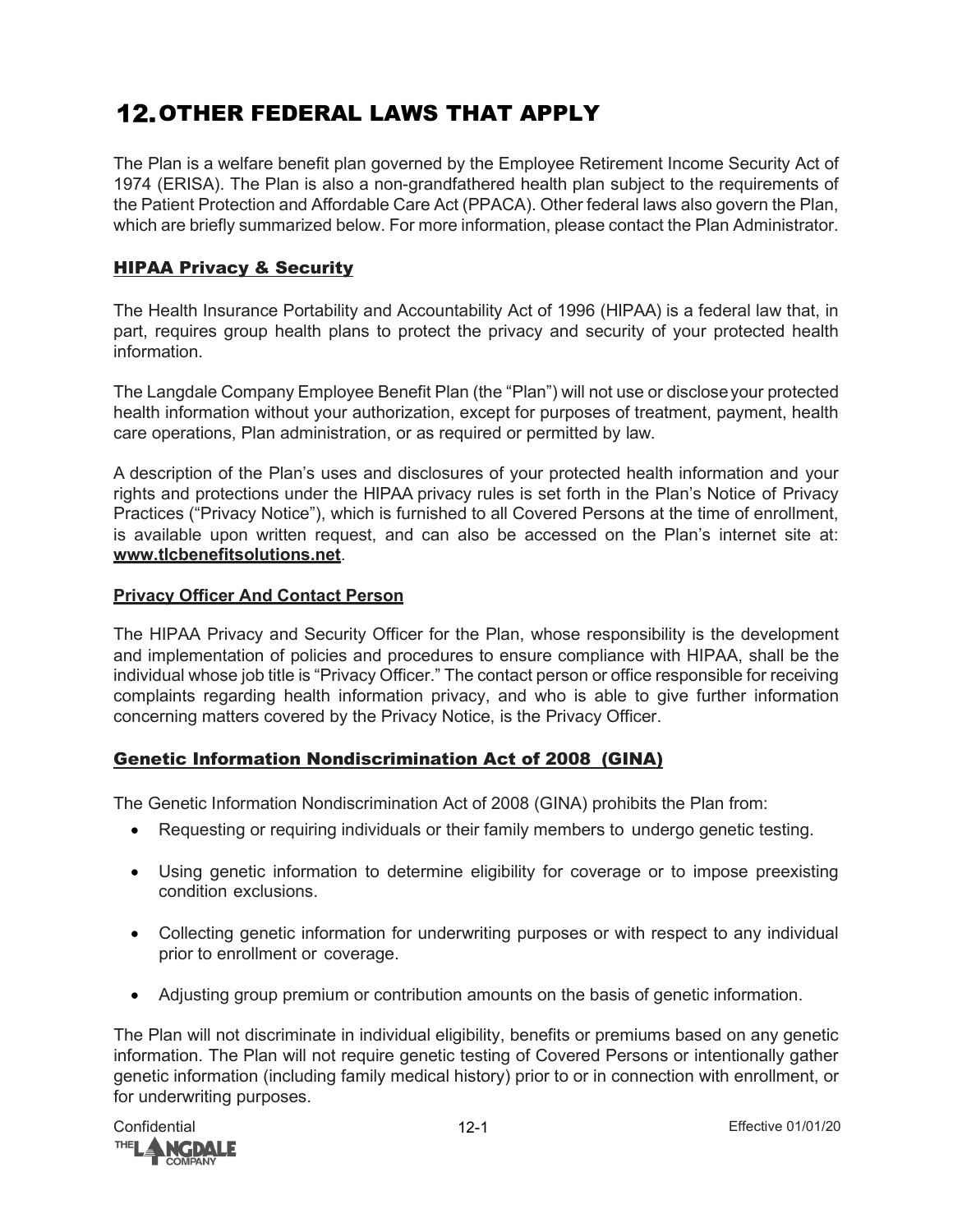# **What is "genetic information"?**

Genetic information means information about an individual's genetic tests, the genetic tests of family members of the individual, family medical history or any request for and receipt of genetic services by an individual or a family member. The term also includes, with respect to a pregnant woman (or a family member of a pregnant woman) genetic information about the fetus and with respect to an individual using assisted reproductive technology, genetic information about the embryo.

# Uniformed Services Employment and Reemployment Rights Act (USERRA)

A Covered Employee who is absent from employment for more than 30 days by reason of service in the Uniformed Services may elect to continue Plan coverage for the Employee and his/her Dependents in accordance with the Uniformed Services Employment and Reemployment Rights Act of 1994, as amended (USERRA).

Plan coverage may be continued under USERRA for up to the lesser of:

- (1) The 24-month period beginning on the date on which the Employee's absence begins; or
- (2) The day after the date on which the Employee fails to apply for or return to a position of employment, as required by USERRA.

An Employee who elects to continue coverage under USERRA may be required to pay not more than 102 percent of the full premium under the Plan (determined in the same manner as the applicable COBRA premium) associated with such coverage for other Employees. In the case of an Employee who performs service in the uniformed services for less than 31 days, such Employee may not be required to pay more than the Employee's share, if any, for such Plan coverage.

To the extent allowed by law, COBRA coverage and USERRA coverage run concurrently.

If you comply with USERRA upon returning to active employment after military service, you may re-enroll yourself and your eligible Dependents in Plan coverage immediately upon returning to active employment, even if you and your dependents did not elect USERRA continuation coverage during your military service. Reinstatement will occur without any waiting period.

You should call the Plan Administrator if you have questions about your rights to continue health coverage under USERRA.

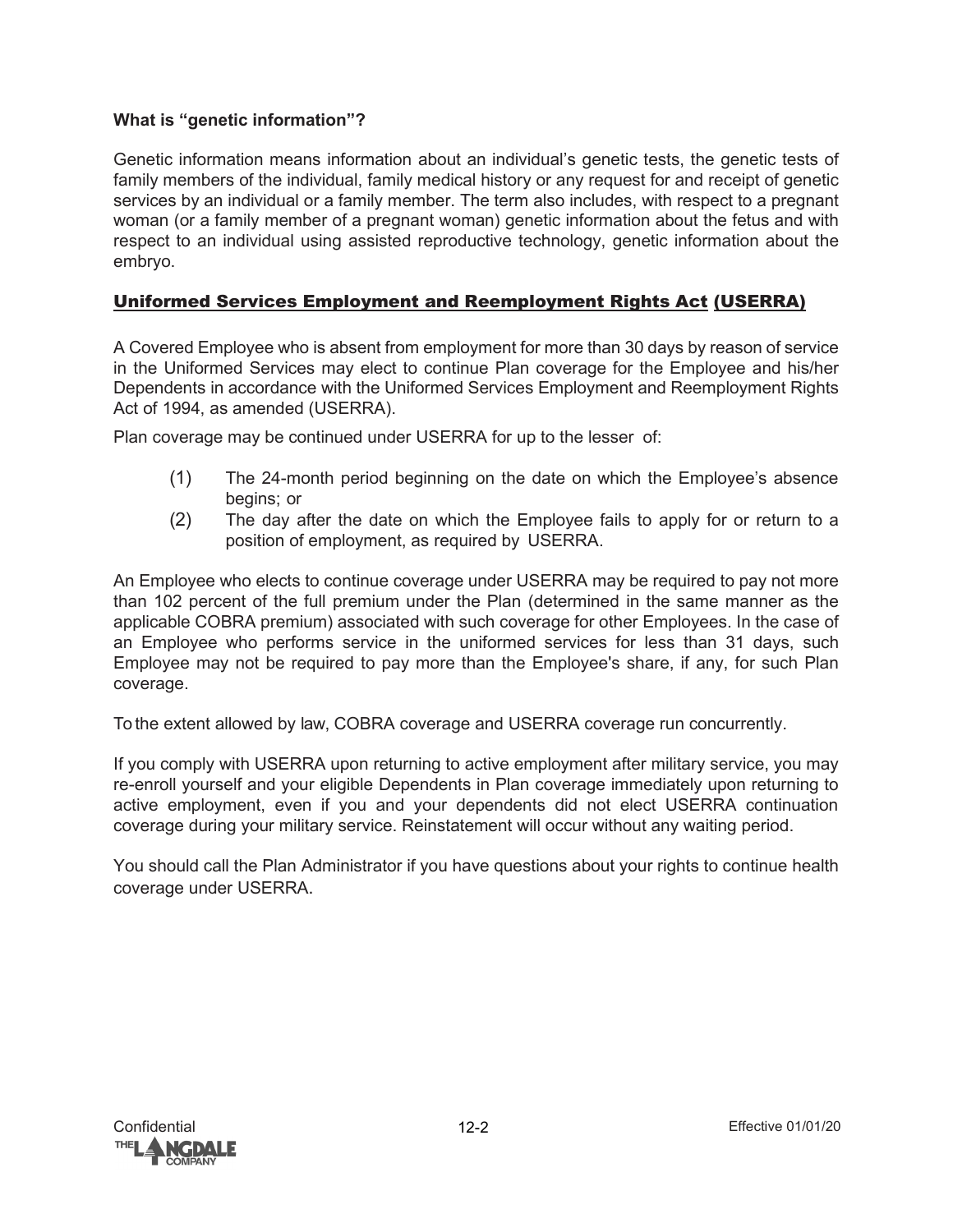# **13. PLAN ADMINISTRATION**

# PLAN ADMINISTRATOR

The Plan is administered by TLC Benefit Solutions, Inc. ("Plan Administrator"). The Plan Administrator shall have the full power and discretionary authority to control and manage all aspects of the Plan in accordance with its terms and all applicable laws, including, but not limited to:

- o Administer the Plan according to its terms and to interpret Plan policies and procedures;
- o Interpret terms of the Plan and determine eligibility for participation and for benefits under the Plan;
- o To make factual and legal findings;
- o Resolve and clarify inconsistencies, ambiguities and omissions in the Plan document and among and between the Plan document and other related documents;
- o Take all actions and make all decisions regarding questions of coverage, eligibility and entitlement to benefits, and benefit amounts; and
- o Process and approve or deny all claims for benefits.

Any determination made by the Plan Administrator shall be given deference in theevent the determination is subject to judicial review and shall be overturned by a court of law only if it is arbitrary and capricious.

# **Statements**

All statements made by the Company or by a Covered Person will, in the absence of fraud, be considered representations and not warranties, and no statements made for the purpose of obtaining benefits under this document will be used in any contest to avoid or reduce the benefits provided by the document unless contained in a written application for benefits and a copy of the instrument containing such representation is or has been furnished to the Covered Person.

Any Covered Person who knowingly and with intent to defraud the Plan, files a statement of claim containing any materially false information, or conceals for the purpose of misleading, information concerning any material fact, commits a fraudulent act. The Covered Person may be subject to prosecution by the United States Department of Labor. Fraudulently claiming benefits may be punishable by a substantial fine, imprisonment, or both.

# **Protection Against Creditors**

Confidential 13-1 Effective 01/01/20 To the extent this provision does not conflict with any applicable law, no benefit payment under this Plan shall be subject in any way to alienation, sale, transfer, pledge, attachment, garnishment, execution or encumbrance of any kind, and any attempt to accomplish the same shall be void. If the Plan Administrator shall find that such an attempt has been made with respect to any payment due or to become due to any Covered Person, the Plan Administrator in its sole<br>Confidential Effective 01/01/20

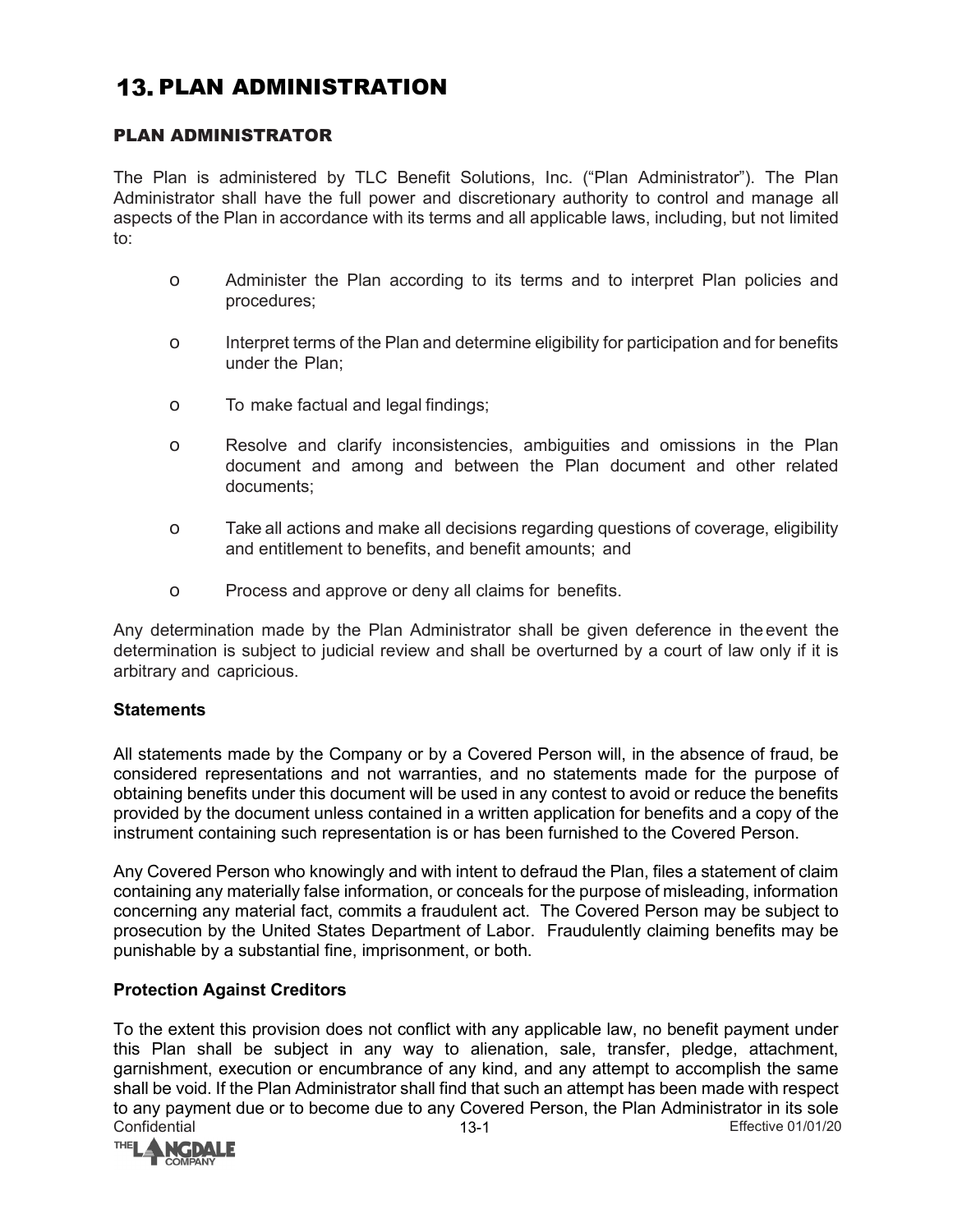discretion may terminate the interest of such Covered Person or former Covered Person in such payment. And in such case the Plan Administrator shall apply the amount of such payment to or for the benefit of such Covered Person or former Covered Person, his/her spouse, parent, adult Child, guardian of a minor Child, brother or sister, or other relative of a Dependent of such Covered Person or former Covered Person, as the Plan Administrator may determine, and any such application shall be a complete discharge of all liability with respect to such benefit payment. However, at the discretion of the Plan Administrator, benefit payments may be assigned to health care Providers.

# **Binding Arbitration**

*Note: You are enrolled in a plan provided by your Employer that is subject to ERISA, any dispute involving an adverse benefit decision must be resolved under ERISA's claims procedure rules and is not subject to mandatory binding arbitration. You may pursue voluntary binding arbitration after you have completed an appeal under ERISA. If you have any other dispute which does not involve an adverse benefit decision, this Binding Arbitration provision applies.* 

Any dispute or claim, of whatever nature, arising out of, in connection with, or in relation to this Plan, or breach or rescission thereof, or in relation to care or delivery of care, including any claim based on contract, tort or statute, must be resolved by arbitration if the amount sought exceeds the jurisdictional limit of the small claims court. Any dispute regarding a claim for damages within the jurisdictional limits of the small claims court will be resolved in such court.

The Federal Arbitration Act shall govern the interpretation and enforcement of all proceedings under this Binding Arbitration provision. To the extent that the Federal Arbitration Act is inapplicable or is held not to require arbitration of a particular claim, State law governing agreements to arbitrate shall apply.

The Covered Person and the Plan Administrator agree to be bound by this Binding Arbitration provision and acknowledge that they are each giving up their right to a trial by court or jury.

The Covered Person and the Plan Administrator agree to give up the right to participate in class arbitration against each other. Even if applicable law permits class actions or class arbitrations, the Covered Person waives any right to pursue, on a class basis, any such controversy or claim against the Plan Administrator and the Plan Administrator waives any right to pursue on a class basis any such controversy or claim against the Covered Person.

The arbitration findings will be final and binding except to the extent that State or Federal law provides for the judicial review of arbitration proceedings.

The arbitration is begun by the Covered Person making written demand on the Plan Administrator. The arbitration will be conducted by Judicial Arbitration and Mediation Services ("JAMS") according to its applicable Rules and Procedures. If, for any reason, JAMS is unavailable to conduct the arbitration, the arbitration will be conducted by another neutral arbitration entity, by mutual agreement of the Covered Person and the Plan Administrator, or by order of the court, if the Covered Person and the Plan Administrator cannot agree.

The costs of the arbitration will be allocated per the JAMS Policy on Consumer Arbitrations. If the arbitration is not conducted by JAMS, the costs will be shared equally by the parties, except in cases of extreme financial hardship, upon application to the neutral arbitration entity to which the parties have agreed, in which cases, the Plan Administrator will assume all or a portion of the costs of the arbitration.

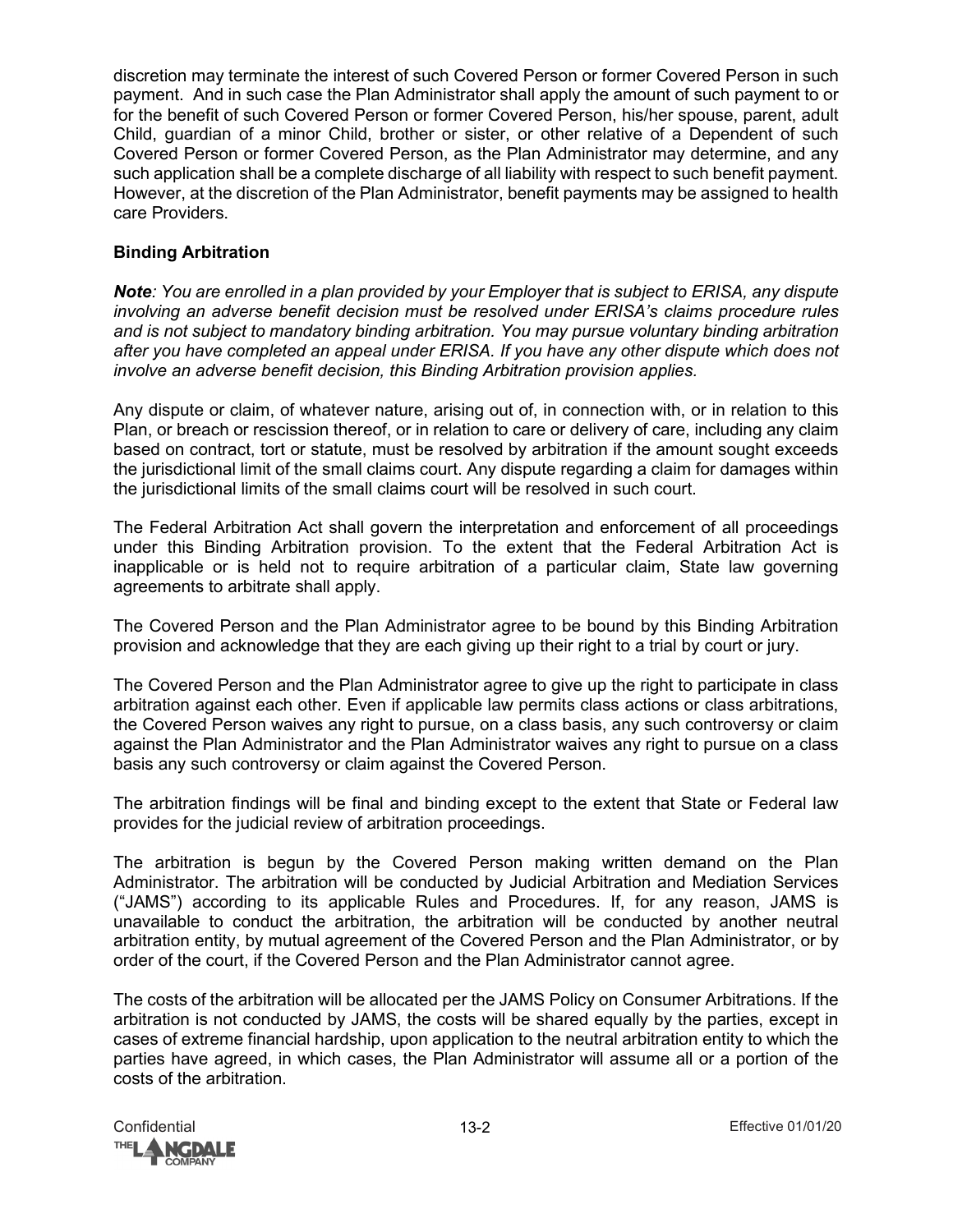## **Unclaimed Self-Insured Plan Funds**

In the event a benefits check issued by the Third Party Administrator for this self-insured Plan is not cashed within one year of the date of issue, the check will be voided and the funds will be returned to this Plan and applied to the payment of current benefits and administrative fees under this Plan. In the event a Covered Person subsequently requests payment with respect to the voided check, the Third Party Administrator for the self-insured Plan shall make such payment under the terms and provisions of the Plan as in effect when the claim was originally processed. Unclaimed self-insured Plan funds may be applied only to the payment of benefits (including administrative fees) under the Plan pursuant to ERISA, and any other applicable State law(s).

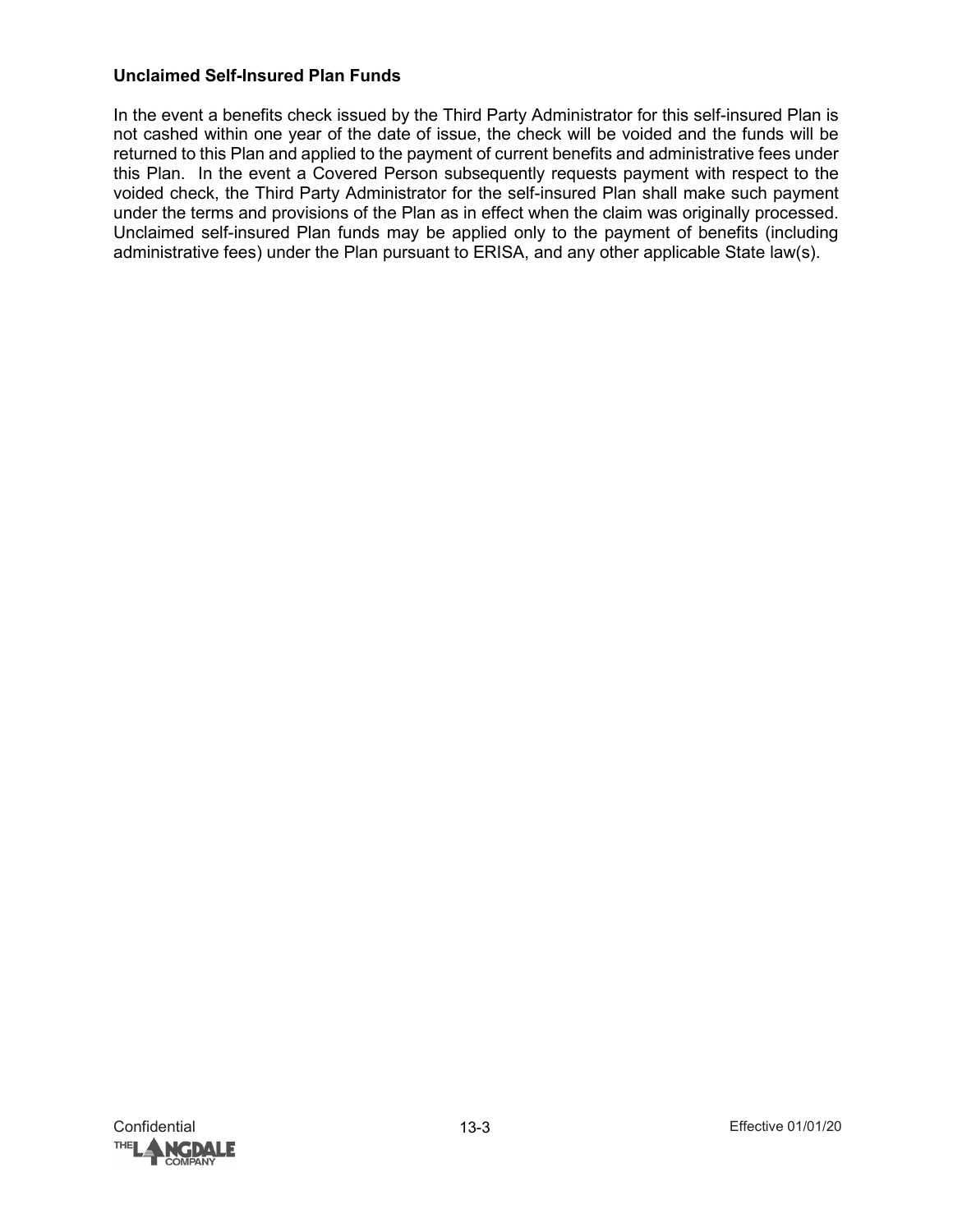## **14. GENERAL PLAN INFORMATION**

**PLAN NAME:** The Langdale Company Employee Benefit Plan

PLAN NUMBER: 502

PLAN SPONSOR'S TAX ID NUMBER: 58-0542427

**PLAN TYPE:** Welfare Benefits Plan (Group Health Plan)

PLAN YEAR: January 1 - December 31

PLAN ADMINISTRATION: Self-funded

**SOURCE OF BENEFITS:** General assets of Participating Employers

**SOURCE OF CONTRIBUTIONS:** Employee and Participating Employers

PLAN EFFECTIVE DATE: November 5, 1990

#### PLAN SPONSOR INFORMATION:

The Langdale Company 1202 Madison Highway Valdosta, Georgia 31601 Phone: (229) 333-2500

## PLAN ADMINISTRATOR:

TLC Benefit Solutions, Inc. P. O. Box 947 Valdosta, Georgia 31603 Phone: (229) 249-0940 Toll Free: (877) 949-0940

## AGENT FOR SERVICE OF LEGAL PROCESS:

Vice President of Human Resources The Langdale Company 1202 Madison Highway Valdosta, Georgia 31601

Service of legal process may also be made on the Plan Administrator - TLC Benefit Solutions, Inc.

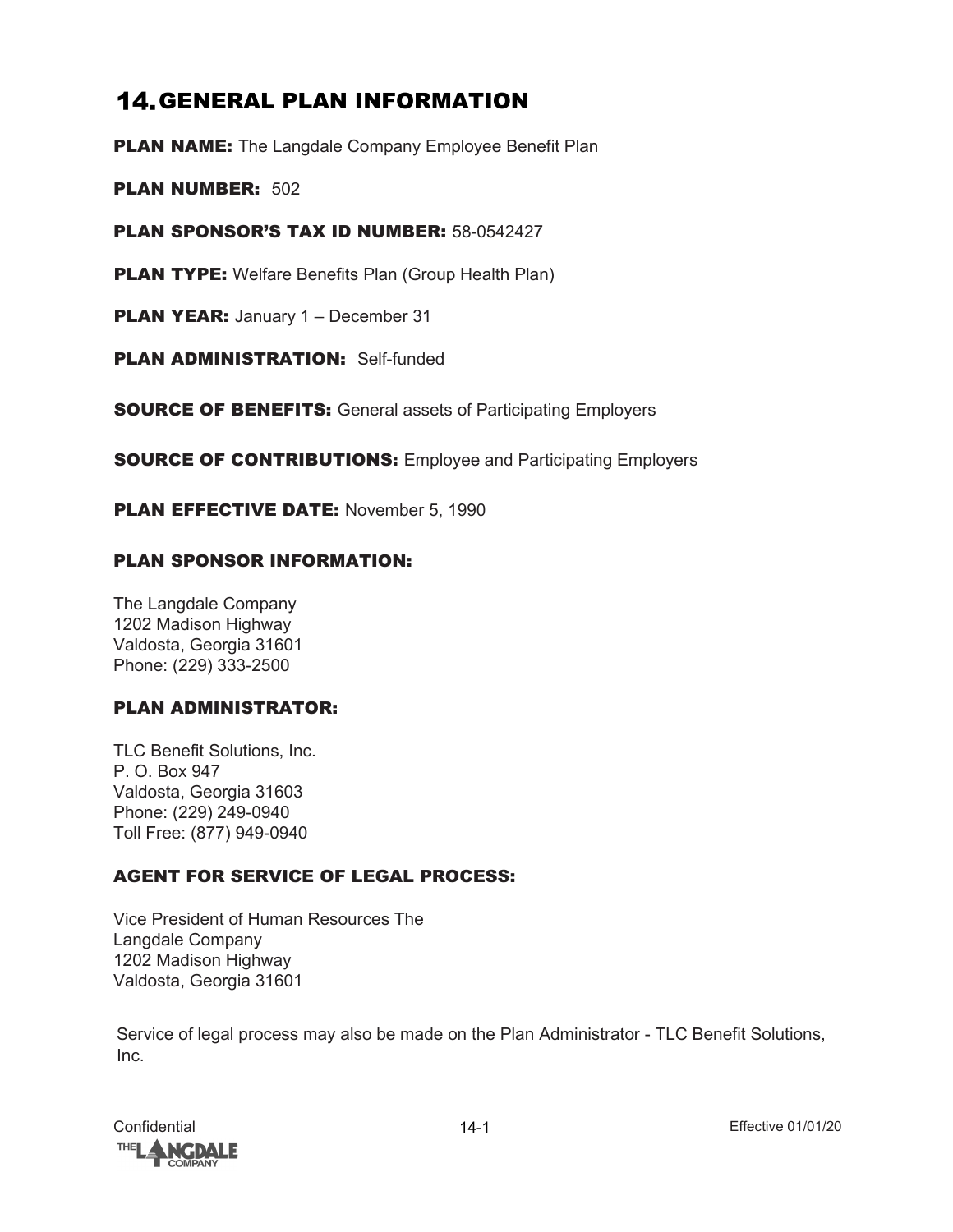#### PARTICIPATING EMPLOYERS WHOSE EMPLOYEES MAY BE COVERED:

CBC Capital, Inc. d.b.a. Fussell Tire & Service Industrial Cutting Tools, Inc. Kinderlou Forest Development, LLC Kinderlou Forest Golf Club, LLC LANCO Trucking, Inc. Langboard, Inc. Langdale Chevrolet, Inc. The Langdale Company Langdale Farms LLC Langdale Forest Products Co. Langdale Fuel Co. Langdale Industries, Inc. Langdale Powersports, LLC Langdale Timber Company Langdale Woodlands, LLC Lowndes Bancshares, Inc., d.b.a. Commercial Banking Company Naval Stores Suppliers, Inc., d.b.a. Southern Builders Supply Co. Southland Forest Products, Inc. TLC Benefit Solutions, Inc. TLC Building Components, Inc. TLC Mouldings, Inc. TLC Wood Additives The Val d'Aosta Company, d.b.a. Kinderlou Inn

#### Amendment or Termination of the Plan

The Plan Sponsor reserves the right, at any time, to amend, suspend or terminate the Plan, in whole or in part, for any reason. Only the Plan Sponsor has the authority to amend or terminate the Plan. Such authority of the Plan Sponsor may be exercised by the Vice President of Human Resources after consultation with the President and upon approval of the President. All amendments will be made via a written instrument signed by the Plan Sponsor. The Vice President of Human Resources may sign such amendment.

Amendments are subject to all conditions, limitations and exclusions of the Plan, except for those that the amendment is specifically changing.

#### Rescission of Coverage for Misrepresentation or Fraud

Rescission is the cancellation or discontinuance of coverage under the Plan that has retroactive effect.

The Plan will rescind Plan coverage if a Covered Person commits fraud or makes an intentional misrepresentation of a material fact in connection with eligibility for coverage, a claim for benefits, enrollment information, or any other matter affecting a Covered Person's receipt of Plan coverage or benefits.

With respect to eligibility, when you enroll a Spouse or Child in the Plan, you represent the following—

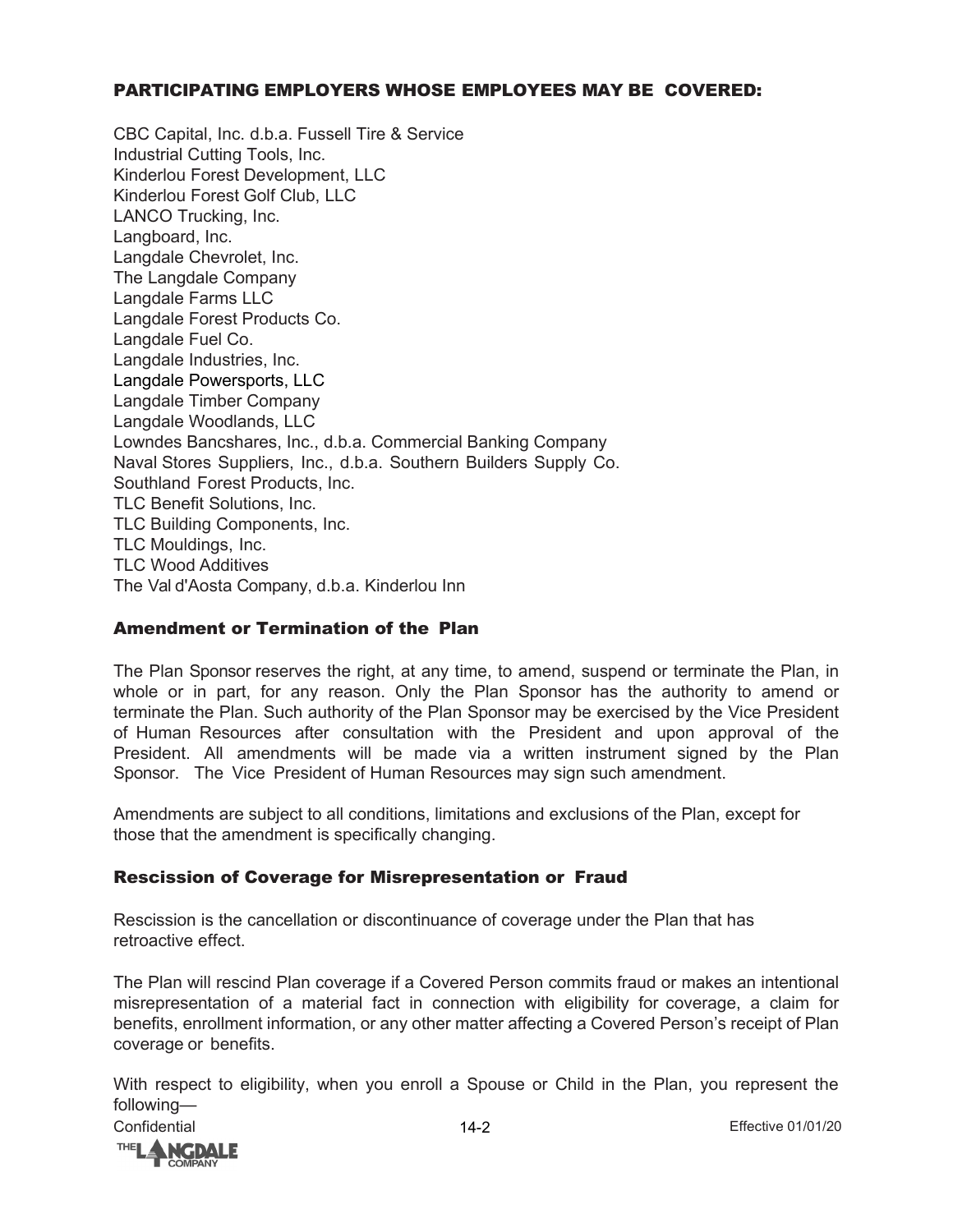- o The Spouse or Child is eligible under the terms of the plan; and
- o You will provide evidence of eligibility on request;

Further, you understand that—

- o The plan is relying on your representation of eligibility in accepting the enrollment of your Spouse and Children;
- o Your failure to provide required evidence of eligibility is evidence of fraud and material misrepresentation; and
- o Your failure to provide evidence of eligibility will result in disenrollment of the Spouse and/or Child, which may be retroactive to the date as of which the Spouse and/or Child became ineligible for plan coverage, as determined by the Plan Administrator.

## Conformity to Law

This Plan shall be interpreted to comply with the requirements, to the extent required, of any applicable law or regulation to which it is subject, including but not limited to, the Employment Retirement Income Security Act (ERISA), and the Internal Revenue Code (IRC).

## Clerical Error

Any clerical error by a Participating Employer, the Plan Administrator, or an agent of either, in keeping pertinent records or a delay in making any changes will not invalidate coverage otherwise validly in force or continue coverage validly terminated. An equitable adjustment of contributions will be made when the error or delay is discovered. The Plan reserves the right to recover any overpayments, as described in the Recovery of Payments section of this SPD.

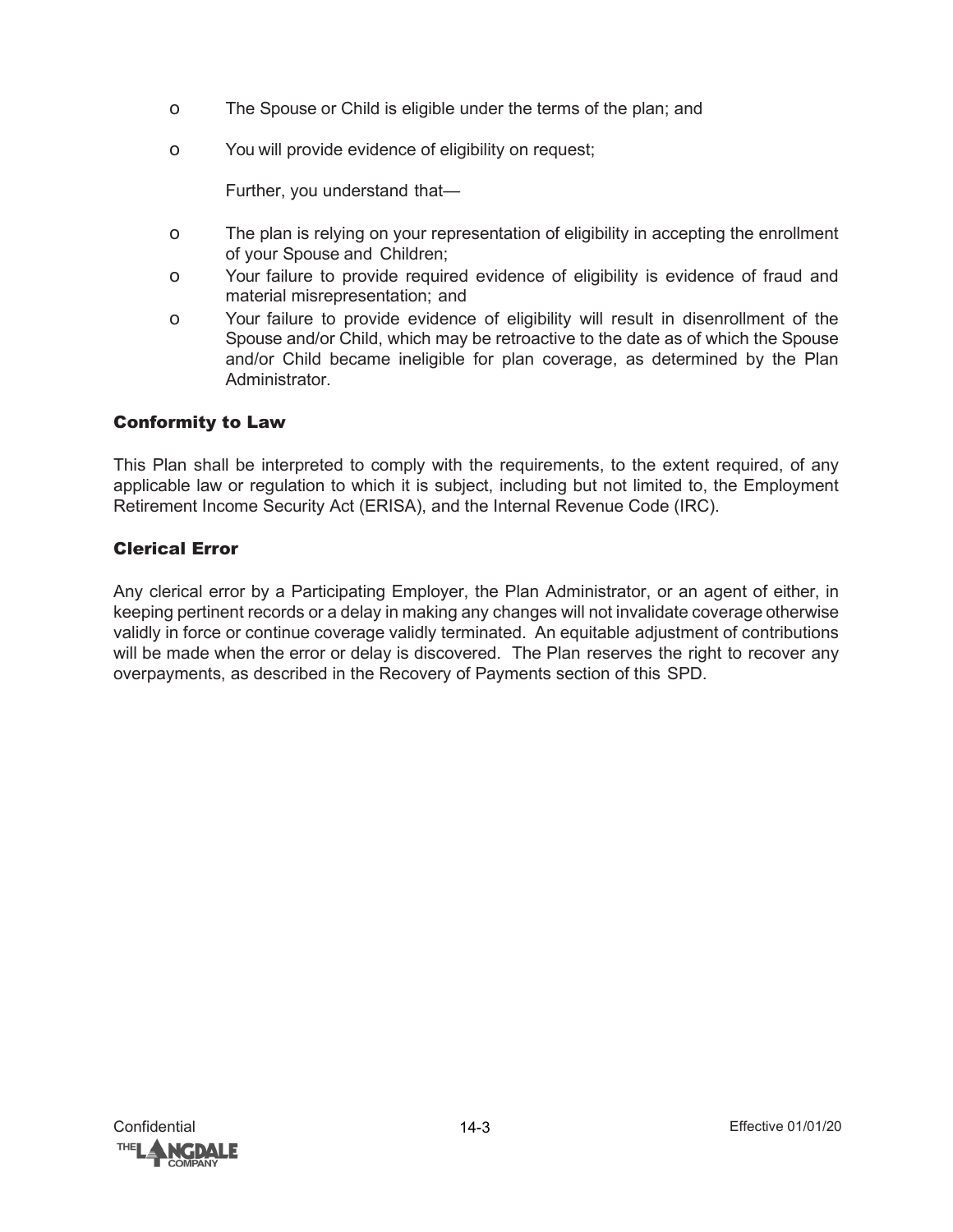# **15. STATEMENT OF ERISA RIGHTS**

As a Covered Person in The Langdale Company Employee Benefit Plan, you are entitled to certain rights and protections under the Employee Retirement Income Security Act of 1974 ("ERISA"). ERISA provides that all Covered Persons shall be entitled to:

#### Receive Information About Your Plan and Benefits

Examine, without charge, at your Plan Administrator's office and at other specified locations such as worksites, all documents governing the Plan, including insurance con- tracts, if any, and a copy of the latest annual report (Form 5500 Series), if a report is required, that is filed by the Plan with the U.S. Department of Labor and available at the Public Disclosure Room of the Employee Benefits Security Administration (EBSA).

Upon written request to the Plan Administrator, obtain copies of documents governing the operation of the Plan, including insurance contracts and collective bargaining agreements, if any, and copies of the latest annual report (Form 5500 Series), if a report is required, and an updated SPD. The Plan Administrator may make a reasonable charge for the copies.

#### Continue Group Plan Coverage

Continue group health plan coverage for yourself, Spouse, or Dependents if there is a loss of coverage under the Plan as a result of a qualifying event. You or your Dependents must pay for such coverage. Please refer to Section 11: COBRA Continuation Options and the documents governing the Plan's rules governing your COBRA continuation coverage rights.

#### Prudent Actions By Plan Fiduciaries

In addition to creating rights for Covered Persons, ERISA imposes obligations upon the persons who are responsible for the operation of the Plan. These persons are referred to as "fiduciaries." The people who operate your Plan, called "fiduciaries" of the Plan, have a duty to do so prudently and in the interest of you and other Covered Persons and beneficiaries. No one, including your Employer, or any other person, may fire you or otherwise discriminate against you in any way to prevent you from obtaining a welfare benefit or exercising your rights under ERISA**.**

#### Enforce Your Rights

If your claim for a welfare benefits is denied or ignored, in whole or in part, you have a right to know why this was done, to obtain copies of documents (without charge) relating to the decision, and to appeal any denial, all within certain time schedules. Please see **Section 7: Claims and Appeals** for more details.

Under ERISA, there are steps you can take to enforce the above rights. For instance, if you request a copy of Plan documents or the latest annual report from the Plan and do not receive them within 30 days, you may file suit in a Federal court. In such a case the court may require the Plan Administrator to provide the materials and to pay you up to \$110 a day until you receive the materials, unless the materials were not sent because of reasons beyond the control of the Administrator.

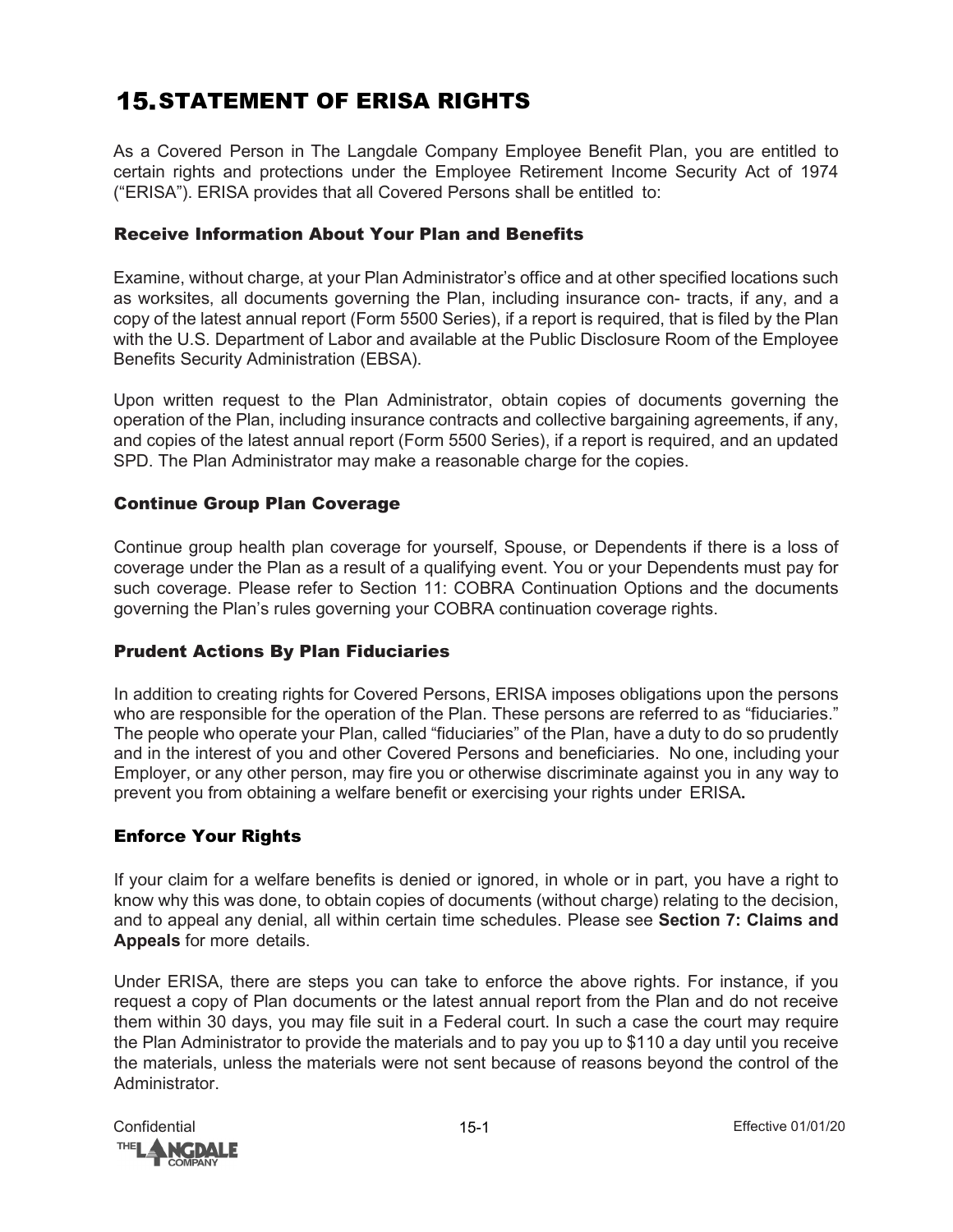If you have a claim for benefits which is denied or ignored, in whole or in part, and if you have exhausted the claims and appeal procedures that are available to you under the Plan, you may file suit in a state or Federal court. In addition, if you disagree with the Plan's decision or lack thereof concerning the qualified status of a medical child support order, you may file suit in Federal court. If it should happen that Plan fiduciaries misuse the Plan's money (if the Plan is considered to have money), or if you are discriminated against for asserting your rights, you may seek assistance from the U.S. Department of Labor, or you may file suit in a Federal court. The court will decide who should pay court costs and legal fees. If you are successful, the court may order the person you have sued to pay these costs and fees. If you lose, the court may order you to pay these costs and fees, for example if it finds your claim is frivolous. However, no legal action may be commenced or maintained against the Plan prior to your exhaustion of the Plan's claims procedures described in **Section 7: Claims and Appeals**.

## Assistance With Your Questions

If you have any questions about your Plan, you should contact the Plan Administrator. If you have any questions about this statement or about your rights under ERISA, or if you need assistance in obtaining documents from the Plan Administrator, you should contact the nearest office of the Employee Benefits Security Administration (EBSA), U.S. Department of Labor, listed in your telephone directory or the Division of Technical Assistance and Inquiries, Pension and Welfare Benefits Administration, U.S. Department of Labor, 200 Constitution Avenue, N.W., Washington, D.C. 20210. You may also obtain certain publications about your rights and responsibilities under ERISA by calling the publications hotline of the Employee Benefits Security Administration (EBSA).

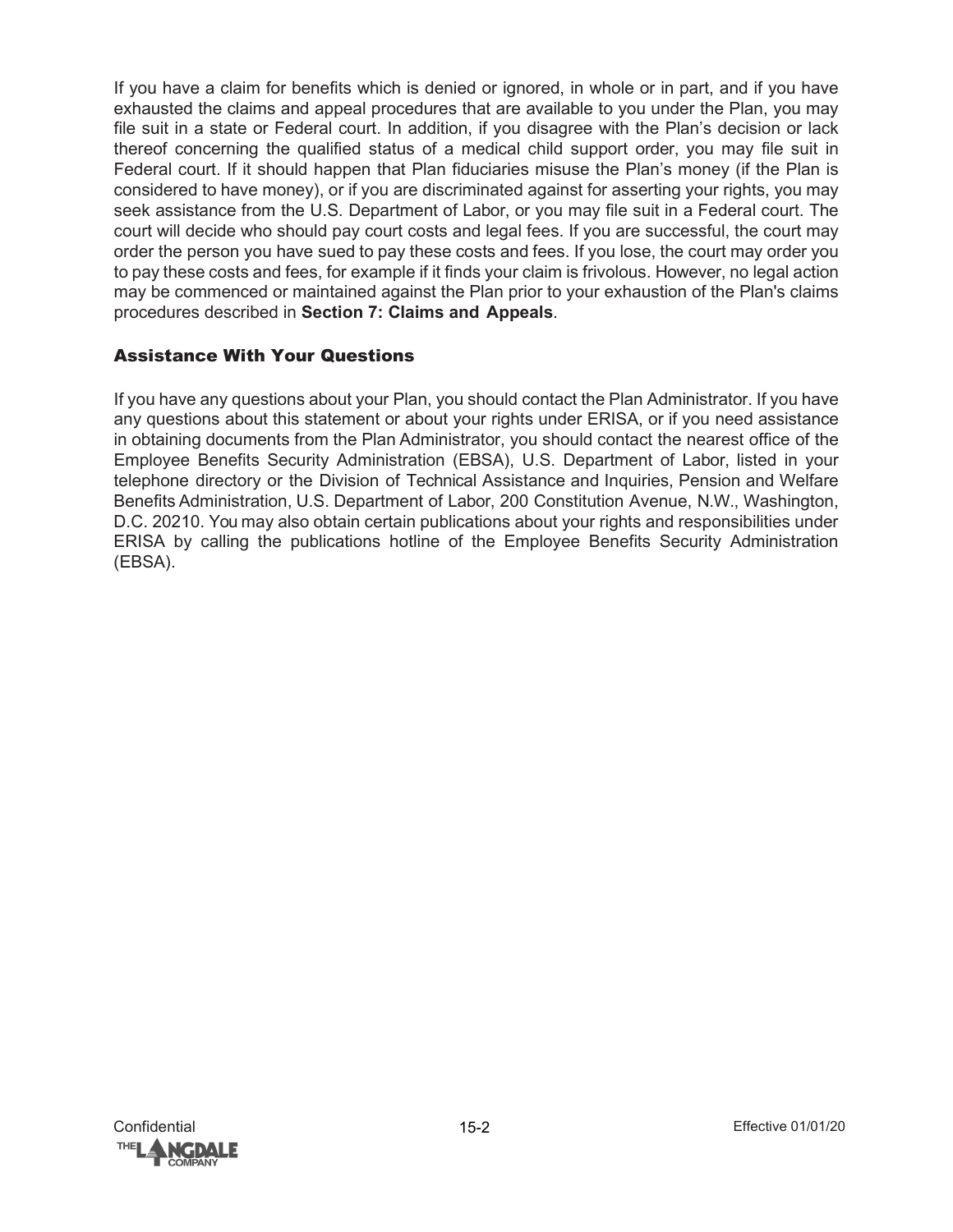Confidential Effective 01/01/20 **Accidental Non-Chewing Injury, 5-1 Accomodations, 6-4 Adverse Benefit Determination, 7-4** Internal Appeal, 7-5 Notice, 7-4 **After Termination Date, 5-8 Alcohol, 6-1 Anesthesia, 4-6 Appeal, 5-1** Continued Coverage Pending Appeal, 7-8 First Internal, 7-5 Limitation of Action, 7-9 Provider of Service Appeal Rights, 7-8 Second and Final Internal, 7-7 **Assignment of Benefits, 5-1 Assignments, 7-9 Authorized Representative, 7-3 Bacteriologic Studies, 4-5 Benefit Maximums, 4-14 Benefit Plan, 8-1** Payment Order, 8-2 **Benefits, 4-1** Alternative, 4-2 Special Limitations, 4-9 **Binding Arbitration, 13-2 Bite Analysis, 6-1 Bite Registration, 6-1 Brand Name Drugs, 5-1 Calendar Year, 5-1 Child(ren), 5-1, 11-1** Adult, 5-2 **Claims, 7-1** Calculating Time Periods, 7-4 Concurrent, 7-1, 7-3 Determination Period, 8-4 Extensions of Time, 7-3 How to File, 7-2 Incorrectly Filed, 7-2 Post-service, 7-2, 7-3 Pre-service Non-urgent Care, 7-1, 7-3 Timing of Claim Decisions, 7-3 Urgent Care, 7-1 **Clean Claim, 5-2 Clinical Oral Evaluations, 4-3 COBRA, 2-5** Continuation Options, 11-1 Cost of Coverage, 11-4 Coverage Available, 11-2 Electing Coverage, 11-3 Election Coverage After FMLA, 11-3 Federal Trade Adjustment Assistance, 11-3 Other Coverage Options, 11-6 Paying for Coverage, 11-4 Qualified Beneficiaries,Other, 11-5 Qualified Beneficiary, 11-1

Qualifying Events, 11-1 Termination of Coverage, 11-6 **Coinsurance Percentages, 4-14 Conditional Payment of Benefits, 10-1 Coordination of Benefits, 8-1 Co-Payment, 5-2 Cosmetic Dentistry, 5-2 Cosmetic Surgery, 5-2 Cosmetic Treatment, 6-1 Coverage** Government, 6-1 Under the Group's Medical Plan, 4-11 **Covered** Expense(s), 5-2 Person, 5-2 **Covered Dental Services, 4-3 Covered Person** Trustee, 10-3 **Crowns, 4-8 Date Started and Date Completed, 4-2 Debridement - Full Mouth, 4-5 Deductible, 4-1, 4-14, 5-3 Defined Terms, 5-1 Dental** Treatment Plan, 5-3 **Dental Hygienist, 5-3 Dental Insurance, 5-3 Dental Necessity, 5-3, 6-1 Dental Prophylaxis, 4-3 Dentally Necessary, 5-3 Dentist, 5-3 Dentures** Adiustments, 4-9 Complete and Partial, 4-8 Fixed Partial Pontics, 4-9 Rebase Procedures, 4-9 Repairs, 4-9 Tissue Conditioning, 4-9 **Denturist, 5-3 Diagnostic Casts, 4-9 Effective Date, 2-4** Dependent Coverage, 2-4 Employee Coverage, 2-4 **Eligibility, 2-1** Dependents, 2-1 Employees, 2-1 Excluded, 2-2 **Requirements** Dependents, 2-2 Employee, 2-1 **Emergency Dental Treatment, 5-3 Emergency Treatment of Dental Pain, 4-5 Employee, 5-3 Employee Director, 5-3 Endodontics, 4-6**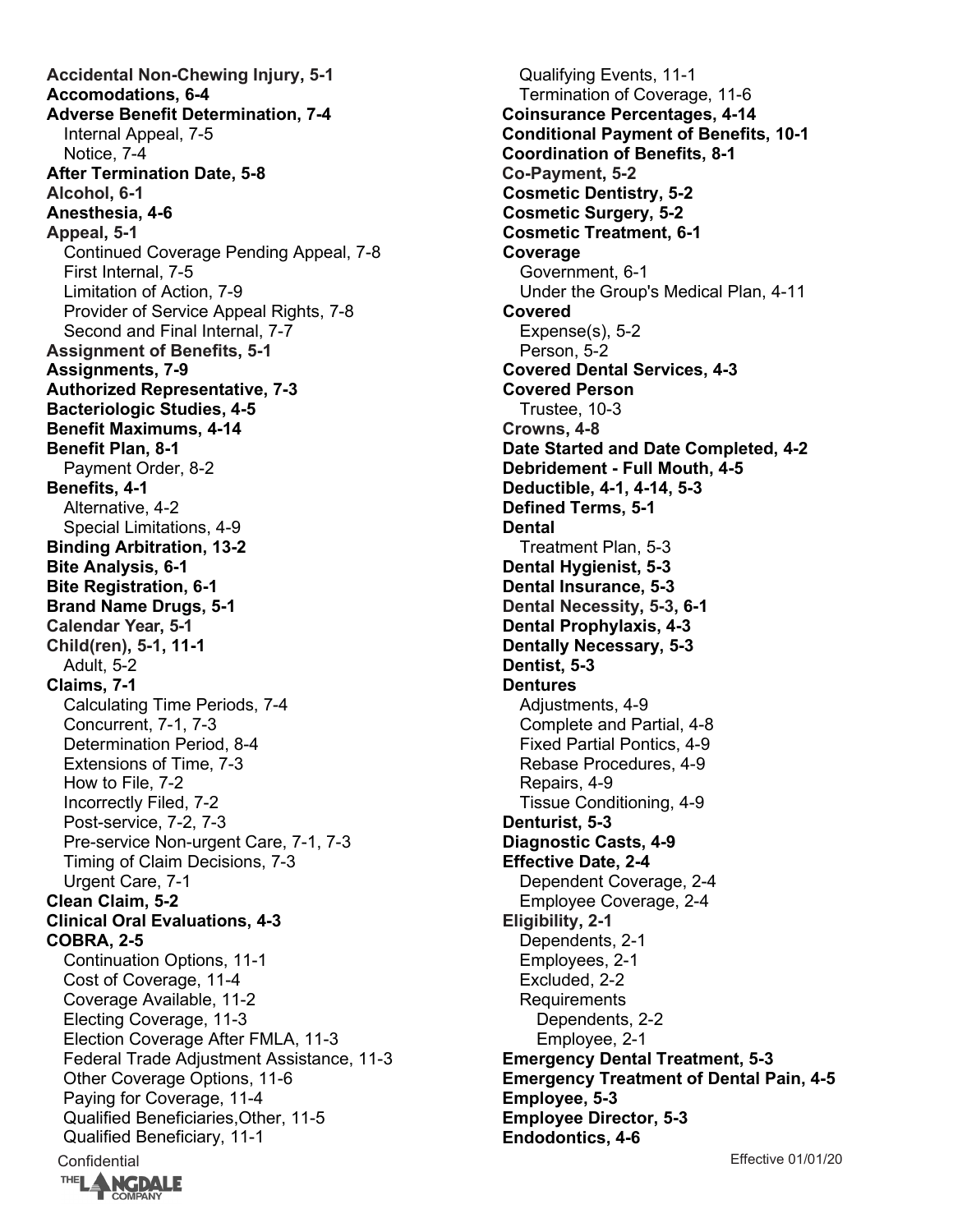Other, 4-7 **Enrollee** Special, 5-8 **Enrollment, 2-2** Change of Election Under Flexible Benefits Plan,  $2 - 4$ Date, 5-3 HIPAA Special Enrollment Events, 2-3 Newborn Children, 2-3 Requirements, 2-2 Spouse Employed by Participating Employer, 2-2 **ERISA, 5-4, 15-1 Excess Insurance, 8-2, 10-4 Exclusions, 4-11** Additional, 6-1 **Expense(s)** Allowable, 5-1, 8-2 Covered, 4-3 **Experimental and/or Investigational, 5-4 Experimental and/or Investigational Treatment, 6-1 Experimental Drugs, 5-5 Facility of Payment, 8-4 Family Unit, 5-5 Favorable Prognosis, 6-1 Federal Laws, 12-1 Fillings, 4-4 Fluoride Treatment - Topical, 4-4 Foster Child(ren), 5-5 Full-Time Active Permanent, 5-5 Functioning Natural Tooth, 5-5 General Plan Information, 14-1 Generic Drug, 5-5 Genetic Information, 5-5 Genetic Information Nondiscrimination Act of 2008 (GINA), 12-1 Government Coverage, 6-1 Gratis Treatment, 6-2 Harmful Habits - Treatment to Control, 4-4 HIPAA** Privacy & Security, 12-1 Special Enrollment Events, 2-3 **Histopathologic Examinations, 4-5 Hospital, 5-5 Illegal Acts, 6-2 Implants, 4-8 Incurred, 5-6 Injury, 5-6** Self-Inflicted, 6-3 **Injury/Illness** Professional (and Semi-Professional) Athletics, 6- 3 **Inlay/Onlay, 4-8 Insurance Provided, 4-1 Intravenous Sedation, 4-6 Language Interpretation, 10-6**

**Leaves of Absence** Employer- Approved Non-FMLA, 2-5 Family and Medical Leave FMLA, 2-6 **Legal Guardian, 5-6 Maximum Allowable Charge, 5-6 Medicaid Coverage, 8-5 Medical Care** Facility, 5-7 **Medical Care Necessity,Medically Necessary,Medical Necessity, 5-7 Medical Emergency, 5-7 Military Leave, 2-5 Minor Status, 10-6 Natural Tooth, 5-7 No Dentist Recommendation, 6-2 No Legal Obligation to Pay, 6-2 Non U.S. Providers, 7-9 Obligations, 10-5 Occupational, 6-2 Offset, 10-6 Oral Exam - Limited, 4-5 Oral Surgery** Complex, 4-5 Minor, 4-5 **Orthodontic Treatment, 6-2 Other Group Dental Expense Coverage, 5-8 Out of Pocket, 5-8 Pain Control Devices, 6-2 Participating Employer, 5-8 Periodontics** Major, 4-7 Minor, 4-7 Other, 4-7 **Pharmacy, 5-8 Pin Retention, 4-5 Plan, 5-8** Administration, 14-1 Administrator, 13-1, 14-1 Agent for Service of Legal Process, 14-1 Amendment or Termination, 14-2 Clerical Error, 14-3 Conformity to Law, 14-3 Design Excludes, 6-2 Effective Date, 14-1 Exclusions, 6-1 Name, 14-1 Number, 14-1 Participating Employers, 14-2 Rescission of Coverage, 14-2 Secondary Coverage, 8-1 Source of Benefits, 14-1 Source of Contributions, 14-1 Sponsor Information, 14-1 Sponsor's Tax ID, 14-1 Type, 14-1 Year, 5-8, 14-1

Confidential Effective 01/01/20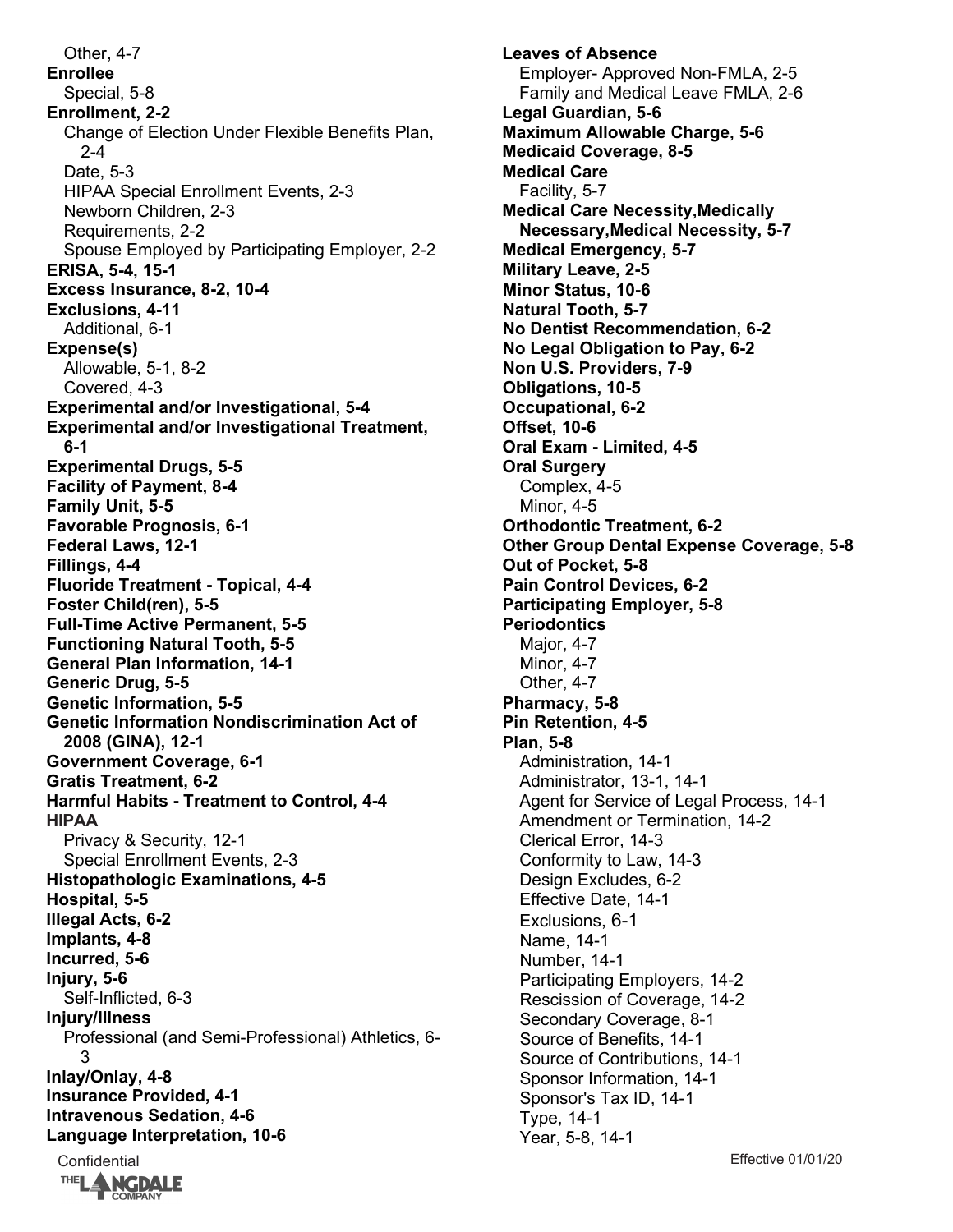**Policy Year Maximum, 4-1 Postage, Shipping, Handling, Charges, Etc., 6-2 Pre-estimate, 4-2 Prescription Drug, 5-8 Prior to Coverage, 6-3 Prior to Effective Date, 5-8 Prohibited by Law, 6-3 Protection Against Creditors, 13-1 Provider** Error, 6-3 Negligence, 6-3 **Qualified Medical Child Support Order (QMCSO), 3-1 Radiographs-Diagnostic Imaging** Bitewings, 4-4 Complete Series (Including Full Mouth or Panoramic Film), 4-4 Extraoral, 4-4 Occlusal Film, 4-4 Periapical, 4-4 Sialography, 4-4 **Recovery of Payments, 9-1 Reinstatement of Coverage, 2-6 Relative Giving Services, 6-3 Release of Liability, 10-4 Restorations Major** Initial or Replacement, 4-8 Maintenance, 4-9 Special Limitations, 4-9 Minor, 4-4 **Right of Recovery, 8-5 Right of Reimbursement, 10-3 Right to Receive or Release Necessary Information, 8-4 Riot, 6-4 Schedule of Benefits, 4-1, 4-14 Sealants, 4-4 Separation of Funds, 10-5**

**Services** Before or After Coverage, 6-3 Non-Specified, 6-2 **Severability, 10-6 Sound Tooth, 5-8 Space Maintenance, 4-4 Spouse, 5-8, 11-1 Statements, 13-1 Subrogation, 5-8, 10-2 Subrogation, Reimbursement, and/or Third Party Responsibility, 6-3 Substance Abuse, 5-9 Surgical Procedures (or Surgery), 5-9 Temporomandibular Joint Syndrome (TMJ), 5-9, 6-3 Termination of Coverage, 2-5** Dependents, 2-5 Employee, 2-5 Other Events, 2-5 **Therapeutic Drug Injection, 4-5 Third Party Recovery, Subrogation and Reimbursement Payment Condition, 10-1 Total Disability (Totally Disabled), 5-9 Travel, 6-4 Treatment, 5-9, 6-4** Outside of United States, 6-4 Undelivered, 6-4 **Type I Dental Services, 4-3 Type II Dental Services, 4-4 Type III Dental Services, 4-5 Unclaimed Self-Insured Plan Funds, 13-3 Uniformed Services Employment and Reemployment Rights Act \*USERRA), 12-2 Vehicle Limitation, 8-2 Verification of Benefits, 4-1 Verticle Dimension, 6-1 Waiting Period, 5-10 War, 6-4 Wrongful Death, 10-5**